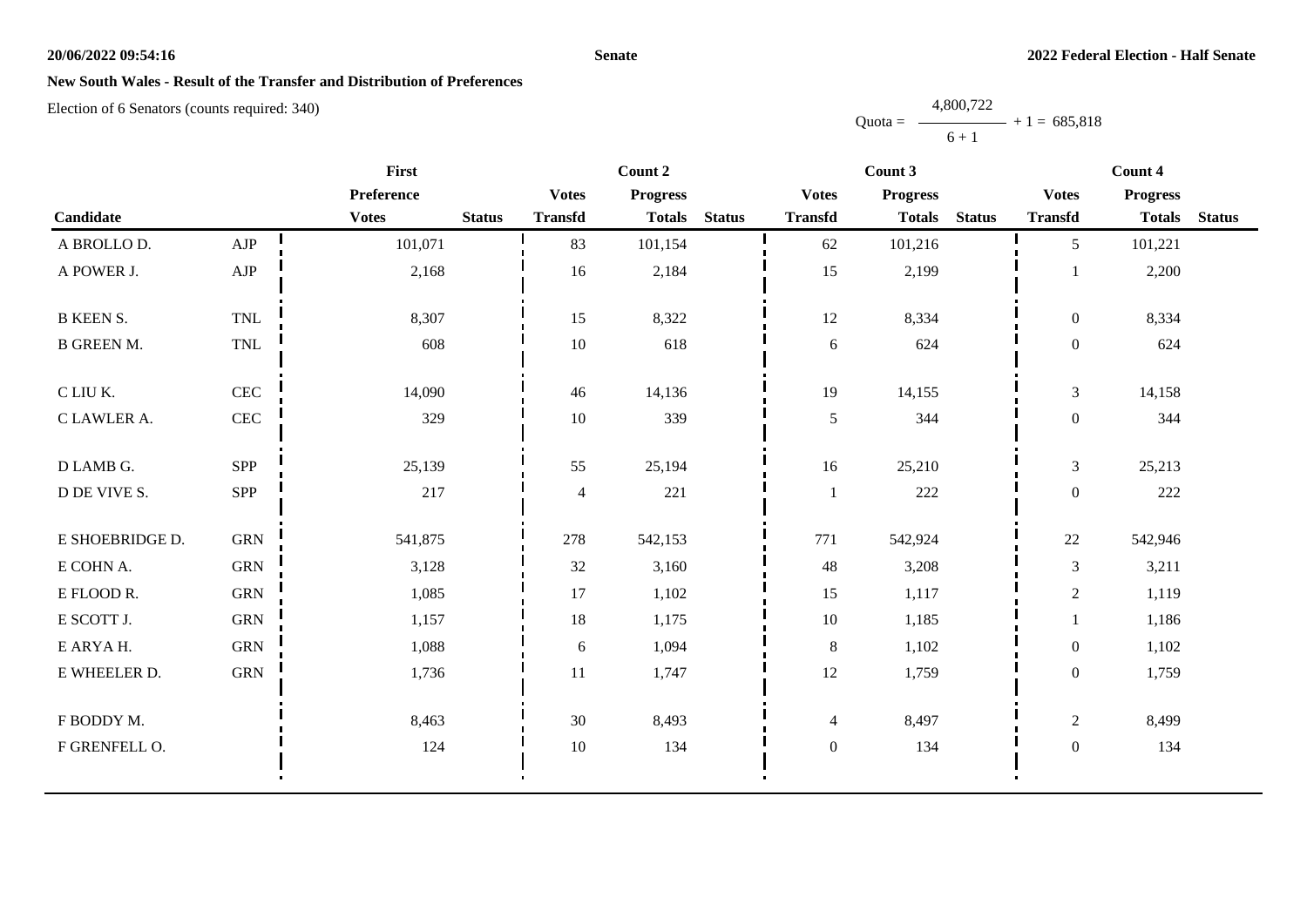### **Senate**

## **New South Wales - Result of the Transfer and Distribution of Preferences**

Election of 6 Senators (counts required: 340)

|                      |                            | First                         |                         | Count 2                        |                  | Count 3                        | Count 4                  |                                |  |
|----------------------|----------------------------|-------------------------------|-------------------------|--------------------------------|------------------|--------------------------------|--------------------------|--------------------------------|--|
|                      |                            | Preference                    | <b>Votes</b>            | <b>Progress</b>                | <b>Votes</b>     | <b>Progress</b>                | <b>Votes</b>             | <b>Progress</b>                |  |
| Candidate            |                            | <b>Votes</b><br><b>Status</b> | <b>Transfd</b>          | <b>Status</b><br><b>Totals</b> | <b>Transfd</b>   | <b>Status</b><br><b>Totals</b> | <b>Transfd</b>           | <b>Status</b><br><b>Totals</b> |  |
| <b>G PAYNE M.</b>    | $\mathrm{LP}$              | 1,740,467 Elected             | 1,054,64<br>$\mathbf Q$ | 685,818 Elected                | $\overline{0}$   | 685,818 Elected                | $\overline{0}$           | 685,818 Elected                |  |
| <b>G CADELL R.</b>   | NP                         | 2,056                         | 1,045,67                | 1,047,733 Elected              | $\mathbf{0}$     | 1,047,733 Elected              | $-361,915$               | 685,818 Elected                |  |
| G MOLAN J.           | $\ensuremath{\mathrm{LP}}$ | 15,798                        | 4,236                   | 20,034                         | $44$             | 20,078                         | 361,374                  | 381,452                        |  |
| <b>G PENFOLD A.</b>  | NP                         | 1,451                         | 637                     | 2,088                          | $\boldsymbol{7}$ | 2,095                          | 289                      | 2,384                          |  |
| G JARVIS M.          | $\operatorname{LP}$        | 1,321                         | 667                     | 1,988                          | $\mathbf{1}$     | 1,989                          | 45                       | 2,034                          |  |
| G McGAHEY V.         | $\ensuremath{\mathrm{LP}}$ | 1,981                         | 432                     | 2,413                          | $10\,$           | 2,423                          | 25                       | 2,448                          |  |
| H CARO J.            | <b>REAS</b>                | 30,041                        | 239                     | 30,280                         | 76               | 30,356                         | 10                       | 30,366                         |  |
| H MAHER H.           | <b>REAS</b>                | 181                           | 58                      | 239                            | $\overline{2}$   | 241                            | 5                        | 246                            |  |
| H RYALL D.           | <b>REAS</b>                | 85                            | 17                      | 102                            | $\boldsymbol{0}$ | 102                            | $\theta$                 | 102                            |  |
| I SANCHEZ P.         | SAL                        | 8,000                         | 102                     | 8,102                          | 9                | 8,111                          | 4                        | 8,115                          |  |
| <b>I LEKA N.</b>     | SAL                        | 70                            | 18                      | 88                             | $\mathbf{0}$     | 88                             | 3                        | 91                             |  |
| I EVANS R.           | <b>SAL</b>                 | 114                           | 9                       | 123                            | $\boldsymbol{0}$ | 123                            | $\theta$                 | 123                            |  |
| <b>J JONES R.</b>    | <b>FIN</b>                 | 10,586                        | 106                     | 10,692                         | $20\,$           | 10,712                         | $\overline{\mathcal{L}}$ | 10,716                         |  |
| <b>J ANDERSON G.</b> | ${\rm FIN}$                | 183                           | 19                      | 202                            | $\mathfrak{Z}$   | 205                            |                          | 206                            |  |
| K BATY S.            | $\mbox{AUD}$               | 17,174                        | 170                     | 17,344                         | 41               | 17,385                         | 9                        | 17,394                         |  |
| K ROGERS S.          | $\hbox{AUD}$               | 233                           | 27                      | 260                            | 4                | 264                            | $\sqrt{2}$               | 266                            |  |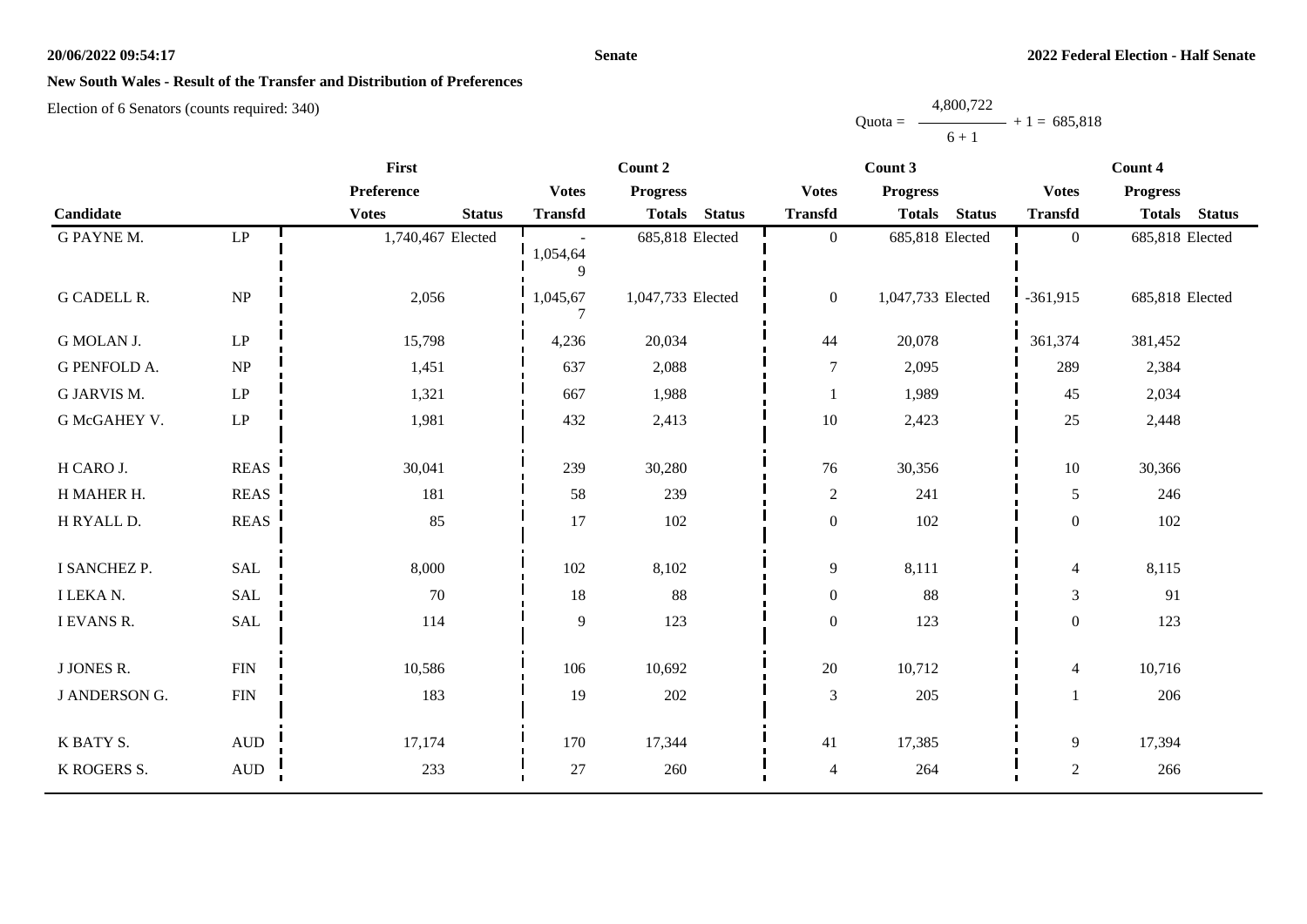### **Senate**

## **New South Wales - Result of the Transfer and Distribution of Preferences**

Election of 6 Senators (counts required: 340)

|                  |              | First        |               |                  |                 | Count 2       |                  |                 |               | Count 4          |                 |               |
|------------------|--------------|--------------|---------------|------------------|-----------------|---------------|------------------|-----------------|---------------|------------------|-----------------|---------------|
|                  |              | Preference   |               | <b>Votes</b>     | <b>Progress</b> |               | <b>Votes</b>     | <b>Progress</b> |               | <b>Votes</b>     | <b>Progress</b> |               |
| Candidate        |              | <b>Votes</b> | <b>Status</b> | <b>Transfd</b>   | <b>Totals</b>   | <b>Status</b> | <b>Transfd</b>   | <b>Totals</b>   | <b>Status</b> | <b>Transfd</b>   | <b>Totals</b>   | <b>Status</b> |
| K RICHARDS C.    | $\hbox{AUD}$ | 135          |               | 12               | 147             |               | $\overline{2}$   | 149             |               |                  | 150             |               |
|                  |              |              |               |                  |                 |               |                  |                 |               |                  |                 |               |
| L WHYMAN O.      | IAP          | 38,521       |               | 84               | 38,605          |               | 67               | 38,672          |               | $\overline{4}$   | 38,676          |               |
| L BROOKE L.      | IAP          | 449          |               | $\overline{7}$   | 456             |               | $\boldsymbol{7}$ | 463             |               | $\boldsymbol{0}$ | 463             |               |
| M DJURIC S.      | <b>ASP</b>   | 90,276       |               | 98               | 90,374          |               | 49               | 90,423          |               | $\tau$           | 90,430          |               |
|                  |              |              |               |                  |                 |               |                  |                 |               |                  |                 |               |
| M GREGORY D.     | ASP          | 296          |               | $\overline{7}$   | 303             |               | 5                | 308             |               | $\boldsymbol{0}$ | 308             |               |
| M MILGATE B.     | ASP          | 277          |               | $\overline{4}$   | 281             |               | $\sqrt{2}$       | 283             |               |                  | 284             |               |
| M CROOKS J.      | <b>ASP</b>   | 294          |               | 6                | 300             |               | $\sqrt{2}$       | 302             |               | $\boldsymbol{0}$ | 302             |               |
|                  |              |              |               |                  |                 |               |                  |                 |               |                  |                 |               |
| N KOCHER D.      | <b>SUN</b>   | 12,679       |               | 56               | 12,735          |               | 26               | 12,761          |               | $\mathfrak{Z}$   | 12,764          |               |
| N BENNIE R.      | <b>SUN</b>   | 111          |               | 10               | 121             |               | $\mathfrak{Z}$   | 124             |               | $\boldsymbol{0}$ | 124             |               |
|                  |              |              |               |                  |                 |               |                  |                 |               |                  |                 |               |
| O O'NEILL M.     | <b>IMO</b>   | 18,084       |               | 26               | 18,110          |               | 48               | 18,158          |               | 1                | 18,159          |               |
| O BURNUM BURNUM  | $\rm{IMO}$   | 325          |               | $\boldsymbol{0}$ | 325             |               |                  | 326             |               | $\boldsymbol{0}$ | 326             |               |
| M.               |              |              |               |                  |                 |               |                  |                 |               |                  |                 |               |
| P HOPKINS M.     | GAP          | 16,772       |               | 26               | 16,798          |               | 51               | 16,849          |               | 1                | 16,850          |               |
| P NOHRA G.       | GAP          | 114          |               | 3                | 117             |               | $\sqrt{2}$       | 119             |               | $\boldsymbol{0}$ | 119             |               |
|                  |              |              |               |                  |                 |               |                  |                 |               |                  |                 |               |
| Q BALDERSTONE M. | <b>HMP</b>   | 124,419      |               | 66               | 124,485         |               | 151              | 124,636         |               | $\overline{4}$   | 124,640         |               |
| Q HESTER G.      | HMP          | 582          |               | 6                | 588             |               | $\overline{9}$   | 597             |               | $\boldsymbol{0}$ | 597             |               |
|                  |              |              |               |                  |                 |               |                  |                 |               |                  |                 |               |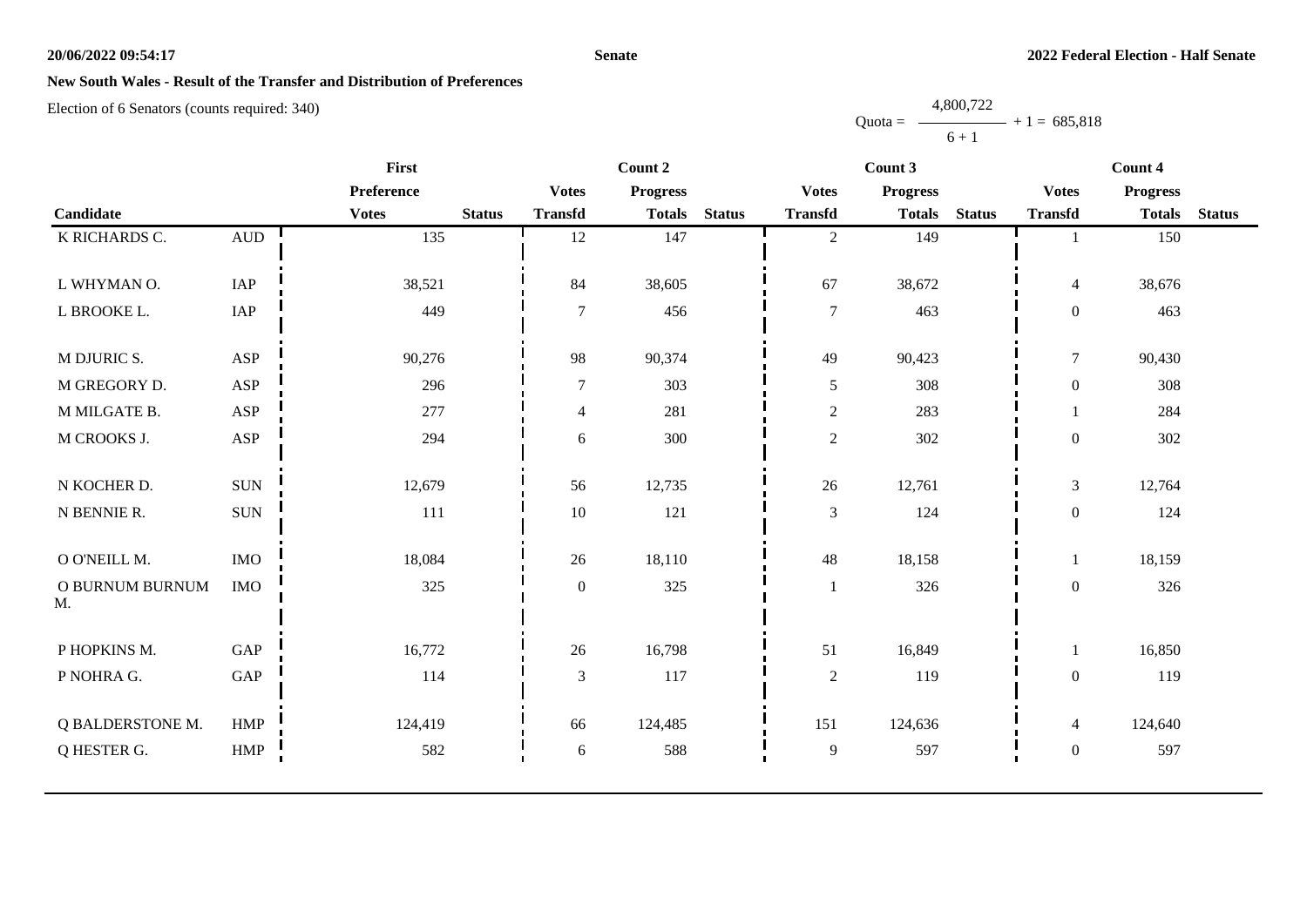### **Senate**

Quota =

4,800,722

 $+ 1 = 685,818$ 

## **New South Wales - Result of the Transfer and Distribution of Preferences**

|                    |             |                               |                |                   |               | $6 + 1$        |                 |               |                  |                 |               |
|--------------------|-------------|-------------------------------|----------------|-------------------|---------------|----------------|-----------------|---------------|------------------|-----------------|---------------|
|                    |             | Preference                    | <b>Votes</b>   | <b>Progress</b>   |               | <b>Votes</b>   | <b>Progress</b> |               | <b>Votes</b>     | <b>Progress</b> |               |
| Candidate          |             | <b>Votes</b><br><b>Status</b> | <b>Transfd</b> | <b>Totals</b>     | <b>Status</b> | <b>Transfd</b> | <b>Totals</b>   | <b>Status</b> | <b>Transfd</b>   | <b>Totals</b>   | <b>Status</b> |
|                    |             |                               |                |                   |               |                |                 |               |                  |                 |               |
| R LEONG A.         | <b>SOPA</b> | 17,420                        | 11             | 17,431            |               | 45             | 17,476          |               | $\overline{0}$   | 17,476          |               |
| R BRYCE I.         | <b>SOPA</b> | 145                           | $\overline{c}$ | 147               |               | 8              | 155             |               | $\overline{0}$   | 155             |               |
|                    |             |                               |                |                   |               |                |                 |               |                  |                 |               |
| S McCULLOCH K.     | ON          | 194,806                       | 163            | 194,969           |               | 158            | 195,127         |               | 11               | 195,138         |               |
| S GRIGG C.         | <b>ON</b>   | 2,588                         | 20             | 2,608             |               | 97             | 2,705           |               | $\overline{2}$   | 2,707           |               |
| S SMITH R.         | ON          | 727                           | 6              | 733               |               | 6              | 739             |               | $\overline{0}$   | 739             |               |
|                    |             |                               |                |                   |               |                |                 |               |                  |                 |               |
| T RUDDICK J.       | <b>LDP</b>  | 99,999                        | 465            | 100,464           |               | 205            | 100,669         |               | 14               | 100,683         |               |
| T LARTER J.        | LDP         | 1,289                         | 28             | 1,317             |               | 50             | 1,367           |               | $\overline{c}$   | 1,369           |               |
| T CALDWELL J.      | <b>LDP</b>  | 224                           | 11             | 235               |               | 16             | 251             |               | $\mathbf{1}$     | 252             |               |
| T GUEST M.         | <b>LDP</b>  | 268                           | 10             | 278               |               | 8              | 286             |               | $\mathbf{0}$     | 286             |               |
|                    |             |                               |                |                   |               |                |                 |               |                  |                 |               |
| <b>U CLANCY S.</b> | <b>AUVA</b> | 8,911                         | 14             | 8,925             |               | 135            | 9,060           |               | $\mathbf{1}$     | 9,061           |               |
| U GILBERT D.       | AUVA!       | 132                           | $\mathfrak{Z}$ | 135               |               | 29             | 164             |               | $\boldsymbol{0}$ | 164             |               |
|                    |             |                               |                |                   |               |                |                 |               |                  |                 |               |
| V O'NEILL D.       | ALP         | 1,446,140 Elected             | $\overline{0}$ | 1,446,140 Elected |               | $-760,322$     | 685,818 Elected |               | $\overline{0}$   | 685,818 Elected |               |
| V McALLISTER J.    | <b>ALP</b>  | 4,954                         | 132            | 5,086             |               | 755,714        | 760,800 Elected |               | $\overline{0}$   | 760,800 Elected |               |
| V MORRIS S.        | ALP         | 2,678                         | 27             | 2,705             |               | 843            | 3,548           |               | 9                | 3,557           |               |
| V MYERS M.         | ALP         | 1,323                         | 6              | 1,329             |               | 289            | 1,618           |               | $\overline{0}$   | 1,618           |               |
| V ROSE K.          | ALP         | 2,643                         | 16             | 2,659             |               | 353            | 3,012           |               | $\mathbf{1}$     | 3,013           |               |
| V WARREN-SMITH J.  | ALP         | 3,434                         | 12             | 3,446             |               | 266            | 3,712           |               | $\mathbf{1}$     | 3,713           |               |
|                    |             |                               |                |                   |               |                |                 |               |                  |                 |               |
|                    |             |                               |                |                   |               |                |                 |               |                  |                 |               |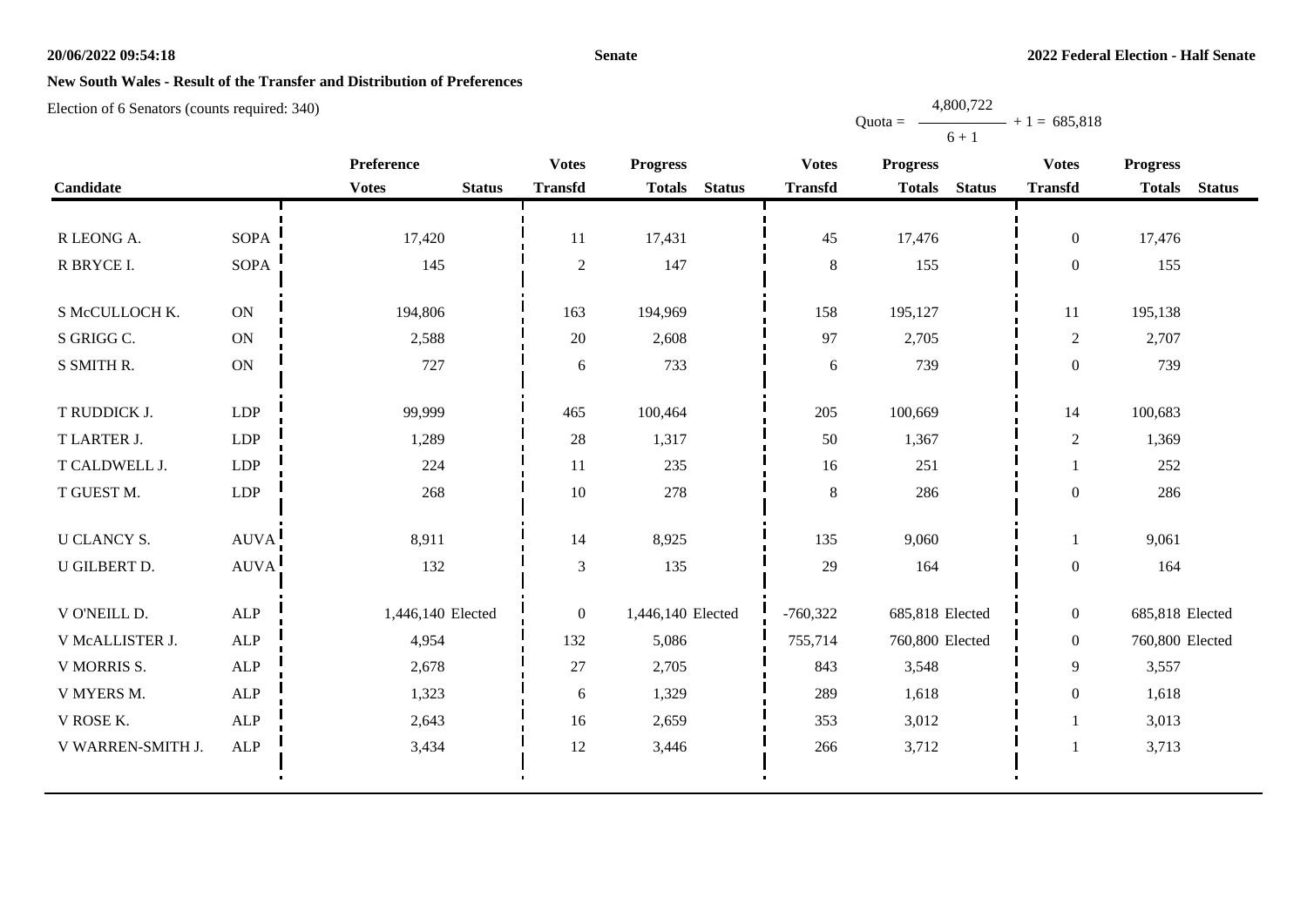### **Senate**

## **New South Wales - Result of the Transfer and Distribution of Preferences**

Election of 6 Senators (counts required: 340)

|                         |                           | First                                                           |               | Count 2                                                                              |                  |               | Count 3                                                                                      |                  | Count 4       |                                         |                  |               |
|-------------------------|---------------------------|-----------------------------------------------------------------|---------------|--------------------------------------------------------------------------------------|------------------|---------------|----------------------------------------------------------------------------------------------|------------------|---------------|-----------------------------------------|------------------|---------------|
|                         |                           | Preference                                                      |               | <b>Votes</b>                                                                         | <b>Progress</b>  |               | <b>Votes</b>                                                                                 | <b>Progress</b>  |               | <b>Votes</b>                            | <b>Progress</b>  |               |
| Candidate               |                           | <b>Votes</b>                                                    | <b>Status</b> | <b>Transfd</b>                                                                       | <b>Totals</b>    | <b>Status</b> | <b>Transfd</b>                                                                               | <b>Totals</b>    | <b>Status</b> | <b>Transfd</b>                          | <b>Totals</b>    | <b>Status</b> |
| W MARTINO D.            | <b>UAPP</b>               | 160,027                                                         |               | 166                                                                                  | 160,193          |               | 254                                                                                          | 160,447          |               | 5                                       | 160,452          |               |
| W WRIGHTSON S.          | <b>UAPP</b>               | 400                                                             |               | 7                                                                                    | 407              |               | $27\,$                                                                                       | 434              |               |                                         | 435              |               |
| W MOORE W.              | <b>UAPP</b>               | 374                                                             |               | 5                                                                                    | 379              |               | 26                                                                                           | 405              |               | $\Omega$                                | 405              |               |
| W MARTIN M.             | <b>UAPP</b>               | 443                                                             |               | 3                                                                                    | 446              |               | 10                                                                                           | 456              |               | $\theta$                                | 456              |               |
| W YAP J.                | <b>UAPP</b>               | 378                                                             |               | $\overline{c}$                                                                       | 380              |               | $\sqrt{6}$                                                                                   | 386              |               | $\boldsymbol{0}$                        | 386              |               |
| W LOUGHREY K.           | <b>UAPP</b>               | 640                                                             |               | 3                                                                                    | 643              |               | 3                                                                                            | 646              |               | $\overline{0}$                          | 646              |               |
| UG LIM D.               | $\ensuremath{\text{IND}}$ | 2,851                                                           |               | 18                                                                                   | 2,869            |               | 46                                                                                           | 2,915            |               | $\boldsymbol{0}$                        | 2,915            |               |
| UG COLLINS J.           | <b>IND</b>                | 2,989                                                           |               | 16                                                                                   | 3,005            |               | 41                                                                                           | 3,046            |               | $\theta$                                | 3,046            |               |
| UG GRZIC W.             | $\ensuremath{\text{IND}}$ | 234                                                             |               | $\overline{0}$                                                                       | 234              |               | $\mathbf{1}$                                                                                 | 235              |               | $\theta$                                | 235              |               |
| UG LU G.                | $\ensuremath{\text{IND}}$ | 552                                                             |               |                                                                                      | 553              |               | 5                                                                                            | 558              |               | $\overline{0}$                          | 558              |               |
| UG LAING W.             | $\ensuremath{\text{IND}}$ | 493                                                             |               | $\overline{0}$                                                                       | 493              |               | 3                                                                                            | 496              |               | $\Omega$                                | 496              |               |
| <b>Exhausted Votes</b>  |                           | $\boldsymbol{0}$                                                |               | $\overline{0}$                                                                       | $\boldsymbol{0}$ |               | $\boldsymbol{0}$                                                                             | $\boldsymbol{0}$ |               | $\boldsymbol{0}$                        | $\boldsymbol{0}$ |               |
| <b>Loss By Fraction</b> |                           | $\overline{0}$                                                  |               | 36                                                                                   | 36               |               | 32                                                                                           | 68               |               | 32                                      | 100              |               |
| <b>Total Votes</b>      |                           | 4,800,722                                                       |               | $\overline{0}$                                                                       | 4,800,722        |               | $\boldsymbol{0}$                                                                             | 4,800,722        |               | $\boldsymbol{0}$                        | 4,800,722        |               |
|                         |                           | <b>Candidates Elected</b><br>1. PAYNE M.(1)<br>2. O'NEILL D.(1) |               | Surplus Distributed<br>PAYNE M.<br><b>Candidates Elected</b><br>$3.$ CADELL R. $(2)$ |                  |               | <b>Surplus Distributed</b><br>O'NEILL D.<br><b>Candidates Elected</b><br>4. McALLISTER J.(3) |                  |               | <b>Surplus Distributed</b><br>CADELL R. |                  |               |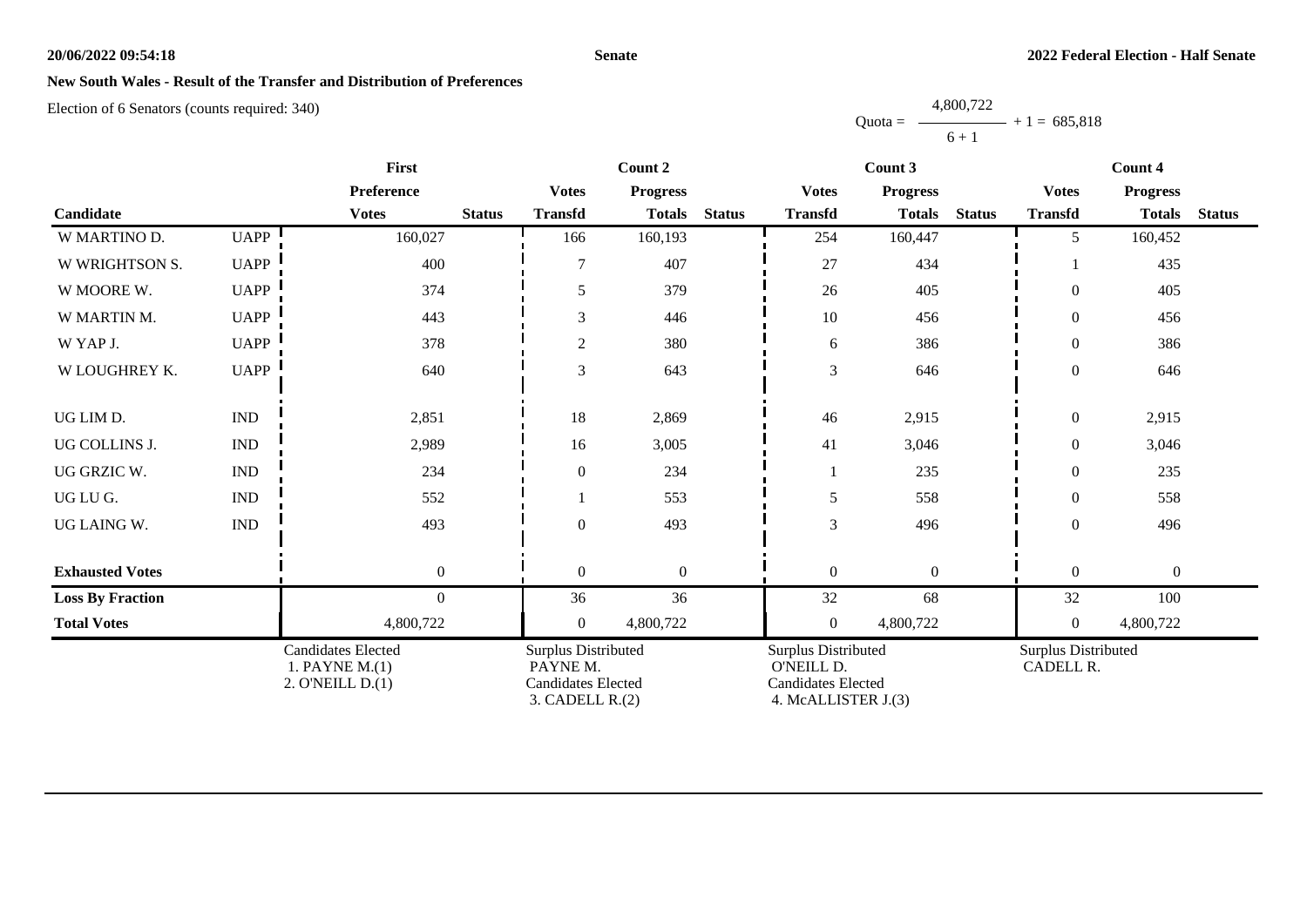### **Senate**

# **New South Wales - Result of the Transfer and Distribution of Preferences**

|           | 4,800,722 |                |
|-----------|-----------|----------------|
| $Quota =$ |           | $+1 = 685,818$ |
|           | $6 + 1$   |                |

|                   |                             |                       | Count 5 | Count $6 - 10$ |                  |                 |               | <b>Count 11 - 15</b> |                 | <b>Count 16 - 20</b> |                  |                 |               |
|-------------------|-----------------------------|-----------------------|---------|----------------|------------------|-----------------|---------------|----------------------|-----------------|----------------------|------------------|-----------------|---------------|
|                   |                             | <b>Votes Progress</b> |         |                | <b>Votes</b>     | <b>Progress</b> |               | <b>Votes</b>         | <b>Progress</b> |                      | <b>Votes</b>     | <b>Progress</b> |               |
| Candidate         |                             | <b>Transfd Totals</b> |         | <b>Status</b>  | <b>Transfd</b>   | <b>Totals</b>   | <b>Status</b> | <b>Transfd</b>       | <b>Totals</b>   | <b>Status</b>        | <b>Transfd</b>   | <b>Totals</b>   | <b>Status</b> |
| A BROLLO D.       | AJP                         | $\overline{2}$        | 101,223 |                |                  | 101,224         |               | $\mathbf{0}$         | 101,224         |                      |                  | 101,225         |               |
| A POWER J.        | ${\rm AJP}$                 | $\boldsymbol{0}$      | 2,200   |                |                  | 2,201           |               | $\boldsymbol{0}$     | 2,201           |                      | $\boldsymbol{0}$ | 2,201           |               |
| <b>B KEEN S.</b>  | <b>TNL</b>                  | $\overline{0}$        | 8,334   |                | $\overline{0}$   | 8,334           |               | $\boldsymbol{0}$     | 8,334           |                      |                  | 8,335           |               |
| <b>B GREEN M.</b> | $\ensuremath{\mathsf{TNL}}$ | $\overline{0}$        | 624     |                | $\boldsymbol{0}$ | 624             |               | $\boldsymbol{0}$     | 624             |                      | $\boldsymbol{0}$ | 624             |               |
| C LIU K.          | <b>CEC</b>                  | $\overline{0}$        | 14,158  |                |                  | 14,159          |               | 1                    | 14,160          |                      | $\overline{2}$   | 14,162          |               |
| C LAWLER A.       | CEC                         | $\overline{0}$        | 344     |                | $\boldsymbol{0}$ | 344             |               | $\boldsymbol{0}$     | 344             |                      | $\boldsymbol{0}$ | 344             |               |
| D LAMB G.         | <b>SPP</b>                  | $\overline{0}$        | 25,213  |                |                  | 25,214          |               | $\mathfrak{Z}$       | 25,217          |                      | $\overline{0}$   | 25,217          |               |
| D DE VIVE S.      | <b>SPP</b>                  | $\boldsymbol{0}$      | 222     |                |                  | 223             |               | $\boldsymbol{0}$     | 223             |                      | $\boldsymbol{0}$ | 223             |               |
| E SHOEBRIDGE D.   | <b>GRN</b>                  | 48                    | 542,994 |                | 6                | 543,000         |               | $\mathbf{1}$         | 543,001         |                      |                  | 543,002         |               |
| E COHN A.         | <b>GRN</b>                  | 4                     | 3,215   |                | $\boldsymbol{0}$ | 3,215           |               | $\boldsymbol{0}$     | 3,215           |                      | $\boldsymbol{0}$ | 3,215           |               |
| E FLOOD R.        | <b>GRN</b>                  |                       | 1,120   |                | $\mathbf{0}$     | 1,120           |               | $\boldsymbol{0}$     | 1,120           |                      | $\overline{0}$   | 1,120           |               |
| E SCOTT J.        | <b>GRN</b>                  |                       | 1,187   |                |                  | 1,188           |               | $\mathbf{1}$         | 1,189           |                      | $\boldsymbol{0}$ | 1,189           |               |
| E ARYAH.          | <b>GRN</b>                  | $\overline{0}$        | 1,102   |                |                  | 1,103           |               | $\boldsymbol{0}$     | 1,103           |                      | $\overline{0}$   | 1,103           |               |
| E WHEELER D.      | <b>GRN</b>                  | $\mathbf{1}$          | 1,760   |                |                  | 1,761           |               | $\overline{c}$       | 1,763           |                      | $\overline{0}$   | 1,763           |               |
| F BODDY M.        |                             | $\overline{0}$        | 8,499   |                |                  | 8,500           |               | $\boldsymbol{0}$     | 8,500           |                      | $\overline{0}$   | 8,500           |               |
| F GRENFELL O.     |                             | $\mathbf{0}$          | 134     |                | $\boldsymbol{0}$ | 134             |               | $\mathbf{1}$         | 135             |                      | $\boldsymbol{0}$ | 135             |               |
|                   |                             |                       |         |                |                  |                 |               |                      |                 |                      |                  |                 |               |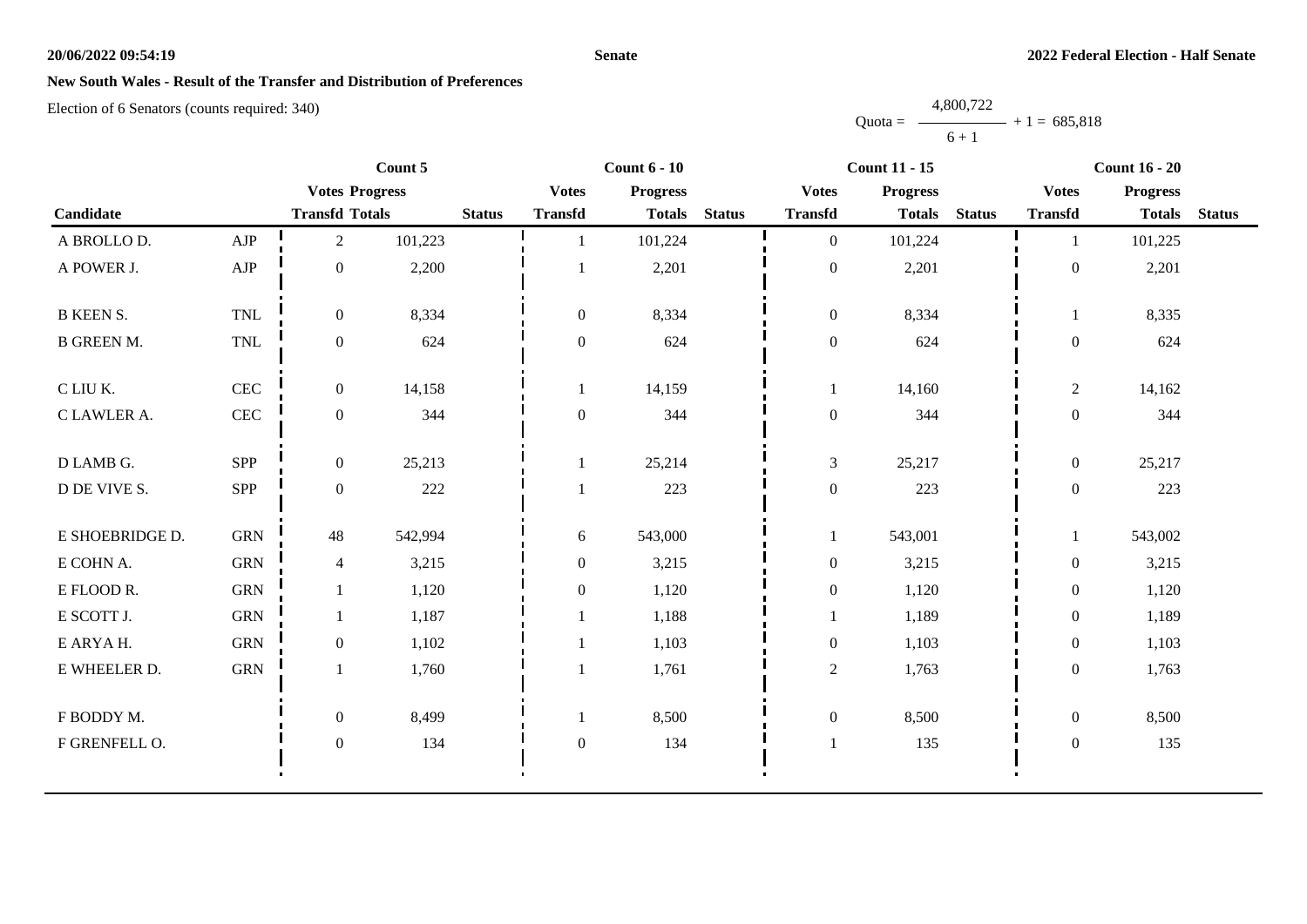### **Senate**

# **New South Wales - Result of the Transfer and Distribution of Preferences**

|           | 4,800,722 |                |
|-----------|-----------|----------------|
| $Quota =$ |           | $+1 = 685,818$ |
|           | $6 + 1$   |                |

|                     |                              |                       | Count 5         |                  | Count $6 - 10$                 |                  | <b>Count 11 - 15</b>           | <b>Count 16 - 20</b> |                 |               |
|---------------------|------------------------------|-----------------------|-----------------|------------------|--------------------------------|------------------|--------------------------------|----------------------|-----------------|---------------|
|                     |                              | <b>Votes Progress</b> |                 | <b>Votes</b>     | <b>Progress</b>                | <b>Votes</b>     | <b>Progress</b>                | <b>Votes</b>         | <b>Progress</b> |               |
| Candidate           |                              | <b>Transfd Totals</b> | <b>Status</b>   | <b>Transfd</b>   | <b>Status</b><br><b>Totals</b> | <b>Transfd</b>   | <b>Totals</b><br><b>Status</b> | <b>Transfd</b>       | <b>Totals</b>   | <b>Status</b> |
| G PAYNE M.          | $\operatorname{LP}$          | $\overline{0}$        | 685,818 Elected | $\overline{0}$   | 685,818 Elected                | $\boldsymbol{0}$ | 685,818 Elected                | $\overline{0}$       | 685,818 Elected |               |
| <b>G CADELL R.</b>  | NP                           | $\overline{0}$        | 685,818 Elected | $\mathbf{0}$     | 685,818 Elected                | $\overline{0}$   | 685,818 Elected                | $\overline{0}$       | 685,818 Elected |               |
| G MOLAN J.          | $\mathrm{L}\mathrm{P}$       | 6                     | 381,458         | 2                | 381,460                        | 5                | 381,465                        | $\overline{c}$       | 381,467         |               |
| <b>G PENFOLD A.</b> | NP                           |                       | 2,385           | $\mathbf{0}$     | 2,385                          | $\overline{c}$   | 2,387                          | $\overline{0}$       | 2,387           |               |
| G JARVIS M.         | $\mathbf{L}\mathbf{P}$       |                       | 2,035           | $\theta$         | 2,035                          | $\boldsymbol{0}$ | 2,035                          | $\overline{2}$       | 2,037           |               |
| G McGAHEY V.        | $\operatorname{LP}$          | $\overline{0}$        | 2,448           | $\mathbf{0}$     | 2,448                          | $\boldsymbol{0}$ | 2,448                          | $\boldsymbol{0}$     | 2,448           |               |
| H CARO J.           | <b>REAS</b>                  | 11                    | 30,377          | 1                | 30,378                         | 22               | 30,400                         | $\overline{0}$       | 30,400          |               |
|                     |                              |                       |                 |                  |                                |                  |                                |                      |                 |               |
| H MAHER H.          | <b>REAS</b>                  | $\overline{0}$        | 246             |                  | 247                            | 36               | 283                            | $\overline{0}$       | 283             |               |
| H RYALL D.          | <b>REAS</b>                  | $\overline{0}$        | 102             |                  | 103 Excluded                   | $-103$           | 0 Excluded                     | $\overline{0}$       |                 | 0 Excluded    |
| I SANCHEZ P.        | <b>SAL</b>                   | $\overline{0}$        | 8,115           | 20               | 8,135                          | $\overline{2}$   | 8,137                          | $\overline{0}$       | 8,137           |               |
| I LEKA N.           | SAL                          | $\overline{0}$        | 91 Excluded     | $-91$            | 0 Excluded                     | $\boldsymbol{0}$ | 0 Excluded                     | $\boldsymbol{0}$     |                 | 0 Excluded    |
| I EVANS R.          | SAL                          | $\overline{0}$        | 123             | 10               | 133                            | 5                | 138                            | $\overline{0}$       | 138             |               |
| J JONES R.          | <b>FIN</b>                   |                       | 10,717          | $\overline{2}$   | 10,719                         | $\overline{4}$   | 10,723                         | 1                    | 10,724          |               |
| J ANDERSON G.       | ${\rm FIN}$                  | $\overline{0}$        | 206             | 3                | 209                            | 5                | 214                            | $\overline{0}$       | 214             |               |
|                     |                              |                       |                 |                  |                                |                  |                                |                      |                 |               |
| K BATY S.           | $\mbox{AUD}$                 | $\overline{2}$        | 17,396          | 3                | 17,399                         | $\boldsymbol{0}$ | 17,399                         | $\overline{c}$       | 17,401          |               |
| K ROGERS S.         | $\mbox{AUD}$                 | $\boldsymbol{0}$      | 266             | $\overline{7}$   | 273                            | $\boldsymbol{0}$ | 273                            | $\overline{0}$       | 273             |               |
| K RICHARDS C.       | $\hbox{A}\mathrm{U}\hbox{D}$ | $\mathbf{0}$          | 150             | $\boldsymbol{0}$ | 150                            | $\boldsymbol{0}$ | 150                            | $\boldsymbol{0}$     | 150             |               |
|                     |                              |                       |                 |                  |                                |                  |                                |                      |                 |               |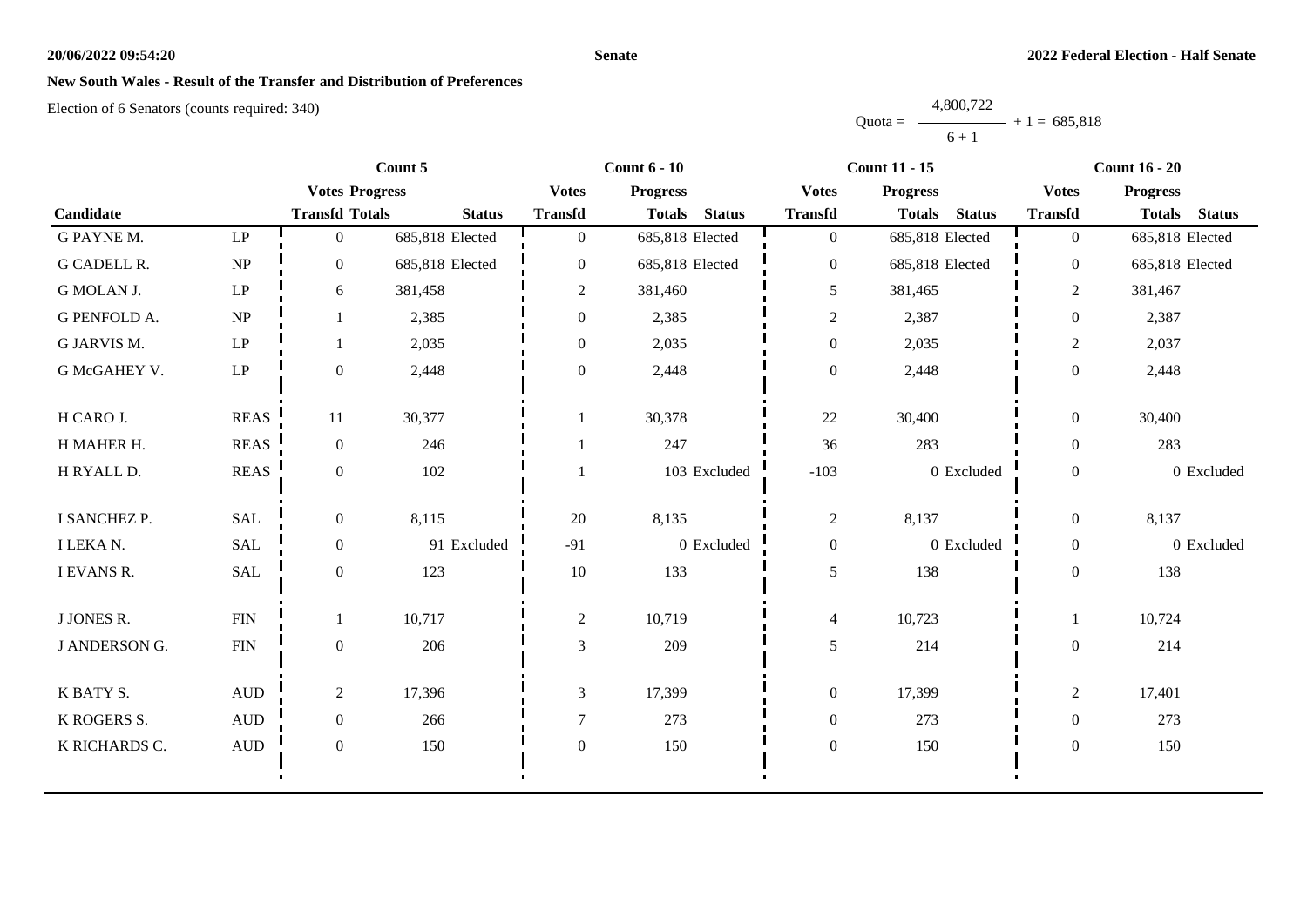### **Senate**

# **New South Wales - Result of the Transfer and Distribution of Preferences**

|           | 4,800,722 |                |
|-----------|-----------|----------------|
| $Quota =$ |           | $+1 = 685,818$ |
|           | $6 + 1$   |                |

|                         |                      | Count 5               |         | <b>Count 6 - 10</b> |                          | <b>Count 11 - 15</b> |               |                  | <b>Count 16 - 20</b> |               |                |                 |               |
|-------------------------|----------------------|-----------------------|---------|---------------------|--------------------------|----------------------|---------------|------------------|----------------------|---------------|----------------|-----------------|---------------|
|                         |                      | <b>Votes Progress</b> |         |                     | <b>Votes</b>             | <b>Progress</b>      |               | <b>Votes</b>     | <b>Progress</b>      |               | <b>Votes</b>   | <b>Progress</b> |               |
| Candidate               |                      | <b>Transfd Totals</b> |         | <b>Status</b>       | <b>Transfd</b>           | <b>Totals</b>        | <b>Status</b> | <b>Transfd</b>   | <b>Totals</b>        | <b>Status</b> | <b>Transfd</b> | <b>Totals</b>   | <b>Status</b> |
| L WHYMAN O.             | IAP                  | $\overline{3}$        | 38,679  |                     | $\overline{2}$           | 38,681               |               | $\mathbf{1}$     | 38,682               |               | $\Omega$       | 38,682          |               |
| L BROOKE L.             | IAP                  | $\boldsymbol{0}$      | 463     |                     | $\overline{c}$           | 465                  |               | $\boldsymbol{0}$ | 465                  |               | $\overline{0}$ | 465             |               |
| M DJURIC S.             | <b>ASP</b>           | 1                     | 90,431  |                     | $\overline{\mathcal{L}}$ | 90,435               |               | $\boldsymbol{0}$ | 90,435               |               | $\sqrt{2}$     | 90,437          |               |
| M GREGORY D.            | ASP                  | $\boldsymbol{0}$      | 308     |                     |                          | 309                  |               | $\mathbf{1}$     | 310                  |               |                | 311             |               |
| M MILGATE B.            | <b>ASP</b>           | $\mathbf{0}$          | 284     |                     | $\overline{0}$           | 284                  |               | $\boldsymbol{0}$ | 284                  |               | $\overline{0}$ | 284             |               |
| M CROOKS J.             | ASP                  | $\boldsymbol{0}$      | 302     |                     | $\boldsymbol{0}$         | 302                  |               | $\boldsymbol{0}$ | 302                  |               | $\overline{0}$ | 302             |               |
| N KOCHER D.             | $\rm SUN$            | 1                     | 12,765  |                     | $\overline{0}$           | 12,765               |               | $\boldsymbol{0}$ | 12,765               |               | $\overline{4}$ | 12,769          |               |
| N BENNIE R.             | $\rm SUN$            | $\boldsymbol{0}$      | 124     |                     | $\boldsymbol{0}$         | 124                  |               | $\boldsymbol{0}$ | 124                  |               | $\overline{2}$ |                 | 126 Excluded  |
| O O'NEILL M.            | <b>IMO</b>           | 1                     | 18,160  |                     | $\mathbf{0}$             | 18,160               |               | -1               | 18,161               |               | $\tau$         | 18,168          |               |
| O BURNUM BURNUM<br>M.   | <b>IMO</b>           | $\boldsymbol{0}$      | 326     |                     | $\overline{0}$           | 326                  |               | $\boldsymbol{0}$ | 326                  |               | $\overline{2}$ | 328             |               |
| P HOPKINS M.            | $\operatorname{GAP}$ | 1                     | 16,851  |                     | $\boldsymbol{0}$         | 16,851               |               | $\boldsymbol{0}$ | 16,851               |               | 49             | 16,900          |               |
| P NOHRA G.              | $\operatorname{GAP}$ | $\boldsymbol{0}$      | 119     |                     | $\overline{0}$           | 119                  |               | $\boldsymbol{0}$ |                      | 119 Excluded  | $-119$         |                 | 0 Excluded    |
| <b>Q BALDERSTONE M.</b> | <b>HMP</b>           | 6                     | 124,646 |                     | $\overline{0}$           | 124,646              |               | $\boldsymbol{0}$ | 124,646              |               | $\overline{2}$ | 124,648         |               |
| Q HESTER G.             | HMP                  |                       | 598     |                     | $\boldsymbol{0}$         | 598                  |               | $\mathbf{1}$     | 599                  |               | 3              | 602             |               |
| R LEONG A.              | <b>SOPA</b>          | $\sqrt{2}$            | 17,478  |                     | $\boldsymbol{0}$         | 17,478               |               | $\boldsymbol{0}$ | 17,478               |               | $\mathfrak{Z}$ | 17,481          |               |
| R BRYCE I.              | <b>SOPA</b>          | $\boldsymbol{0}$      | 155     |                     | $\overline{2}$           | 157                  |               | $\boldsymbol{0}$ | 157                  |               | 3              | 160             |               |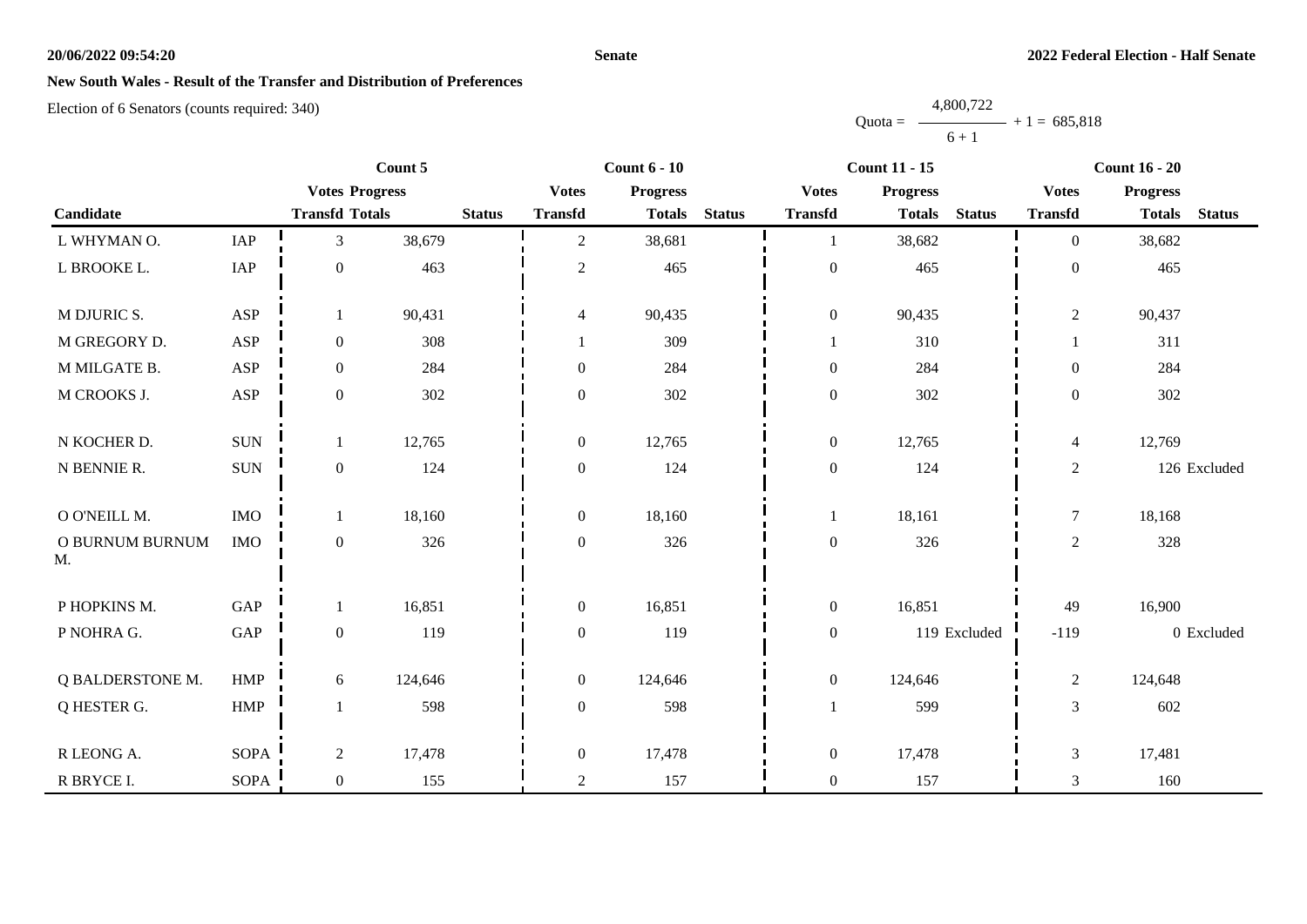### **Senate**

## **New South Wales - Result of the Transfer and Distribution of Preferences**

Election of 6 Senators (counts required: 340)

|                    |                       | Count 5               |                 | <b>Count 6 - 10</b> |                 |               | <b>Count 11 - 15</b> | <b>Count 16 - 20</b> |               |                |                 |               |
|--------------------|-----------------------|-----------------------|-----------------|---------------------|-----------------|---------------|----------------------|----------------------|---------------|----------------|-----------------|---------------|
|                    |                       | <b>Votes Progress</b> |                 | <b>Votes</b>        | <b>Progress</b> |               | <b>Votes</b>         | <b>Progress</b>      |               | <b>Votes</b>   | <b>Progress</b> |               |
| Candidate          |                       | <b>Transfd Totals</b> | <b>Status</b>   | <b>Transfd</b>      | <b>Totals</b>   | <b>Status</b> | <b>Transfd</b>       | <b>Totals</b>        | <b>Status</b> | <b>Transfd</b> | <b>Totals</b>   | <b>Status</b> |
|                    |                       |                       |                 |                     |                 |               |                      |                      |               |                |                 |               |
| S McCULLOCH K.     | <b>ON</b>             | $\overline{4}$        | 195,142         | $\mathbf{0}$        | 195,142         |               | $\boldsymbol{0}$     | 195,142              |               | 5              | 195,147         |               |
| S GRIGG C.         | $\mathbf{ON}$         | $\mathbf{0}$          | 2,707           | $\theta$            | 2,707           |               | $\boldsymbol{0}$     | 2,707                |               | 1              | 2,708           |               |
| S SMITH R.         | $\mathbf{ON}$         | $\boldsymbol{0}$      | 739             | $\Omega$            | 739             |               | $\boldsymbol{0}$     | 739                  |               | $\overline{2}$ | 741             |               |
|                    |                       |                       |                 |                     |                 |               |                      |                      |               |                |                 |               |
| T RUDDICK J.       | LDP                   | $\overline{4}$        | 100,687         | $\boldsymbol{0}$    | 100,687         |               |                      | 100,688              |               |                | 100,689         |               |
| T LARTER J.        | LDP                   | 1                     | 1,370           | $\overline{0}$      | 1,370           |               | $\boldsymbol{0}$     | 1,370                |               | $\overline{0}$ | 1,370           |               |
| T CALDWELL J.      | LDP                   | $\boldsymbol{0}$      | 252             | $\theta$            | 252             |               | $\boldsymbol{0}$     | 252                  |               | $\overline{2}$ | 254             |               |
| T GUEST M.         | LDP                   | $\boldsymbol{0}$      | 286             | $\theta$            | 286             |               | $\boldsymbol{0}$     | 286                  |               | $\overline{0}$ | 286             |               |
|                    |                       |                       |                 |                     |                 |               |                      |                      |               |                |                 |               |
| <b>U CLANCY S.</b> | $\operatorname{AUVA}$ | 1                     | 9,062           |                     | 9,063           |               | $\boldsymbol{0}$     | 9,063                |               | $\mathfrak{Z}$ | 9,066           |               |
| U GILBERT D.       | <b>AUVA</b>           | $\boldsymbol{0}$      | 164             | $\boldsymbol{0}$    | 164             |               | $\boldsymbol{0}$     | 164                  |               | $\overline{3}$ | 167             |               |
|                    |                       |                       |                 |                     |                 |               |                      |                      |               |                |                 |               |
| V O'NEILL D.       | ALP                   | $\mathbf{0}$          | 685,818 Elected | $\mathbf{0}$        | 685,818 Elected |               | $\boldsymbol{0}$     | 685,818 Elected      |               | $\overline{0}$ | 685,818 Elected |               |
| V McALLISTER J.    | $\mbox{ALP}$          | $-74,982$             | 685,818 Elected | $\overline{0}$      | 685,818 Elected |               | $\boldsymbol{0}$     | 685,818 Elected      |               | $\overline{0}$ | 685,818 Elected |               |
| V MORRIS S.        | ALP                   | 74,694                | 78,251          | $\mathbf{0}$        | 78,251          |               |                      | 78,252               |               | 3              | 78,255          |               |
| V MYERS M.         | ALP                   | 64                    | 1,682           | $\overline{0}$      | 1,682           |               | $\boldsymbol{0}$     | 1,682                |               | $\overline{0}$ | 1,682           |               |
| V ROSE K.          | <b>ALP</b>            | 55                    | 3,068           |                     | 3,069           |               | $\boldsymbol{0}$     | 3,069                |               | $\overline{0}$ | 3,069           |               |
| V WARREN-SMITH J.  | $\mbox{ALP}$          | $25\,$                | 3,738           | $\theta$            | 3,738           |               | $\boldsymbol{0}$     | 3,738                |               | $\overline{0}$ | 3,738           |               |
|                    |                       |                       |                 |                     |                 |               |                      |                      |               |                |                 |               |
| W MARTINO D.       | <b>UAPP</b>           | $\overline{4}$        | 160,456         | $\boldsymbol{0}$    | 160,456         |               | $\boldsymbol{0}$     | 160,456              |               | 1              | 160,457         |               |
| W WRIGHTSON S.     | <b>UAPP</b>           |                       | 436             | $\boldsymbol{0}$    | 436             |               | $\boldsymbol{0}$     | 436                  |               | $\overline{c}$ | 438             |               |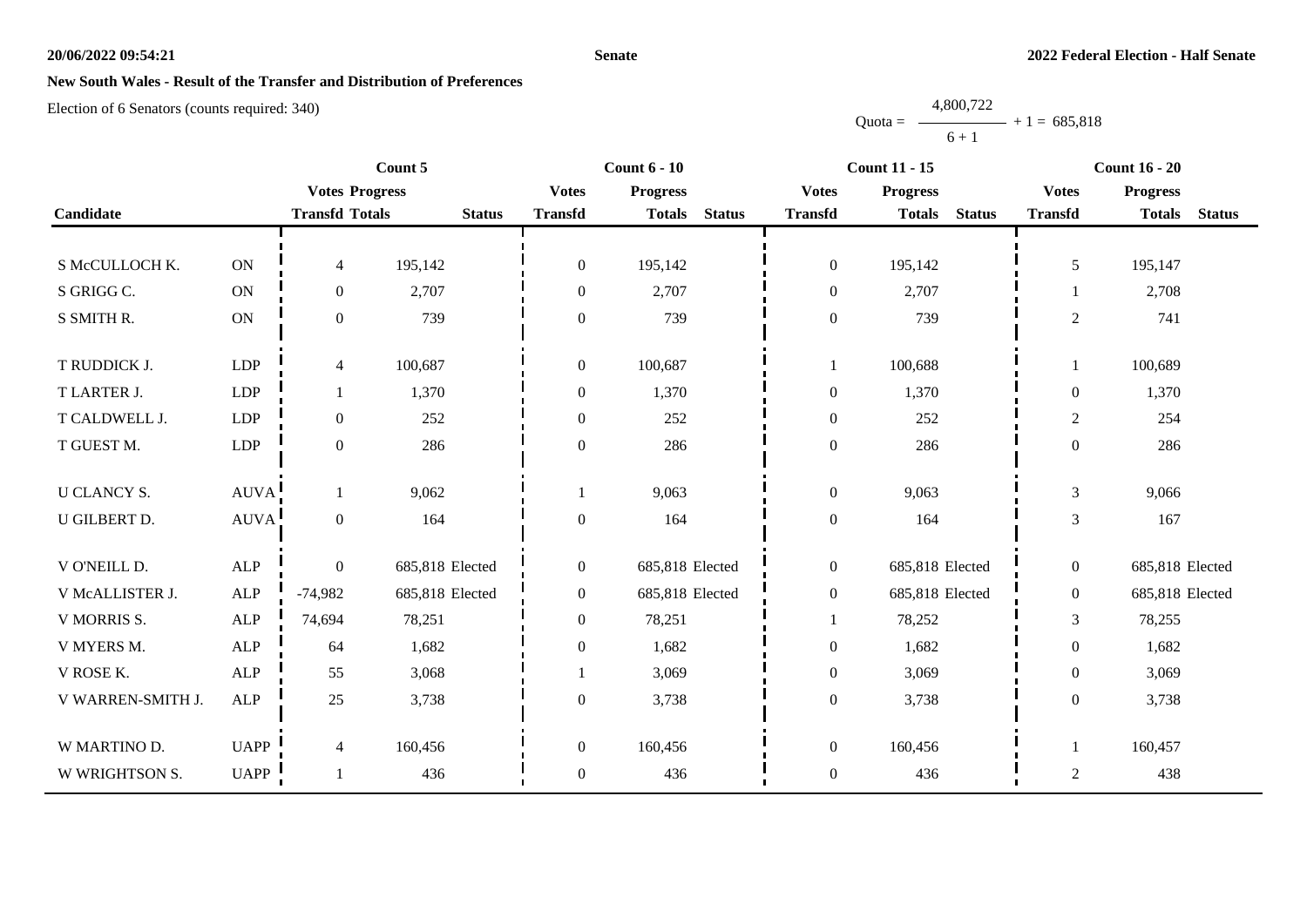### **Senate**

## **New South Wales - Result of the Transfer and Distribution of Preferences**

Election of 6 Senators (counts required: 340)

|                         | Count 5                     |                                      |              | <b>Count 6 - 10</b> |                                            |                 |               | <b>Count 11 - 15</b>                        | <b>Count 16 - 20</b> |               |                                             |                 |               |
|-------------------------|-----------------------------|--------------------------------------|--------------|---------------------|--------------------------------------------|-----------------|---------------|---------------------------------------------|----------------------|---------------|---------------------------------------------|-----------------|---------------|
|                         |                             | <b>Votes Progress</b>                |              |                     | <b>Votes</b>                               | <b>Progress</b> |               | <b>Votes</b>                                | <b>Progress</b>      |               | <b>Votes</b>                                | <b>Progress</b> |               |
| Candidate               |                             | <b>Transfd Totals</b>                |              | <b>Status</b>       | <b>Transfd</b>                             | <b>Totals</b>   | <b>Status</b> | <b>Transfd</b>                              | <b>Totals</b>        | <b>Status</b> | <b>Transfd</b>                              | <b>Totals</b>   | <b>Status</b> |
| W MOORE W.              | <b>UAPP</b>                 |                                      | 406          |                     | $\theta$                                   | 406             |               | $\overline{0}$                              | 406                  |               | $\theta$                                    | 406             |               |
| W MARTIN M.             | <b>UAPP</b>                 |                                      | 457          |                     | $\overline{0}$                             | 457             |               | $\boldsymbol{0}$                            | 457                  |               | $\overline{0}$                              | 457             |               |
| W YAP J.                | <b>UAPP</b>                 | $\overline{0}$                       | 386          |                     | $\overline{0}$                             | 386             |               | $\boldsymbol{0}$                            | 386                  |               | $\Omega$                                    | 386             |               |
| W LOUGHREY K.           | <b>UAPP</b>                 | $\mathbf{0}$                         | 646          |                     | $\mathbf{0}$                               | 646             |               | $\boldsymbol{0}$                            | 646                  |               | $\overline{0}$                              | 646             |               |
| UG LIM D.               | $\mathop{\rm IND}\nolimits$ |                                      | 2,916        |                     |                                            | 2,917           |               | $\boldsymbol{0}$                            | 2,917                |               |                                             | 2,918           |               |
| UG COLLINS J.           | $\mathop{\rm IND}\nolimits$ |                                      | 3,047        |                     | $\overline{0}$                             | 3,047           |               | $\boldsymbol{0}$                            | 3,047                |               | $\Omega$                                    | 3,047           |               |
| UG GRZIC W.             | $\mathop{\rm IND}\nolimits$ | $\mathbf{0}$                         | 235          |                     | $\overline{0}$                             | 235             |               | $\boldsymbol{0}$                            | 235                  |               | $\overline{0}$                              | 235             |               |
| UG LU G.                | $\mathop{\rm IND}\nolimits$ | $\overline{0}$                       | 558          |                     | $\theta$                                   | 558             |               | $\boldsymbol{0}$                            | 558                  |               | $\Omega$                                    | 558             |               |
| UG LAING W.             | $\ensuremath{\text{IND}}$   | $\overline{0}$                       | 496          |                     | $\overline{0}$                             | 496             |               |                                             | 497                  |               | $\Omega$                                    | 497             |               |
| <b>Exhausted Votes</b>  |                             | $\theta$                             | $\mathbf{0}$ |                     | $\theta$                                   | $\Omega$        |               | $\mathbf{0}$                                | $\theta$             |               | $\theta$                                    | $\mathbf{0}$    |               |
| <b>Loss By Fraction</b> |                             | 30                                   | 130          |                     | 12                                         | 142             |               | 6                                           | 148                  |               | 5                                           | 153             |               |
| <b>Total Votes</b>      |                             | $\Omega$                             | 4,800,722    |                     | $\overline{0}$                             | 4,800,722       |               | $\boldsymbol{0}$                            | 4,800,722            |               | $\overline{0}$                              | 4,800,722       |               |
|                         |                             | Surplus Distributed<br>McALLISTER J. |              |                     | <b>Candidates Excluded</b><br>50. LEKA, N. |                 |               | <b>Candidates Excluded</b><br>48. RYALL, D. |                      |               | <b>Candidates Excluded</b><br>68. NOHRA, G. |                 |               |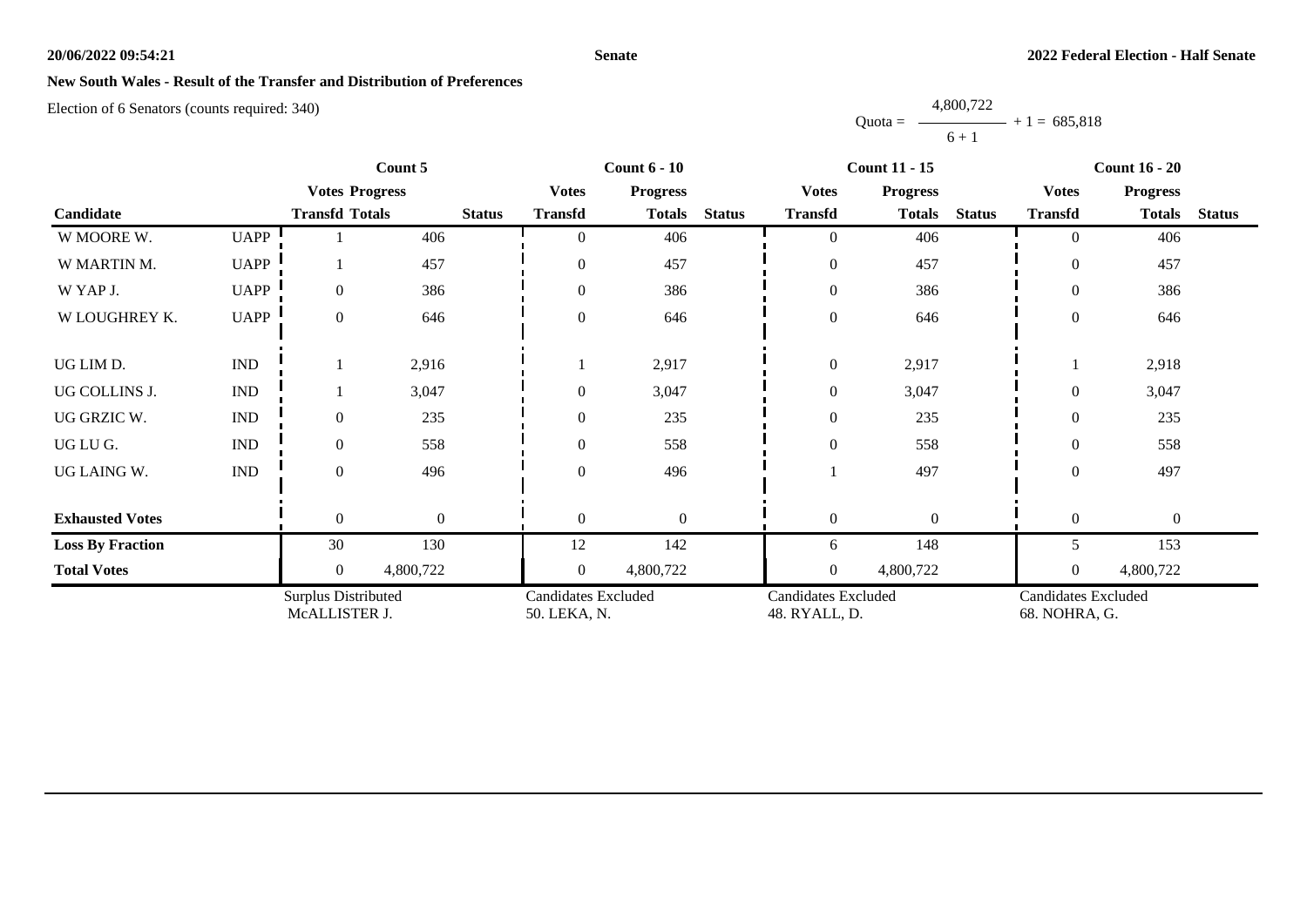### **Senate**

# **New South Wales - Result of the Transfer and Distribution of Preferences**

|           | 4,800,722 |                |
|-----------|-----------|----------------|
| $Quota =$ |           | $+1 = 685,818$ |
|           | $6 + 1$   |                |

|                  |              | <b>Count 21 - 25</b>  |               | <b>Count 26 - 29</b> |                 | <b>Count 30 - 33</b> |                  |                 | <b>Count 34 - 38</b> |                  |                 |               |
|------------------|--------------|-----------------------|---------------|----------------------|-----------------|----------------------|------------------|-----------------|----------------------|------------------|-----------------|---------------|
|                  |              | <b>Votes Progress</b> |               | <b>Votes</b>         | <b>Progress</b> |                      | <b>Votes</b>     | <b>Progress</b> |                      | <b>Votes</b>     | <b>Progress</b> |               |
| Candidate        |              | <b>Transfd Totals</b> | <b>Status</b> | <b>Transfd</b>       | <b>Totals</b>   | <b>Status</b>        | <b>Transfd</b>   | <b>Totals</b>   | <b>Status</b>        | <b>Transfd</b>   | <b>Totals</b>   | <b>Status</b> |
| A BROLLO, D.     | ${\rm AJP}$  |                       | 101,226       | $\mathbf{0}$         | 101,226         |                      | 1                | 101,227         |                      | $\overline{2}$   | 101,229         |               |
| A POWER, J.      | ${\rm AJP}$  |                       | 2,202         |                      | 2,203           |                      | $\boldsymbol{0}$ | 2,203           |                      | $\boldsymbol{0}$ | 2,203           |               |
| B KEEN, S.       | <b>TNL</b>   | $\overline{0}$        | 8,335         | $\sqrt{2}$           | 8,337           |                      | -1               | 8,338           |                      | $\boldsymbol{0}$ | 8,338           |               |
| B GREEN, M.      | $\mbox{TNL}$ | $\overline{2}$        | 626           | $\mathfrak{Z}$       | 629             |                      | $\mathbf{1}$     | 630             |                      | $\mathbf{0}$     | 630             |               |
| C LIU, K.        | $\mbox{CEC}$ | $\overline{0}$        | 14,162        | $\boldsymbol{0}$     | 14,162          |                      | $\sqrt{2}$       | 14,164          |                      |                  | 14,165          |               |
| C LAWLER, A.     | $\mbox{CEC}$ | $\overline{0}$        | 344           | $\sqrt{2}$           | 346             |                      | $\boldsymbol{0}$ | 346             |                      |                  | 347             |               |
| D LAMB, G.       | <b>SPP</b>   | $\overline{0}$        | 25,217        |                      | 25,218          |                      | 1                | 25,219          |                      | $\overline{0}$   | 25,219          |               |
| D DE VIVE, S.    | SPP          |                       | 224           |                      | 225             |                      | $\boldsymbol{0}$ | 225             |                      |                  | 226             |               |
| E SHOEBRIDGE, D. | <b>GRN</b>   | 1                     | 543,003       | $\sqrt{5}$           | 543,008         |                      | $10\,$           | 543,018         |                      | $\,8\,$          | 543,026         |               |
| E COHN, A.       | <b>GRN</b>   | $\overline{0}$        | 3,215         | $\sqrt{2}$           | 3,217           |                      | $\mathfrak 3$    | 3,220           |                      |                  | 3,221           |               |
| E FLOOD, R.      | <b>GRN</b>   | $\overline{0}$        | 1,120         | $\sqrt{2}$           | 1,122           |                      | $\boldsymbol{0}$ | 1,122           |                      | $\overline{0}$   | 1,122           |               |
| E SCOTT, J.      | <b>GRN</b>   | $\overline{0}$        | 1,189         | $\sqrt{2}$           | 1,191           |                      | $\sqrt{2}$       | 1,193           |                      | $\mathbf{0}$     | 1,193           |               |
| E ARYA, H.       | <b>GRN</b>   | $\overline{0}$        | 1,103         | $\boldsymbol{0}$     | 1,103           |                      |                  | 1,104           |                      | $\boldsymbol{0}$ | 1,104           |               |
| E WHEELER, D.    | <b>GRN</b>   | $\mathbf{0}$          | 1,763         | $\mathfrak{Z}$       | 1,766           |                      | $\mathfrak{Z}$   | 1,769           |                      |                  | 1,770           |               |
| F BODDY, M.      |              | $\overline{0}$        | 8,500         | 58                   | 8,558           |                      | $\boldsymbol{0}$ | 8,558           |                      | $\overline{0}$   | 8,558           |               |
| F GRENFELL, O.   |              | $\mathbf{0}$          | 135 Excluded  | $-135$               |                 | 0 Excluded           | $\boldsymbol{0}$ |                 | 0 Excluded           | $\overline{0}$   |                 | 0 Excluded    |
|                  |              |                       |               |                      |                 |                      |                  |                 |                      |                  |                 |               |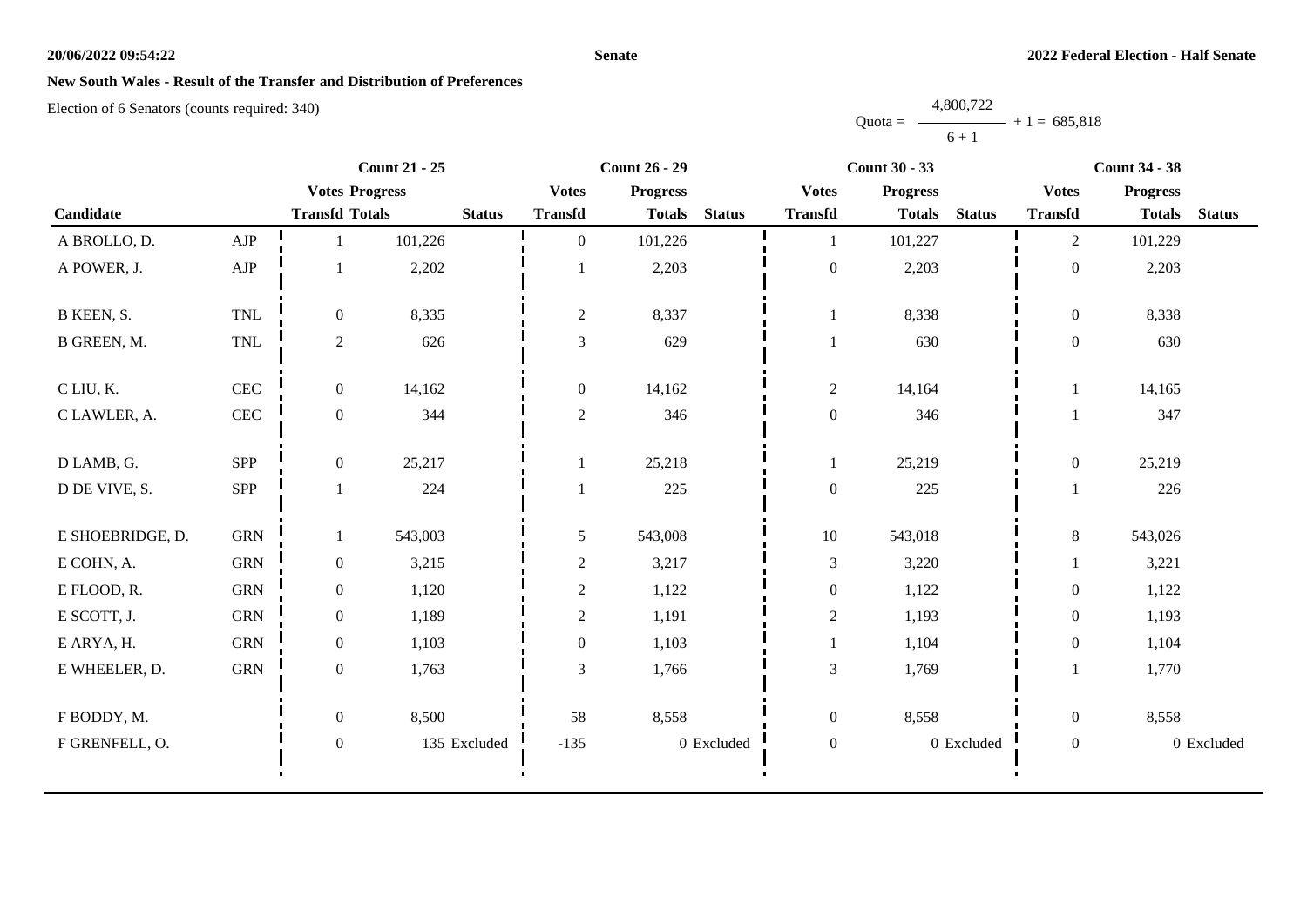### **Senate**

# **New South Wales - Result of the Transfer and Distribution of Preferences**

|           | 4,800,722 |                |
|-----------|-----------|----------------|
| $Quota =$ |           | $+1 = 685,818$ |
|           | $6 + 1$   |                |

|                |                     |                       | <b>Count 21 - 25</b> |                  | <b>Count 26 - 29</b>           |                  | <b>Count 30 - 33</b>           |                  | <b>Count 34 - 38</b>           |
|----------------|---------------------|-----------------------|----------------------|------------------|--------------------------------|------------------|--------------------------------|------------------|--------------------------------|
|                |                     | <b>Votes Progress</b> |                      | <b>Votes</b>     | <b>Progress</b>                | <b>Votes</b>     | <b>Progress</b>                | <b>Votes</b>     | <b>Progress</b>                |
| Candidate      |                     | <b>Transfd Totals</b> | <b>Status</b>        | <b>Transfd</b>   | <b>Status</b><br><b>Totals</b> | <b>Transfd</b>   | <b>Status</b><br><b>Totals</b> | <b>Transfd</b>   | <b>Status</b><br><b>Totals</b> |
| G PAYNE, M.    | $\operatorname{LP}$ | $\overline{0}$        | 685,818 Elected      | $\overline{0}$   | 685,818 Elected                | $\boldsymbol{0}$ | 685,818 Elected                | $\overline{0}$   | 685,818 Elected                |
| G CADELL, R.   | NP                  | $\overline{0}$        | 685,818 Elected      | $\overline{0}$   | 685,818 Elected                | $\boldsymbol{0}$ | 685,818 Elected                | $\overline{0}$   | 685,818 Elected                |
| G MOLAN, J.    | $\operatorname{LP}$ | $\overline{4}$        | 381,471              | 6                | 381,477                        | $\boldsymbol{0}$ | 381,477                        | 3                | 381,480                        |
| G PENFOLD, A.  | NP                  | $\boldsymbol{0}$      | 2,387                | 5                | 2,392                          |                  | 2,393                          |                  | 2,394                          |
| G JARVIS, M.   | $\operatorname{LP}$ | $\boldsymbol{0}$      | 2,037                | $\overline{c}$   | 2,039                          | $\boldsymbol{0}$ | 2,039                          | $\overline{c}$   | 2,041                          |
| G McGAHEY, V.  | $\operatorname{LP}$ | $\overline{0}$        | 2,448                | $\overline{0}$   | 2,448                          | $\boldsymbol{0}$ | 2,448                          | $\overline{c}$   | 2,450                          |
| H CARO, J.     | <b>REAS</b>         | $\overline{c}$        | 30,402               | 6                | 30,408                         | 5                | 30,413                         | $\overline{c}$   | 30,415                         |
| H MAHER, H.    | <b>REAS</b>         | $\overline{0}$        | 283                  | 3                | 286                            | $\mathfrak{Z}$   | 289                            | 1                | 290                            |
| H RYALL, D.    | <b>REAS</b>         | $\overline{0}$        | 0 Excluded           | $\boldsymbol{0}$ | 0 Excluded                     | $\boldsymbol{0}$ | 0 Excluded                     | $\boldsymbol{0}$ | 0 Excluded                     |
| I SANCHEZ, P.  | <b>SAL</b>          | $\overline{0}$        | 8,137                | 2                | 8,139                          | 71               | 8,210                          | $\overline{0}$   | 8,210                          |
| I LEKA, N.     | <b>SAL</b>          | $\overline{0}$        | 0 Excluded           | $\boldsymbol{0}$ | 0 Excluded                     | $\boldsymbol{0}$ | 0 Excluded                     | $\overline{0}$   | 0 Excluded                     |
| I EVANS, R.    | SAL                 | $\mathbf{0}$          | 138                  | 4                | 142 Excluded                   | $-142$           | 0 Excluded                     | $\overline{0}$   | 0 Excluded                     |
| J JONES, R.    | ${\rm FIN}$         |                       | 10,725               | $\overline{4}$   | 10,729                         | $\mathfrak{Z}$   | 10,732                         | 1                | 10,733                         |
| J ANDERSON, G. | ${\rm FIN}$         |                       | 215                  | 3                | 218                            | $\overline{4}$   | 222                            | 3                | 225                            |
| K BATY, S.     | $\mbox{AUD}$        |                       | 17,402               |                  | 17,403                         | 5                | 17,408                         | 13               | 17,421                         |
| K ROGERS, S.   | $\mbox{\rm AUD}$    | $\overline{c}$        | 275                  | $\boldsymbol{0}$ | 275                            | 1                | 276                            | 62               | 338                            |
| K RICHARDS, C. | $\mbox{\rm AUD}$    |                       | 151                  | $\boldsymbol{0}$ | 151                            | $\overline{2}$   | 153 Excluded                   | $-153$           | 0 Excluded                     |
|                |                     |                       |                      |                  |                                |                  |                                |                  |                                |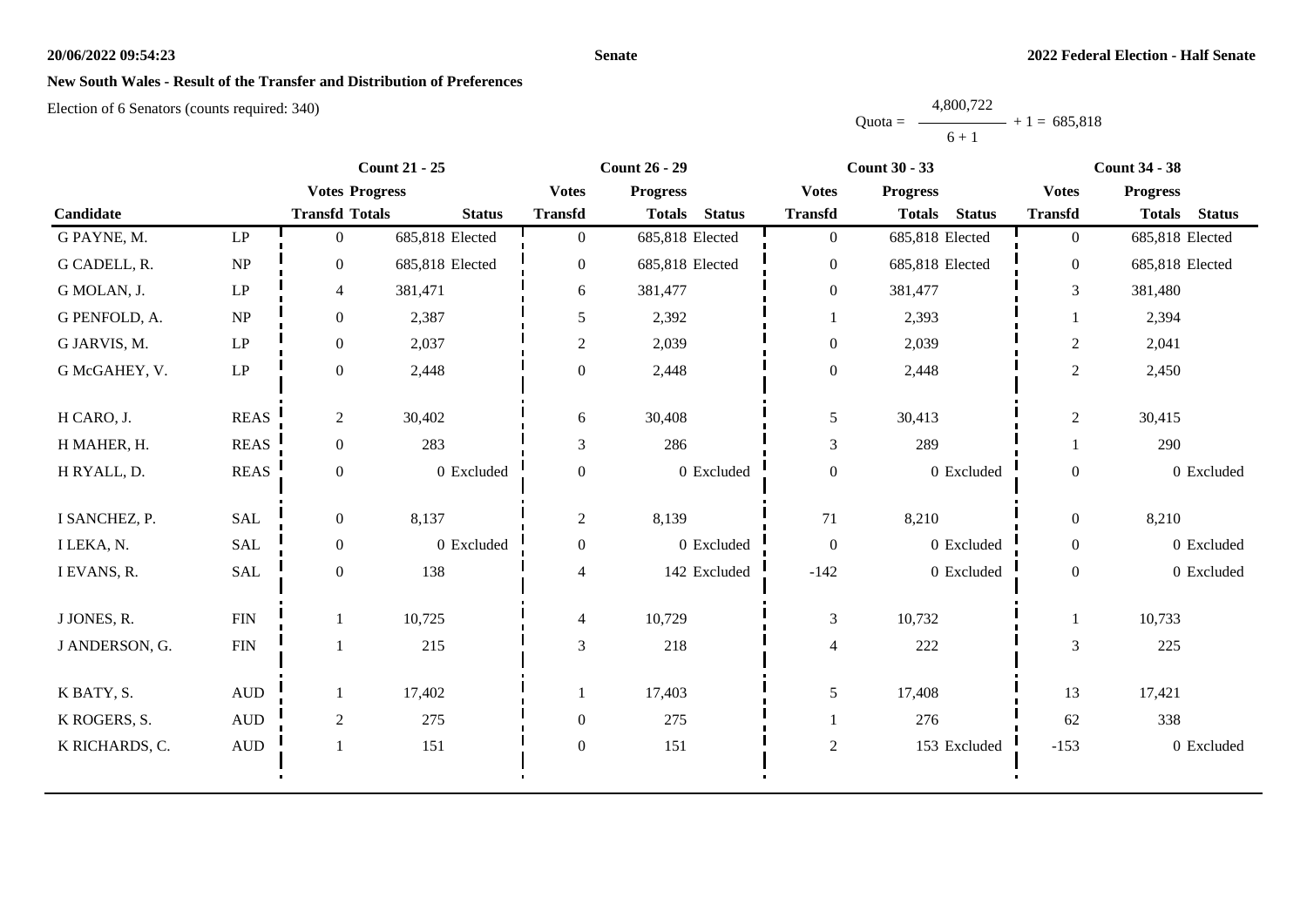### **Senate**

# **New South Wales - Result of the Transfer and Distribution of Preferences**

|           | 4,800,722 |                |
|-----------|-----------|----------------|
| $Quota =$ |           | $+1 = 685,818$ |
|           | $6 + 1$   |                |

|                        |                             |                       | <b>Count 21 - 25</b> |                  | <b>Count 26 - 29</b> |               |                  | <b>Count 30 - 33</b>           | <b>Count 34 - 38</b> |                 |               |
|------------------------|-----------------------------|-----------------------|----------------------|------------------|----------------------|---------------|------------------|--------------------------------|----------------------|-----------------|---------------|
|                        |                             | <b>Votes Progress</b> |                      | <b>Votes</b>     | <b>Progress</b>      |               | <b>Votes</b>     | <b>Progress</b>                | <b>Votes</b>         | <b>Progress</b> |               |
| Candidate              |                             | <b>Transfd Totals</b> | <b>Status</b>        | <b>Transfd</b>   | <b>Totals</b>        | <b>Status</b> | <b>Transfd</b>   | <b>Status</b><br><b>Totals</b> | <b>Transfd</b>       | <b>Totals</b>   | <b>Status</b> |
| L WHYMAN, O.           | IAP                         |                       | 38,683               | $\overline{2}$   | 38,685               |               | $\overline{4}$   | 38,689                         | 6                    | 38,695          |               |
| L BROOKE, L.           | $\ensuremath{\mathsf{IAP}}$ | $\overline{4}$        | 469                  |                  | 470                  |               | 3                | 473                            | $\overline{4}$       | 477             |               |
| M DJURIC, S.           | <b>ASP</b>                  | $\overline{c}$        | 90,439               | $\overline{0}$   | 90,439               |               | $\mathbf{1}$     | 90,440                         | 3                    | 90,443          |               |
| M GREGORY, D.          | <b>ASP</b>                  | $\overline{c}$        | 313                  | $\overline{0}$   | 313                  |               | $\mathbf{1}$     | 314                            |                      | 315             |               |
| M MILGATE, B.          | <b>ASP</b>                  | 3                     | 287                  | $\boldsymbol{0}$ | 287                  |               | $\mathbf{1}$     | 288                            |                      | 289             |               |
| M CROOKS, J.           | ASP                         |                       | 303                  |                  | 304                  |               | $\boldsymbol{0}$ | 304                            | $\boldsymbol{2}$     | 306             |               |
| N KOCHER, D.           | <b>SUN</b>                  | 45                    | 12,814               | $\mathbf{0}$     | 12,814               |               | $\boldsymbol{0}$ | 12,814                         | $\overline{c}$       | 12,816          |               |
| N BENNIE, R.           | <b>SUN</b>                  | $-126$                | 0 Excluded           | $\overline{0}$   |                      | 0 Excluded    | $\boldsymbol{0}$ | 0 Excluded                     | $\boldsymbol{0}$     |                 | 0 Excluded    |
| O O'NEILL, M.          | <b>IMO</b>                  | 11                    | 18,179               | $\overline{0}$   | 18,179               |               | $\boldsymbol{0}$ | 18,179                         | $\mathbf{1}$         | 18,180          |               |
| O BURNUM BURNUM,<br>M. | <b>IMO</b>                  | $\overline{4}$        | 332                  | $\overline{0}$   | 332                  |               | $\mathbf{1}$     | 333                            | $\overline{0}$       | 333             |               |
| P HOPKINS, M.          | $\operatorname{GAP}$        | $\tau$                | 16,907               |                  | 16,908               |               | $\boldsymbol{0}$ | 16,908                         | $\mathbf{1}$         | 16,909          |               |
| P NOHRA, G.            | $\operatorname{GAP}$        | $\boldsymbol{0}$      | 0 Excluded           | $\boldsymbol{0}$ |                      | 0 Excluded    | $\boldsymbol{0}$ | 0 Excluded                     | $\boldsymbol{0}$     |                 | 0 Excluded    |
| Q BALDERSTONE, M.      | <b>HMP</b>                  | 3                     | 124,651              | $\overline{0}$   | 124,651              |               | $\overline{c}$   | 124,653                        | $\overline{0}$       | 124,653         |               |
| Q HESTER, G.           | <b>HMP</b>                  | $\overline{2}$        | 604                  |                  | 605                  |               | $\mathbf{1}$     | 606                            | $\overline{0}$       | 606             |               |
| R LEONG, A.            | SOPA                        | 4                     | 17,485               | $\boldsymbol{0}$ | 17,485               |               | 1                | 17,486                         | $\overline{2}$       | 17,488          |               |
| R BRYCE, I.            | SOPA                        |                       | 161                  | $\overline{0}$   | 161                  |               | $\boldsymbol{0}$ | 161                            |                      |                 | 162 Excluded  |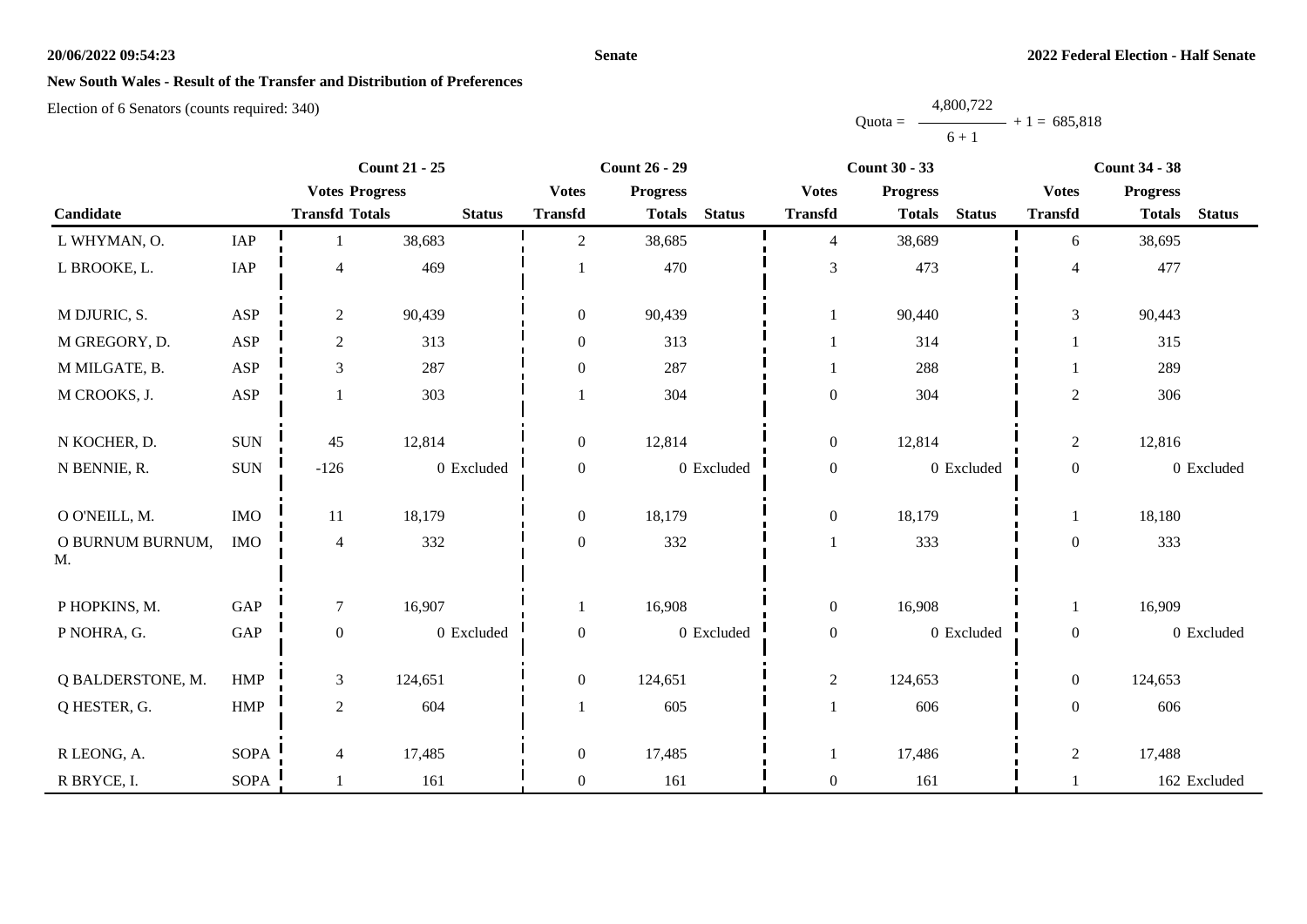### **Senate**

## **New South Wales - Result of the Transfer and Distribution of Preferences**

Election of 6 Senators (counts required: 340)

|                    |             |                       | <b>Count 21 - 25</b> | <b>Count 26 - 29</b> |                 |               | <b>Count 30 - 33</b> |                 |               | <b>Count 34 - 38</b> |                 |               |
|--------------------|-------------|-----------------------|----------------------|----------------------|-----------------|---------------|----------------------|-----------------|---------------|----------------------|-----------------|---------------|
|                    |             | <b>Votes Progress</b> |                      | <b>Votes</b>         | <b>Progress</b> |               | <b>Votes</b>         | <b>Progress</b> |               | <b>Votes</b>         | <b>Progress</b> |               |
| Candidate          |             | <b>Transfd Totals</b> | <b>Status</b>        | <b>Transfd</b>       | <b>Totals</b>   | <b>Status</b> | <b>Transfd</b>       | <b>Totals</b>   | <b>Status</b> | <b>Transfd</b>       | <b>Totals</b>   | <b>Status</b> |
|                    |             |                       |                      |                      |                 |               |                      |                 |               |                      |                 |               |
| S McCULLOCH, K.    | <b>ON</b>   | $\mathbf{0}$          | 195,147              | $\boldsymbol{0}$     | 195,147         |               | $\boldsymbol{0}$     | 195,147         |               | $\mathbf{1}$         | 195,148         |               |
| S GRIGG, C.        | <b>ON</b>   | 1                     | 2,709                | $\overline{0}$       | 2,709           |               | $\boldsymbol{0}$     | 2,709           |               | 1                    | 2,710           |               |
| S SMITH, R.        | ON          | $\mathbf{1}$          | 742                  | $\boldsymbol{0}$     | 742             |               | $\boldsymbol{0}$     | 742             |               | $\mathbf{0}$         | 742             |               |
|                    |             |                       |                      |                      |                 |               |                      |                 |               |                      |                 |               |
| T RUDDICK, J.      | LDP         | $\mathbf{1}$          | 100,690              | $\boldsymbol{0}$     | 100,690         |               | $\boldsymbol{0}$     | 100,690         |               | $\overline{3}$       | 100,693         |               |
| T LARTER, J.       | LDP         | $\boldsymbol{0}$      | 1,370                | $\boldsymbol{0}$     | 1,370           |               | $\boldsymbol{0}$     | 1,370           |               | $\overline{0}$       | 1,370           |               |
| T CALDWELL, J.     | <b>LDP</b>  | $\mathbf{0}$          | 254                  | $\theta$             | 254             |               |                      | 255             |               |                      | 256             |               |
| T GUEST, M.        | ${\rm LDP}$ | -1                    | 287                  | $\theta$             | 287             |               | $\boldsymbol{0}$     | 287             |               | $\overline{c}$       | 289             |               |
|                    |             |                       |                      |                      |                 |               |                      |                 |               |                      |                 |               |
| U CLANCY, S.       | <b>AUVA</b> | 1                     | 9,067                | $\boldsymbol{0}$     | 9,067           |               | $\boldsymbol{0}$     | 9,067           |               | $\boldsymbol{0}$     | 9,067           |               |
| U GILBERT, D.      | <b>AUVA</b> | $\boldsymbol{0}$      | 167                  | $\boldsymbol{0}$     | 167             |               | $\boldsymbol{0}$     | 167             |               | $\overline{0}$       | 167             |               |
|                    |             |                       |                      |                      |                 |               |                      |                 |               |                      |                 |               |
| V O'NEILL, D.      | ALP         | $\boldsymbol{0}$      | 685,818 Elected      | $\boldsymbol{0}$     | 685,818 Elected |               | $\boldsymbol{0}$     | 685,818 Elected |               | $\overline{0}$       | 685,818 Elected |               |
| V McALLISTER, J.   | ALP         | $\boldsymbol{0}$      | 685,818 Elected      | $\overline{0}$       | 685,818 Elected |               | $\boldsymbol{0}$     | 685,818 Elected |               | $\overline{0}$       | 685,818 Elected |               |
| V MORRIS, S.       | ALP         | $\overline{2}$        | 78,257               | $\overline{c}$       | 78,259          |               | $\boldsymbol{0}$     | 78,259          |               | $\overline{2}$       | 78,261          |               |
| V MYERS, M.        | ALP         | $\boldsymbol{0}$      | 1,682                | $\boldsymbol{0}$     | 1,682           |               | $\boldsymbol{0}$     | 1,682           |               | $\overline{0}$       | 1,682           |               |
| V ROSE, K.         | <b>ALP</b>  | $\overline{0}$        | 3,069                |                      | 3,070           |               | $\boldsymbol{0}$     | 3,070           |               | $\boldsymbol{0}$     | 3,070           |               |
| V WARREN-SMITH, J. | ${\sf ALP}$ | $\boldsymbol{0}$      | 3,738                | $\theta$             | 3,738           |               | $\boldsymbol{0}$     | 3,738           |               |                      | 3,739           |               |
|                    |             |                       |                      |                      |                 |               |                      |                 |               |                      |                 |               |
| W MARTINO, D.      | <b>UAPP</b> | $\overline{0}$        | 160,457              | $\boldsymbol{0}$     | 160,457         |               | $\boldsymbol{0}$     | 160,457         |               | $\overline{2}$       | 160,459         |               |
| W WRIGHTSON, S.    | <b>UAPP</b> | $\boldsymbol{0}$      | 438                  | $\boldsymbol{0}$     | 438             |               | $\boldsymbol{0}$     | 438             |               | $\boldsymbol{0}$     | 438             |               |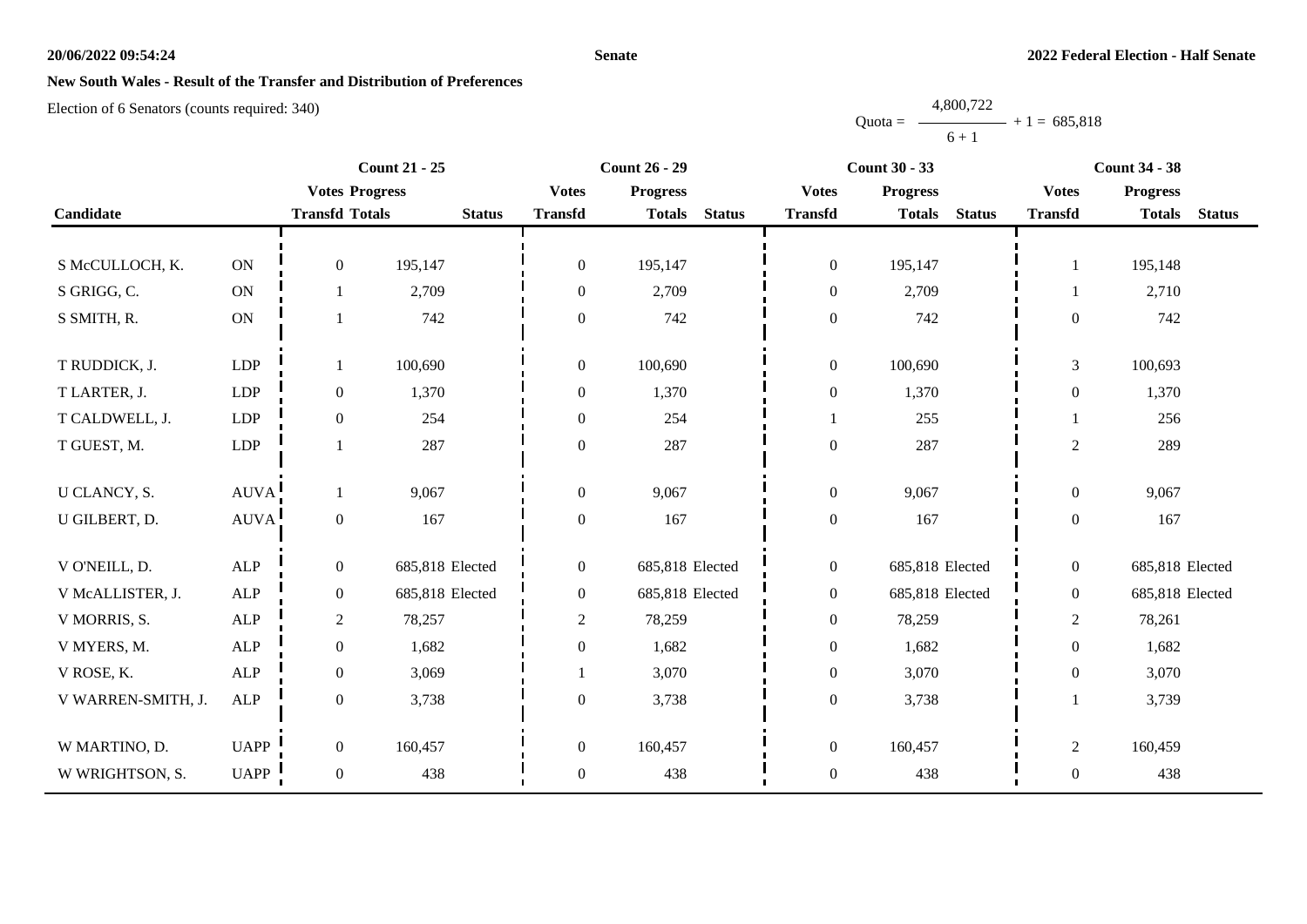### **Senate**

## **New South Wales - Result of the Transfer and Distribution of Preferences**

Election of 6 Senators (counts required: 340)

|                         |                             | <b>Count 21 - 25</b>                         |              |               | <b>Count 26 - 29</b>                           |                 |               | <b>Count 30 - 33</b>                        |                 |               | <b>Count 34 - 38</b>                    |                  |               |
|-------------------------|-----------------------------|----------------------------------------------|--------------|---------------|------------------------------------------------|-----------------|---------------|---------------------------------------------|-----------------|---------------|-----------------------------------------|------------------|---------------|
|                         |                             | <b>Votes Progress</b>                        |              |               | <b>Votes</b>                                   | <b>Progress</b> |               | <b>Votes</b>                                | <b>Progress</b> |               | <b>Votes</b>                            | <b>Progress</b>  |               |
| Candidate               |                             | <b>Transfd Totals</b>                        |              | <b>Status</b> | <b>Transfd</b>                                 | <b>Totals</b>   | <b>Status</b> | <b>Transfd</b>                              | <b>Totals</b>   | <b>Status</b> | <b>Transfd</b>                          | <b>Totals</b>    | <b>Status</b> |
| W MOORE, W.             | <b>UAPP</b>                 | $\Omega$                                     | 406          |               | $\Omega$                                       | 406             |               | $\theta$                                    | 406             |               | $\Omega$                                | 406              |               |
| W MARTIN, M.            | <b>UAPP</b>                 | $\overline{0}$                               | 457          |               | $\Omega$                                       | 457             |               | $\theta$                                    | 457             |               | $\theta$                                | 457              |               |
| W YAP, J.               | <b>UAPP</b>                 | $\overline{0}$                               | 386          |               | $\Omega$                                       | 386             |               | $\boldsymbol{0}$                            | 386             |               | $\theta$                                | 386              |               |
| W LOUGHREY, K.          | <b>UAPP</b>                 |                                              | 647          |               | $\Omega$                                       | 647             |               |                                             | 648             |               | $\boldsymbol{0}$                        | 648              |               |
| UG LIM, D.              | <b>IND</b>                  |                                              | 2,919        |               | $\overline{0}$                                 | 2,919           |               | $\boldsymbol{0}$                            | 2,919           |               | $\overline{0}$                          | 2,919            |               |
| UG COLLINS, J.          | $\mathop{\rm IND}\nolimits$ | $\overline{0}$                               | 3,047        |               |                                                | 3,048           |               | $\boldsymbol{0}$                            | 3,048           |               |                                         | 3,049            |               |
| UG GRZIC, W.            | $\mathop{\rm IND}\nolimits$ | $\Omega$                                     | 235          |               | $\Omega$                                       | 235             |               | $\boldsymbol{0}$                            | 235             |               | $\theta$                                | 235              |               |
| UG LU, G.               | $\mathop{\rm IND}\nolimits$ | $\theta$                                     | 558          |               |                                                | 559             |               | $\boldsymbol{0}$                            | 559             |               | $\Omega$                                | 559              |               |
| UG LAING, W.            | $\mathop{\rm IND}\nolimits$ | $\theta$                                     | 497          |               | $\Omega$                                       | 497             |               | $\boldsymbol{0}$                            | 497             |               | $\boldsymbol{0}$                        | 497              |               |
| <b>Exhausted Votes</b>  |                             | $\theta$                                     | $\mathbf{0}$ |               | $\theta$                                       | $\mathbf{0}$    |               | $\boldsymbol{0}$                            | $\overline{0}$  |               | $\Omega$                                | $\boldsymbol{0}$ |               |
| <b>Loss By Fraction</b> |                             | 9                                            | 162          |               | 6                                              | 168             |               | 5                                           | 173             |               | 10                                      | 183              |               |
| <b>Total Votes</b>      |                             | $\overline{0}$                               | 4,800,722    |               | $\overline{0}$                                 | 4,800,722       |               | $\boldsymbol{0}$                            | 4,800,722       |               | $\overline{0}$                          | 4,800,722        |               |
|                         |                             | <b>Candidates Excluded</b><br>64. BENNIE, R. |              |               | <b>Candidates Excluded</b><br>39. GRENFELL, O. |                 |               | <b>Candidates Excluded</b><br>51. EVANS, R. |                 |               | Candidates Excluded<br>56. RICHARDS, C. |                  |               |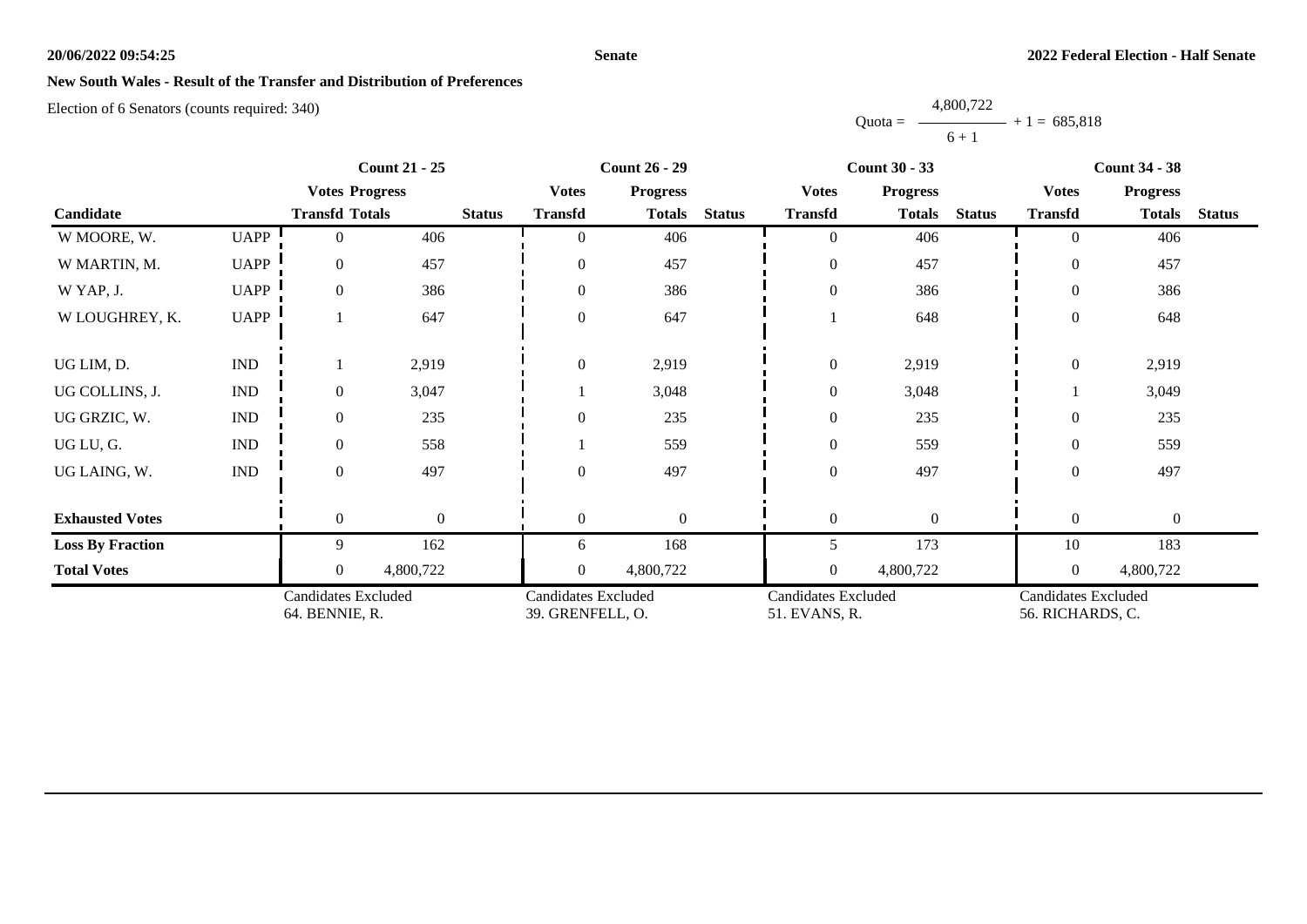### **Senate**

# **New South Wales - Result of the Transfer and Distribution of Preferences**

|           | 4,800,722      |  |
|-----------|----------------|--|
| $Quota =$ | $+1 = 685,818$ |  |
|           | $6 + 1$        |  |

|                  |              |                       | <b>Count 39 - 43</b> |                  | <b>Count 44 - 47</b> |               | <b>Count 48 - 52</b> |                 |               | <b>Count 53 - 57</b> |                 |               |
|------------------|--------------|-----------------------|----------------------|------------------|----------------------|---------------|----------------------|-----------------|---------------|----------------------|-----------------|---------------|
|                  |              | <b>Votes Progress</b> |                      | <b>Votes</b>     | <b>Progress</b>      |               | <b>Votes</b>         | <b>Progress</b> |               | <b>Votes</b>         | <b>Progress</b> |               |
| Candidate        |              | <b>Transfd Totals</b> | <b>Status</b>        | <b>Transfd</b>   | <b>Totals</b>        | <b>Status</b> | <b>Transfd</b>       | <b>Totals</b>   | <b>Status</b> | <b>Transfd</b>       | <b>Totals</b>   | <b>Status</b> |
| A BROLLO, D.     | ${\rm AJP}$  | $\overline{2}$        | 101,231              | $\overline{0}$   | 101,231              |               | $\overline{4}$       | 101,235         |               | $\overline{0}$       | 101,235         |               |
| A POWER, J.      | ${\rm AJP}$  | $\mathfrak{Z}$        | 2,206                |                  | 2,207                |               | 9                    | 2,216           |               | $\mathfrak{Z}$       | 2,219           |               |
| B KEEN, S.       | <b>TNL</b>   | $\overline{0}$        | 8,338                | $\overline{0}$   | 8,338                |               | $\mathbf{2}$         | 8,340           |               |                      | 8,341           |               |
| B GREEN, M.      | TNL          |                       | 631                  | $\boldsymbol{0}$ | 631                  |               | $\overline{4}$       | 635             |               | 3                    | 638             |               |
| C LIU, K.        | $\mbox{CEC}$ |                       | 14,166               |                  | 14,167               |               | 9                    | 14,176          |               | $\boldsymbol{0}$     | 14,176          |               |
| C LAWLER, A.     | $\mbox{CEC}$ | $\boldsymbol{0}$      | 347                  | $\boldsymbol{0}$ | 347                  |               | $\tau$               | 354             |               |                      | 355             |               |
| D LAMB, G.       | SPP          | $\overline{2}$        | 25,221               | $\boldsymbol{0}$ | 25,221               |               | 97                   | 25,318          |               | 6                    | 25,324          |               |
| D DE VIVE, S.    | SPP          | $\mathbf{0}$          | 226                  | $\mathbf{0}$     |                      | 226 Excluded  | $-226$               |                 | 0 Excluded    | $\boldsymbol{0}$     |                 | 0 Excluded    |
| E SHOEBRIDGE, D. | ${\rm GRN}$  | 3                     | 543,029              |                  | 543,030              |               | 5                    | 543,035         |               | $\overline{2}$       | 543,037         |               |
| E COHN, A.       | ${\rm GRN}$  | $\overline{0}$        | 3,221                | $\boldsymbol{0}$ | 3,221                |               | 6                    | 3,227           |               | $\sqrt{2}$           | 3,229           |               |
| E FLOOD, R.      | <b>GRN</b>   | $\overline{0}$        | 1,122                | $\overline{0}$   | 1,122                |               | 5                    | 1,127           |               | $\sqrt{2}$           | 1,129           |               |
| E SCOTT, J.      | ${\rm GRN}$  | $\overline{0}$        | 1,193                | $\mathbf{0}$     | 1,193                |               | $8\,$                | 1,201           |               | $\sqrt{2}$           | 1,203           |               |
| E ARYA, H.       | ${\rm GRN}$  |                       | 1,105                | $\boldsymbol{0}$ | 1,105                |               | $\mathbf 1$          | 1,106           |               | $\boldsymbol{0}$     | 1,106           |               |
| E WHEELER, D.    | ${\rm GRN}$  | 1                     | 1,771                |                  | 1,772                |               | 5                    | 1,777           |               | $\overline{2}$       | 1,779           |               |
| F BODDY, M.      |              | $\overline{0}$        | 8,558                | $\overline{0}$   | 8,558                |               | $\boldsymbol{7}$     | 8,565           |               |                      | 8,566           |               |
| F GRENFELL, O.   |              | $\boldsymbol{0}$      | 0 Excluded           | $\boldsymbol{0}$ |                      | 0 Excluded    | $\boldsymbol{0}$     |                 | 0 Excluded    | $\boldsymbol{0}$     |                 | 0 Excluded    |
|                  |              |                       |                      |                  |                      |               |                      |                 |               |                      |                 |               |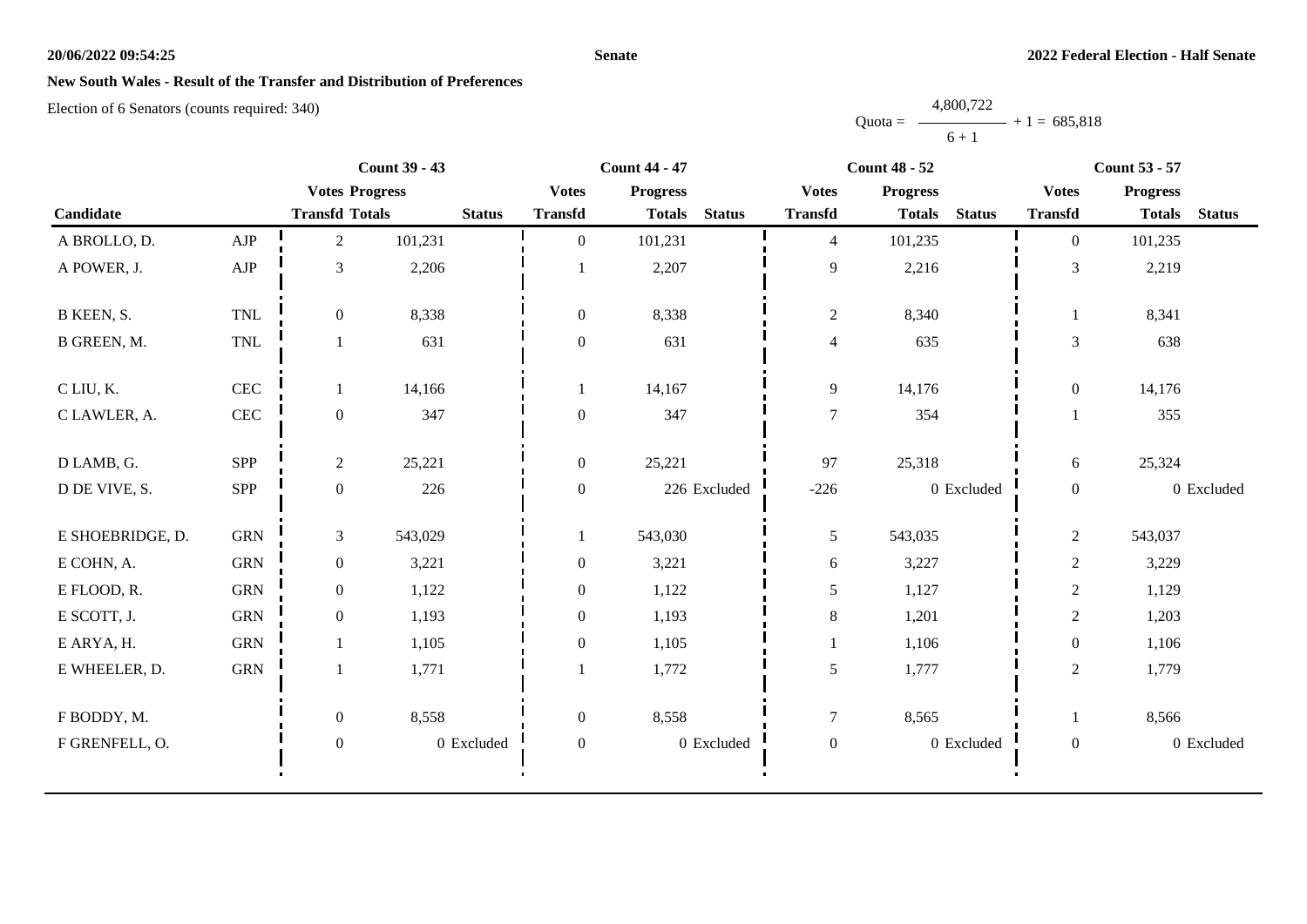### **Senate**

# **New South Wales - Result of the Transfer and Distribution of Preferences**

|           | 4,800,722 |                |
|-----------|-----------|----------------|
| $Quota =$ |           | $+1 = 685,818$ |
|           | $6 + 1$   |                |

|                |                                 | <b>Count 39 - 43</b>  |                 |                  | <b>Count 44 - 47</b>           |                  | <b>Count 48 - 52</b>           | <b>Count 53 - 57</b>     |                                |  |
|----------------|---------------------------------|-----------------------|-----------------|------------------|--------------------------------|------------------|--------------------------------|--------------------------|--------------------------------|--|
|                |                                 | <b>Votes Progress</b> |                 | <b>Votes</b>     | <b>Progress</b>                | <b>Votes</b>     | <b>Progress</b>                | <b>Votes</b>             | <b>Progress</b>                |  |
| Candidate      |                                 | <b>Transfd Totals</b> | <b>Status</b>   | <b>Transfd</b>   | <b>Status</b><br><b>Totals</b> | <b>Transfd</b>   | <b>Status</b><br><b>Totals</b> | <b>Transfd</b>           | <b>Status</b><br><b>Totals</b> |  |
| G PAYNE, M.    | $\ensuremath{\mathrm{LP}}$      | $\overline{0}$        | 685,818 Elected | $\overline{0}$   | 685,818 Elected                | $\overline{0}$   | 685,818 Elected                | $\overline{0}$           | 685,818 Elected                |  |
| G CADELL, R.   | $\ensuremath{\text{NP}}\xspace$ | $\Omega$              | 685,818 Elected | $\overline{0}$   | 685,818 Elected                | $\boldsymbol{0}$ | 685,818 Elected                | $\overline{0}$           | 685,818 Elected                |  |
| G MOLAN, J.    | $\mathbf{L}\mathbf{P}$          | $\overline{c}$        | 381,482         |                  | 381,483                        | 3                | 381,486                        | $\overline{4}$           | 381,490                        |  |
| G PENFOLD, A.  | NP                              | $\boldsymbol{0}$      | 2,394           | $\boldsymbol{0}$ | 2,394                          |                  | 2,395                          | 3                        | 2,398                          |  |
| G JARVIS, M.   | $\ensuremath{\mathrm{LP}}$      | $\boldsymbol{0}$      | 2,041           |                  | 2,042                          |                  | 2,043                          |                          | 2,044                          |  |
| G McGAHEY, V.  | $\ensuremath{\mathrm{LP}}$      | $\mathbf{0}$          | 2,450           | $\overline{0}$   | 2,450                          | $\boldsymbol{0}$ | 2,450                          | $\overline{2}$           | 2,452                          |  |
| H CARO, J.     | <b>REAS</b>                     | $\overline{0}$        | 30,415          | $\overline{0}$   | 30,415                         | -1               | 30,416                         | $\overline{\mathcal{L}}$ | 30,420                         |  |
| H MAHER, H.    | <b>REAS</b>                     |                       | 291             |                  | 292                            | $\overline{2}$   | 294                            | 5                        | 299                            |  |
| H RYALL, D.    | <b>REAS</b>                     | $\boldsymbol{0}$      | 0 Excluded      | $\boldsymbol{0}$ | 0 Excluded                     | $\boldsymbol{0}$ | 0 Excluded                     | $\boldsymbol{0}$         | 0 Excluded                     |  |
| I SANCHEZ, P.  | <b>SAL</b>                      |                       | 8,211           | 1                | 8,212                          | 1                | 8,213                          | 6                        | 8,219                          |  |
| I LEKA, N.     | <b>SAL</b>                      | $\overline{0}$        | 0 Excluded      | $\mathbf{0}$     | 0 Excluded                     | $\boldsymbol{0}$ | 0 Excluded                     | $\overline{0}$           | 0 Excluded                     |  |
| I EVANS, R.    | SAL                             | $\boldsymbol{0}$      | 0 Excluded      | $\overline{0}$   | 0 Excluded                     | $\boldsymbol{0}$ | 0 Excluded                     | $\overline{0}$           | 0 Excluded                     |  |
| J JONES, R.    | ${\rm FIN}$                     | $\mathfrak{Z}$        | 10,736          | $\overline{0}$   | 10,736                         | $\overline{4}$   | 10,740                         | 89                       | 10,829                         |  |
| J ANDERSON, G. | ${\rm FIN}$                     | $\overline{c}$        | 227             |                  | 228                            | $\overline{c}$   | 230 Excluded                   | $-230$                   | 0 Excluded                     |  |
| K BATY, S.     | $\mbox{AUD}$                    |                       | 17,422          | $\mathbf{0}$     | 17,422                         | $\boldsymbol{0}$ | 17,422                         | $\mathfrak{Z}$           | 17,425                         |  |
| K ROGERS, S.   | $\mbox{AUD}$                    | $\overline{0}$        | 338             | $\boldsymbol{0}$ | 338                            | 1                | 339                            | 13                       | 352                            |  |
| K RICHARDS, C. | $\mbox{\rm AUD}$                | $\boldsymbol{0}$      | 0 Excluded      | $\boldsymbol{0}$ | 0 Excluded                     | $\boldsymbol{0}$ | 0 Excluded                     | $\boldsymbol{0}$         | 0 Excluded                     |  |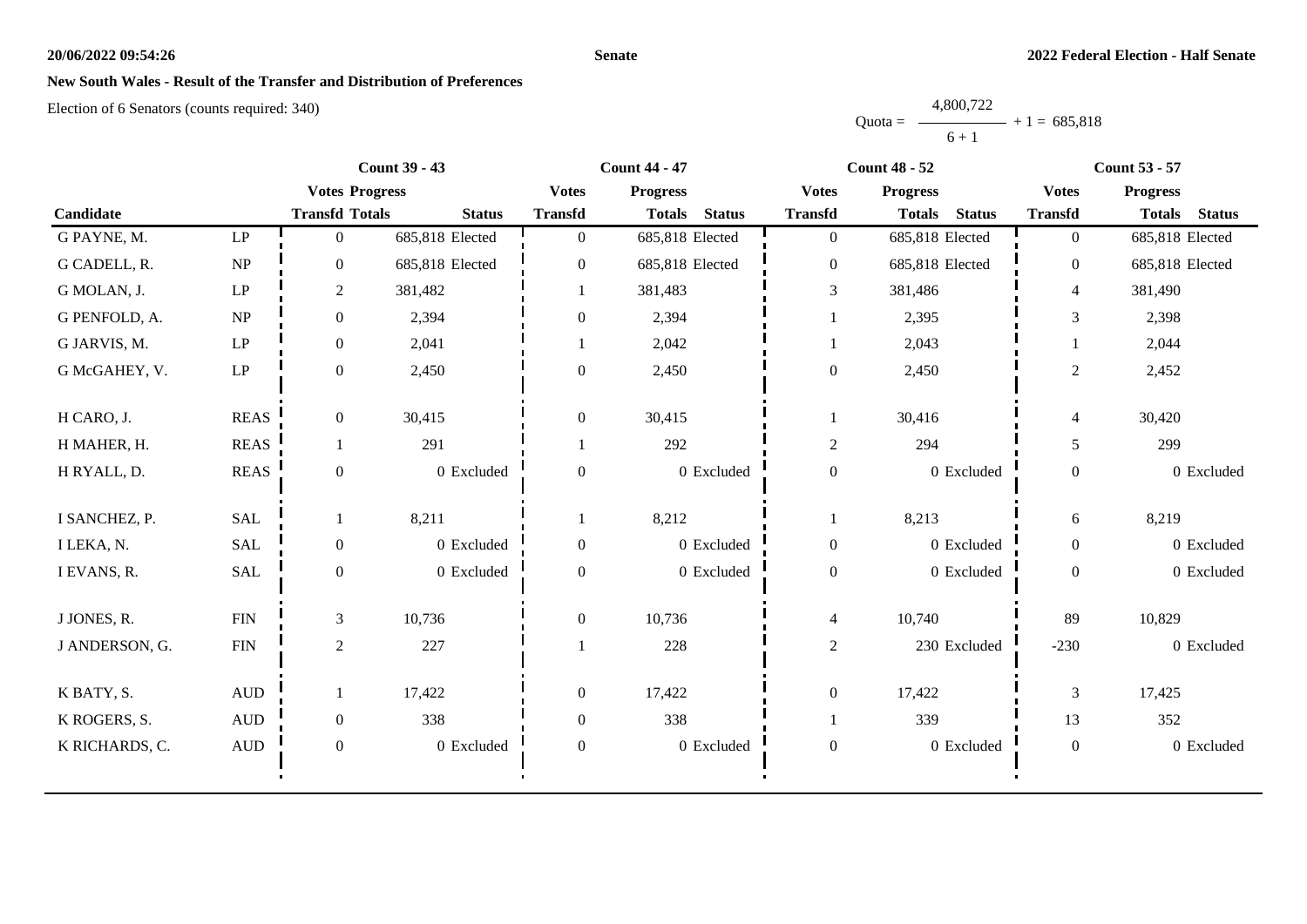### **Senate**

# **New South Wales - Result of the Transfer and Distribution of Preferences**

|           | 4,800,722 |                |
|-----------|-----------|----------------|
| $Quota =$ |           | $+1 = 685,818$ |
|           | $6 + 1$   |                |

|                        |                      |                       | <b>Count 39 - 43</b> |                          | <b>Count 44 - 47</b> |               |                  | <b>Count 48 - 52</b> |               |                  | <b>Count 53 - 57</b> |               |
|------------------------|----------------------|-----------------------|----------------------|--------------------------|----------------------|---------------|------------------|----------------------|---------------|------------------|----------------------|---------------|
|                        |                      | <b>Votes Progress</b> |                      | <b>Votes</b>             | <b>Progress</b>      |               | <b>Votes</b>     | <b>Progress</b>      |               | <b>Votes</b>     | <b>Progress</b>      |               |
| Candidate              |                      | <b>Transfd Totals</b> | <b>Status</b>        | <b>Transfd</b>           | <b>Totals</b>        | <b>Status</b> | <b>Transfd</b>   | <b>Totals</b>        | <b>Status</b> | <b>Transfd</b>   | <b>Totals</b>        | <b>Status</b> |
| L WHYMAN, O.           | IAP                  |                       | 38,696               | $\Omega$                 | 38,696               |               | 8                | 38,704               |               | 5                | 38,709               |               |
| L BROOKE, L.           | IAP                  | $\sqrt{2}$            | 479                  |                          | 480                  |               | 3                | 483                  |               | 10               | 493                  |               |
| M DJURIC, S.           | ASP                  | $\boldsymbol{0}$      | 90,443               | $\boldsymbol{0}$         | 90,443               |               |                  | 90,444               |               | $\overline{2}$   | 90,446               |               |
| M GREGORY, D.          | ASP                  | 1                     | 316                  | 4                        | 320                  |               | 4                | 324                  |               | 5                | 329                  |               |
| M MILGATE, B.          | ASP                  |                       | 290                  |                          | 291                  |               | $\mathbf{0}$     | 291                  |               | 5                | 296                  |               |
| M CROOKS, J.           | ASP                  | $\mathbf{0}$          | 306                  | $\theta$                 | 306                  |               | $\boldsymbol{0}$ | 306                  |               |                  | 307                  |               |
| N KOCHER, D.           | $\rm SUN$            | $\boldsymbol{0}$      | 12,816               |                          | 12,817               |               | $\mathbf{1}$     | 12,818               |               | $\tau$           | 12,825               |               |
| N BENNIE, R.           | $\rm{SUM}$           | $\mathbf{0}$          | 0 Excluded           | $\boldsymbol{0}$         |                      | 0 Excluded    | $\boldsymbol{0}$ |                      | 0 Excluded    | $\boldsymbol{0}$ |                      | 0 Excluded    |
| O O'NEILL, M.          | $\rm{IMO}$           | 1                     | 18,181               | $\overline{c}$           | 18,183               |               | $\mathbf{2}$     | 18,185               |               |                  | 18,186               |               |
| O BURNUM BURNUM,<br>M. | $\rm{IMO}$           |                       | 334                  |                          | 335                  |               | 1                | 336                  |               |                  | 337                  |               |
| P HOPKINS, M.          | GAP                  | $\overline{4}$        | 16,913               | $\overline{2}$           | 16,915               |               | $\mathbf{0}$     | 16,915               |               | 5                | 16,920               |               |
| P NOHRA, G.            | $\operatorname{GAP}$ | $\boldsymbol{0}$      | 0 Excluded           | $\boldsymbol{0}$         |                      | 0 Excluded    | $\boldsymbol{0}$ |                      | 0 Excluded    | $\boldsymbol{0}$ |                      | 0 Excluded    |
| Q BALDERSTONE, M.      | HMP                  | 10                    | 124,663              | $\overline{\mathcal{L}}$ | 124,667              |               | 3                | 124,670              |               |                  | 124,671              |               |
| Q HESTER, G.           | HMP                  | $\sqrt{2}$            | 608                  |                          | 609                  |               | $\sqrt{2}$       | 611                  |               | $\overline{c}$   | 613                  |               |
| R LEONG, A.            | <b>SOPA</b>          | 84                    | 17,572               |                          | 17,573               |               | 1                | 17,574               |               | $\mathfrak{Z}$   | 17,577               |               |
| R BRYCE, I.            | <b>SOPA</b>          | $-162$                | 0 Excluded           | $\overline{0}$           |                      | 0 Excluded    | $\boldsymbol{0}$ |                      | 0 Excluded    | $\overline{0}$   |                      | 0 Excluded    |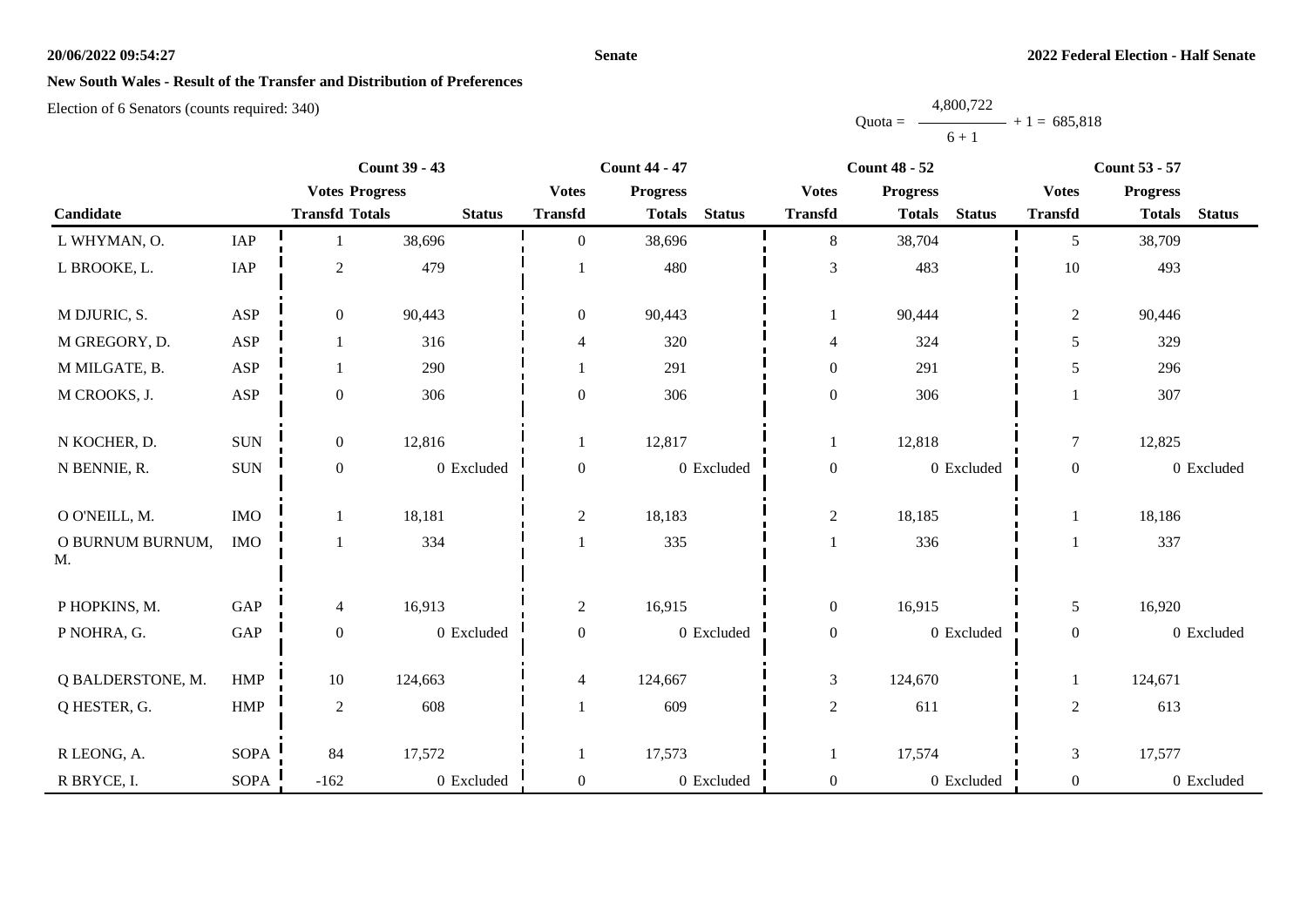### **Senate**

## **New South Wales - Result of the Transfer and Distribution of Preferences**

Election of 6 Senators (counts required: 340)

|                    | <b>Count 39 - 43</b> |                       |                 | <b>Count 44 - 47</b><br><b>Count 48 - 52</b> |                 |               |                  | <b>Count 53 - 57</b> |               |                  |                 |               |
|--------------------|----------------------|-----------------------|-----------------|----------------------------------------------|-----------------|---------------|------------------|----------------------|---------------|------------------|-----------------|---------------|
|                    |                      | <b>Votes Progress</b> |                 | <b>Votes</b>                                 | <b>Progress</b> |               | <b>Votes</b>     | <b>Progress</b>      |               | <b>Votes</b>     | <b>Progress</b> |               |
| Candidate          |                      | <b>Transfd Totals</b> | <b>Status</b>   | <b>Transfd</b>                               | <b>Totals</b>   | <b>Status</b> | <b>Transfd</b>   | <b>Totals</b>        | <b>Status</b> | <b>Transfd</b>   | <b>Totals</b>   | <b>Status</b> |
|                    |                      |                       |                 |                                              |                 |               |                  |                      |               |                  |                 |               |
| S McCULLOCH, K.    | ON                   | $\overline{4}$        | 195,152         | 6                                            | 195,158         |               | 1                | 195,159              |               | $\mathbf{1}$     | 195,160         |               |
| S GRIGG, C.        | ON                   | 1                     | 2,711           | 5                                            | 2,716           |               | 1                | 2,717                |               | $\boldsymbol{0}$ | 2,717           |               |
| S SMITH, R.        | $\mathbf{ON}$        | $\mathfrak{Z}$        | 745             | 5                                            | 750             |               | $\mathbf{0}$     | 750                  |               | $\overline{0}$   | 750             |               |
|                    |                      |                       |                 |                                              |                 |               |                  |                      |               |                  |                 |               |
| T RUDDICK, J.      | LDP                  | $\overline{2}$        | 100,695         | 5                                            | 100,700         |               | $\boldsymbol{0}$ | 100,700              |               | $\overline{c}$   | 100,702         |               |
| T LARTER, J.       | <b>LDP</b>           | $\overline{4}$        | 1,374           | 8                                            | 1,382           |               | $\mathbf{1}$     | 1,383                |               | $\overline{0}$   | 1,383           |               |
| T CALDWELL, J.     | <b>LDP</b>           | $\overline{0}$        | 256             | 4                                            | 260             |               | $\boldsymbol{0}$ | 260                  |               | $\overline{0}$   | 260             |               |
| T GUEST, M.        | <b>LDP</b>           | $\boldsymbol{0}$      | 289             | 4                                            | 293             |               | $\boldsymbol{0}$ | 293                  |               | $\overline{0}$   | 293             |               |
|                    |                      |                       |                 |                                              |                 |               |                  |                      |               |                  |                 |               |
| U CLANCY, S.       | <b>AUVA</b>          | $\mathbf{1}$          | 9,068           | 74                                           | 9,142           |               | $\boldsymbol{0}$ | 9,142                |               | $\mathfrak{Z}$   | 9,145           |               |
| U GILBERT, D.      | <b>AUVA</b>          | $\mathfrak{Z}$        | 170 Excluded    | $-170$                                       |                 | 0 Excluded    | $\boldsymbol{0}$ |                      | 0 Excluded    | $\boldsymbol{0}$ |                 | 0 Excluded    |
|                    |                      |                       |                 |                                              |                 |               |                  |                      |               |                  |                 |               |
| V O'NEILL, D.      | <b>ALP</b>           | $\mathbf{0}$          | 685,818 Elected | $\overline{0}$                               | 685,818 Elected |               | $\boldsymbol{0}$ | 685,818 Elected      |               | $\overline{0}$   | 685,818 Elected |               |
| V McALLISTER, J.   | ALP                  | $\boldsymbol{0}$      | 685,818 Elected | $\boldsymbol{0}$                             | 685,818 Elected |               | $\boldsymbol{0}$ | 685,818 Elected      |               | $\overline{0}$   | 685,818 Elected |               |
| V MORRIS, S.       | ALP                  | $\sqrt{2}$            | 78,263          | $\overline{2}$                               | 78,265          |               | $\sqrt{2}$       | 78,267               |               | 1                | 78,268          |               |
| V MYERS, M.        | <b>ALP</b>           |                       | 1,683           | $\boldsymbol{0}$                             | 1,683           |               | $\boldsymbol{0}$ | 1,683                |               | $\overline{c}$   | 1,685           |               |
| V ROSE, K.         | <b>ALP</b>           | 1                     | 3,071           |                                              | 3,072           |               | $\sqrt{2}$       | 3,074                |               | $\boldsymbol{0}$ | 3,074           |               |
| V WARREN-SMITH, J. | $\mbox{ALP}$         | $\boldsymbol{0}$      | 3,739           | 3                                            | 3,742           |               | $\sqrt{2}$       | 3,744                |               | 3                | 3,747           |               |
|                    |                      |                       |                 |                                              |                 |               |                  |                      |               |                  |                 |               |
| W MARTINO, D.      | <b>UAPP</b>          | $\overline{0}$        | 160,459         | $\overline{2}$                               | 160,461         |               | $\boldsymbol{0}$ | 160,461              |               | $\overline{0}$   | 160,461         |               |
| W WRIGHTSON, S.    | <b>UAPP</b>          | $\boldsymbol{0}$      | 438             | 3                                            | 441             |               |                  | 442                  |               | $\boldsymbol{0}$ | 442             |               |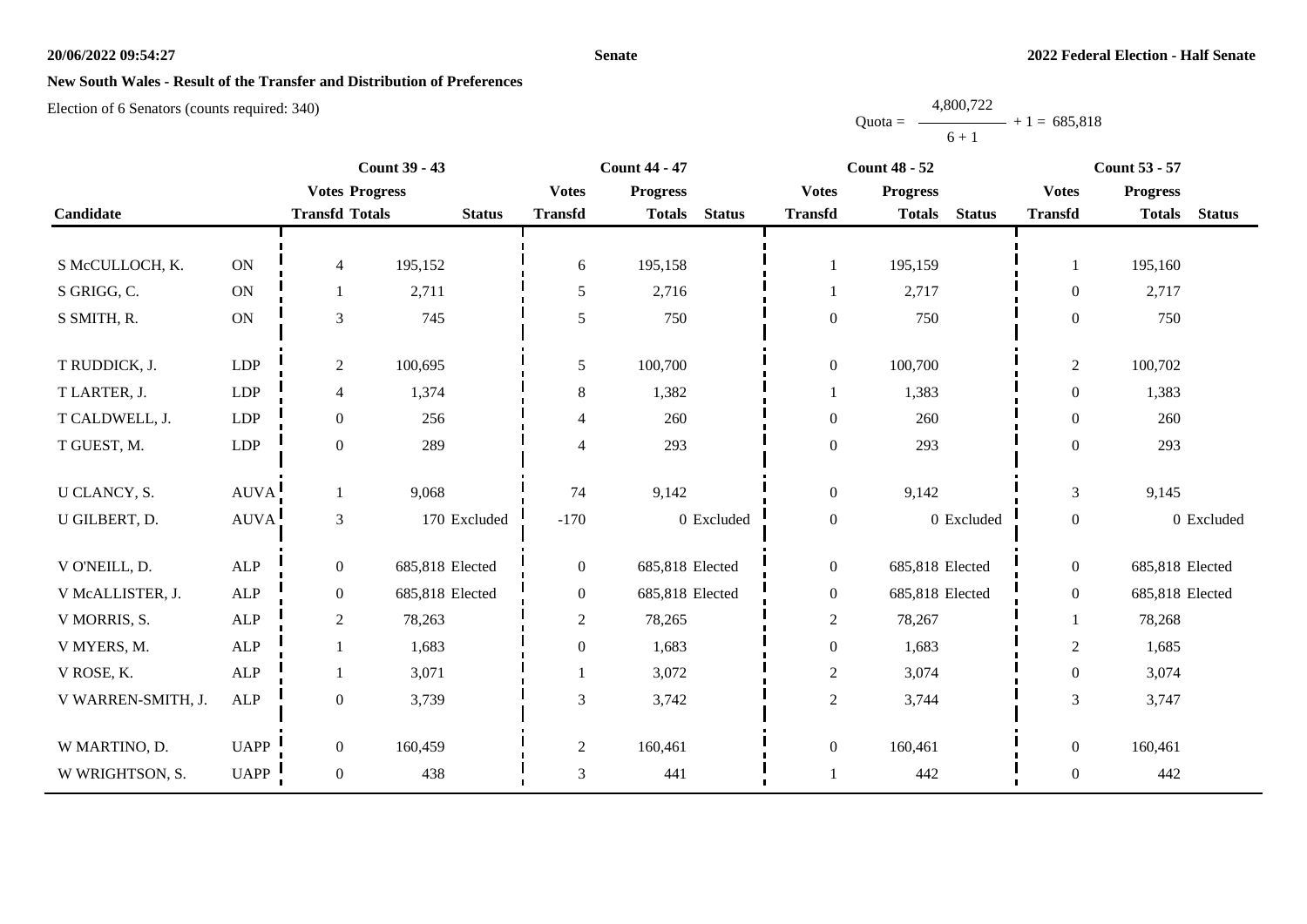### **Senate**

## **New South Wales - Result of the Transfer and Distribution of Preferences**

Election of 6 Senators (counts required: 340)

|                         |                             | <b>Count 39 - 43</b>                        |              |               |                                               | <b>Count 44 - 47</b> | <b>Count 48 - 52</b> |                                               |                 |               | <b>Count 53 - 57</b>                           |                 |               |
|-------------------------|-----------------------------|---------------------------------------------|--------------|---------------|-----------------------------------------------|----------------------|----------------------|-----------------------------------------------|-----------------|---------------|------------------------------------------------|-----------------|---------------|
|                         |                             | <b>Votes Progress</b>                       |              |               | <b>Votes</b>                                  | <b>Progress</b>      |                      | <b>Votes</b>                                  | <b>Progress</b> |               | <b>Votes</b>                                   | <b>Progress</b> |               |
| Candidate               |                             | <b>Transfd Totals</b>                       |              | <b>Status</b> | <b>Transfd</b>                                | <b>Totals</b>        | <b>Status</b>        | <b>Transfd</b>                                | <b>Totals</b>   | <b>Status</b> | <b>Transfd</b>                                 | <b>Totals</b>   | <b>Status</b> |
| W MOORE, W.             | <b>UAPP</b>                 | $\theta$                                    | 406          |               |                                               | 409                  |                      | $\overline{0}$                                | 409             |               | $\Omega$                                       | 409             |               |
| W MARTIN, M.            | <b>UAPP</b>                 | $\overline{0}$                              | 457          |               |                                               | 458                  |                      | $\boldsymbol{0}$                              | 458             |               | $\theta$                                       | 458             |               |
| W YAP, J.               | <b>UAPP</b>                 |                                             | 387          |               | $\overline{2}$                                | 389                  |                      | $\boldsymbol{0}$                              | 389             |               | $\Omega$                                       | 389             |               |
| W LOUGHREY, K.          | <b>UAPP</b>                 | $\overline{0}$                              | 648          |               |                                               | 649                  |                      |                                               | 650             |               | $\overline{0}$                                 | 650             |               |
| UG LIM, D.              | <b>IND</b>                  |                                             | 2,920        |               |                                               | 2,921                |                      | $\boldsymbol{0}$                              | 2,921           |               |                                                | 2,922           |               |
| UG COLLINS, J.          | $\mathop{\rm IND}\nolimits$ | $\mathbf{0}$                                | 3,049        |               | $\overline{c}$                                | 3,051                |                      | $\boldsymbol{0}$                              | 3,051           |               | ⌒                                              | 3,053           |               |
| UG GRZIC, W.            | $\ensuremath{\text{IND}}$   | $\overline{0}$                              | 235          |               | $\overline{0}$                                | 235                  |                      | $\mathbf{0}$                                  | 235             |               |                                                |                 | 236 Excluded  |
| UG LU, G.               | <b>IND</b>                  | $\overline{0}$                              | 559          |               | $\theta$                                      | 559                  |                      | $\boldsymbol{0}$                              | 559             |               | $\Omega$                                       | 559             |               |
| UG LAING, W.            | $\mathop{\rm IND}\nolimits$ | 2                                           | 499          |               | $\overline{0}$                                | 499                  |                      | $\boldsymbol{0}$                              | 499             |               | $\Omega$                                       | 499             |               |
| <b>Exhausted Votes</b>  |                             | $\theta$                                    | $\mathbf{0}$ |               | $\overline{0}$                                | $\overline{0}$       |                      | $\mathbf{0}$                                  | $\theta$        |               | $\overline{0}$                                 | $\mathbf{0}$    |               |
| <b>Loss By Fraction</b> |                             | 5.                                          | 188          |               | 11                                            | 199                  |                      | $\overline{4}$                                | 203             |               | 11                                             | 214             |               |
| <b>Total Votes</b>      |                             | $\theta$                                    | 4,800,722    |               | $\overline{0}$                                | 4,800,722            |                      | $\overline{0}$                                | 4,800,722       |               | $\overline{0}$                                 | 4,800,722       |               |
|                         |                             | <b>Candidates Excluded</b><br>72. BRYCE, I. |              |               | <b>Candidates Excluded</b><br>81. GILBERT, D. |                      |                      | <b>Candidates Excluded</b><br>31. DE VIVE, S. |                 |               | <b>Candidates Excluded</b><br>53. ANDERSON, G. |                 |               |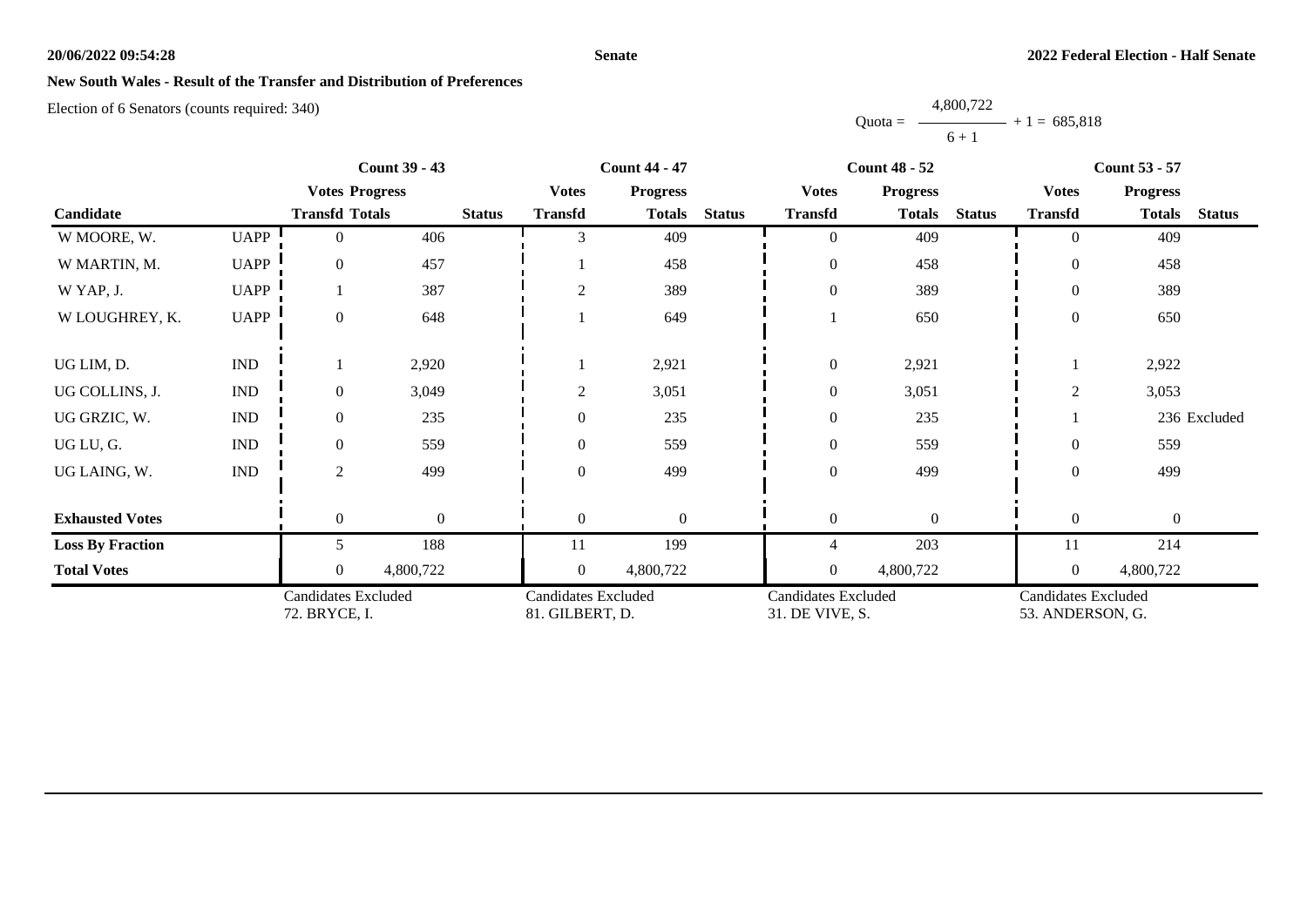### **Senate**

# **New South Wales - Result of the Transfer and Distribution of Preferences**

|           | 4,800,722 |                   |  |
|-----------|-----------|-------------------|--|
| $Quota =$ |           | $-$ + 1 = 685,818 |  |
|           | $6 + 1$   |                   |  |

|                  |              |                       | <b>Count 58 - 62</b> |                  | <b>Count 63 - 67</b> |               | <b>Count 68 - 72</b> |                 |               |                  |                 | <b>Count 73 - 77</b> |  |  |
|------------------|--------------|-----------------------|----------------------|------------------|----------------------|---------------|----------------------|-----------------|---------------|------------------|-----------------|----------------------|--|--|
|                  |              | <b>Votes Progress</b> |                      | <b>Votes</b>     | <b>Progress</b>      |               | <b>Votes</b>         | <b>Progress</b> |               | <b>Votes</b>     | <b>Progress</b> |                      |  |  |
| Candidate        |              | <b>Transfd Totals</b> | <b>Status</b>        | <b>Transfd</b>   | <b>Totals</b>        | <b>Status</b> | <b>Transfd</b>       | <b>Totals</b>   | <b>Status</b> | <b>Transfd</b>   | <b>Totals</b>   | <b>Status</b>        |  |  |
| A BROLLO, D.     | AJP          | $\overline{0}$        | 101,235              | $\theta$         | 101,235              |               | 5                    | 101,240         |               | $\overline{3}$   | 101,243         |                      |  |  |
| A POWER, J.      | ${\rm AJP}$  |                       | 2,220                |                  | 2,221                |               | $\mathbf{1}$         | 2,222           |               | $\overline{0}$   | 2,222           |                      |  |  |
| B KEEN, S.       | <b>TNL</b>   | $\mathfrak{Z}$        | 8,344                | 1                | 8,345                |               | $\boldsymbol{0}$     | 8,345           |               | $\sqrt{2}$       | 8,347           |                      |  |  |
| B GREEN, M.      | TNL          | $\boldsymbol{0}$      | 638                  | $\boldsymbol{0}$ | 638                  |               | $\boldsymbol{0}$     | 638             |               | $\sqrt{2}$       | 640             |                      |  |  |
| C LIU, K.        | $\mbox{CEC}$ | 1                     | 14,177               | $\boldsymbol{0}$ | 14,177               |               | $\boldsymbol{0}$     | 14,177          |               | $\mathfrak{Z}$   | 14,180          |                      |  |  |
| C LAWLER, A.     | $\mbox{CEC}$ | $\boldsymbol{0}$      | 355                  | $\mathbf{0}$     | 355                  |               | $\boldsymbol{0}$     | 355             |               | $\overline{4}$   | 359             |                      |  |  |
| D LAMB, G.       | SPP          | $\overline{4}$        | 25,328               |                  | 25,329               |               | $\boldsymbol{0}$     | 25,329          |               | $\mathfrak{Z}$   | 25,332          |                      |  |  |
| D DE VIVE, S.    | SPP          | $\overline{0}$        | 0 Excluded           | $\overline{0}$   |                      | 0 Excluded    | $\boldsymbol{0}$     |                 | 0 Excluded    | $\boldsymbol{0}$ |                 | 0 Excluded           |  |  |
| E SHOEBRIDGE, D. | ${\rm GRN}$  | 5 <sup>5</sup>        | 543,042              | 3                | 543,045              |               | $\overline{4}$       | 543,049         |               | 6                | 543,055         |                      |  |  |
| E COHN, A.       | ${\rm GRN}$  | $\overline{0}$        | 3,229                | 2                | 3,231                |               | $\boldsymbol{0}$     | 3,231           |               | $8\,$            | 3,239           |                      |  |  |
| E FLOOD, R.      | <b>GRN</b>   |                       | 1,130                |                  | 1,131                |               | $\boldsymbol{0}$     | 1,131           |               | 6                | 1,137           |                      |  |  |
| E SCOTT, J.      | <b>GRN</b>   | 1                     | 1,204                | $\overline{0}$   | 1,204                |               | 1                    | 1,205           |               | 3                | 1,208           |                      |  |  |
| E ARYA, H.       | <b>GRN</b>   | $\overline{0}$        | 1,106                | $\overline{0}$   | 1,106                |               | $\boldsymbol{0}$     | 1,106           |               |                  | 1,107           |                      |  |  |
| E WHEELER, D.    | <b>GRN</b>   | $\overline{0}$        | 1,779                |                  | 1,780                |               | $\overline{0}$       | 1,780           |               | $\overline{2}$   | 1,782           |                      |  |  |
| F BODDY, M.      |              | $\boldsymbol{0}$      | 8,566                | 1                | 8,567                |               | $\overline{0}$       | 8,567           |               | $\mathfrak{Z}$   | 8,570           |                      |  |  |
| F GRENFELL, O.   |              | $\boldsymbol{0}$      | 0 Excluded           | $\boldsymbol{0}$ |                      | 0 Excluded    | $\boldsymbol{0}$     |                 | 0 Excluded    | $\boldsymbol{0}$ |                 | 0 Excluded           |  |  |
|                  |              |                       |                      |                  |                      |               |                      |                 |               |                  |                 |                      |  |  |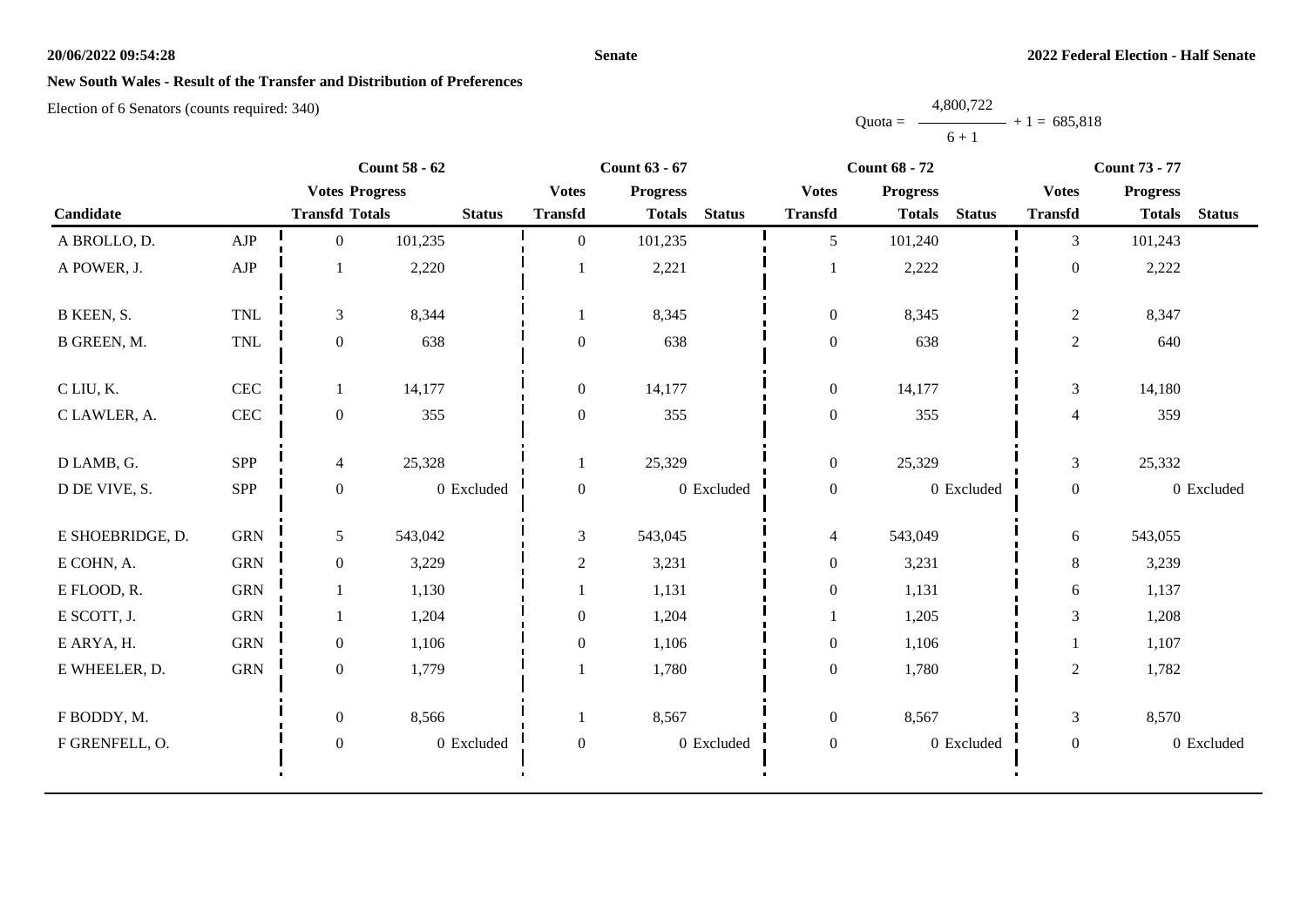### **Senate**

# **New South Wales - Result of the Transfer and Distribution of Preferences**

|           | 4,800,722 |                |
|-----------|-----------|----------------|
| $Quota =$ |           | $+1 = 685,818$ |
|           | $6 + 1$   |                |

|                |                        | <b>Count 58 - 62</b>  |                 |                  | <b>Count 63 - 67</b>           |                  | <b>Count 68 - 72</b>           | <b>Count 73 - 77</b> |                                |  |
|----------------|------------------------|-----------------------|-----------------|------------------|--------------------------------|------------------|--------------------------------|----------------------|--------------------------------|--|
|                |                        | <b>Votes Progress</b> |                 | <b>Votes</b>     | <b>Progress</b>                | <b>Votes</b>     | <b>Progress</b>                | <b>Votes</b>         | <b>Progress</b>                |  |
| Candidate      |                        | <b>Transfd Totals</b> | <b>Status</b>   | <b>Transfd</b>   | <b>Status</b><br><b>Totals</b> | <b>Transfd</b>   | <b>Status</b><br><b>Totals</b> | <b>Transfd</b>       | <b>Status</b><br><b>Totals</b> |  |
| G PAYNE, M.    | LP                     | $\overline{0}$        | 685,818 Elected | $\overline{0}$   | 685,818 Elected                | $\overline{0}$   | 685,818 Elected                | $\overline{0}$       | 685,818 Elected                |  |
| G CADELL, R.   | NP                     | $\overline{0}$        | 685,818 Elected | $\overline{0}$   | 685,818 Elected                | $\boldsymbol{0}$ | 685,818 Elected                | $\overline{0}$       | 685,818 Elected                |  |
| G MOLAN, J.    | $\operatorname{LP}$    | $\overline{4}$        | 381,494         | 9                | 381,503                        | 5                | 381,508                        | 10                   | 381,518                        |  |
| G PENFOLD, A.  | NP                     | $\overline{0}$        | 2,398           | 5                | 2,403                          | 1                | 2,404                          | 7                    | 2,411                          |  |
| G JARVIS, M.   | $\mathbf{L}\mathbf{P}$ | $\overline{0}$        | 2,044           | $\overline{c}$   | 2,046                          | $\boldsymbol{0}$ | 2,046                          |                      | 2,047                          |  |
| G McGAHEY, V.  | $\operatorname{LP}$    | $\boldsymbol{0}$      | 2,452           | 5                | 2,457                          | $\mathfrak{Z}$   | 2,460                          |                      | 2,461                          |  |
| H CARO, J.     | <b>REAS</b>            | 6                     | 30,426          | $\overline{0}$   | 30,426                         | 3                | 30,429                         | 114                  | 30,543                         |  |
| H MAHER, H.    | <b>REAS</b>            | $\overline{0}$        | 299             | $\overline{0}$   | 299                            | 1                | 300 Excluded                   | $-300$               | 0 Excluded                     |  |
| H RYALL, D.    | <b>REAS</b>            | $\boldsymbol{0}$      | 0 Excluded      | $\overline{0}$   | 0 Excluded                     | $\boldsymbol{0}$ | 0 Excluded                     | $\boldsymbol{0}$     | 0 Excluded                     |  |
| I SANCHEZ, P.  | SAL                    | $\overline{2}$        | 8,221           | $\overline{0}$   | 8,221                          | $\boldsymbol{0}$ | 8,221                          | 13                   | 8,234                          |  |
| I LEKA, N.     | <b>SAL</b>             | $\overline{0}$        | 0 Excluded      | $\overline{0}$   | 0 Excluded                     | $\mathbf{0}$     | 0 Excluded                     | $\overline{0}$       | 0 Excluded                     |  |
| I EVANS, R.    | SAL                    | $\boldsymbol{0}$      | 0 Excluded      | $\overline{0}$   | 0 Excluded                     | $\boldsymbol{0}$ | 0 Excluded                     | $\overline{0}$       | 0 Excluded                     |  |
| J JONES, R.    | ${\rm FIN}$            | $\overline{2}$        | 10,831          |                  | 10,832                         | $\overline{c}$   | 10,834                         | 21                   | 10,855                         |  |
| J ANDERSON, G. | ${\rm FIN}$            | $\boldsymbol{0}$      | 0 Excluded      | $\overline{0}$   | 0 Excluded                     | $\boldsymbol{0}$ | 0 Excluded                     | $\boldsymbol{0}$     | 0 Excluded                     |  |
| K BATY, S.     | $\mbox{AUD}$           |                       | 17,426          | $\overline{c}$   | 17,428                         | 1                | 17,429                         | 12                   | 17,441                         |  |
| K ROGERS, S.   | $\mbox{\rm AUD}$       | 3                     | 355             | $\overline{c}$   | 357                            | $\boldsymbol{0}$ | 357                            | 18                   | 375                            |  |
| K RICHARDS, C. | $\mbox{\rm AUD}$       | $\boldsymbol{0}$      | 0 Excluded      | $\boldsymbol{0}$ | 0 Excluded                     | $\boldsymbol{0}$ | 0 Excluded                     | $\boldsymbol{0}$     | 0 Excluded                     |  |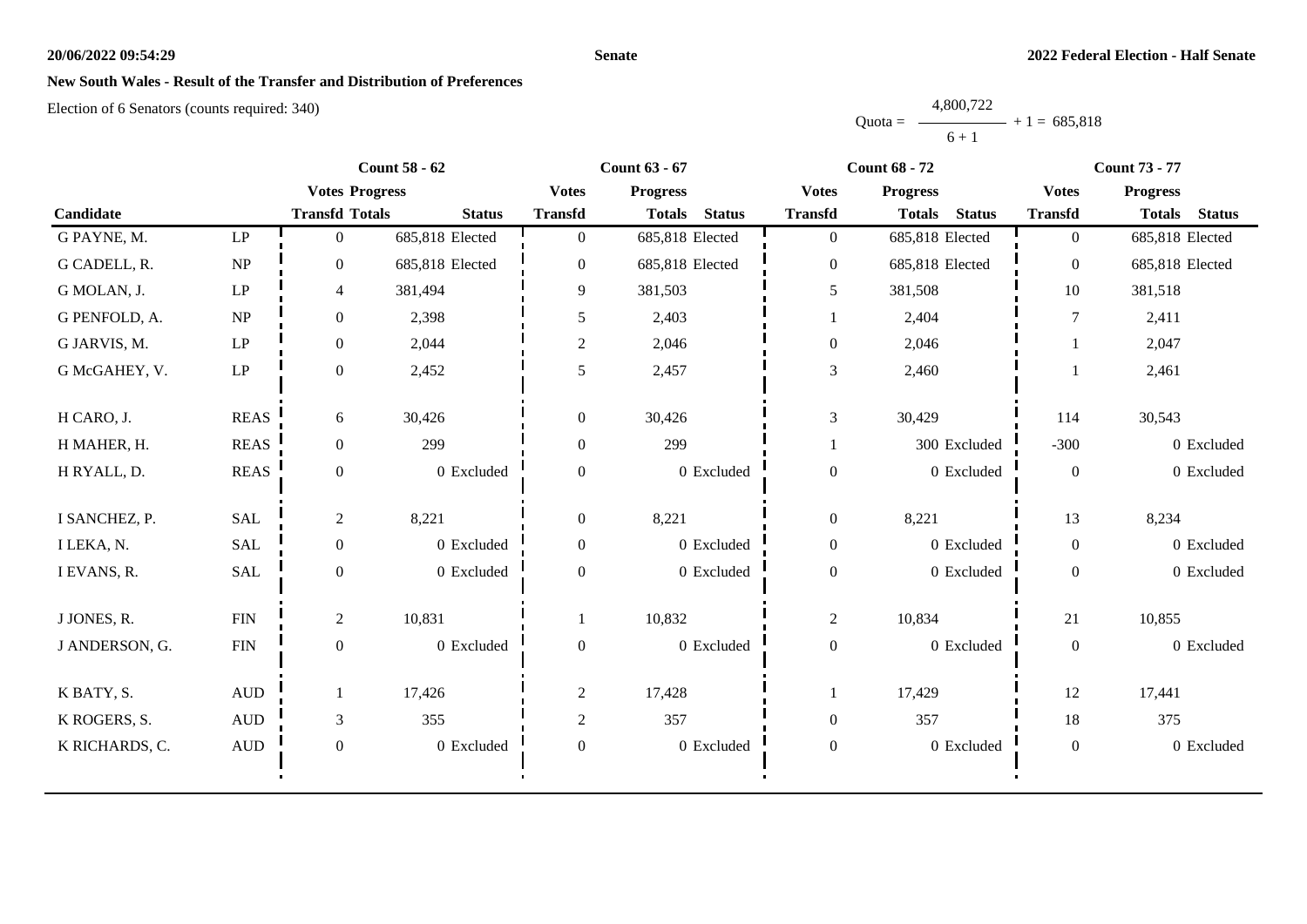### **Senate**

# **New South Wales - Result of the Transfer and Distribution of Preferences**

|           | 4,800,722 |                |
|-----------|-----------|----------------|
| $Quota =$ |           | $+1 = 685,818$ |
|           | $6 + 1$   |                |

|                        | <b>Count 58 - 62</b> |                       |               |                  | <b>Count 63 - 67</b>           | <b>Count 68 - 72</b><br><b>Count 73 - 77</b> |                                |                  |                                |  |
|------------------------|----------------------|-----------------------|---------------|------------------|--------------------------------|----------------------------------------------|--------------------------------|------------------|--------------------------------|--|
|                        |                      | <b>Votes Progress</b> |               | <b>Votes</b>     | <b>Progress</b>                | <b>Votes</b>                                 | <b>Progress</b>                | <b>Votes</b>     | <b>Progress</b>                |  |
| Candidate              |                      | <b>Transfd Totals</b> | <b>Status</b> | <b>Transfd</b>   | <b>Status</b><br><b>Totals</b> | <b>Transfd</b>                               | <b>Status</b><br><b>Totals</b> | <b>Transfd</b>   | <b>Status</b><br><b>Totals</b> |  |
| L WHYMAN, O.           | IAP                  | -1                    | 38,710        | $\overline{4}$   | 38,714                         | 8                                            | 38,722                         | 5                | 38,727                         |  |
| L BROOKE, L.           | IAP                  | $\boldsymbol{0}$      | 493           | $\boldsymbol{0}$ | 493                            | 5                                            | 498                            | 6                | 504                            |  |
| M DJURIC, S.           | ASP                  | 6                     | 90,452        | 3                | 90,455                         | 28                                           | 90,483                         | 5                | 90,488                         |  |
| M GREGORY, D.          | ASP                  | $\sqrt{2}$            | 331           | $\overline{0}$   | 331                            | 47                                           | 378                            |                  | 379                            |  |
| M MILGATE, B.          | ASP                  | $\boldsymbol{0}$      | 296           |                  | 297 Excluded                   | $-297$                                       | 0 Excluded                     | $\overline{0}$   | 0 Excluded                     |  |
| M CROOKS, J.           | ASP                  | $\boldsymbol{0}$      | 307           |                  | 308                            | 79                                           | 387                            | $\boldsymbol{0}$ | 387                            |  |
| N KOCHER, D.           | $\rm{SUM}$           | $\boldsymbol{0}$      | 12,825        | 3                | 12,828                         | $\mathfrak{Z}$                               | 12,831                         | $\overline{c}$   | 12,833                         |  |
| N BENNIE, R.           | $\rm SUN$            | $\boldsymbol{0}$      | 0 Excluded    | $\boldsymbol{0}$ | 0 Excluded                     | $\boldsymbol{0}$                             | 0 Excluded                     | $\boldsymbol{0}$ | 0 Excluded                     |  |
| O O'NEILL, M.          | $\rm{IMO}$           | $\mathfrak{Z}$        | 18,189        | 5                | 18,194                         | $\,8\,$                                      | 18,202                         | $\mathbf{1}$     | 18,203                         |  |
| O BURNUM BURNUM,<br>M. | <b>IMO</b>           | $\boldsymbol{0}$      | 337           | $\overline{2}$   | 339                            | $\overline{4}$                               | 343                            | $\overline{0}$   | 343                            |  |
| P HOPKINS, M.          | GAP                  | 1                     | 16,921        | 5                | 16,926                         | $\tau$                                       | 16,933                         | 1                | 16,934                         |  |
| P NOHRA, G.            | GAP                  | $\boldsymbol{0}$      | 0 Excluded    | $\boldsymbol{0}$ | 0 Excluded                     | $\boldsymbol{0}$                             | 0 Excluded                     | $\boldsymbol{0}$ | 0 Excluded                     |  |
| Q BALDERSTONE, M.      | <b>HMP</b>           | $\mathfrak{Z}$        | 124,674       | 5                | 124,679                        | 25                                           | 124,704                        | $\mathbf{1}$     | 124,705                        |  |
| Q HESTER, G.           | HMP                  | $\overline{1}$        | 614           | $\overline{2}$   | 616                            | 12                                           | 628                            | $\overline{0}$   | 628                            |  |
| R LEONG, A.            | <b>SOPA</b>          | $\overline{4}$        | 17,581        | $\overline{c}$   | 17,583                         | $\boldsymbol{0}$                             | 17,583                         | 5                | 17,588                         |  |
| R BRYCE, I.            | <b>SOPA</b>          | $\mathbf{0}$          | 0 Excluded    | $\overline{0}$   | 0 Excluded                     | $\boldsymbol{0}$                             | 0 Excluded                     | $\overline{0}$   | 0 Excluded                     |  |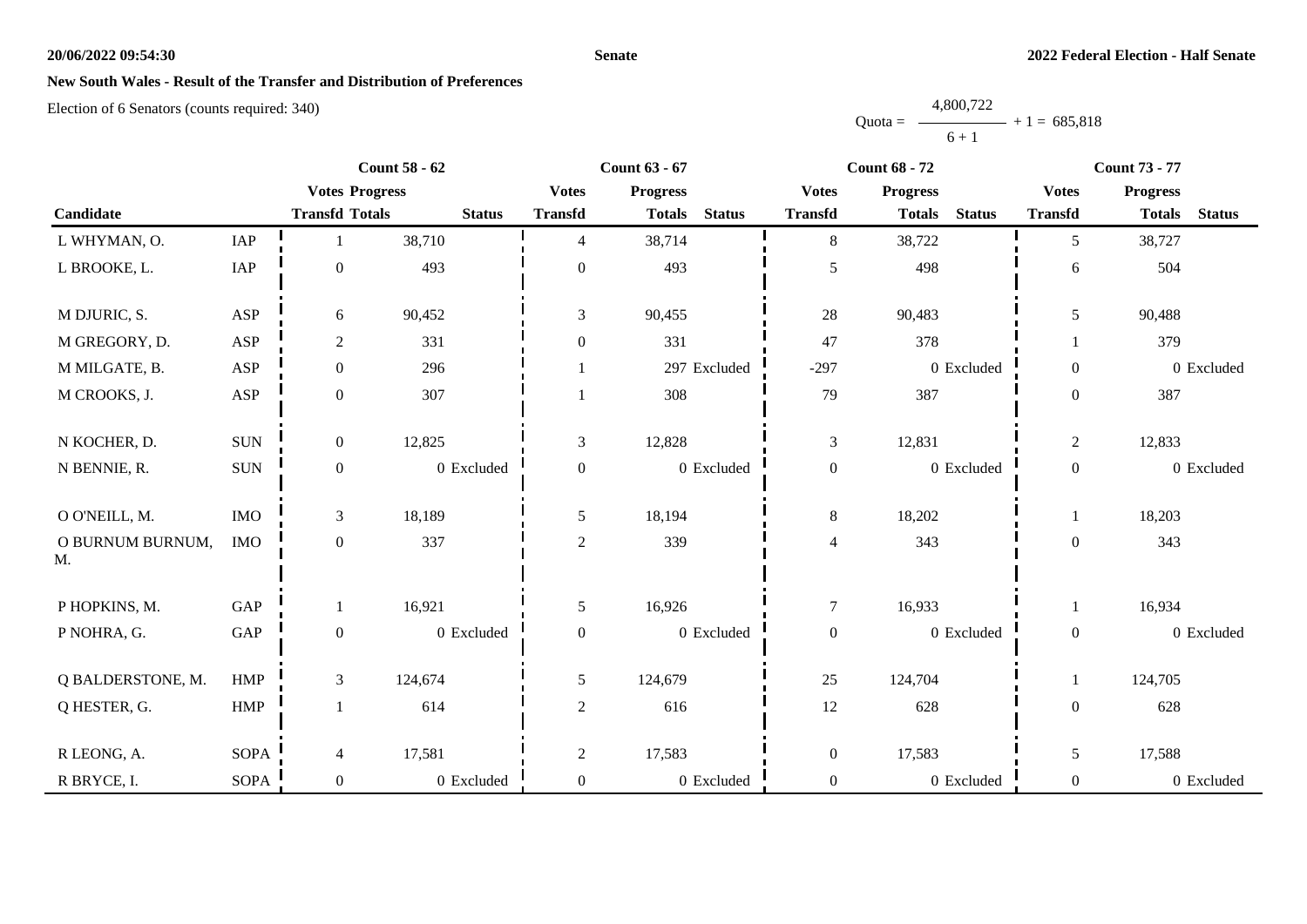### **Senate**

# **New South Wales - Result of the Transfer and Distribution of Preferences**

|           | 4,800,722 |                |
|-----------|-----------|----------------|
| $Quota =$ |           | $+1 = 685.818$ |
|           | $6 + 1$   |                |

|                    |             |                       | <b>Count 58 - 62</b><br><b>Count 63 - 67</b><br><b>Count 68 - 72</b> |                          |                                | <b>Count 73 - 77</b> |                                |                  |                                |
|--------------------|-------------|-----------------------|----------------------------------------------------------------------|--------------------------|--------------------------------|----------------------|--------------------------------|------------------|--------------------------------|
|                    |             | <b>Votes Progress</b> |                                                                      | <b>Votes</b>             | <b>Progress</b>                | <b>Votes</b>         | <b>Progress</b>                | <b>Votes</b>     | <b>Progress</b>                |
| Candidate          |             | <b>Transfd Totals</b> | <b>Status</b>                                                        | <b>Transfd</b>           | <b>Status</b><br><b>Totals</b> | <b>Transfd</b>       | <b>Status</b><br><b>Totals</b> | <b>Transfd</b>   | <b>Totals</b><br><b>Status</b> |
|                    |             |                       |                                                                      |                          |                                |                      |                                |                  |                                |
| S McCULLOCH, K.    | ON          | 6                     | 195,166                                                              | 7                        | 195,173                        | 11                   | 195,184                        | $\overline{0}$   | 195,184                        |
| S GRIGG, C.        | ON          | $\overline{c}$        | 2,719                                                                | 5                        | 2,724                          | $\,8\,$              | 2,732                          | $\overline{0}$   | 2,732                          |
| S SMITH, R.        | ON          | $\boldsymbol{0}$      | 750                                                                  |                          | 751                            | 6                    | 757                            |                  | 758                            |
|                    |             |                       |                                                                      |                          |                                |                      |                                |                  |                                |
| T RUDDICK, J.      | <b>LDP</b>  | 1                     | 100,703                                                              | 47                       | 100,750                        | $\overline{2}$       | 100,752                        |                  | 100,753                        |
| T LARTER, J.       | LDP         | $\boldsymbol{0}$      | 1,383                                                                | 46                       | 1,429                          |                      | 1,430                          | $\theta$         | 1,430                          |
| T CALDWELL, J.     | <b>LDP</b>  | $\boldsymbol{0}$      | 260 Excluded                                                         | $-260$                   | 0 Excluded                     | $\boldsymbol{0}$     | 0 Excluded                     | $\boldsymbol{0}$ | 0 Excluded                     |
| T GUEST, M.        | LDP         |                       | 294                                                                  | 34                       | 328                            | $\boldsymbol{0}$     | 328                            | $\boldsymbol{0}$ | 328 Excluded                   |
|                    |             |                       |                                                                      |                          |                                |                      |                                |                  |                                |
| U CLANCY, S.       | <b>AUVA</b> | 1                     | 9,146                                                                | $\overline{4}$           | 9,150                          | $\mathfrak{Z}$       | 9,153                          | $\overline{c}$   | 9,155                          |
| U GILBERT, D.      | AUVA        | $\boldsymbol{0}$      | 0 Excluded                                                           | $\overline{0}$           | 0 Excluded                     | $\boldsymbol{0}$     | 0 Excluded                     | $\boldsymbol{0}$ | 0 Excluded                     |
|                    |             |                       |                                                                      |                          |                                |                      |                                |                  |                                |
| V O'NEILL, D.      | ${\sf ALP}$ | $\boldsymbol{0}$      | 685,818 Elected                                                      | $\overline{0}$           | 685,818 Elected                | $\boldsymbol{0}$     | 685,818 Elected                | $\boldsymbol{0}$ | 685,818 Elected                |
| V McALLISTER, J.   | ${\sf ALP}$ | $\boldsymbol{0}$      | 685,818 Elected                                                      | $\overline{0}$           | 685,818 Elected                | $\boldsymbol{0}$     | 685,818 Elected                | $\overline{0}$   | 685,818 Elected                |
| V MORRIS, S.       | <b>ALP</b>  | 11                    | 78,279                                                               | 5                        | 78,284                         | $\boldsymbol{0}$     | 78,284                         | 6                | 78,290                         |
| V MYERS, M.        | ALP         | $\overline{2}$        | 1,687                                                                |                          | 1,688                          | $\boldsymbol{0}$     | 1,688                          |                  | 1,689                          |
| V ROSE, K.         | <b>ALP</b>  | $\boldsymbol{0}$      | 3,074                                                                | $\overline{\mathcal{A}}$ | 3,078                          | $\overline{c}$       | 3,080                          |                  | 3,081                          |
| V WARREN-SMITH, J. | ${\sf ALP}$ |                       | 3,748                                                                | 5                        | 3,753                          | $\boldsymbol{0}$     | 3,753                          |                  | 3,754                          |
|                    |             |                       |                                                                      |                          |                                |                      |                                |                  |                                |
| W MARTINO, D.      | <b>UAPP</b> | $\overline{4}$        | 160,465                                                              | $\overline{2}$           | 160,467                        | $\boldsymbol{0}$     | 160,467                        | $\mathbf{0}$     | 160,467                        |
| W WRIGHTSON, S.    | <b>UAPP</b> | $\mathfrak{Z}$        | 445                                                                  | 3                        | 448                            | $\boldsymbol{0}$     | 448                            | $\overline{0}$   | 448                            |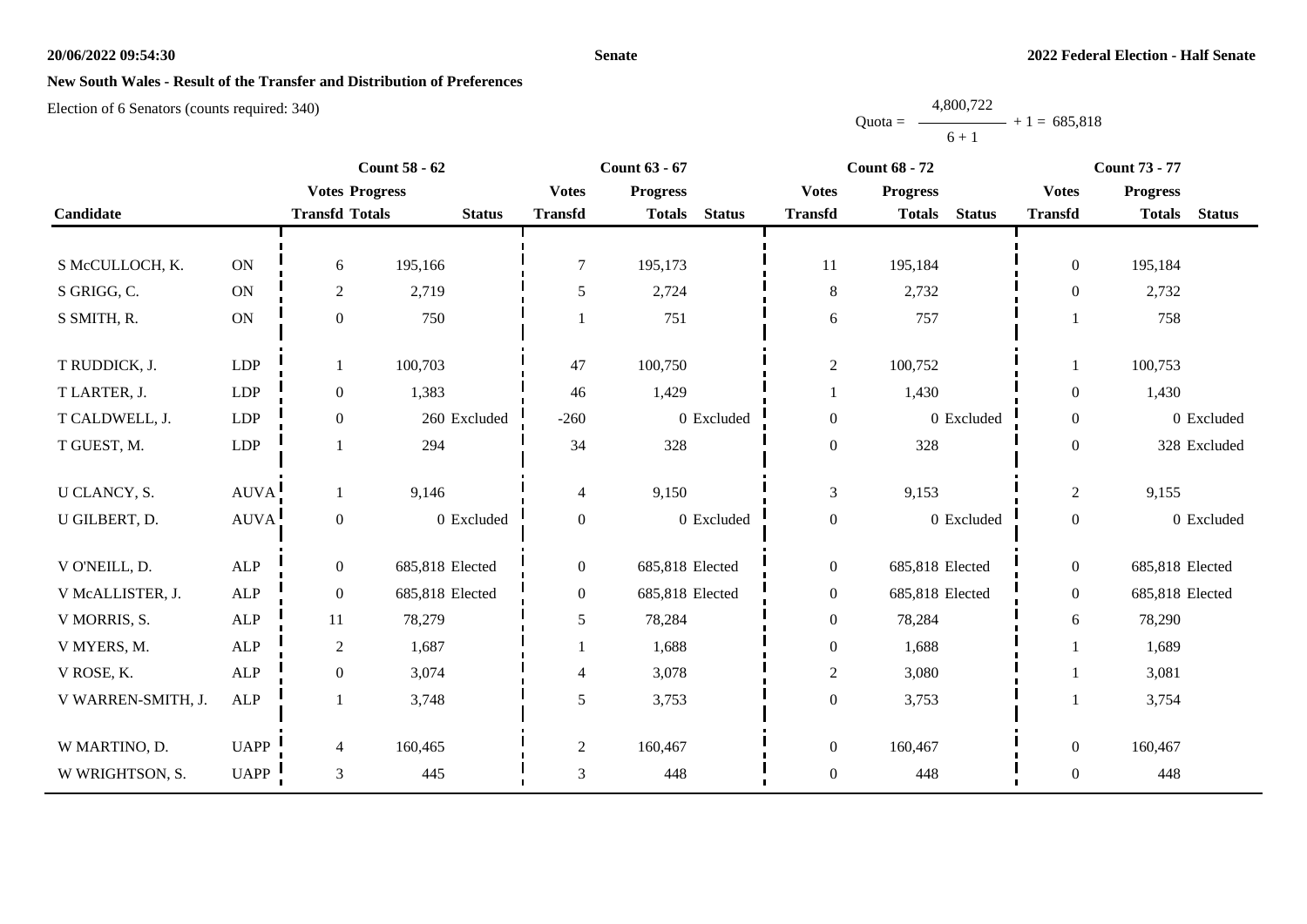### **Senate**

# **New South Wales - Result of the Transfer and Distribution of Preferences**

|           | 4,800,722 |                |
|-----------|-----------|----------------|
| $Quota =$ |           | $+1 = 685.818$ |
|           | $6 + 1$   |                |

| <b>Count 58 - 62</b>    |                             | <b>Count 63 - 67</b>                        |               |                                                |                 | <b>Count 68 - 72</b> |                                               | <b>Count 73 - 77</b>           |                                      |                  |               |
|-------------------------|-----------------------------|---------------------------------------------|---------------|------------------------------------------------|-----------------|----------------------|-----------------------------------------------|--------------------------------|--------------------------------------|------------------|---------------|
|                         |                             | <b>Votes Progress</b>                       |               | <b>Votes</b>                                   | <b>Progress</b> |                      | <b>Votes</b>                                  | <b>Progress</b>                | <b>Votes</b>                         | <b>Progress</b>  |               |
| Candidate               |                             | <b>Transfd Totals</b>                       | <b>Status</b> | <b>Transfd</b>                                 | <b>Totals</b>   | <b>Status</b>        | <b>Transfd</b>                                | <b>Status</b><br><b>Totals</b> | <b>Transfd</b>                       | <b>Totals</b>    | <b>Status</b> |
| W MOORE, W.             | <b>UAPP</b>                 | 3                                           | 412           |                                                | 413             |                      | 2                                             | 415                            | $\Omega$                             | 415              |               |
| W MARTIN, M.            | <b>UAPP</b>                 | 2                                           | 460           | 2                                              | 462             |                      |                                               | 463                            | $\overline{0}$                       | 463              |               |
| W YAP, J.               | <b>UAPP</b>                 | $\overline{0}$                              | 389           |                                                | 390             |                      |                                               | 391                            | $\theta$                             | 391              |               |
| W LOUGHREY, K.          | <b>UAPP</b>                 | $\overline{0}$                              | 650           | 2                                              | 652             |                      | $\overline{0}$                                | 652                            | $\overline{0}$                       | 652              |               |
| UG LIM, D.              | $\mathop{\rm IND}\nolimits$ | 26                                          | 2,948         | $\theta$                                       | 2,948           |                      | $\boldsymbol{0}$                              | 2,948                          |                                      | 2,949            |               |
| UG COLLINS, J.          | $\mathop{\rm IND}\nolimits$ | 59                                          | 3,112         | 2                                              | 3,114           |                      | $\boldsymbol{0}$                              | 3,114                          | $\Omega$                             | 3,114            |               |
| UG GRZIC, W.            | $\mathop{\rm IND}\nolimits$ | $-236$                                      | 0 Excluded    | $\Omega$                                       |                 | 0 Excluded           | $\boldsymbol{0}$                              | 0 Excluded                     | $\overline{0}$                       |                  | 0 Excluded    |
| UG LU, G.               | $\mathop{\rm IND}\nolimits$ | 36                                          | 595           | $\Omega$                                       | 595             |                      | $\boldsymbol{0}$                              | 595                            | $\theta$                             | 595              |               |
| UG LAING, W.            | $\mathop{\rm IND}\nolimits$ | 22                                          | 521           | $\Omega$                                       | 521             |                      | $\boldsymbol{0}$                              | 521                            | $\boldsymbol{0}$                     | 521              |               |
| <b>Exhausted Votes</b>  |                             | $\theta$                                    | $\mathbf{0}$  | $\theta$                                       | $\mathbf{0}$    |                      | $\overline{0}$                                | $\theta$                       | $\overline{0}$                       | $\boldsymbol{0}$ |               |
| <b>Loss By Fraction</b> |                             |                                             | 215           | 18                                             | 233             |                      | $\overline{7}$                                | 240                            | 16                                   | 256              |               |
| <b>Total Votes</b>      |                             | 0                                           | 4,800,722     | $\overline{0}$                                 | 4,800,722       |                      | $\mathbf{0}$                                  | 4,800,722                      | $\overline{0}$                       | 4,800,722        |               |
|                         |                             | <b>Candidates Excluded</b><br>96. GRZIC, W. |               | <b>Candidates Excluded</b><br>78. CALDWELL, J. |                 |                      | <b>Candidates Excluded</b><br>61. MILGATE, B. |                                | Candidates Excluded<br>47. MAHER, H. |                  |               |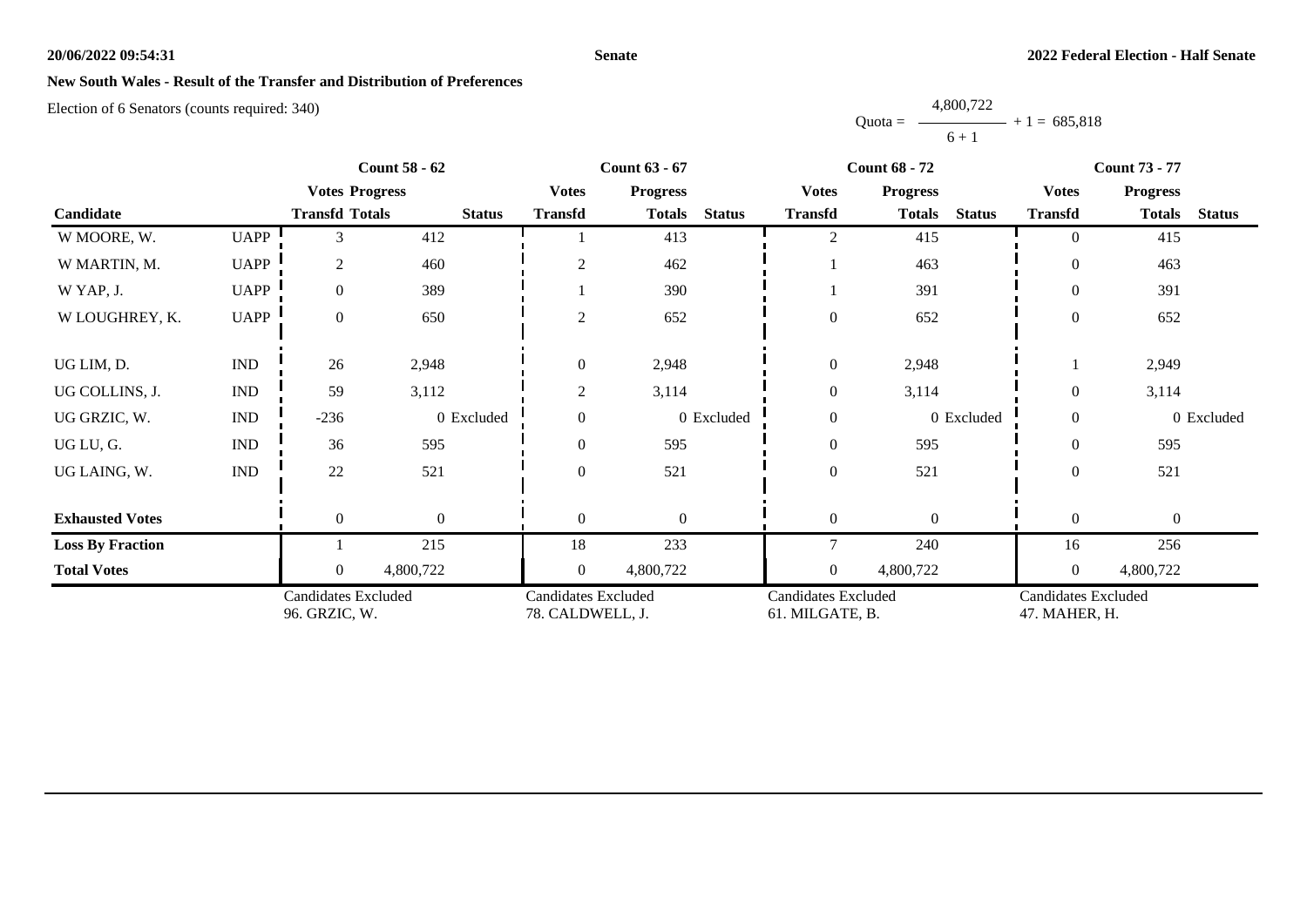### **Senate**

# **New South Wales - Result of the Transfer and Distribution of Preferences**

|           | 4,800,722 |                |
|-----------|-----------|----------------|
| $Quota =$ |           | $+1 = 685.818$ |
|           | $6 + 1$   |                |

|                  |              |                          | <b>Count 78 - 81</b> |                  | <b>Count 82 - 85</b> |               |                  | <b>Count 86 - 90</b> |               |                  | <b>Count 91 - 95</b> |               |  |
|------------------|--------------|--------------------------|----------------------|------------------|----------------------|---------------|------------------|----------------------|---------------|------------------|----------------------|---------------|--|
|                  |              | <b>Votes Progress</b>    |                      | <b>Votes</b>     | <b>Progress</b>      |               | <b>Votes</b>     | <b>Progress</b>      |               | <b>Votes</b>     | <b>Progress</b>      |               |  |
| Candidate        |              | <b>Transfd Totals</b>    | <b>Status</b>        | <b>Transfd</b>   | <b>Totals</b>        | <b>Status</b> | <b>Transfd</b>   | <b>Totals</b>        | <b>Status</b> | <b>Transfd</b>   | <b>Totals</b>        | <b>Status</b> |  |
| A BROLLO, D.     | AJP          | $\overline{0}$           | 101,243              |                  | 101,244              |               | 14               | 101,258              |               | 5                | 101,263              |               |  |
| A POWER, J.      | ${\rm AJP}$  | $\overline{\mathcal{L}}$ | 2,226                | $\mathfrak{Z}$   | 2,229                |               | $12\,$           | 2,241                |               | 5                | 2,246                |               |  |
| B KEEN, S.       | <b>TNL</b>   | $\overline{0}$           | 8,347                | 1                | 8,348                |               | 13               | 8,361                |               | $\boldsymbol{0}$ | 8,361                |               |  |
| B GREEN, M.      | $\mbox{TNL}$ | $\boldsymbol{0}$         | 640                  | $\sqrt{2}$       | 642                  |               | 19               | 661                  |               |                  | 662                  |               |  |
| C LIU, K.        | $\mbox{CEC}$ | $\overline{0}$           | 14,180               | $\boldsymbol{0}$ | 14,180               |               | 80               | 14,260               |               | $\overline{2}$   | 14,262               |               |  |
| C LAWLER, A.     | CEC          | $\overline{0}$           | 359                  | $\overline{c}$   |                      | 361 Excluded  | $-361$           |                      | 0 Excluded    | $\boldsymbol{0}$ |                      | 0 Excluded    |  |
| D LAMB, G.       | <b>SPP</b>   | $\overline{0}$           | 25,332               | 1                | 25,333               |               | 35               | 25,368               |               | $\overline{2}$   | 25,370               |               |  |
| D DE VIVE, S.    | SPP          | $\boldsymbol{0}$         | 0 Excluded           | $\boldsymbol{0}$ |                      | 0 Excluded    | $\boldsymbol{0}$ |                      | 0 Excluded    | $\mathbf{0}$     |                      | 0 Excluded    |  |
| E SHOEBRIDGE, D. | <b>GRN</b>   | $\overline{2}$           | 543,057              | 1                | 543,058              |               | 21               | 543,079              |               | 1                | 543,080              |               |  |
| E COHN, A.       | <b>GRN</b>   | $\boldsymbol{0}$         | 3,239                | 3                | 3,242                |               | 13               | 3,255                |               | 4                | 3,259                |               |  |
| E FLOOD, R.      | <b>GRN</b>   |                          | 1,138                |                  | 1,139                |               | 14               | 1,153                |               | $\mathbf{0}$     | 1,153                |               |  |
| E SCOTT, J.      | <b>GRN</b>   | $\overline{0}$           | 1,208                |                  | 1,209                |               | 13               | 1,222                |               | $\overline{0}$   | 1,222                |               |  |
| E ARYA, H.       | <b>GRN</b>   | $\overline{0}$           | 1,107                | $\theta$         | 1,107                |               | $\mathbf{1}$     | 1,108                |               | $\boldsymbol{0}$ | 1,108                |               |  |
| E WHEELER, D.    | <b>GRN</b>   | $\boldsymbol{0}$         | 1,782                | $\boldsymbol{0}$ | 1,782                |               | $\epsilon$       | 1,788                |               | $\boldsymbol{0}$ | 1,788                |               |  |
| F BODDY, M.      |              | $\overline{0}$           | 8,570                |                  | 8,571                |               | $8\,$            | 8,579                |               | $\overline{2}$   | 8,581                |               |  |
| F GRENFELL, O.   |              | $\boldsymbol{0}$         | 0 Excluded           | $\boldsymbol{0}$ |                      | 0 Excluded    | $\boldsymbol{0}$ |                      | 0 Excluded    | $\boldsymbol{0}$ |                      | 0 Excluded    |  |
|                  |              |                          |                      |                  |                      |               |                  |                      |               |                  |                      |               |  |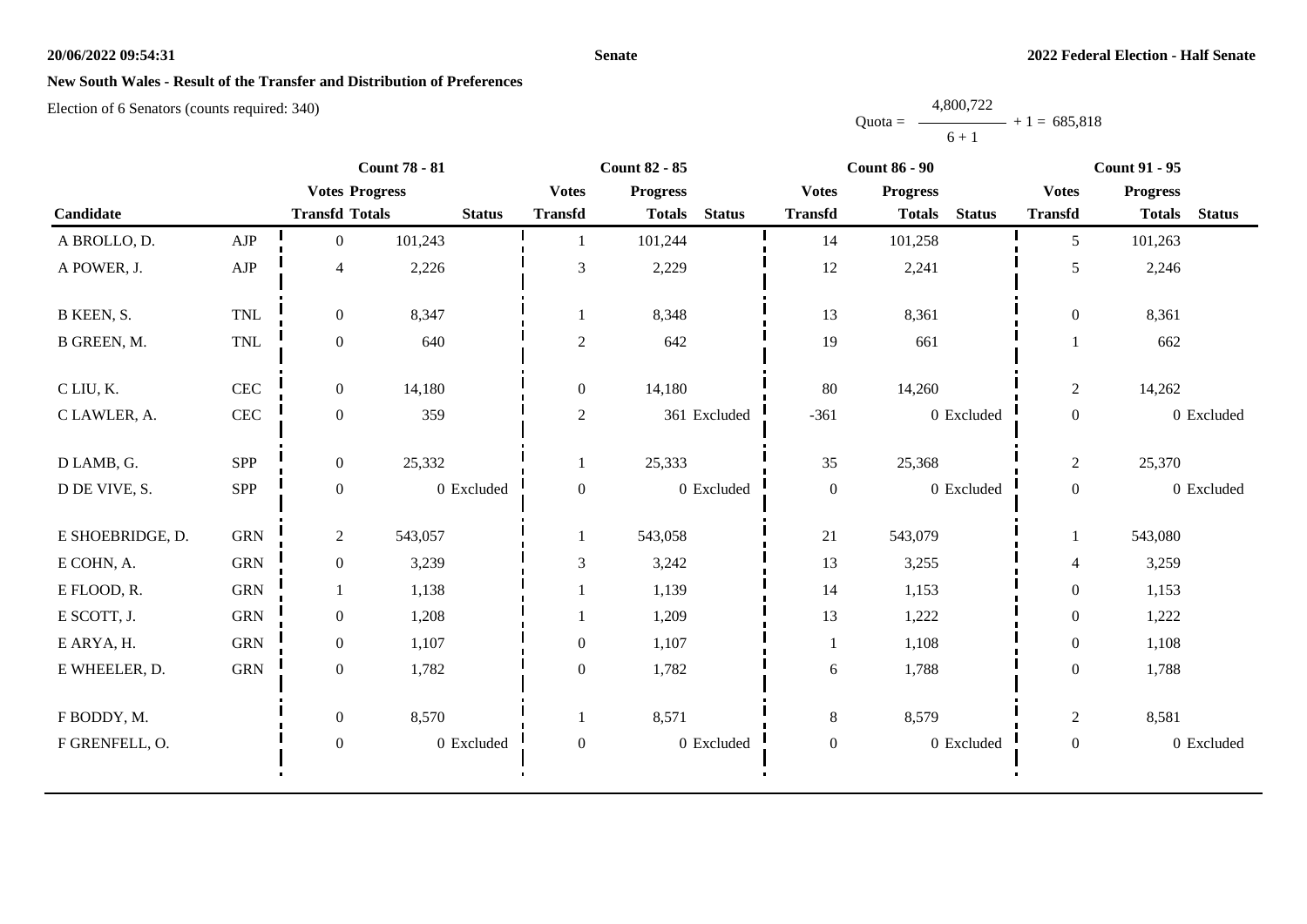### **Senate**

# **New South Wales - Result of the Transfer and Distribution of Preferences**

|           | 4,800,722 |                |
|-----------|-----------|----------------|
| $Quota =$ |           | $+1 = 685.818$ |
|           | $6 + 1$   |                |

| <b>Count 78 - 81</b> |                                 |                       | <b>Count 82 - 85</b> |                | <b>Count 86 - 90</b>           | <b>Count 91 - 95</b> |                                |                |                                |
|----------------------|---------------------------------|-----------------------|----------------------|----------------|--------------------------------|----------------------|--------------------------------|----------------|--------------------------------|
|                      |                                 | <b>Votes Progress</b> |                      | <b>Votes</b>   | <b>Progress</b>                | <b>Votes</b>         | <b>Progress</b>                | <b>Votes</b>   | <b>Progress</b>                |
| Candidate            |                                 | <b>Transfd Totals</b> | <b>Status</b>        | <b>Transfd</b> | <b>Status</b><br><b>Totals</b> | <b>Transfd</b>       | <b>Status</b><br><b>Totals</b> | <b>Transfd</b> | <b>Status</b><br><b>Totals</b> |
| G PAYNE, M.          | $\mathbf{L}\mathbf{P}$          | $\Omega$              | 685,818 Elected      | $\Omega$       | 685,818 Elected                | $\overline{0}$       | 685,818 Elected                | $\overline{0}$ | 685,818 Elected                |
| G CADELL, R.         | NP                              | $\overline{0}$        | 685,818 Elected      | $\overline{0}$ | 685,818 Elected                | $\boldsymbol{0}$     | 685,818 Elected                | $\overline{0}$ | 685,818 Elected                |
| G MOLAN, J.          | $\ensuremath{\mathrm{LP}}$      | 10                    | 381,528              |                | 381,529                        | 10                   | 381,539                        | $\tau$         | 381,546                        |
| G PENFOLD, A.        | $\ensuremath{\text{NP}}\xspace$ | 5                     | 2,416                | $\overline{0}$ | 2,416                          | 9                    | 2,425                          | $\mathfrak{Z}$ | 2,428                          |
| G JARVIS, M.         | $\ensuremath{\mathrm{LP}}$      | 3                     | 2,050                |                | 2,051                          | 5                    | 2,056                          |                | 2,057                          |
| G McGAHEY, V.        | $\ensuremath{\mathrm{LP}}$      | $\overline{4}$        | 2,465                | $\overline{0}$ | 2,465                          | 6                    | 2,471                          |                | 2,472                          |
| H CARO, J.           | <b>REAS</b>                     |                       | 30,544               |                | 30,545                         | 10                   | 30,555                         | 5              | 30,560                         |
| H MAHER, H.          | <b>REAS</b>                     | $\mathbf{0}$          | 0 Excluded           | $\overline{0}$ | 0 Excluded                     | $\boldsymbol{0}$     | 0 Excluded                     | $\overline{0}$ | 0 Excluded                     |
| H RYALL, D.          | <b>REAS</b>                     | $\overline{0}$        | 0 Excluded           | $\overline{0}$ | 0 Excluded                     | $\overline{0}$       | 0 Excluded                     | $\overline{0}$ | 0 Excluded                     |
| I SANCHEZ, P.        | SAL                             | $\overline{0}$        | 8,234                |                | 8,235                          | $\overline{4}$       | 8,239                          | 1              | 8,240                          |
| I LEKA, N.           | SAL                             | $\mathbf{0}$          | 0 Excluded           | $\overline{0}$ | $0\,$ Excluded                 | $\overline{0}$       | 0 Excluded                     | $\overline{0}$ | 0 Excluded                     |
| I EVANS, R.          | SAL                             | $\overline{0}$        | 0 Excluded           | $\Omega$       | 0 Excluded                     | $\boldsymbol{0}$     | 0 Excluded                     | $\overline{0}$ | 0 Excluded                     |
| J JONES, R.          | ${\rm FIN}$                     | $\overline{0}$        | 10,855               | 3              | 10,858                         | 5                    | 10,863                         | $\overline{0}$ | 10,863                         |
| J ANDERSON, G.       | ${\rm FIN}$                     | $\mathbf{0}$          | 0 Excluded           | $\overline{0}$ | 0 Excluded                     | $\boldsymbol{0}$     | 0 Excluded                     | $\overline{0}$ | 0 Excluded                     |
| K BATY, S.           | $\mbox{AUD}$                    | 3                     | 17,444               |                | 17,445                         | $\overline{4}$       | 17,449                         | 1              | 17,450                         |
| K ROGERS, S.         | $\mbox{\rm AUD}$                | $\overline{2}$        | 377                  |                | 378                            | $8\,$                | 386                            | $\mathfrak{Z}$ | 389 Excluded                   |
| K RICHARDS, C.       | $\mbox{AUD}$                    | $\mathbf{0}$          | 0 Excluded           | $\overline{0}$ | 0 Excluded                     | $\boldsymbol{0}$     | 0 Excluded                     | $\overline{0}$ | 0 Excluded                     |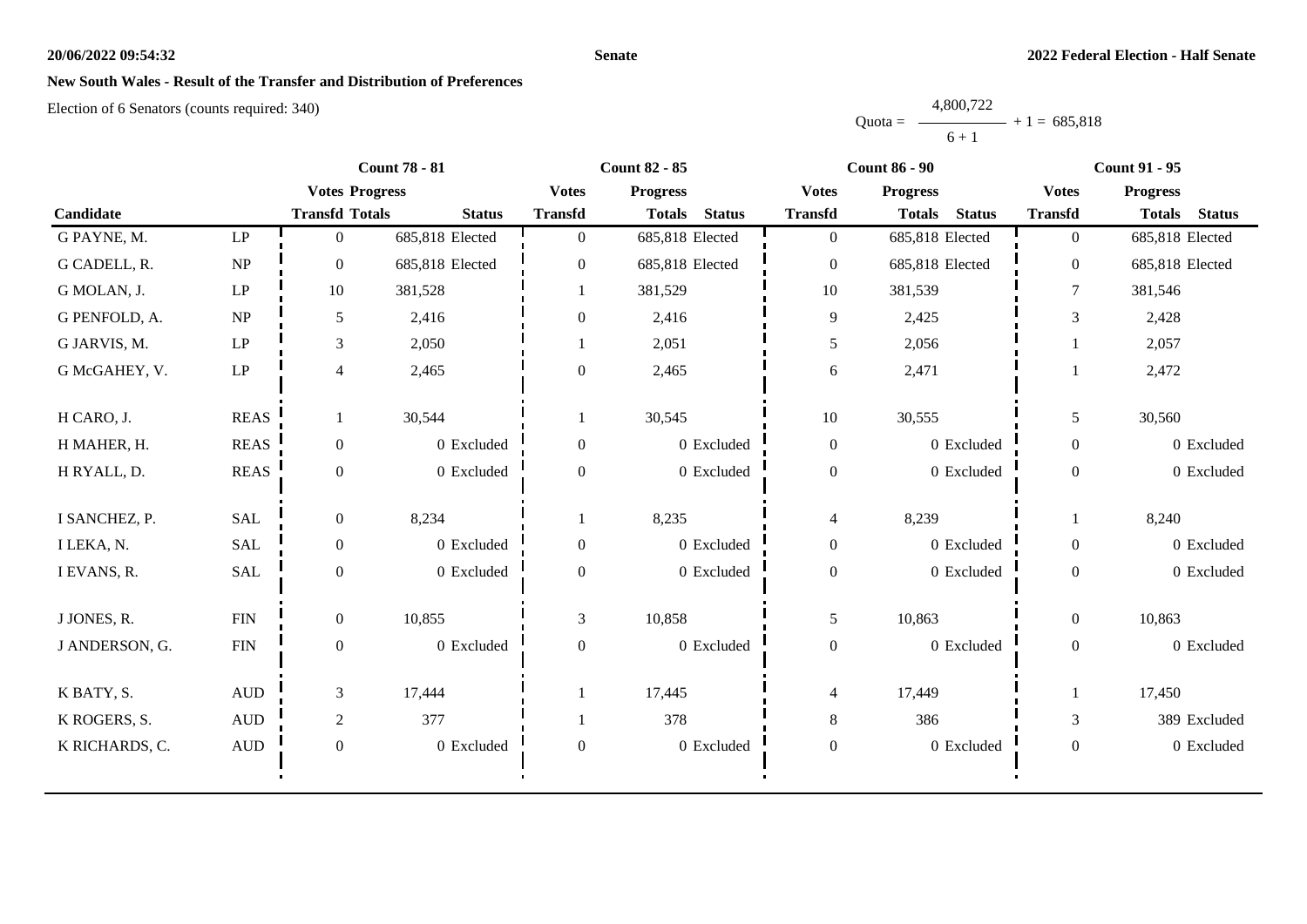### **Senate**

# **New South Wales - Result of the Transfer and Distribution of Preferences**

|           | 4,800,722 |                |
|-----------|-----------|----------------|
| $Quota =$ |           | $+1 = 685,818$ |
|           | $6 + 1$   |                |

|                                 |                      | <b>Count 78 - 81</b>  |               | <b>Count 82 - 85</b> |                 |               | <b>Count 86 - 90</b> |                 |               | <b>Count 91 - 95</b> |                 |               |
|---------------------------------|----------------------|-----------------------|---------------|----------------------|-----------------|---------------|----------------------|-----------------|---------------|----------------------|-----------------|---------------|
|                                 |                      | <b>Votes Progress</b> |               | <b>Votes</b>         | <b>Progress</b> |               | <b>Votes</b>         | <b>Progress</b> |               | <b>Votes</b>         | <b>Progress</b> |               |
| Candidate                       |                      | <b>Transfd Totals</b> | <b>Status</b> | <b>Transfd</b>       | <b>Totals</b>   | <b>Status</b> | <b>Transfd</b>       | <b>Totals</b>   | <b>Status</b> | <b>Transfd</b>       | <b>Totals</b>   | <b>Status</b> |
| L WHYMAN, O.                    | IAP                  |                       | 38,728        | 4                    | 38,732          |               | $\overline{2}$       | 38,734          |               | 8                    | 38,742          |               |
| L BROOKE, L.                    | IAP                  | $\overline{2}$        | 506           | 4                    | 510             |               | $\mathfrak{Z}$       | 513             |               | 8                    | 521             |               |
| M DJURIC, S.                    | ASP                  |                       | 90,489        |                      | 90,490          |               | $\mathbf{0}$         | 90,490          |               | 101                  | 90,591          |               |
| M GREGORY, D.                   | <b>ASP</b>           | $\mathbf{0}$          | 379           | $\overline{c}$       | 381             |               |                      |                 | 382 Excluded  | $-382$               |                 | 0 Excluded    |
| M MILGATE, B.                   | ASP                  | $\boldsymbol{0}$      | 0 Excluded    | $\boldsymbol{0}$     |                 | 0 Excluded    | $\boldsymbol{0}$     |                 | 0 Excluded    | $\boldsymbol{0}$     |                 | 0 Excluded    |
| M CROOKS, J.                    | ASP                  | $\overline{2}$        | 389           |                      | 390             |               |                      | 391             |               | 89                   | 480             |               |
| N KOCHER, D.                    | <b>SUN</b>           | $\overline{c}$        | 12,835        | 3                    | 12,838          |               | $\overline{c}$       | 12,840          |               | 9                    | 12,849          |               |
| N BENNIE, R.                    | <b>SUN</b>           | $\overline{0}$        | 0 Excluded    | $\overline{0}$       |                 | 0 Excluded    | $\boldsymbol{0}$     |                 | 0 Excluded    | $\overline{0}$       |                 | 0 Excluded    |
| O O'NEILL, M.                   | <b>IMO</b>           | 5                     | 18,208        | 234                  | 18,442          |               | $\overline{c}$       | 18,444          |               | 13                   | 18,457          |               |
| O BURNUM BURNUM,<br>$M_{\cdot}$ | <b>IMO</b>           | $\overline{0}$        | 343 Excluded  | $-343$               |                 | 0 Excluded    | $\boldsymbol{0}$     |                 | 0 Excluded    | $\overline{0}$       |                 | 0 Excluded    |
| P HOPKINS, M.                   | $\operatorname{GAP}$ |                       | 16,935        | 9                    | 16,944          |               | 1                    | 16,945          |               | 16                   | 16,961          |               |
| P NOHRA, G.                     | $\operatorname{GAP}$ | $\mathbf{0}$          | 0 Excluded    | $\boldsymbol{0}$     |                 | $0$ Excluded  | $\boldsymbol{0}$     |                 | 0 Excluded    | $\overline{0}$       |                 | 0 Excluded    |
| Q BALDERSTONE, M.               | <b>HMP</b>           | 6                     | 124,711       | 8                    | 124,719         |               | 3                    | 124,722         |               | 25                   | 124,747         |               |
| Q HESTER, G.                    | <b>HMP</b>           | $\mathbf{1}$          | 629           | 11                   | 640             |               |                      | 641             |               | 9                    | 650             |               |
| R LEONG, A.                     | <b>SOPA</b>          | 3                     | 17,591        | 7                    | 17,598          |               | $\overline{c}$       | 17,600          |               | $\overline{4}$       | 17,604          |               |
| R BRYCE, I.                     | SOPA                 | $\mathbf{0}$          | 0 Excluded    | $\boldsymbol{0}$     |                 | 0 Excluded    | $\boldsymbol{0}$     |                 | 0 Excluded    | $\boldsymbol{0}$     |                 | 0 Excluded    |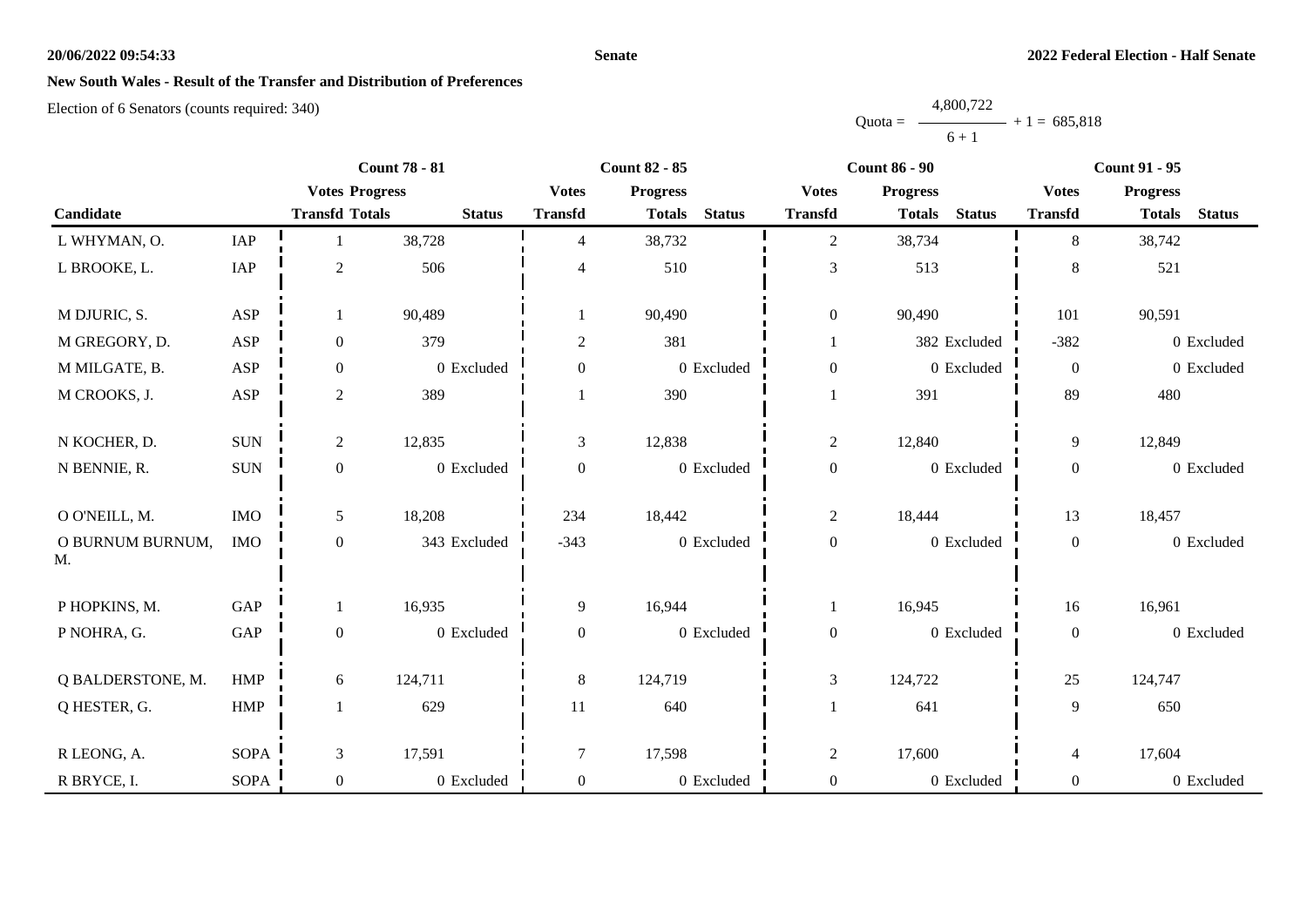### **Senate**

## **New South Wales - Result of the Transfer and Distribution of Preferences**

Election of 6 Senators (counts required: 340)

|                    | <b>Count 78 - 81</b><br><b>Count 82 - 85</b><br><b>Count 86 - 90</b> |                       |                 | <b>Count 91 - 95</b> |                 |               |                  |                 |               |                          |                 |               |
|--------------------|----------------------------------------------------------------------|-----------------------|-----------------|----------------------|-----------------|---------------|------------------|-----------------|---------------|--------------------------|-----------------|---------------|
|                    |                                                                      | <b>Votes Progress</b> |                 | <b>Votes</b>         | <b>Progress</b> |               | <b>Votes</b>     | <b>Progress</b> |               | <b>Votes</b>             | <b>Progress</b> |               |
| Candidate          |                                                                      | <b>Transfd Totals</b> | <b>Status</b>   | <b>Transfd</b>       | <b>Totals</b>   | <b>Status</b> | <b>Transfd</b>   | <b>Totals</b>   | <b>Status</b> | <b>Transfd</b>           | <b>Totals</b>   | <b>Status</b> |
|                    |                                                                      |                       |                 |                      |                 |               |                  |                 |               |                          |                 |               |
| S McCULLOCH, K.    | ON                                                                   | 10                    | 195,194         | 5                    | 195,199         |               | $\sqrt{2}$       | 195,201         |               | 17                       | 195,218         |               |
| S GRIGG, C.        | ON                                                                   | 6                     | 2,738           | 5                    | 2,743           |               | $\sqrt{2}$       | 2,745           |               | 5                        | 2,750           |               |
| S SMITH, R.        | $\mathbf{ON}$                                                        | $8\phantom{.}$        | 766             | $\boldsymbol{0}$     | 766             |               | $\sqrt{2}$       | 768             |               | $\overline{2}$           | 770             |               |
|                    |                                                                      |                       |                 |                      |                 |               |                  |                 |               |                          |                 |               |
| T RUDDICK, J.      | LDP                                                                  | 53                    | 100,806         | 4                    | 100,810         |               | $\overline{2}$   | 100,812         |               | 3                        | 100,815         |               |
| T LARTER, J.       | <b>LDP</b>                                                           | 128                   | 1,558           | 5                    | 1,563           |               | $\sqrt{2}$       | 1,565           |               | $\overline{0}$           | 1,565           |               |
| T CALDWELL, J.     | <b>LDP</b>                                                           | $\boldsymbol{0}$      | 0 Excluded      | $\Omega$             |                 | 0 Excluded    | $\boldsymbol{0}$ |                 | 0 Excluded    | $\overline{0}$           |                 | 0 Excluded    |
| T GUEST, M.        | <b>LDP</b>                                                           | $-328$                | 0 Excluded      | $\mathbf{0}$         |                 | 0 Excluded    | $\boldsymbol{0}$ |                 | 0 Excluded    | $\overline{0}$           |                 | 0 Excluded    |
|                    |                                                                      |                       |                 |                      |                 |               |                  |                 |               |                          |                 |               |
| U CLANCY, S.       | AUVA!                                                                | $\overline{4}$        | 9,159           | $\overline{2}$       | 9,161           |               | $\mathfrak{Z}$   | 9,164           |               | 6                        | 9,170           |               |
| U GILBERT, D.      | <b>AUVA</b>                                                          | $\overline{0}$        | 0 Excluded      | $\boldsymbol{0}$     |                 | 0 Excluded    | $\boldsymbol{0}$ |                 | 0 Excluded    | $\overline{0}$           |                 | 0 Excluded    |
|                    |                                                                      |                       |                 |                      |                 |               |                  |                 |               |                          |                 |               |
| V O'NEILL, D.      | <b>ALP</b>                                                           | $\mathbf{0}$          | 685,818 Elected | $\mathbf{0}$         | 685,818 Elected |               | $\boldsymbol{0}$ | 685,818 Elected |               | $\overline{0}$           | 685,818 Elected |               |
| V McALLISTER, J.   | ALP                                                                  | $\boldsymbol{0}$      | 685,818 Elected | $\overline{0}$       | 685,818 Elected |               | $\boldsymbol{0}$ | 685,818 Elected |               | $\overline{0}$           | 685,818 Elected |               |
| V MORRIS, S.       | ALP                                                                  | 6                     | 78,296          |                      | 78,297          |               | 5                | 78,302          |               | 3                        | 78,305          |               |
| V MYERS, M.        | <b>ALP</b>                                                           | 2                     | 1,691           | $\Omega$             | 1,691           |               | 1                | 1,692           |               | $\overline{\mathcal{L}}$ | 1,696           |               |
| V ROSE, K.         | ALP                                                                  | 10                    | 3,091           |                      | 3,092           |               |                  | 3,093           |               | $\overline{c}$           | 3,095           |               |
| V WARREN-SMITH, J. | ALP                                                                  | $10\,$                | 3,764           |                      | 3,765           |               |                  | 3,766           |               | $\overline{2}$           | 3,768           |               |
|                    |                                                                      |                       |                 |                      |                 |               |                  |                 |               |                          |                 |               |
| W MARTINO, D.      | <b>UAPP</b>                                                          | 8                     | 160,475         | $\overline{2}$       | 160,477         |               | $\boldsymbol{0}$ | 160,477         |               | 5                        | 160,482         |               |
| W WRIGHTSON, S.    | <b>UAPP</b>                                                          | $\overline{2}$        | 450             |                      | 451             |               | $\boldsymbol{0}$ | 451             |               | $\boldsymbol{0}$         | 451             |               |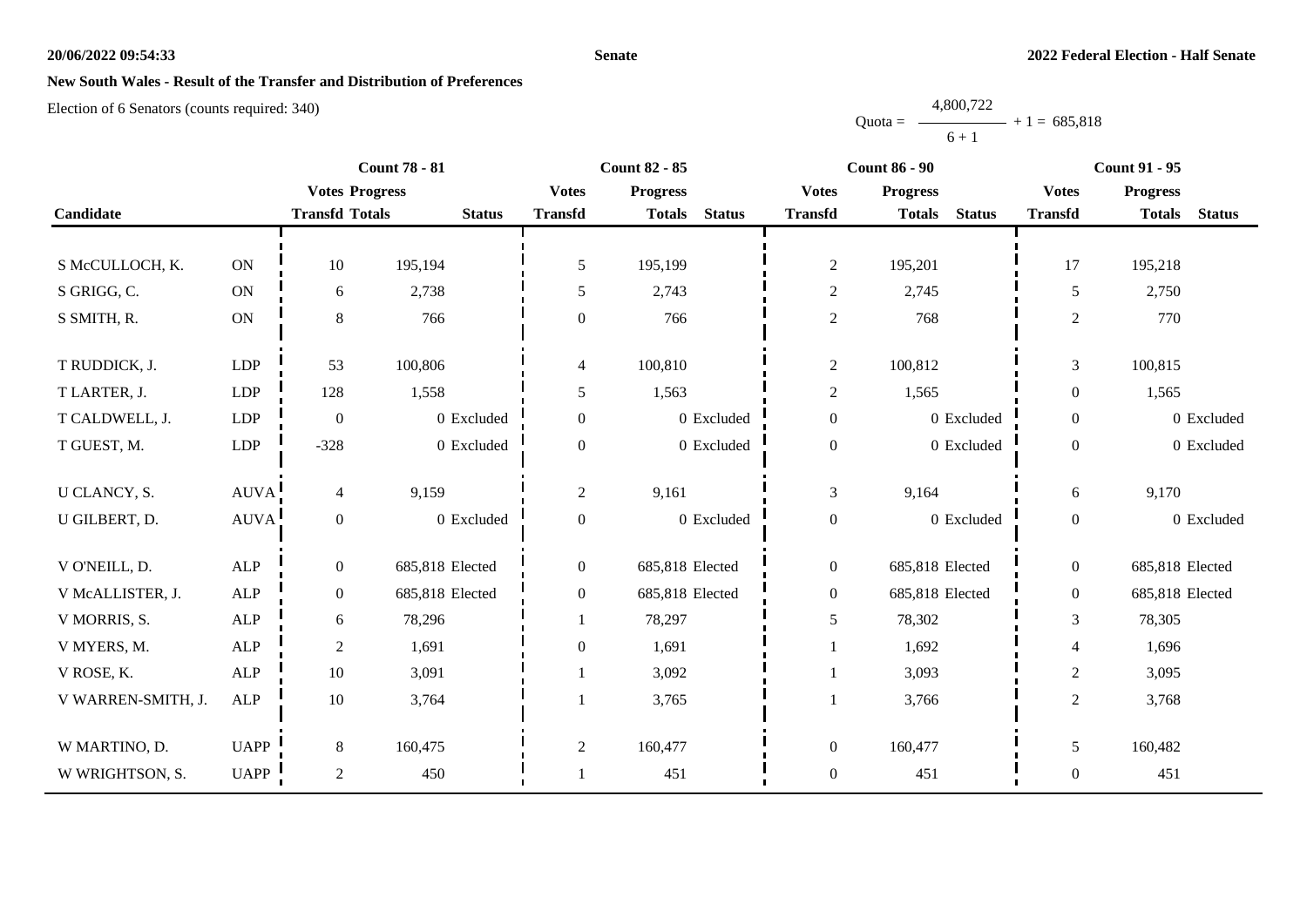### **Senate**

## **New South Wales - Result of the Transfer and Distribution of Preferences**

Election of 6 Senators (counts required: 340)

|                         | <b>Count 78 - 81</b>        |                                             | <b>Count 82 - 85</b> |                                                        |                 |               | <b>Count 86 - 90</b>                         |                                | <b>Count 91 - 95</b>                          |                  |               |
|-------------------------|-----------------------------|---------------------------------------------|----------------------|--------------------------------------------------------|-----------------|---------------|----------------------------------------------|--------------------------------|-----------------------------------------------|------------------|---------------|
|                         |                             | <b>Votes Progress</b>                       |                      | <b>Votes</b>                                           | <b>Progress</b> |               | <b>Votes</b>                                 | <b>Progress</b>                | <b>Votes</b>                                  | <b>Progress</b>  |               |
| Candidate               |                             | <b>Transfd Totals</b>                       | <b>Status</b>        | <b>Transfd</b>                                         | <b>Totals</b>   | <b>Status</b> | <b>Transfd</b>                               | <b>Status</b><br><b>Totals</b> | <b>Transfd</b>                                | <b>Totals</b>    | <b>Status</b> |
| W MOORE, W.             | <b>UAPP</b>                 | 2                                           | 417                  | $\overline{0}$                                         | 417             |               | $\overline{0}$                               | 417                            | $\overline{0}$                                | 417              |               |
| W MARTIN, M.            | <b>UAPP</b>                 | 3                                           | 466                  | $\overline{0}$                                         | 466             |               | $\boldsymbol{0}$                             | 466                            |                                               | 467              |               |
| W YAP, J.               | <b>UAPP</b>                 | $\overline{2}$                              | 393                  | $\overline{0}$                                         | 393             |               | $\boldsymbol{2}$                             | 395                            |                                               | 396              |               |
| W LOUGHREY, K.          | <b>UAPP</b>                 | 4                                           | 656                  |                                                        | 657             |               | $\boldsymbol{0}$                             | 657                            |                                               | 658              |               |
| UG LIM, D.              | <b>IND</b>                  | $\mathbf{0}$                                | 2,949                |                                                        | 2,950           |               | $\sqrt{2}$                                   | 2,952                          | $\boldsymbol{0}$                              | 2,952            |               |
| UG COLLINS, J.          | $\mathop{\rm IND}\nolimits$ | 2                                           | 3,116                | 3                                                      | 3,119           |               | $\boldsymbol{0}$                             | 3,119                          |                                               | 3,120            |               |
| UG GRZIC, W.            | <b>IND</b>                  | $\mathbf{0}$                                | 0 Excluded           | $\overline{0}$                                         |                 | 0 Excluded    | $\boldsymbol{0}$                             | 0 Excluded                     | $\overline{0}$                                |                  | 0 Excluded    |
| UG LU, G.               | <b>IND</b>                  | $\overline{0}$                              | 595                  | $\overline{0}$                                         | 595             |               | $\boldsymbol{0}$                             | 595                            | $\theta$                                      | 595              |               |
| UG LAING, W.            | $\mathop{\rm IND}\nolimits$ | $\overline{0}$                              | 521                  |                                                        | 522             |               |                                              | 523                            | $\theta$                                      | 523              |               |
| <b>Exhausted Votes</b>  |                             | $\overline{0}$                              | $\boldsymbol{0}$     | $\overline{0}$                                         | $\overline{0}$  |               | $\boldsymbol{0}$                             | $\overline{0}$                 | $\overline{0}$                                | $\boldsymbol{0}$ |               |
| <b>Loss By Fraction</b> |                             | 9                                           | 265                  | $\overline{0}$                                         | 265             |               | $\overline{7}$                               | 272                            | 3                                             | 275              |               |
| <b>Total Votes</b>      |                             | $\overline{0}$                              | 4,800,722            | $\overline{0}$                                         | 4,800,722       |               | $\boldsymbol{0}$                             | 4,800,722                      | $\overline{0}$                                | 4,800,722        |               |
|                         |                             | <b>Candidates Excluded</b><br>79. GUEST, M. |                      | <b>Candidates Excluded</b><br>66. BURNUM<br>BURNUM, M. |                 |               | <b>Candidates Excluded</b><br>29. LAWLER, A. |                                | <b>Candidates Excluded</b><br>60. GREGORY, D. |                  |               |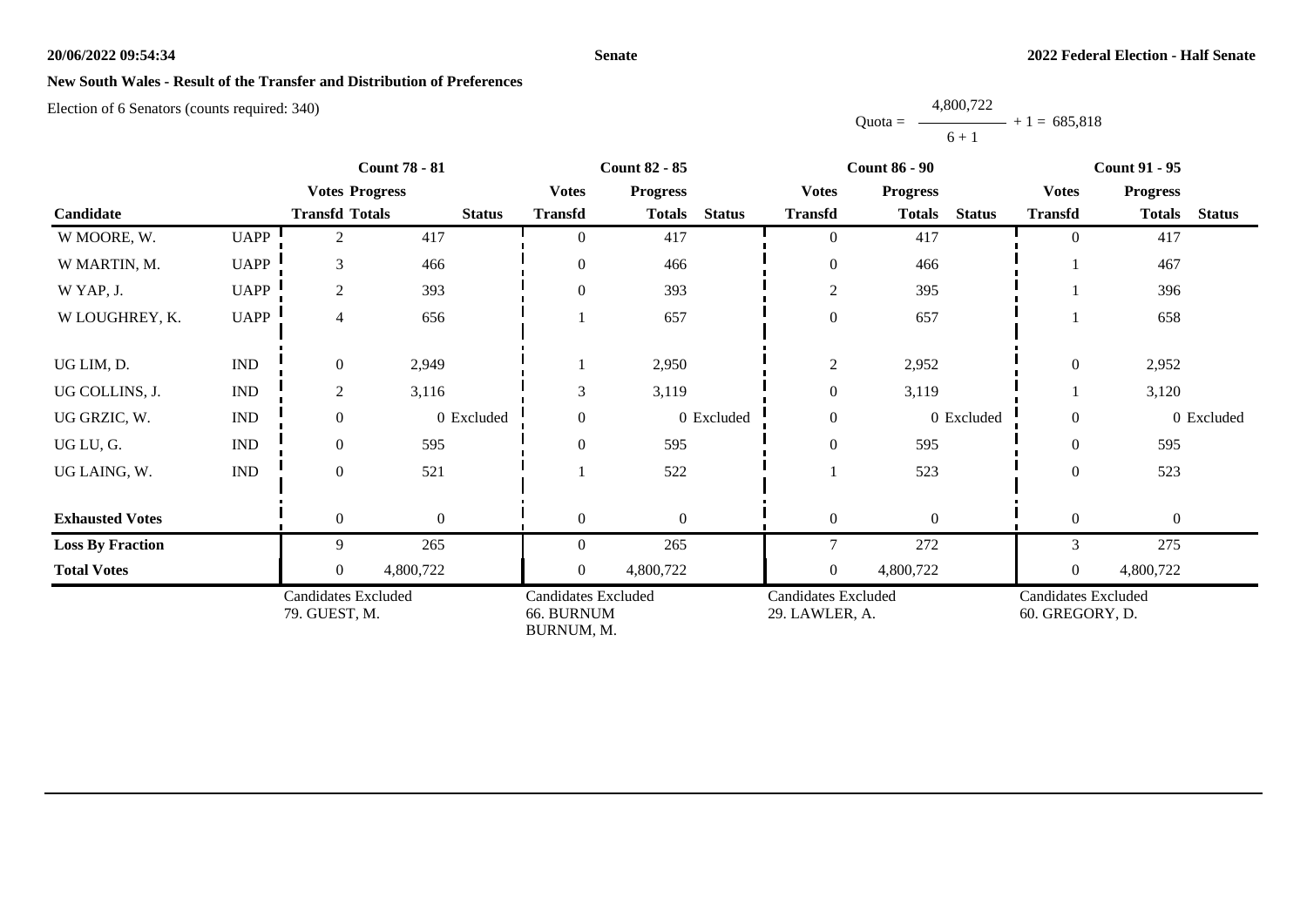### **Senate**

# **New South Wales - Result of the Transfer and Distribution of Preferences**

|           | 4,800,722      |
|-----------|----------------|
| $Quota =$ | $+1 = 685,818$ |
|           | $6 + 1$        |

|                  |              |                       | <b>Count 96 - 100</b> | <b>Count 101 - 105</b>         |                 |               |                  | <b>Count 106 - 110</b>         |            | <b>Count 111 - 115</b> |                 |               |
|------------------|--------------|-----------------------|-----------------------|--------------------------------|-----------------|---------------|------------------|--------------------------------|------------|------------------------|-----------------|---------------|
|                  |              | <b>Votes Progress</b> |                       | <b>Votes</b><br><b>Transfd</b> | <b>Progress</b> |               | <b>Votes</b>     | <b>Progress</b>                |            | <b>Votes</b>           | <b>Progress</b> |               |
| Candidate        |              | <b>Transfd Totals</b> | <b>Status</b>         |                                | <b>Totals</b>   | <b>Status</b> | <b>Transfd</b>   | <b>Status</b><br><b>Totals</b> |            | <b>Transfd</b>         | <b>Totals</b>   | <b>Status</b> |
| A BROLLO, D.     | AJP          | $\overline{0}$        | 101,263               | $\overline{2}$                 | 101,265         |               | $\mathfrak{Z}$   | 101,268                        |            | 3                      | 101,271         |               |
| A POWER, J.      | ${\rm AJP}$  | 3                     | 2,249                 | $\sqrt{2}$                     | 2,251           |               | $\overline{c}$   | 2,253                          |            | 5                      | 2,258           |               |
| B KEEN, S.       | <b>TNL</b>   | $\overline{c}$        | 8,363                 | $\mathbf{0}$                   | 8,363           |               | $\boldsymbol{0}$ | 8,363                          |            | $\overline{0}$         | 8,363           |               |
| B GREEN, M.      | TNL          | 6                     | 668                   | $\boldsymbol{0}$               | 668             |               |                  | 669                            |            | $\boldsymbol{0}$       | 669             |               |
| C LIU, K.        | $\mbox{CEC}$ | 1                     | 14,263                | $\overline{4}$                 | 14,267          |               | $\boldsymbol{0}$ | 14,267                         |            | $\overline{c}$         | 14,269          |               |
| C LAWLER, A.     | CEC          | $\theta$              | 0 Excluded            | $\boldsymbol{0}$               |                 | 0 Excluded    | $\boldsymbol{0}$ |                                | 0 Excluded | $\boldsymbol{0}$       |                 | 0 Excluded    |
| D LAMB, G.       | SPP          | $\overline{c}$        | 25,372                | $\overline{0}$                 | 25,372          |               | 1                | 25,373                         |            |                        | 25,374          |               |
| D DE VIVE, S.    | SPP          | $\boldsymbol{0}$      | 0 Excluded            | $\overline{0}$                 |                 | 0 Excluded    | $\boldsymbol{0}$ |                                | 0 Excluded | $\boldsymbol{0}$       |                 | 0 Excluded    |
| E SHOEBRIDGE, D. | <b>GRN</b>   | 8                     | 543,088               | $\overline{2}$                 | 543,090         |               | $\overline{c}$   | 543,092                        |            | $\overline{4}$         | 543,096         |               |
| E COHN, A.       | <b>GRN</b>   | 14                    | 3,273                 | $\mathbf{1}$                   | 3,274           |               | $\overline{c}$   | 3,276                          |            | $\overline{2}$         | 3,278           |               |
| E FLOOD, R.      | <b>GRN</b>   | $\overline{c}$        | 1,155                 |                                | 1,156           |               |                  | 1,157                          |            | $\boldsymbol{0}$       | 1,157           |               |
| E SCOTT, J.      | <b>GRN</b>   | $\overline{2}$        | 1,224                 | $\overline{2}$                 | 1,226           |               | $\boldsymbol{0}$ | 1,226                          |            | $\boldsymbol{0}$       | 1,226           |               |
| E ARYA, H.       | <b>GRN</b>   | $\overline{2}$        | 1,110                 | $\boldsymbol{0}$               | 1,110           |               |                  | 1,111                          |            | $\boldsymbol{0}$       | 1,111           |               |
| E WHEELER, D.    | <b>GRN</b>   | 5                     | 1,793                 | $\overline{0}$                 | 1,793           |               | $\boldsymbol{0}$ | 1,793                          |            | $\boldsymbol{0}$       | 1,793           |               |
| F BODDY, M.      |              | $\mathfrak{Z}$        | 8,584                 | $\boldsymbol{0}$               | 8,584           |               | $\boldsymbol{0}$ | 8,584                          |            | $\overline{0}$         | 8,584           |               |
| F GRENFELL, O.   |              | $\boldsymbol{0}$      | 0 Excluded            | $\boldsymbol{0}$               |                 | 0 Excluded    | $\boldsymbol{0}$ |                                | 0 Excluded | $\boldsymbol{0}$       |                 | 0 Excluded    |
|                  |              |                       |                       |                                |                 |               |                  |                                |            |                        |                 |               |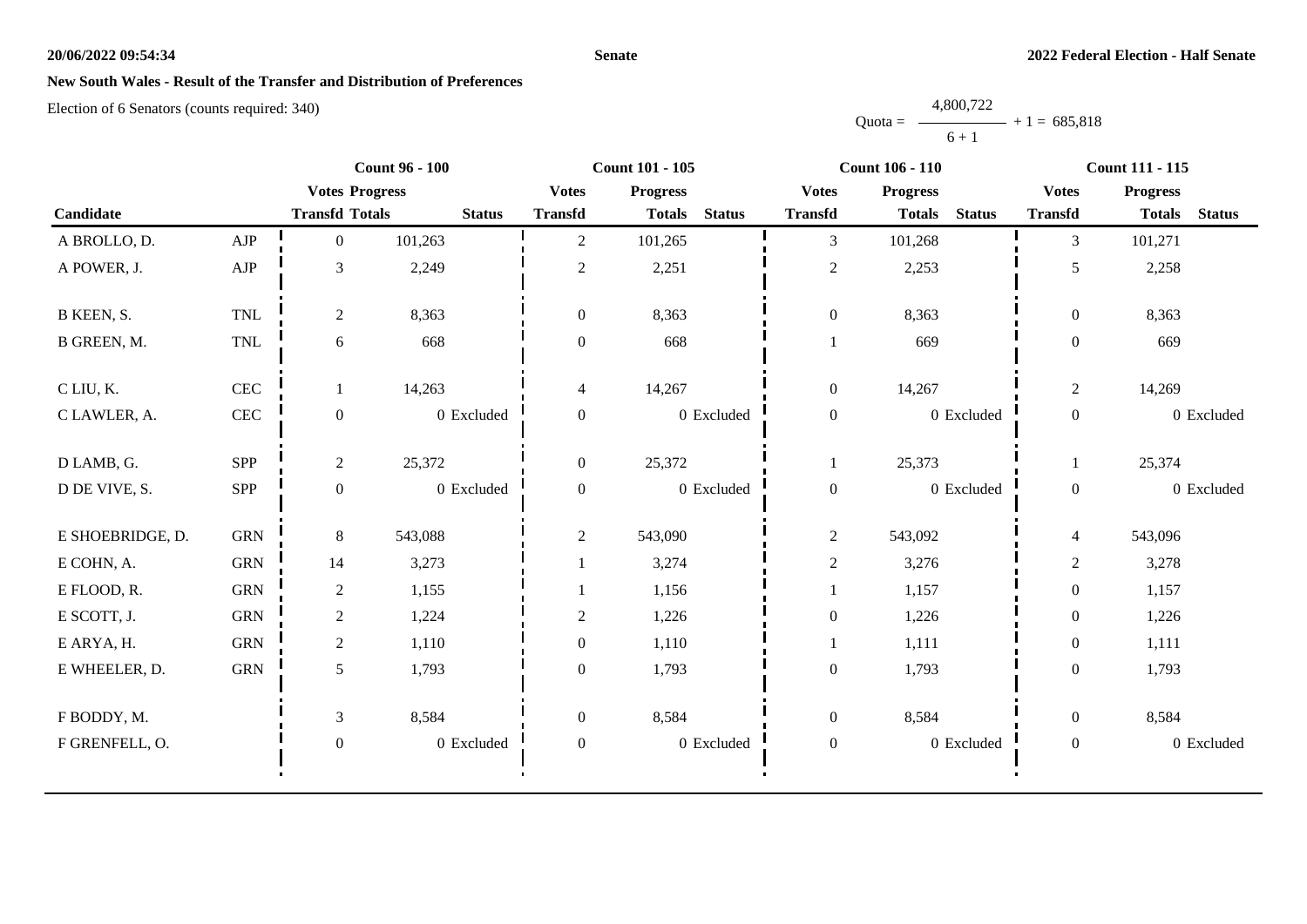### **Senate**

# **New South Wales - Result of the Transfer and Distribution of Preferences**

|           | 4,800,722 |                |
|-----------|-----------|----------------|
| $Quota =$ |           | $+1 = 685,818$ |
|           | $6 + 1$   |                |

|                |                                 | <b>Count 96 - 100</b> |                 |                  | <b>Count 101 - 105</b>         |                  | <b>Count 106 - 110</b>         | <b>Count 111 - 115</b> |                                |  |
|----------------|---------------------------------|-----------------------|-----------------|------------------|--------------------------------|------------------|--------------------------------|------------------------|--------------------------------|--|
|                |                                 | <b>Votes Progress</b> |                 | <b>Votes</b>     | <b>Progress</b>                | <b>Votes</b>     | <b>Progress</b>                | <b>Votes</b>           | <b>Progress</b>                |  |
| Candidate      |                                 | <b>Transfd Totals</b> | <b>Status</b>   | <b>Transfd</b>   | <b>Status</b><br><b>Totals</b> | <b>Transfd</b>   | <b>Totals</b><br><b>Status</b> | <b>Transfd</b>         | <b>Totals</b><br><b>Status</b> |  |
| G PAYNE, M.    | $\mathbf{L}\mathbf{P}$          | $\Omega$              | 685,818 Elected | $\overline{0}$   | 685,818 Elected                | $\boldsymbol{0}$ | 685,818 Elected                | $\overline{0}$         | 685,818 Elected                |  |
| G CADELL, R.   | NP                              | $\Omega$              | 685,818 Elected | $\overline{0}$   | 685,818 Elected                | $\boldsymbol{0}$ | 685,818 Elected                | $\overline{0}$         | 685,818 Elected                |  |
| G MOLAN, J.    | $\ensuremath{\mathrm{LP}}$      | 5                     | 381,551         | 5                | 381,556                        | 6                | 381,562                        | 9                      | 381,571                        |  |
| G PENFOLD, A.  | $\ensuremath{\text{NP}}\xspace$ | 6                     | 2,434           | $\overline{c}$   | 2,436                          | $\boldsymbol{0}$ | 2,436                          | 3                      | 2,439                          |  |
| G JARVIS, M.   | $\mathbf{L}\mathbf{P}$          | $\tau$                | 2,064           | 3                | 2,067                          | $\boldsymbol{0}$ | 2,067                          |                        | 2,068                          |  |
| G McGAHEY, V.  | $\mathbf{L}\mathbf{P}$          | 6                     | 2,478           | 4                | 2,482                          | $\overline{2}$   | 2,484                          |                        | 2,485                          |  |
| H CARO, J.     | <b>REAS</b>                     | $\tau$                | 30,567          | $\mathbf{0}$     | 30,567                         |                  | 30,568                         | $\overline{0}$         | 30,568                         |  |
| H MAHER, H.    | <b>REAS</b>                     | $\overline{0}$        | 0 Excluded      | $\overline{0}$   | 0 Excluded                     | $\boldsymbol{0}$ | 0 Excluded                     | $\overline{0}$         | 0 Excluded                     |  |
| H RYALL, D.    | <b>REAS</b>                     | $\overline{0}$        | 0 Excluded      | $\Omega$         | 0 Excluded                     | $\boldsymbol{0}$ | 0 Excluded                     | $\overline{0}$         | 0 Excluded                     |  |
| I SANCHEZ, P.  | <b>SAL</b>                      | 5                     | 8,245           | $\overline{2}$   | 8,247                          | $\mathbf{1}$     | 8,248                          | $\overline{0}$         | 8,248                          |  |
| I LEKA, N.     | <b>SAL</b>                      | $\boldsymbol{0}$      | 0 Excluded      | $\boldsymbol{0}$ | 0 Excluded                     | $\boldsymbol{0}$ | 0 Excluded                     | $\overline{0}$         | 0 Excluded                     |  |
| I EVANS, R.    | <b>SAL</b>                      | $\overline{0}$        | 0 Excluded      | $\Omega$         | 0 Excluded                     | $\boldsymbol{0}$ | 0 Excluded                     | $\theta$               | 0 Excluded                     |  |
| J JONES, R.    | ${\rm FIN}$                     | 8                     | 10,871          |                  | 10,872                         | $\boldsymbol{0}$ | 10,872                         | $\mathfrak{Z}$         | 10,875                         |  |
| J ANDERSON, G. | ${\rm FIN}$                     | $\overline{0}$        | 0 Excluded      | $\overline{0}$   | 0 Excluded                     | $\boldsymbol{0}$ | 0 Excluded                     | $\overline{0}$         | 0 Excluded                     |  |
| K BATY, S.     | $\mbox{AUD}$                    | 145                   | 17,595          | $\overline{2}$   | 17,597                         | 1                | 17,598                         |                        | 17,599                         |  |
| K ROGERS, S.   | $\mbox{AUD}$                    | $-389$                | 0 Excluded      | $\overline{0}$   | 0 Excluded                     | $\boldsymbol{0}$ | 0 Excluded                     | $\overline{0}$         | 0 Excluded                     |  |
| K RICHARDS, C. | $\mbox{AUD}$                    | $\overline{0}$        | 0 Excluded      | $\overline{0}$   | 0 Excluded                     | $\boldsymbol{0}$ | 0 Excluded                     | $\overline{0}$         | 0 Excluded                     |  |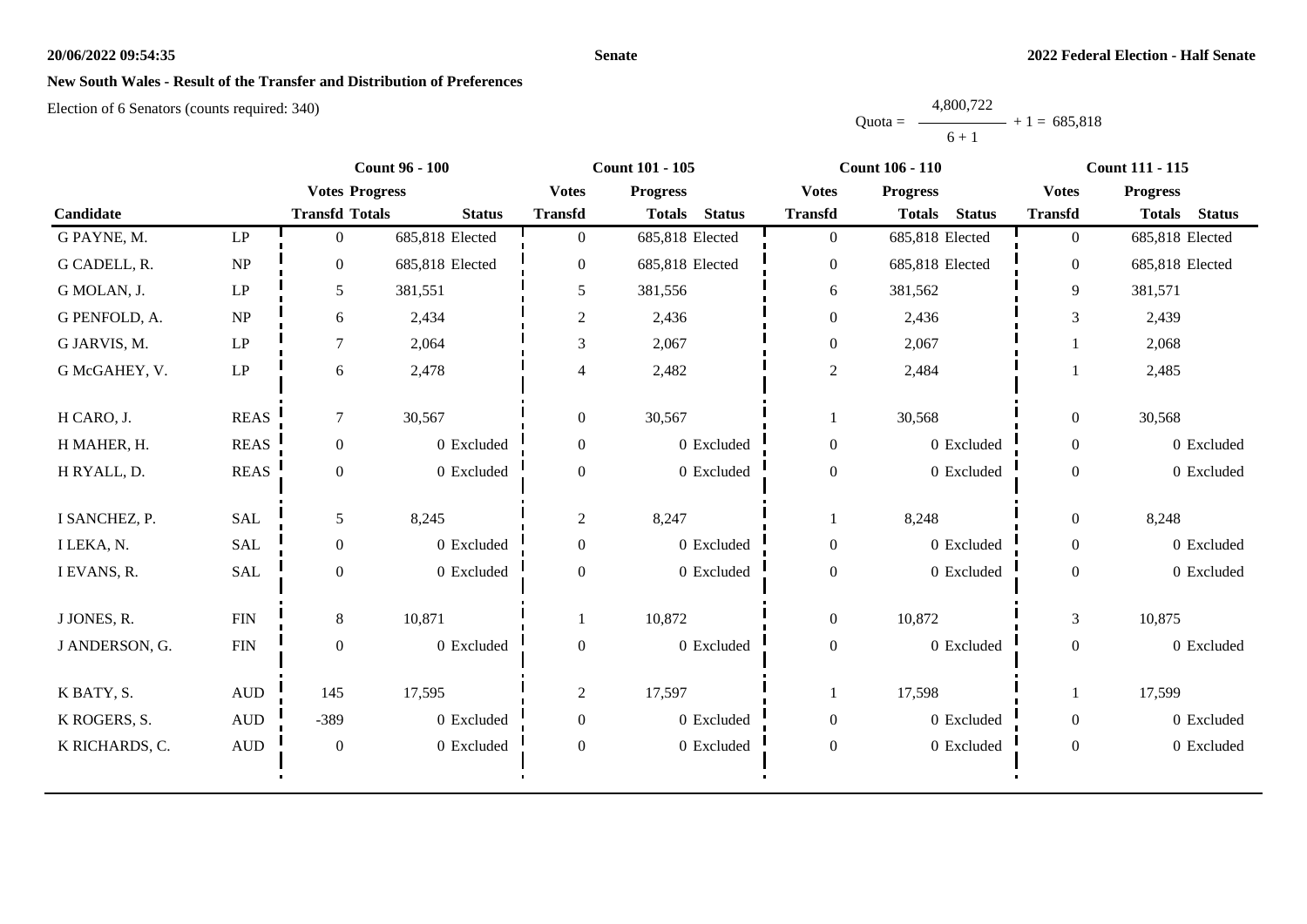### **Senate**

# **New South Wales - Result of the Transfer and Distribution of Preferences**

|           | 4,800,722      |  |
|-----------|----------------|--|
| $Quota =$ | $+1 = 685,818$ |  |
|           | $6 + 1$        |  |

|                        |                      | <b>Count 96 - 100</b> |               |                | <b>Count 101 - 105</b>         |                  | <b>Count 106 - 110</b>         | <b>Count 111 - 115</b> |                                |  |
|------------------------|----------------------|-----------------------|---------------|----------------|--------------------------------|------------------|--------------------------------|------------------------|--------------------------------|--|
|                        |                      | <b>Votes Progress</b> |               | <b>Votes</b>   | <b>Progress</b>                | <b>Votes</b>     | <b>Progress</b>                | <b>Votes</b>           | <b>Progress</b>                |  |
| Candidate              |                      | <b>Transfd Totals</b> | <b>Status</b> | <b>Transfd</b> | <b>Status</b><br><b>Totals</b> | <b>Transfd</b>   | <b>Totals</b><br><b>Status</b> | <b>Transfd</b>         | <b>Status</b><br><b>Totals</b> |  |
| L WHYMAN, O.           | IAP                  | 19                    | 38,761        | $\overline{c}$ | 38,763                         | $\overline{c}$   | 38,765                         | 2                      | 38,767                         |  |
| L BROOKE, L.           | IAP                  | 20                    | 541           |                | 542                            | $\mathfrak{Z}$   | 545                            | 8                      | 553                            |  |
| M DJURIC, S.           | ASP                  | $\boldsymbol{7}$      | 90,598        | $\overline{0}$ | 90,598                         | $\mathfrak{Z}$   | 90,601                         | 298                    | 90,899                         |  |
| M GREGORY, D.          | <b>ASP</b>           | $\mathbf{0}$          | 0 Excluded    | $\overline{0}$ | 0 Excluded                     | $\boldsymbol{0}$ | 0 Excluded                     | $\mathbf{0}$           | 0 Excluded                     |  |
| M MILGATE, B.          | ASP                  | $\mathbf{0}$          | 0 Excluded    | 0              | 0 Excluded                     | $\boldsymbol{0}$ | 0 Excluded                     | $\Omega$               | 0 Excluded                     |  |
| M CROOKS, J.           | ASP                  | $\mathfrak{Z}$        | 483           |                | 484                            | $\boldsymbol{0}$ | 484 Excluded                   | $-484$                 | 0 Excluded                     |  |
| N KOCHER, D.           | <b>SUN</b>           | 10                    | 12,859        | $\overline{0}$ | 12,859                         | $\mathfrak{Z}$   | 12,862                         | $\tau$                 | 12,869                         |  |
| N BENNIE, R.           | $\rm SUN$            | $\boldsymbol{0}$      | 0 Excluded    | $\overline{0}$ | 0 Excluded                     | $\boldsymbol{0}$ | 0 Excluded                     | $\boldsymbol{0}$       | 0 Excluded                     |  |
| O O'NEILL, M.          | <b>IMO</b>           | 12                    | 18,469        | 12             | 18,481                         | $\mathfrak{Z}$   | 18,484                         | $\tau$                 | 18,491                         |  |
| O BURNUM BURNUM,<br>M. | <b>IMO</b>           | $\boldsymbol{0}$      | 0 Excluded    | $\mathbf{0}$   | 0 Excluded                     | $\boldsymbol{0}$ | 0 Excluded                     | $\boldsymbol{0}$       | 0 Excluded                     |  |
| P HOPKINS, M.          | GAP                  | $\tau$                | 16,968        | $\overline{2}$ | 16,970                         | 5                | 16,975                         | $8\,$                  | 16,983                         |  |
| P NOHRA, G.            | $\operatorname{GAP}$ | $\boldsymbol{0}$      | 0 Excluded    | 0              | 0 Excluded                     | $\boldsymbol{0}$ | 0 Excluded                     | $\boldsymbol{0}$       | 0 Excluded                     |  |
| Q BALDERSTONE, M.      | <b>HMP</b>           | 5                     | 124,752       | 10             | 124,762                        | 10               | 124,772                        | 23                     | 124,795                        |  |
| Q HESTER, G.           | HMP                  | $\overline{4}$        | 654           | 3              | 657                            | $\overline{2}$   | 659                            | 15                     | 674                            |  |
| R LEONG, A.            | <b>SOPA</b>          | $10\,$                | 17,614        | $\overline{2}$ | 17,616                         | $\overline{4}$   | 17,620                         | $\overline{2}$         | 17,622                         |  |
| R BRYCE, I.            | <b>SOPA</b>          | $\boldsymbol{0}$      | 0 Excluded    | $\overline{0}$ | 0 Excluded                     | $\boldsymbol{0}$ | 0 Excluded                     | $\overline{0}$         | 0 Excluded                     |  |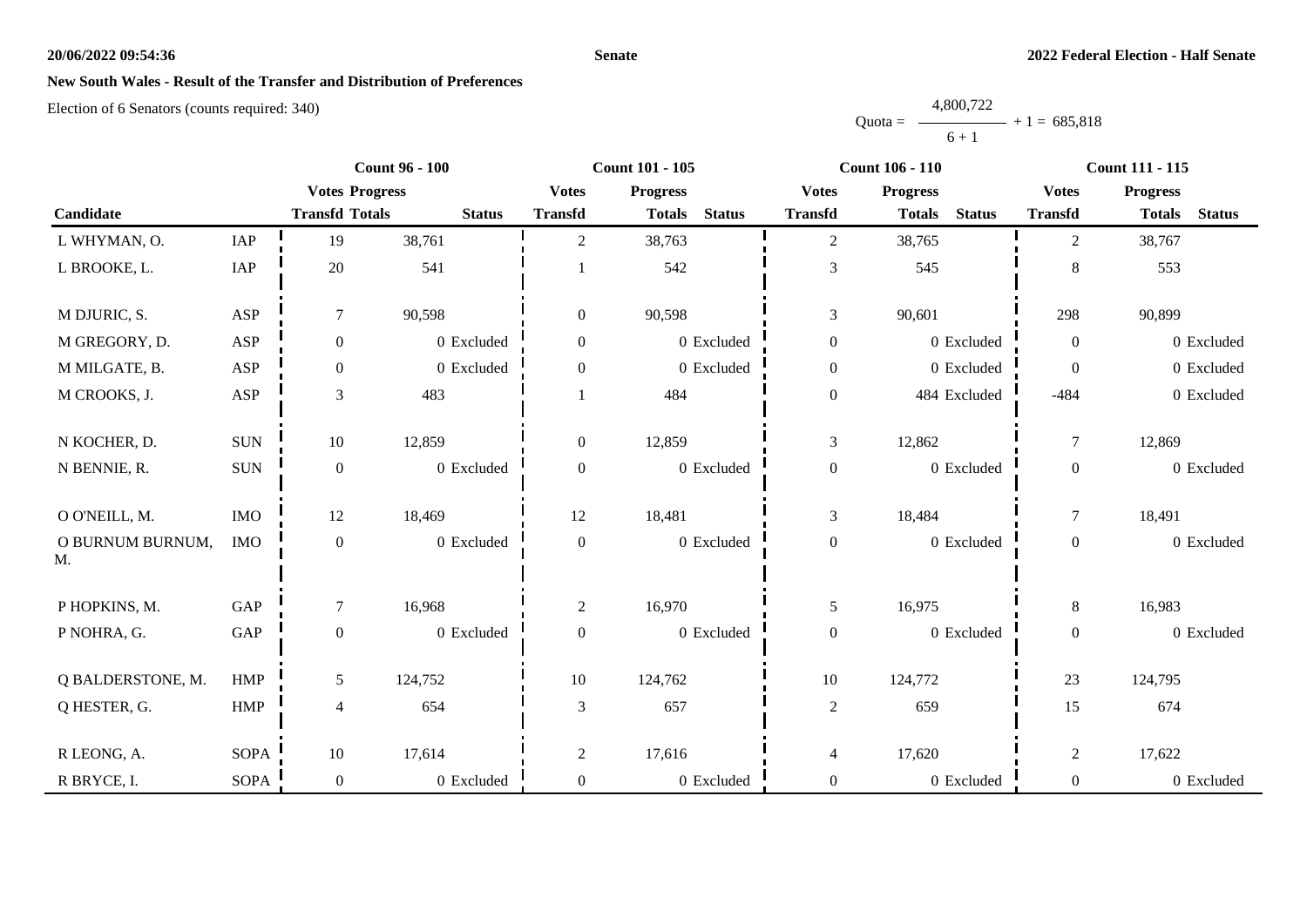### **Senate**

## **New South Wales - Result of the Transfer and Distribution of Preferences**

Election of 6 Senators (counts required: 340)

|                    |                       |                       | <b>Count 96 - 100</b> |                  | <b>Count 101 - 105</b> |               | <b>Count 106 - 110</b> |                 |               | <b>Count 111 - 115</b> |                 |               |
|--------------------|-----------------------|-----------------------|-----------------------|------------------|------------------------|---------------|------------------------|-----------------|---------------|------------------------|-----------------|---------------|
|                    |                       | <b>Votes Progress</b> |                       | <b>Votes</b>     | <b>Progress</b>        |               | <b>Votes</b>           | <b>Progress</b> |               | <b>Votes</b>           | <b>Progress</b> |               |
| Candidate          |                       | <b>Transfd Totals</b> | <b>Status</b>         | <b>Transfd</b>   | <b>Totals</b>          | <b>Status</b> | <b>Transfd</b>         | <b>Totals</b>   | <b>Status</b> | <b>Transfd</b>         | <b>Totals</b>   | <b>Status</b> |
|                    |                       |                       |                       |                  |                        |               |                        |                 |               |                        |                 |               |
| S McCULLOCH, K.    | ON                    | $\tau$                | 195,225               | 21               | 195,246                |               | 33                     | 195,279         |               | 13                     | 195,292         |               |
| S GRIGG, C.        | <b>ON</b>             | $\boldsymbol{2}$      | 2,752                 | 11               | 2,763                  |               | 13                     | 2,776           |               | 12                     | 2,788           |               |
| S SMITH, R.        | $\mathbf{ON}$         | $\sqrt{2}$            | 772                   | $\overline{7}$   | 779                    |               | $8\,$                  | 787             |               | 11                     | 798             |               |
|                    |                       |                       |                       |                  |                        |               |                        |                 |               |                        |                 |               |
| T RUDDICK, J.      | <b>LDP</b>            | $\mathfrak{H}$        | 100,820               | 11               | 100,831                |               | 8                      | 100,839         |               | 7                      | 100,846         |               |
| T LARTER, J.       | LDP                   | $\boldsymbol{2}$      | 1,567                 | 6                | 1,573                  |               | 4                      | 1,577           |               | 5                      | 1,582           |               |
| T CALDWELL, J.     | <b>LDP</b>            | $\overline{0}$        | 0 Excluded            | $\overline{0}$   |                        | 0 Excluded    | $\boldsymbol{0}$       |                 | 0 Excluded    | $\overline{0}$         |                 | 0 Excluded    |
| T GUEST, M.        | LDP                   | $\boldsymbol{0}$      | 0 Excluded            | $\overline{0}$   |                        | 0 Excluded    | $\boldsymbol{0}$       |                 | 0 Excluded    | $\overline{0}$         |                 | 0 Excluded    |
|                    |                       |                       |                       |                  |                        |               |                        |                 |               |                        |                 |               |
| U CLANCY, S.       | $\operatorname{AUVA}$ | $\mathbf{2}$          | 9,172                 | 3                | 9,175                  |               | $8\,$                  | 9,183           |               | $\overline{0}$         | 9,183           |               |
| U GILBERT, D.      | <b>AUVA</b>           | $\boldsymbol{0}$      | 0 Excluded            | $\boldsymbol{0}$ |                        | 0 Excluded    | $\boldsymbol{0}$       |                 | 0 Excluded    | $\overline{0}$         |                 | 0 Excluded    |
|                    |                       |                       |                       |                  |                        |               |                        |                 |               |                        |                 |               |
| V O'NEILL, D.      | ALP                   | $\boldsymbol{0}$      | 685,818 Elected       | $\overline{0}$   | 685,818 Elected        |               | $\boldsymbol{0}$       | 685,818 Elected |               | $\overline{0}$         | 685,818 Elected |               |
| V McALLISTER, J.   | ALP                   | $\boldsymbol{0}$      | 685,818 Elected       | $\overline{0}$   | 685,818 Elected        |               | $\overline{0}$         | 685,818 Elected |               | $\overline{0}$         | 685,818 Elected |               |
| V MORRIS, S.       | ${\sf ALP}$           | $\tau$                | 78,312                | 6                | 78,318                 |               | 11                     | 78,329          |               | $\overline{4}$         | 78,333          |               |
| V MYERS, M.        | ALP                   | $\mathfrak{Z}$        | 1,699                 | $\overline{2}$   | 1,701                  |               | $\mathfrak{Z}$         | 1,704           |               |                        | 1,705           |               |
| V ROSE, K.         | ${\sf ALP}$           | 1                     | 3,096                 | 4                | 3,100                  |               | 5                      | 3,105           |               | $\overline{c}$         | 3,107           |               |
| V WARREN-SMITH, J. | ALP                   | $\boldsymbol{0}$      | 3,768                 | $\overline{c}$   | 3,770                  |               | 6                      | 3,776           |               | 5                      | 3,781           |               |
|                    |                       |                       |                       |                  |                        |               |                        |                 |               |                        |                 |               |
| W MARTINO, D.      | <b>UAPP</b>           | $\overline{0}$        | 160,482               | 77               | 160,559                |               | 78                     | 160,637         |               | $\overline{4}$         | 160,641         |               |
| W WRIGHTSON, S.    | UAPP                  | $\boldsymbol{0}$      | 451                   | 28               | 479                    |               | 83                     | 562             |               | $\overline{0}$         | 562             |               |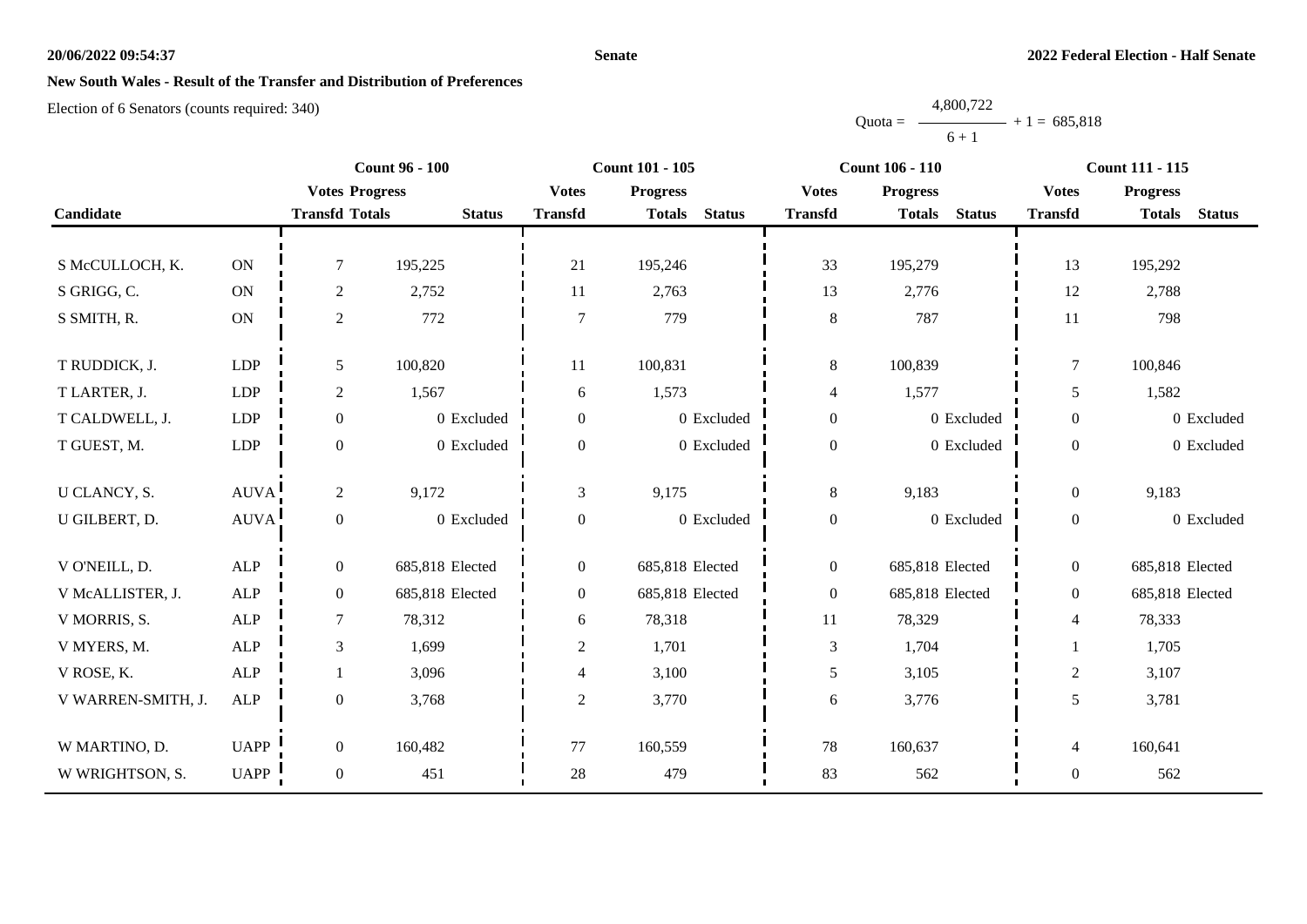### **Senate**

# **New South Wales - Result of the Transfer and Distribution of Preferences**

|           | 4,800,722 |                |
|-----------|-----------|----------------|
| $Quota =$ |           | $+1 = 685.818$ |
|           | $6 + 1$   |                |

|                                              |                             |                                           | <b>Count 96 - 100</b> |                                             | <b>Count 101 - 105</b>         |                                              | <b>Count 106 - 110</b>         | <b>Count 111 - 115</b> |                                |  |
|----------------------------------------------|-----------------------------|-------------------------------------------|-----------------------|---------------------------------------------|--------------------------------|----------------------------------------------|--------------------------------|------------------------|--------------------------------|--|
|                                              |                             | <b>Votes Progress</b>                     |                       | <b>Votes</b>                                | <b>Progress</b>                | <b>Votes</b>                                 | <b>Progress</b>                | <b>Votes</b>           | <b>Progress</b>                |  |
| Candidate                                    |                             | <b>Transfd Totals</b>                     | <b>Status</b>         | <b>Transfd</b>                              | <b>Status</b><br><b>Totals</b> | <b>Transfd</b>                               | <b>Totals</b><br><b>Status</b> | <b>Transfd</b>         | <b>Status</b><br><b>Totals</b> |  |
| W MOORE, W.                                  | <b>UAPP</b>                 | $\Omega$                                  | 417                   | 27                                          | 444 Excluded                   | $-444$                                       | 0 Excluded                     | $\Omega$               | 0 Excluded                     |  |
| W MARTIN, M.                                 | <b>UAPP</b>                 | $\overline{0}$                            | 467                   | 41                                          | 508                            | 83                                           | 591                            | 4                      | 595                            |  |
| W YAP, J.                                    | <b>UAPP</b>                 | $\overline{0}$                            | 396 Excluded          | $-396$                                      | 0 Excluded                     | $\boldsymbol{0}$                             | 0 Excluded                     | $\Omega$               | 0 Excluded                     |  |
| W LOUGHREY, K.                               | <b>UAPP</b>                 | $\overline{0}$                            | 658                   | 60                                          | 718                            | 25                                           | 743                            | $\overline{2}$         | 745                            |  |
| UG LIM, D.                                   | $\mathop{\rm IND}\nolimits$ | $\overline{2}$                            | 2,954                 | 11                                          | 2,965                          | 3                                            | 2,968                          |                        | 2,969                          |  |
| UG COLLINS, J.                               | <b>IND</b>                  | 6                                         | 3,126                 | $\overline{2}$                              | 3,128                          | $\overline{c}$                               | 3,130                          | $\Omega$               | 3,130                          |  |
| UG GRZIC, W.                                 | <b>IND</b>                  | $\overline{0}$                            | 0 Excluded            |                                             | 0 Excluded                     | $\mathbf{0}$                                 | 0 Excluded                     | $\Omega$               | 0 Excluded                     |  |
| UG LU, G.                                    | <b>IND</b>                  | $\theta$                                  | 595                   |                                             | 600                            | $\mathfrak{2}$                               | 602                            | $\Omega$               | 602                            |  |
| UG LAING, W.                                 | $\mathop{\rm IND}\nolimits$ |                                           | 524                   |                                             | 525                            |                                              | 526                            |                        | 527 Excluded                   |  |
| <b>Exhausted Votes</b>                       |                             | $\theta$                                  | $\mathbf{0}$          | $\Omega$                                    | $\Omega$                       | $\mathbf{0}$                                 | $\Omega$                       | $\theta$               | $\mathbf{0}$                   |  |
| <b>Loss By Fraction</b>                      |                             | 13                                        | 288                   | 5                                           | 293                            | 9                                            | 302                            |                        | 309                            |  |
| <b>Total Votes</b>                           |                             | $\Omega$                                  | 4,800,722             |                                             | 4,800,722                      | $\overline{0}$                               | 4,800,722                      |                        | 4,800,722                      |  |
| <b>Candidates Excluded</b><br>55. ROGERS, S. |                             | <b>Candidates Excluded</b><br>92. YAP, J. |                       | <b>Candidates Excluded</b><br>90. MOORE, W. |                                | <b>Candidates Excluded</b><br>62. CROOKS, J. |                                |                        |                                |  |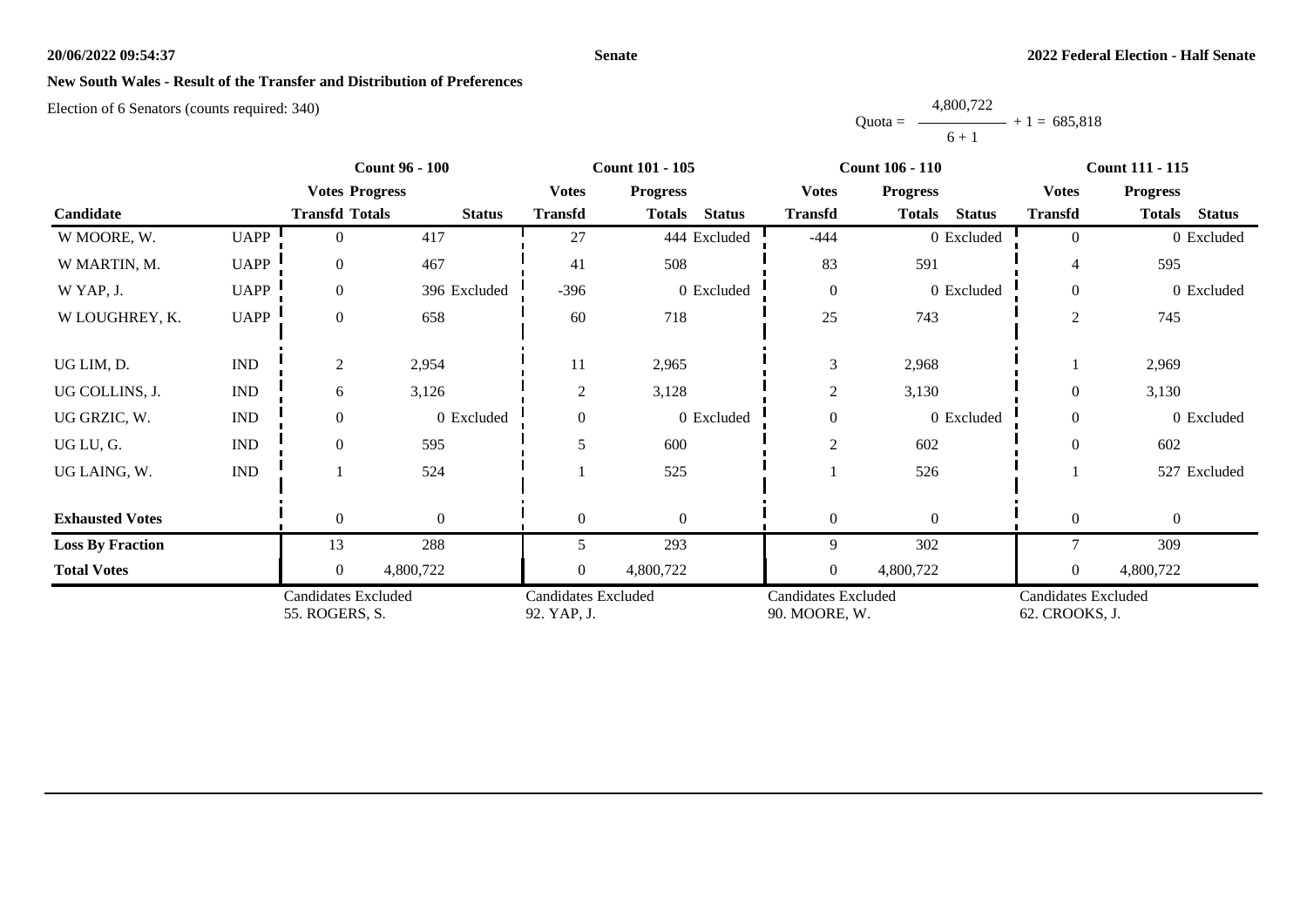### **Senate**

# **New South Wales - Result of the Transfer and Distribution of Preferences**

|           | 4,800,722      |  |
|-----------|----------------|--|
| $Quota =$ | $+1 = 685,818$ |  |
|           | $6 + 1$        |  |

|                  |              | <b>Count 116 - 119</b> |               | <b>Count 120 - 124</b> |                 |                | <b>Count 125 - 129</b> |                 |               | <b>Count 130 - 133</b> |                 |               |
|------------------|--------------|------------------------|---------------|------------------------|-----------------|----------------|------------------------|-----------------|---------------|------------------------|-----------------|---------------|
| Candidate        |              | <b>Votes Progress</b>  |               | <b>Votes</b>           | <b>Progress</b> |                | <b>Votes</b>           | <b>Progress</b> |               | <b>Votes</b>           | <b>Progress</b> |               |
|                  |              | <b>Transfd Totals</b>  | <b>Status</b> | <b>Transfd</b>         | <b>Totals</b>   | <b>Status</b>  | <b>Transfd</b>         | <b>Totals</b>   | <b>Status</b> | <b>Transfd</b>         | <b>Totals</b>   | <b>Status</b> |
| A BROLLO, D.     | AJP          | $\Omega$               | 101,271       | 5                      | 101,276         |                | $\overline{2}$         | 101,278         |               | 40                     | 101,318         |               |
| A POWER, J.      | AJP          |                        | 2,259         | 17                     | 2,276           |                | 6                      | 2,282           |               | 62                     | 2,344           |               |
| B KEEN, S.       | <b>TNL</b>   |                        | 8,364         |                        | 8,365           |                | $\boldsymbol{0}$       | 8,365           |               | 111                    | 8,476           |               |
| B GREEN, M.      | <b>TNL</b>   |                        | 670           | 3                      | 673             |                | $\boldsymbol{0}$       |                 | 673 Excluded  | $-673$                 |                 | 0 Excluded    |
| C LIU, K.        | $\mbox{CEC}$ | 4                      | 14,273        | $\boldsymbol{0}$       | 14,273          |                | 1                      | 14,274          |               | 45                     | 14,319          |               |
| C LAWLER, A.     | <b>CEC</b>   | $\mathbf{0}$           | 0 Excluded    | $\boldsymbol{0}$       |                 | 0 Excluded     | $\boldsymbol{0}$       |                 | 0 Excluded    | $\mathbf{0}$           |                 | 0 Excluded    |
| D LAMB, G.       | SPP          | $\overline{2}$         | 25,376        | $\tau$                 | 25,383          |                | $\mathfrak{Z}$         | 25,386          |               | 84                     | 25,470          |               |
| D DE VIVE, S.    | <b>SPP</b>   | $\mathbf{0}$           | 0 Excluded    | $\overline{0}$         |                 | $0\,$ Excluded | $\boldsymbol{0}$       |                 | 0 Excluded    | $\overline{0}$         |                 | 0 Excluded    |
| E SHOEBRIDGE, D. | ${\rm GRN}$  | 5                      | 543,101       | 9                      | 543,110         |                |                        | 543,111         |               | 71                     | 543,182         |               |
| E COHN, A.       | ${\rm GRN}$  | $\boldsymbol{0}$       | 3,278         | 7                      | 3,285           |                | 5                      | 3,290           |               | 24                     | 3,314           |               |
| E FLOOD, R.      | <b>GRN</b>   | $\overline{0}$         | 1,157         | 10                     | 1,167           |                | $\mathbf{2}$           | 1,169           |               | 32                     | 1,201           |               |
| E SCOTT, J.      | <b>GRN</b>   | $\overline{0}$         | 1,226         | 6                      | 1,232           |                | $\boldsymbol{0}$       | 1,232           |               | 27                     | 1,259           |               |
| E ARYA, H.       | ${\rm GRN}$  | $\overline{0}$         | 1,111         | 4                      | 1,115           |                | $\boldsymbol{0}$       | 1,115           |               | 9                      | 1,124           |               |
| E WHEELER, D.    | ${\rm GRN}$  | $\overline{2}$         | 1,795         | $\overline{2}$         | 1,797           |                |                        | 1,798           |               | $10\,$                 | 1,808           |               |
| F BODDY, M.      |              | $\overline{2}$         | 8,586         |                        | 8,587           |                | $\boldsymbol{0}$       | 8,587           |               | 18                     | 8,605           |               |
| F GRENFELL, O.   |              | $\boldsymbol{0}$       | 0 Excluded    | $\boldsymbol{0}$       |                 | 0 Excluded     | $\boldsymbol{0}$       |                 | 0 Excluded    | $\mathbf{0}$           |                 | 0 Excluded    |
|                  |              |                        |               |                        |                 |                |                        |                 |               |                        |                 |               |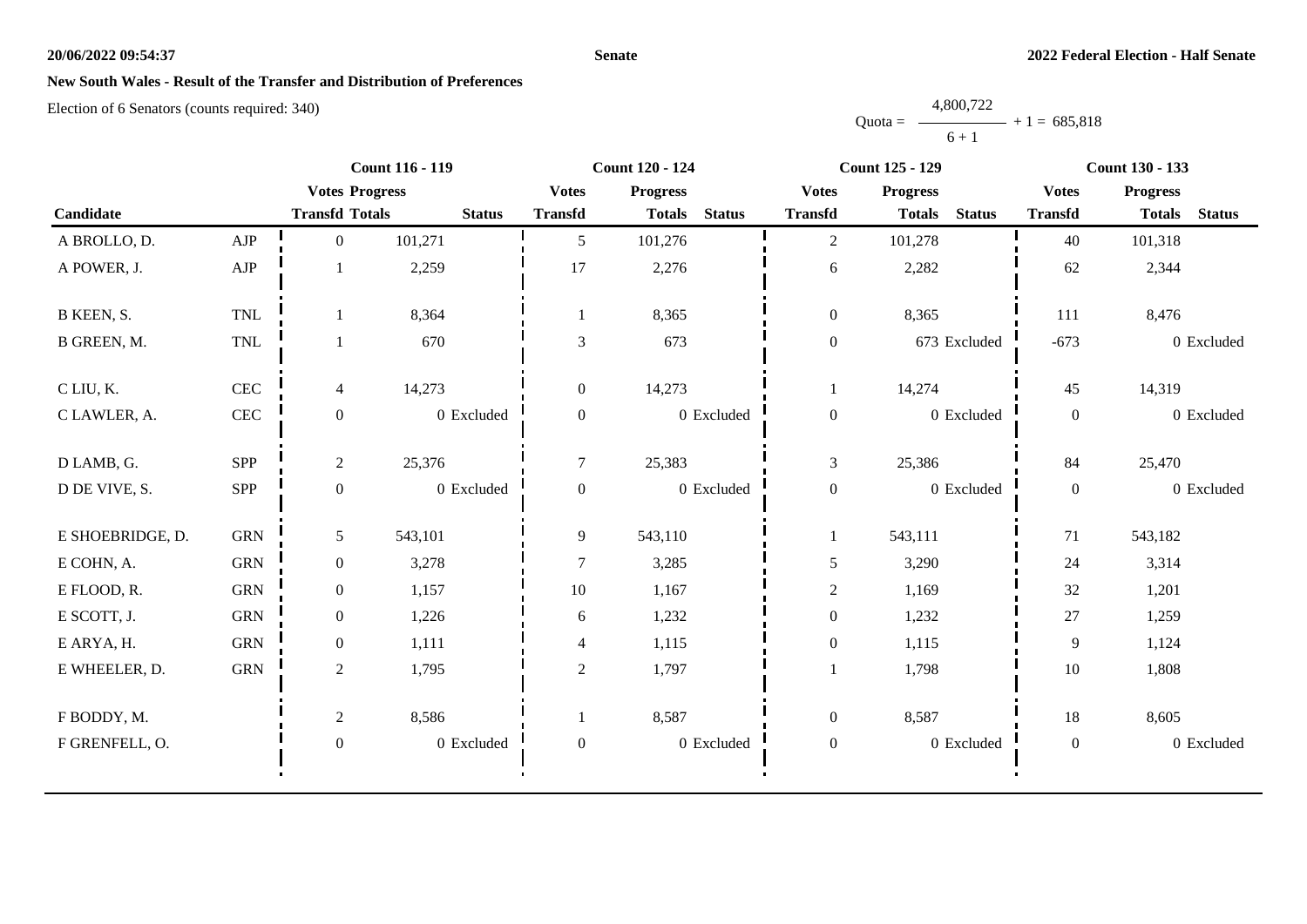#### **Senate**

## **New South Wales - Result of the Transfer and Distribution of Preferences**

|           | 4,800,722 |                |
|-----------|-----------|----------------|
| $Quota =$ |           | $+1 = 685,818$ |
|           | $6 + 1$   |                |

|                |                        | <b>Count 116 - 119</b> |                 |                  | <b>Count 120 - 124</b>         |                  | <b>Count 125 - 129</b>         | <b>Count 130 - 133</b> |                                |
|----------------|------------------------|------------------------|-----------------|------------------|--------------------------------|------------------|--------------------------------|------------------------|--------------------------------|
|                |                        | <b>Votes Progress</b>  |                 | <b>Votes</b>     | <b>Progress</b>                | <b>Votes</b>     | <b>Progress</b>                | <b>Votes</b>           | <b>Progress</b>                |
| Candidate      |                        | <b>Transfd Totals</b>  | <b>Status</b>   | <b>Transfd</b>   | <b>Status</b><br><b>Totals</b> | <b>Transfd</b>   | <b>Status</b><br><b>Totals</b> | <b>Transfd</b>         | <b>Status</b><br><b>Totals</b> |
| G PAYNE, M.    | $\mathbf{L}\mathbf{P}$ | $\overline{0}$         | 685,818 Elected | $\overline{0}$   | 685,818 Elected                | $\overline{0}$   | 685,818 Elected                | $\overline{0}$         | 685,818 Elected                |
| G CADELL, R.   | <b>NP</b>              | $\Omega$               | 685,818 Elected | $\Omega$         | 685,818 Elected                | $\boldsymbol{0}$ | 685,818 Elected                | $\theta$               | 685,818 Elected                |
| G MOLAN, J.    | $\operatorname{LP}$    | 17                     | 381,588         |                  | 381,595                        | 3                | 381,598                        | 5                      | 381,603                        |
| G PENFOLD, A.  | NP                     | $\overline{2}$         | 2,441           | 3                | 2,444                          | $\overline{c}$   | 2,446                          | 7                      | 2,453                          |
| G JARVIS, M.   | $\operatorname{LP}$    |                        | 2,069           | $\overline{c}$   | 2,071                          | $\overline{c}$   | 2,073                          | 3                      | 2,076                          |
| G McGAHEY, V.  | LP                     | $\overline{2}$         | 2,487           | 3                | 2,490                          | $\boldsymbol{0}$ | 2,490                          | $\overline{4}$         | 2,494                          |
| H CARO, J.     | <b>REAS</b>            | 3                      | 30,571          | -1               | 30,572                         | $\boldsymbol{0}$ | 30,572                         | 12                     | 30,584                         |
| H MAHER, H.    | <b>REAS</b>            | $\overline{0}$         | 0 Excluded      | $\boldsymbol{0}$ | 0 Excluded                     | $\boldsymbol{0}$ | 0 Excluded                     | $\overline{0}$         | 0 Excluded                     |
| H RYALL, D.    | <b>REAS</b>            | $\overline{0}$         | 0 Excluded      | $\Omega$         | 0 Excluded                     | $\boldsymbol{0}$ | 0 Excluded                     | $\theta$               | 0 Excluded                     |
| I SANCHEZ, P.  | <b>SAL</b>             | $\overline{0}$         | 8,248           | $\theta$         | 8,248                          | $\overline{c}$   | 8,250                          | 12                     | 8,262                          |
| I LEKA, N.     | SAL                    | $\overline{0}$         | 0 Excluded      | $\theta$         | 0 Excluded                     | $\boldsymbol{0}$ | 0 Excluded                     | $\overline{0}$         | 0 Excluded                     |
| I EVANS, R.    | <b>SAL</b>             | $\mathbf{0}$           | 0 Excluded      | $\Omega$         | 0 Excluded                     | $\boldsymbol{0}$ | 0 Excluded                     | $\overline{0}$         | 0 Excluded                     |
| J JONES, R.    | <b>FIN</b>             |                        | 10,876          | 5                | 10,881                         | $\boldsymbol{0}$ | 10,881                         | 5                      | 10,886                         |
| J ANDERSON, G. | <b>FIN</b>             | $\theta$               | 0 Excluded      | $\mathbf{0}$     | 0 Excluded                     | $\boldsymbol{0}$ | 0 Excluded                     | $\overline{0}$         | 0 Excluded                     |
| K BATY, S.     | $\mbox{\rm AUD}$       |                        | 17,600          | 5                | 17,605                         | $\overline{0}$   | 17,605                         | 6                      | 17,611                         |
| K ROGERS, S.   | $\mbox{AUD}$           | $\overline{0}$         | 0 Excluded      | $\Omega$         | 0 Excluded                     | $\overline{0}$   | 0 Excluded                     | $\overline{0}$         | 0 Excluded                     |
| K RICHARDS, C. | $\mbox{\rm AUD}$       | $\theta$               | 0 Excluded      | $\Omega$         | 0 Excluded                     | $\boldsymbol{0}$ | 0 Excluded                     | $\overline{0}$         | 0 Excluded                     |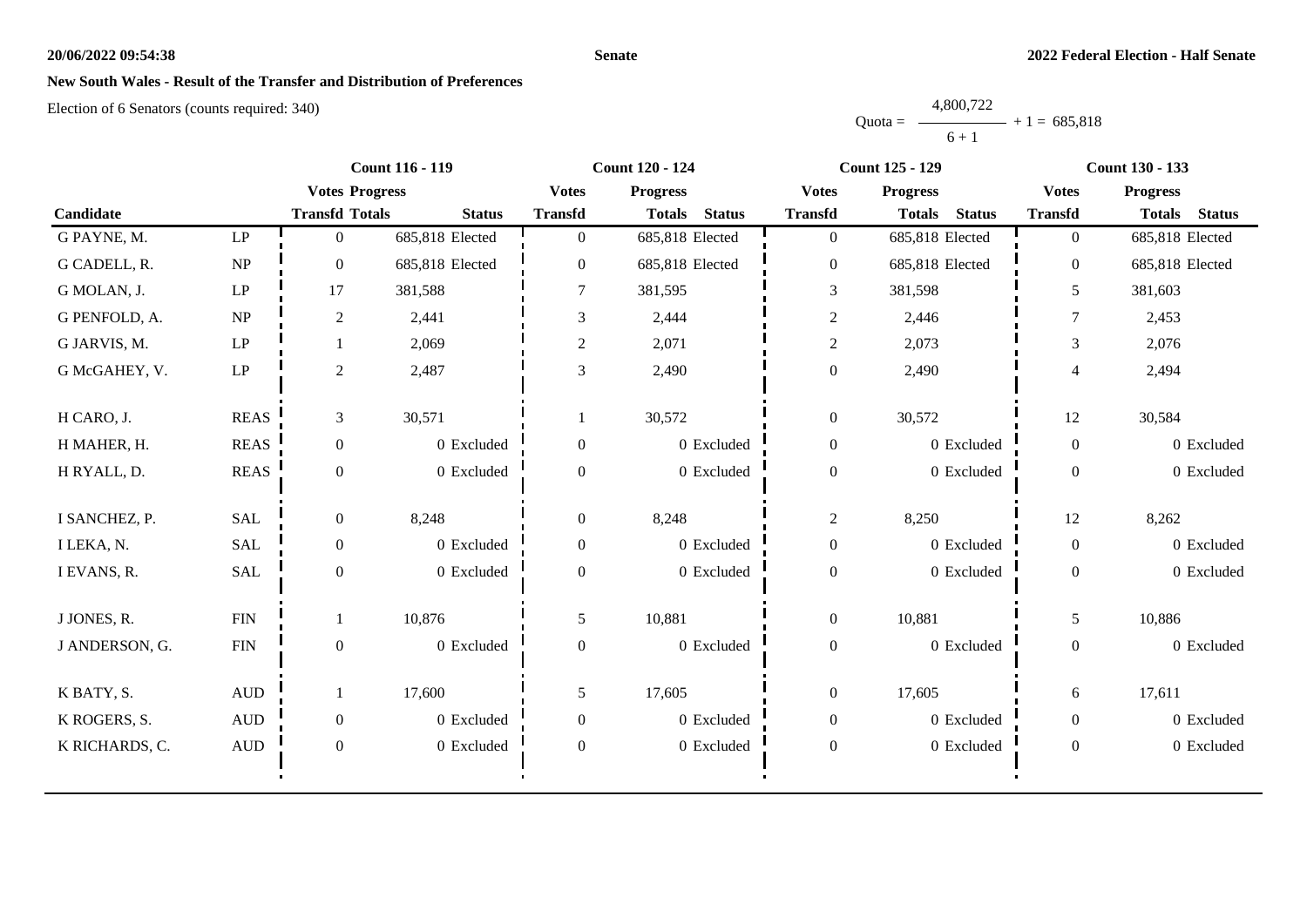#### **Senate**

## **New South Wales - Result of the Transfer and Distribution of Preferences**

|           | 4,800,722 |                |
|-----------|-----------|----------------|
| $Quota =$ |           | $+1 = 685.818$ |
|           | $6 + 1$   |                |

|                        |             |                       | <b>Count 116 - 119</b> |                  | <b>Count 120 - 124</b>         | <b>Count 125 - 129</b> |                                | Count 130 - 133  |                                |  |
|------------------------|-------------|-----------------------|------------------------|------------------|--------------------------------|------------------------|--------------------------------|------------------|--------------------------------|--|
|                        |             | <b>Votes Progress</b> |                        | <b>Votes</b>     | <b>Progress</b>                | <b>Votes</b>           | <b>Progress</b>                | <b>Votes</b>     | <b>Progress</b>                |  |
| Candidate              |             | <b>Transfd Totals</b> | <b>Status</b>          | <b>Transfd</b>   | <b>Status</b><br><b>Totals</b> | <b>Transfd</b>         | <b>Status</b><br><b>Totals</b> | <b>Transfd</b>   | <b>Status</b><br><b>Totals</b> |  |
| L WHYMAN, O.           | IAP         | 5                     | 38,772                 | 280              | 39,052                         | $\overline{3}$         | 39,055                         | $\overline{4}$   | 39,059                         |  |
| L BROOKE, L.           | IAP         |                       | 554 Excluded           | $-554$           | 0 Excluded                     | $\boldsymbol{0}$       | 0 Excluded                     | $\boldsymbol{0}$ | 0 Excluded                     |  |
| M DJURIC, S.           | ASP         | 1                     | 90,900                 | 13               | 90,913                         | $\overline{2}$         | 90,915                         | 3                | 90,918                         |  |
| M GREGORY, D.          | ASP         | $\boldsymbol{0}$      | 0 Excluded             | $\overline{0}$   | 0 Excluded                     | $\boldsymbol{0}$       | 0 Excluded                     | $\overline{0}$   | 0 Excluded                     |  |
| M MILGATE, B.          | ASP         | $\boldsymbol{0}$      | 0 Excluded             | $\overline{0}$   | 0 Excluded                     | $\boldsymbol{0}$       | 0 Excluded                     | $\overline{0}$   | 0 Excluded                     |  |
| M CROOKS, J.           | ASP         | $\boldsymbol{0}$      | 0 Excluded             | $\Omega$         | 0 Excluded                     | $\boldsymbol{0}$       | 0 Excluded                     | $\overline{0}$   | 0 Excluded                     |  |
| N KOCHER, D.           | $\rm{SUM}$  | 2                     | 12,871                 | 11               | 12,882                         | $\mathfrak{Z}$         | 12,885                         | $\mathbf{1}$     | 12,886                         |  |
| N BENNIE, R.           | $\rm SUN$   | $\boldsymbol{0}$      | 0 Excluded             | $\boldsymbol{0}$ | 0 Excluded                     | $\boldsymbol{0}$       | 0 Excluded                     | $\overline{0}$   | 0 Excluded                     |  |
| O O'NEILL, M.          | $\rm{IMO}$  | 2                     | 18,493                 | 11               | 18,504                         | 5                      | 18,509                         | 8                | 18,517                         |  |
| O BURNUM BURNUM,<br>M. | <b>IMO</b>  | $\boldsymbol{0}$      | 0 Excluded             | $\boldsymbol{0}$ | 0 Excluded                     | $\boldsymbol{0}$       | 0 Excluded                     | $\overline{0}$   | 0 Excluded                     |  |
| P HOPKINS, M.          | GAP         | 6                     | 16,989                 | 11               | 17,000                         | $\overline{4}$         | 17,004                         | $\overline{4}$   | 17,008                         |  |
| P NOHRA, G.            | GAP         | $\boldsymbol{0}$      | 0 Excluded             | $\boldsymbol{0}$ | 0 Excluded                     | $\boldsymbol{0}$       | 0 Excluded                     | $\overline{0}$   | 0 Excluded                     |  |
| Q BALDERSTONE, M.      | <b>HMP</b>  | $\mathfrak{Z}$        | 124,798                | 19               | 124,817                        | $\mathfrak{Z}$         | 124,820                        | 6                | 124,826                        |  |
| Q HESTER, G.           | HMP         | $\sqrt{2}$            | 676                    | 28               | 704                            | $6\,$                  | 710                            | 3                | 713 Excluded                   |  |
| R LEONG, A.            | <b>SOPA</b> | 2                     | 17,624                 | $\tau$           | 17,631                         | $\mathfrak{2}$         | 17,633                         | 4                | 17,637                         |  |
| R BRYCE, I.            | <b>SOPA</b> | $\mathbf{0}$          | 0 Excluded             | $\overline{0}$   | 0 Excluded                     | $\boldsymbol{0}$       | 0 Excluded                     | $\overline{0}$   | 0 Excluded                     |  |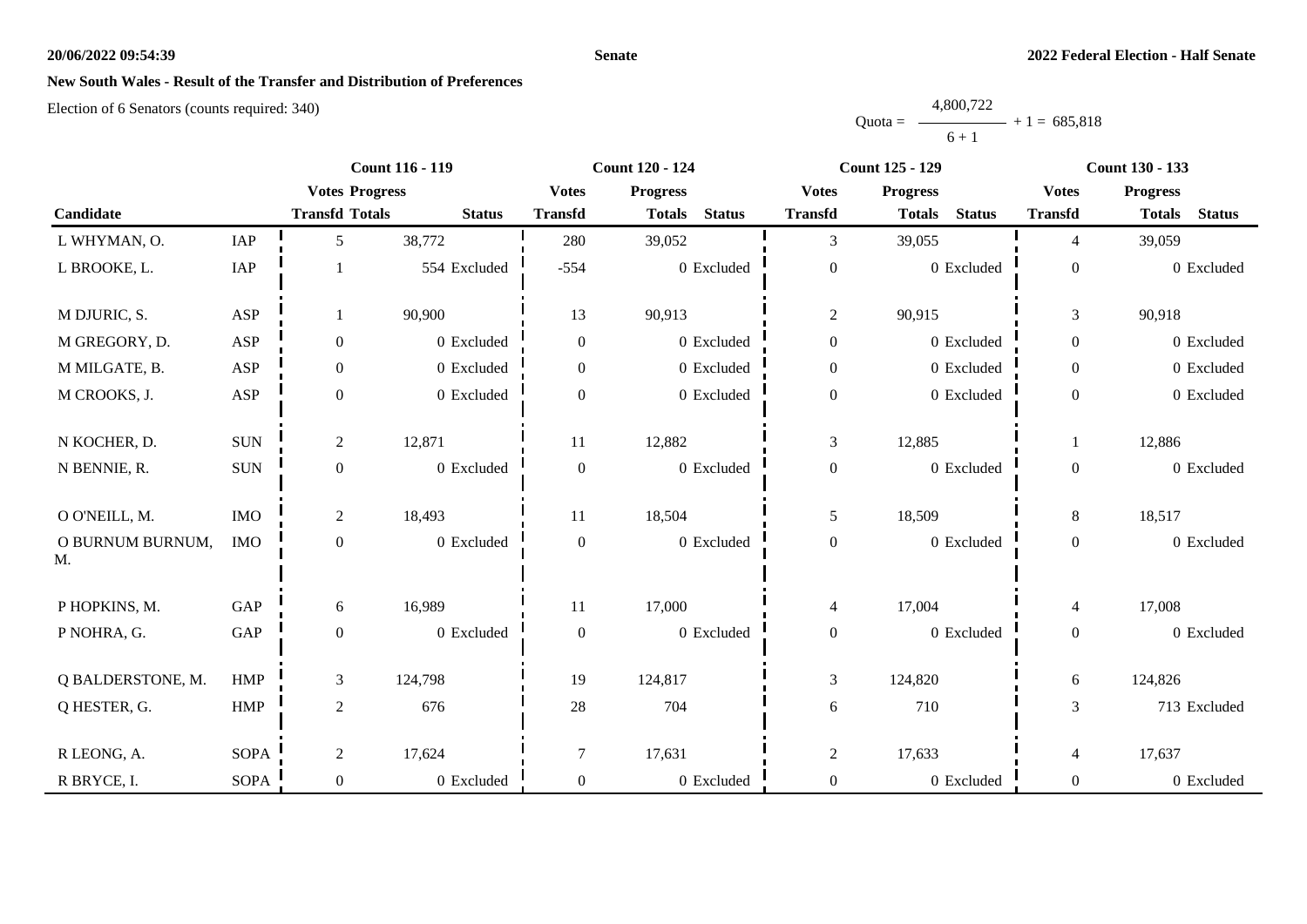#### **Senate**

# **New South Wales - Result of the Transfer and Distribution of Preferences**

|           | 4,800,722      |  |
|-----------|----------------|--|
| $Quota =$ | $+1 = 685,818$ |  |
|           | $6 + 1$        |  |

|                    |             |                       | Count 116 - 119 |                | Count 120 - 124                | <b>Count 125 - 129</b> |                                | Count 130 - 133  |                                |
|--------------------|-------------|-----------------------|-----------------|----------------|--------------------------------|------------------------|--------------------------------|------------------|--------------------------------|
|                    |             | <b>Votes Progress</b> |                 | <b>Votes</b>   | <b>Progress</b>                | <b>Votes</b>           | <b>Progress</b>                | <b>Votes</b>     | <b>Progress</b>                |
| Candidate          |             | <b>Transfd Totals</b> | <b>Status</b>   | <b>Transfd</b> | <b>Status</b><br><b>Totals</b> | <b>Transfd</b>         | <b>Status</b><br><b>Totals</b> | <b>Transfd</b>   | <b>Status</b><br><b>Totals</b> |
|                    |             |                       |                 |                |                                |                        |                                |                  |                                |
| S McCULLOCH, K.    | ON          | $8\,$                 | 195,300         | 7              | 195,307                        | 42                     | 195,349                        | $\overline{0}$   | 195,349                        |
| S GRIGG, C.        | ON          |                       | 2,789           | 5              | 2,794                          | 15                     | 2,809                          |                  | 2,810                          |
| S SMITH, R.        | ON          | $\sqrt{2}$            | 800             | 6              | 806                            | $\overline{4}$         | 810                            | $\Omega$         | 810                            |
|                    |             |                       |                 |                |                                |                        |                                |                  |                                |
| T RUDDICK, J.      | <b>LDP</b>  | $8\,$                 | 100,854         | 5              | 100,859                        | 13                     | 100,872                        | $\overline{4}$   | 100,876                        |
| T LARTER, J.       | LDP         | $\mathbf{2}$          | 1,584           | $\Omega$       | 1,584                          | 12                     | 1,596                          | 3                | 1,599                          |
| T CALDWELL, J.     | <b>LDP</b>  | $\boldsymbol{0}$      | 0 Excluded      | 0              | 0 Excluded                     | $\boldsymbol{0}$       | 0 Excluded                     | $\boldsymbol{0}$ | 0 Excluded                     |
| T GUEST, M.        | LDP         | $\boldsymbol{0}$      | 0 Excluded      | 0              | 0 Excluded                     | $\boldsymbol{0}$       | 0 Excluded                     | $\mathbf{0}$     | 0 Excluded                     |
|                    |             |                       |                 |                |                                |                        |                                |                  |                                |
| U CLANCY, S.       | <b>AUVA</b> | $\tau$                | 9,190           | $\overline{4}$ | 9,194                          | 17                     | 9,211                          | $\overline{4}$   | 9,215                          |
| U GILBERT, D.      | AUVA        | $\boldsymbol{0}$      | 0 Excluded      | $\overline{0}$ | 0 Excluded                     | $\boldsymbol{0}$       | 0 Excluded                     | $\boldsymbol{0}$ | 0 Excluded                     |
|                    |             |                       |                 |                |                                |                        |                                |                  |                                |
| V O'NEILL, D.      | ${\sf ALP}$ | $\boldsymbol{0}$      | 685,818 Elected | $\overline{0}$ | 685,818 Elected                | $\boldsymbol{0}$       | 685,818 Elected                | $\boldsymbol{0}$ | 685,818 Elected                |
| V McALLISTER, J.   | <b>ALP</b>  | $\mathbf{0}$          | 685,818 Elected | $\overline{0}$ | 685,818 Elected                | $\boldsymbol{0}$       | 685,818 Elected                | $\mathbf{0}$     | 685,818 Elected                |
| V MORRIS, S.       | <b>ALP</b>  | $\tau$                | 78,340          |                | 78,341                         | 10                     | 78,351                         | 11               | 78,362                         |
| V MYERS, M.        | <b>ALP</b>  | $\mathfrak{Z}$        | 1,708           |                | 1,709                          | $\mathfrak{Z}$         | 1,712                          | 3                | 1,715                          |
| V ROSE, K.         | <b>ALP</b>  | $\mathfrak{Z}$        | 3,110           | 9              | 3,119                          | $\mathfrak{Z}$         | 3,122                          | 5                | 3,127                          |
| V WARREN-SMITH, J. | <b>ALP</b>  | $\overline{4}$        | 3,785           | $\tau$         | 3,792                          | 5                      | 3,797                          |                  | 3,798                          |
|                    |             |                       |                 |                |                                |                        |                                |                  |                                |
| W MARTINO, D.      | <b>UAPP</b> | $8\,$                 | 160,649         | $\overline{2}$ | 160,651                        | 173                    | 160,824                        | $\overline{4}$   | 160,828                        |
| W WRIGHTSON, S.    | <b>UAPP</b> | $\mathbf{0}$          | 562             | $\overline{4}$ | 566 Excluded                   | $-566$                 | 0 Excluded                     | $\boldsymbol{0}$ | 0 Excluded                     |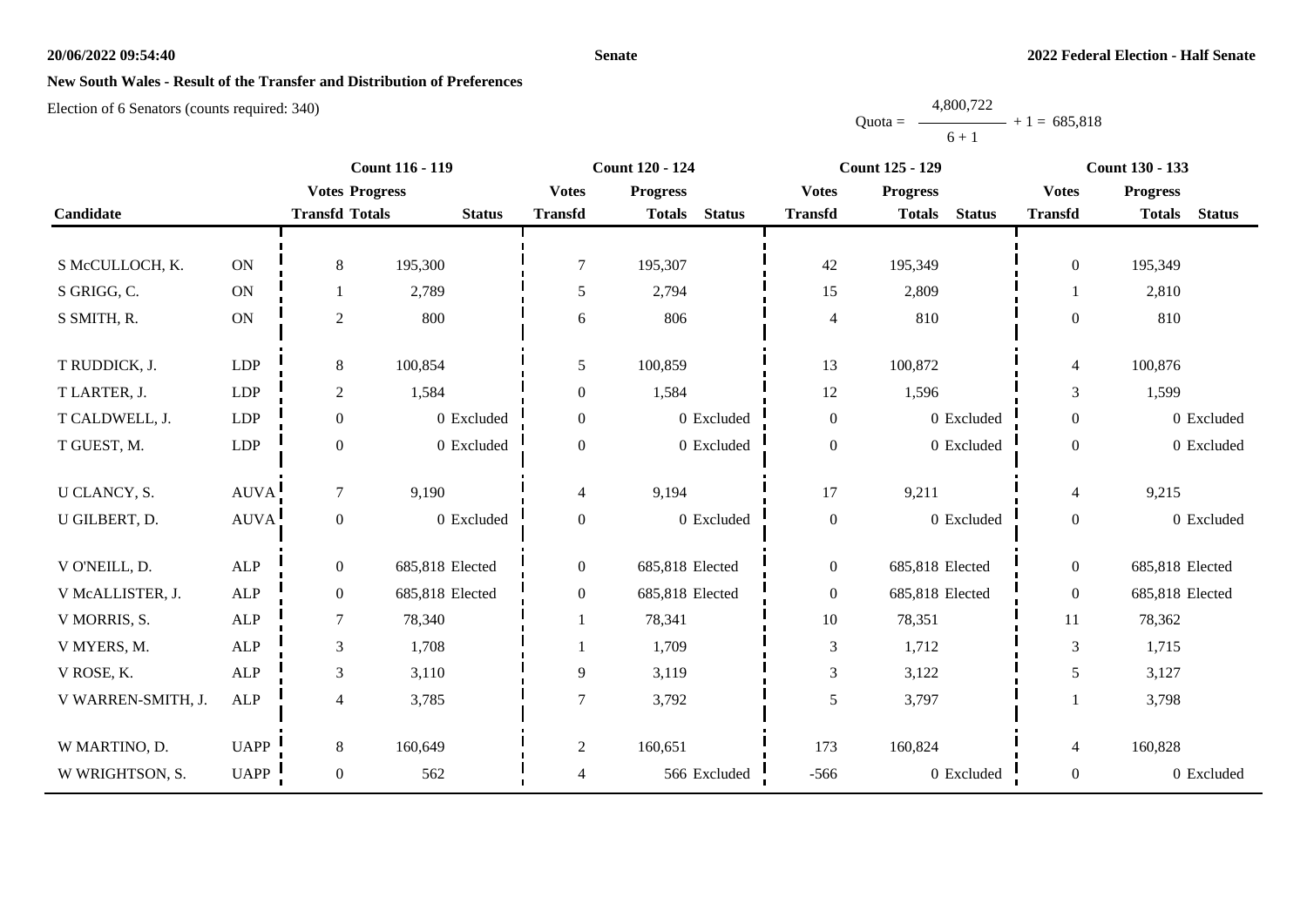#### **Senate**

# **New South Wales - Result of the Transfer and Distribution of Preferences**

|           | 4,800,722 |                |
|-----------|-----------|----------------|
| $Quota =$ |           | $+1 = 685.818$ |
|           | $6 + 1$   |                |

|                         |                             | Count 116 - 119                             |                  |                                              | Count 120 - 124                |                                                 | <b>Count 125 - 129</b>         | Count 130 - 133                             |                                |
|-------------------------|-----------------------------|---------------------------------------------|------------------|----------------------------------------------|--------------------------------|-------------------------------------------------|--------------------------------|---------------------------------------------|--------------------------------|
|                         |                             | <b>Votes Progress</b>                       |                  | <b>Votes</b>                                 | <b>Progress</b>                | <b>Votes</b>                                    | <b>Progress</b>                | <b>Votes</b>                                | <b>Progress</b>                |
| Candidate               |                             | <b>Transfd Totals</b>                       | <b>Status</b>    | <b>Transfd</b>                               | <b>Status</b><br><b>Totals</b> | <b>Transfd</b>                                  | <b>Status</b><br><b>Totals</b> | <b>Transfd</b>                              | <b>Status</b><br><b>Totals</b> |
| W MOORE, W.             | <b>UAPP</b>                 | 0                                           | 0 Excluded       |                                              | 0 Excluded                     | $\overline{0}$                                  | 0 Excluded                     | $\theta$                                    | 0 Excluded                     |
| W MARTIN, M.            | <b>UAPP</b>                 | $\overline{2}$                              | 597              | $\theta$                                     | 597                            | 151                                             | 748                            | $\Omega$                                    | 748                            |
| W YAP, J.               | <b>UAPP</b>                 | $\overline{0}$                              | 0 Excluded       | $\theta$                                     | 0 Excluded                     | $\boldsymbol{0}$                                | 0 Excluded                     | $\theta$                                    | $0$ Excluded                   |
| W LOUGHREY, K.          | <b>UAPP</b>                 | 6                                           | 751              |                                              | 752                            | 35                                              | 787                            |                                             | 788                            |
| UG LIM, D.              | $\mathop{\rm IND}\nolimits$ | 57                                          | 3,026            | 3                                            | 3,029                          | 5                                               | 3,034                          | 3                                           | 3,037                          |
| UG COLLINS, J.          | <b>IND</b>                  | 88                                          | 3,218            | $\overline{2}$                               | 3,220                          |                                                 | 3,227                          |                                             | 3,228                          |
| UG GRZIC, W.            | <b>IND</b>                  | $\theta$                                    | 0 Excluded       | $\Omega$                                     | 0 Excluded                     | $\overline{0}$                                  | 0 Excluded                     | $\Omega$                                    | 0 Excluded                     |
| UG LU, G.               | <b>IND</b>                  | 249                                         | 851              | $\Omega$                                     | 851                            |                                                 | 852                            |                                             | 853                            |
| UG LAING, W.            | $\mathop{\rm IND}\nolimits$ | $-527$                                      | 0 Excluded       | $\mathbf{0}$                                 | 0 Excluded                     | $\boldsymbol{0}$                                | 0 Excluded                     | $\theta$                                    | 0 Excluded                     |
| <b>Exhausted Votes</b>  |                             | $\theta$                                    | $\boldsymbol{0}$ |                                              | 5                              |                                                 | 6                              |                                             | 11                             |
| <b>Loss By Fraction</b> |                             | 3                                           | 312              | 14                                           | 326                            | 11                                              | 337                            | 6                                           | 343                            |
| <b>Total Votes</b>      |                             | $\overline{0}$                              | 4,800,722        | 0                                            | 4,800,722                      | $\mathbf{0}$                                    | 4,800,722                      | 0                                           | 4,800,722                      |
|                         |                             | <b>Candidates Excluded</b><br>98. LAING, W. |                  | <b>Candidates Excluded</b><br>58. BROOKE, L. |                                | <b>Candidates Excluded</b><br>89. WRIGHTSON, S. |                                | <b>Candidates Excluded</b><br>27. GREEN, M. |                                |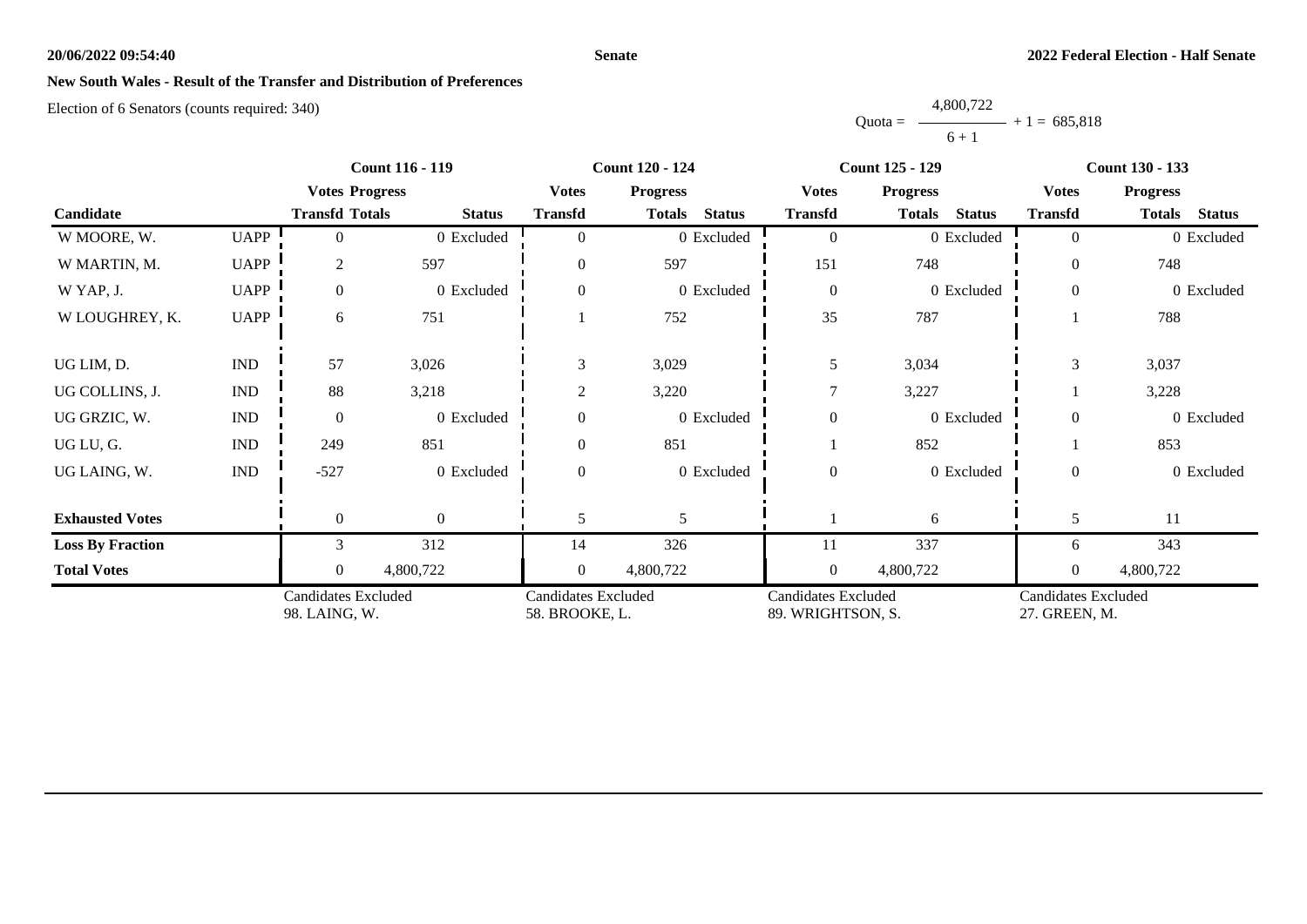#### **Senate**

# **New South Wales - Result of the Transfer and Distribution of Preferences**

|           | 4,800,722      |
|-----------|----------------|
| $Quota =$ | $+1 = 685,818$ |
|           | $6 + 1$        |

|                  |              | <b>Count 134 - 138</b> |               |                  | Count 139 - 143                |                  | <b>Count 144 - 148</b>         | <b>Count 149 - 152</b> |                                |
|------------------|--------------|------------------------|---------------|------------------|--------------------------------|------------------|--------------------------------|------------------------|--------------------------------|
|                  |              | <b>Votes Progress</b>  |               | <b>Votes</b>     | <b>Progress</b>                | <b>Votes</b>     | <b>Progress</b>                | <b>Votes</b>           | <b>Progress</b>                |
| Candidate        |              | <b>Transfd Totals</b>  | <b>Status</b> | <b>Transfd</b>   | <b>Status</b><br><b>Totals</b> | <b>Transfd</b>   | <b>Status</b><br><b>Totals</b> | <b>Transfd</b>         | <b>Status</b><br><b>Totals</b> |
| A BROLLO, D.     | AJP          | 3                      | 101,321       |                  | 101,322                        | 5                | 101,327                        | $\overline{4}$         | 101,331                        |
| A POWER, J.      | ${\rm AJP}$  | 37                     | 2,381         | 3                | 2,384                          | $\mathfrak{S}$   | 2,389                          | 5                      | 2,394                          |
| B KEEN, S.       | <b>TNL</b>   | $\overline{0}$         | 8,476         | $\overline{0}$   | 8,476                          | $\boldsymbol{0}$ | 8,476                          |                        | 8,477                          |
| B GREEN, M.      | <b>TNL</b>   | $\boldsymbol{0}$       | 0 Excluded    | $\overline{0}$   | 0 Excluded                     | $\boldsymbol{0}$ | 0 Excluded                     | $\overline{0}$         | 0 Excluded                     |
| C LIU, K.        | $\mbox{CEC}$ | $\overline{0}$         | 14,319        |                  | 14,320                         | 1                | 14,321                         | 36                     | 14,357                         |
| C LAWLER, A.     | $\mbox{CEC}$ | $\boldsymbol{0}$       | 0 Excluded    | $\mathbf{0}$     | 0 Excluded                     | $\boldsymbol{0}$ | 0 Excluded                     | $\mathbf{0}$           | 0 Excluded                     |
| D LAMB, G.       | SPP          | 10                     | 25,480        | 4                | 25,484                         | 3                | 25,487                         | $\overline{c}$         | 25,489                         |
| D DE VIVE, S.    | <b>SPP</b>   | $\boldsymbol{0}$       | 0 Excluded    | $\overline{0}$   | 0 Excluded                     | $\boldsymbol{0}$ | 0 Excluded                     | $\overline{0}$         | 0 Excluded                     |
| E SHOEBRIDGE, D. | ${\rm GRN}$  | $\tau$                 | 543,189       | $\overline{c}$   | 543,191                        | $\sqrt{2}$       | 543,193                        | 13                     | 543,206                        |
| E COHN, A.       | ${\rm GRN}$  | 10                     | 3,324         | $\overline{c}$   | 3,326                          |                  | 3,327                          | $\overline{c}$         | 3,329                          |
| E FLOOD, R.      | <b>GRN</b>   | 5                      | 1,206         | $\overline{0}$   | 1,206                          | $\mathfrak{Z}$   | 1,209                          | $\overline{0}$         | 1,209                          |
| E SCOTT, J.      | <b>GRN</b>   | 3                      | 1,262         | $\Omega$         | 1,262                          |                  | 1,263                          |                        | 1,264                          |
| E ARYA, H.       | ${\rm GRN}$  | $\overline{2}$         | 1,126         | $\overline{0}$   | 1,126                          |                  | 1,127                          |                        | 1,128                          |
| E WHEELER, D.    | ${\rm GRN}$  | 6                      | 1,814         | 3                | 1,817                          |                  | 1,818                          | $\overline{2}$         | 1,820                          |
| F BODDY, M.      |              | $\overline{2}$         | 8,607         | $\overline{2}$   | 8,609                          |                  | 8,610                          | $\overline{0}$         | 8,610                          |
| F GRENFELL, O.   |              | $\boldsymbol{0}$       | 0 Excluded    | $\boldsymbol{0}$ | 0 Excluded                     | $\boldsymbol{0}$ | 0 Excluded                     | $\boldsymbol{0}$       | 0 Excluded                     |
|                  |              |                        |               |                  |                                |                  |                                |                        |                                |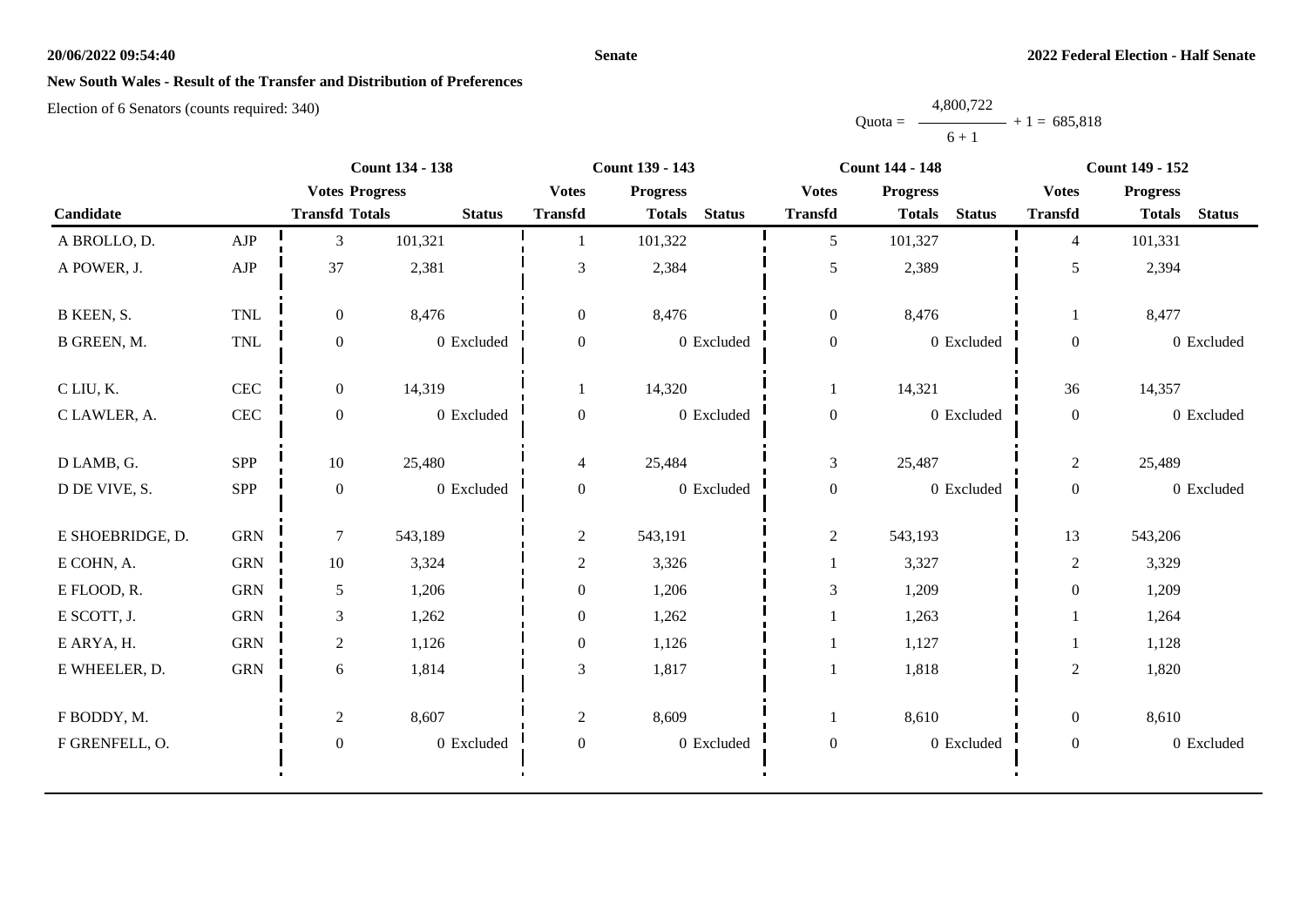#### **Senate**

# **New South Wales - Result of the Transfer and Distribution of Preferences**

|           | 4,800,722      |  |
|-----------|----------------|--|
| $Quota =$ | $+1 = 685,818$ |  |
|           | $6 + 1$        |  |

|                |                                 | <b>Count 134 - 138</b> |                 |                  | Count 139 - 143                |                  | <b>Count 144 - 148</b>         | <b>Count 149 - 152</b> |                                |
|----------------|---------------------------------|------------------------|-----------------|------------------|--------------------------------|------------------|--------------------------------|------------------------|--------------------------------|
|                |                                 | <b>Votes Progress</b>  |                 | <b>Votes</b>     | <b>Progress</b>                | <b>Votes</b>     | <b>Progress</b>                | <b>Votes</b>           | <b>Progress</b>                |
| Candidate      |                                 | <b>Transfd Totals</b>  | <b>Status</b>   | <b>Transfd</b>   | <b>Totals</b><br><b>Status</b> | <b>Transfd</b>   | <b>Status</b><br><b>Totals</b> | <b>Transfd</b>         | <b>Status</b><br><b>Totals</b> |
| G PAYNE, M.    | LP                              | $\Omega$               | 685,818 Elected | $\overline{0}$   | 685,818 Elected                | $\overline{0}$   | 685,818 Elected                | $\overline{0}$         | 685,818 Elected                |
| G CADELL, R.   | NP                              | $\overline{0}$         | 685,818 Elected | $\overline{0}$   | 685,818 Elected                | $\boldsymbol{0}$ | 685,818 Elected                | $\overline{0}$         | 685,818 Elected                |
| G MOLAN, J.    | $\mathbf{L}\mathbf{P}$          | $\mathbf{2}$           | 381,605         | $\overline{c}$   | 381,607                        | 12               | 381,619                        | 8                      | 381,627                        |
| G PENFOLD, A.  | $\ensuremath{\text{NP}}\xspace$ | 5 <sup>5</sup>         | 2,458           | 3                | 2,461                          | 5                | 2,466                          |                        | 2,467                          |
| G JARVIS, M.   | LP                              |                        | 2,077           |                  | 2,078                          |                  | 2,079                          | 5                      | 2,084                          |
| G McGAHEY, V.  | LP                              |                        | 2,495           | 3                | 2,498                          | $\sqrt{2}$       | 2,500                          | 5                      | 2,505                          |
| H CARO, J.     | <b>REAS</b>                     | 1                      | 30,585          | $\overline{0}$   | 30,585                         | -1               | 30,586                         | $\overline{0}$         | 30,586                         |
| H MAHER, H.    | <b>REAS</b>                     | $\overline{0}$         | 0 Excluded      | $\overline{0}$   | 0 Excluded                     | $\boldsymbol{0}$ | 0 Excluded                     | $\overline{0}$         | 0 Excluded                     |
| H RYALL, D.    | <b>REAS</b>                     | $\overline{0}$         | 0 Excluded      | $\overline{0}$   | 0 Excluded                     | $\boldsymbol{0}$ | 0 Excluded                     | $\overline{0}$         | 0 Excluded                     |
| I SANCHEZ, P.  | <b>SAL</b>                      | $\overline{c}$         | 8,264           |                  | 8,265                          | $\boldsymbol{0}$ | 8,265                          | $\mathfrak{Z}$         | 8,268                          |
| I LEKA, N.     | <b>SAL</b>                      | $\overline{0}$         | 0 Excluded      | $\boldsymbol{0}$ | 0 Excluded                     | $\boldsymbol{0}$ | 0 Excluded                     | $\boldsymbol{0}$       | 0 Excluded                     |
| I EVANS, R.    | <b>SAL</b>                      | $\overline{0}$         | 0 Excluded      | $\Omega$         | 0 Excluded                     | $\boldsymbol{0}$ | 0 Excluded                     | $\overline{0}$         | 0 Excluded                     |
| J JONES, R.    | ${\rm FIN}$                     | 4                      | 10,890          | $\overline{2}$   | 10,892                         | 1                | 10,893                         | $\overline{4}$         | 10,897                         |
| J ANDERSON, G. | ${\rm FIN}$                     | $\overline{0}$         | 0 Excluded      | $\overline{0}$   | $0$ Excluded                   | $\boldsymbol{0}$ | 0 Excluded                     | $\overline{0}$         | 0 Excluded                     |
| K BATY, S.     | $\mbox{AUD}$                    |                        | 17,612          | 4                | 17,616                         | 5                | 17,621                         | 3                      | 17,624                         |
| K ROGERS, S.   | $\mbox{\rm AUD}$                | $\overline{0}$         | 0 Excluded      | $\overline{0}$   | 0 Excluded                     | $\mathbf{0}$     | 0 Excluded                     | $\overline{0}$         | 0 Excluded                     |
| K RICHARDS, C. | $\mbox{AUD}$                    | $\overline{0}$         | 0 Excluded      | $\overline{0}$   | 0 Excluded                     | $\boldsymbol{0}$ | 0 Excluded                     | $\overline{0}$         | 0 Excluded                     |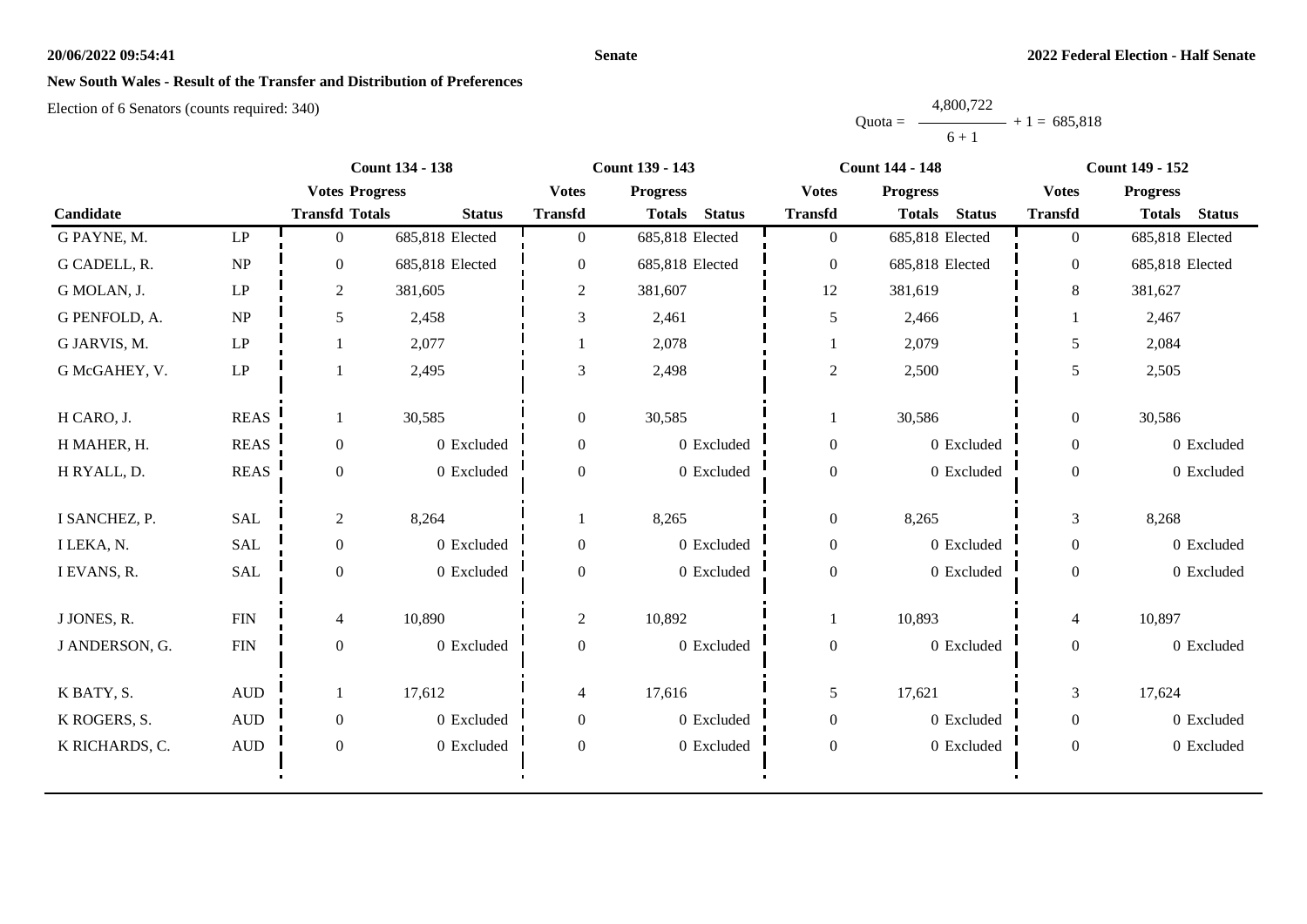#### **Senate**

# **New South Wales - Result of the Transfer and Distribution of Preferences**

|           | 4,800,722 |                |
|-----------|-----------|----------------|
| $Quota =$ |           | $+1 = 685.818$ |
|           | $6 + 1$   |                |

|                        |             | <b>Count 134 - 138</b> |               |                  | <b>Count 139 - 143</b>         |                  | <b>Count 144 - 148</b>         | <b>Count 149 - 152</b> |                                |
|------------------------|-------------|------------------------|---------------|------------------|--------------------------------|------------------|--------------------------------|------------------------|--------------------------------|
|                        |             | <b>Votes Progress</b>  |               | <b>Votes</b>     | <b>Progress</b>                | <b>Votes</b>     | <b>Progress</b>                | <b>Votes</b>           | <b>Progress</b>                |
| Candidate              |             | <b>Transfd Totals</b>  | <b>Status</b> | <b>Transfd</b>   | <b>Status</b><br><b>Totals</b> | <b>Transfd</b>   | <b>Status</b><br><b>Totals</b> | <b>Transfd</b>         | <b>Status</b><br><b>Totals</b> |
| L WHYMAN, O.           | IAP         | 29                     | 39,088        | 5                | 39,093                         |                  | 39,094                         | 6                      | 39,100                         |
| L BROOKE, L.           | IAP         | $\boldsymbol{0}$       | 0 Excluded    | $\boldsymbol{0}$ | 0 Excluded                     | $\boldsymbol{0}$ | 0 Excluded                     | $\boldsymbol{0}$       | 0 Excluded                     |
| M DJURIC, S.           | ASP         | 10                     | 90,928        | 3                | 90,931                         | 13               | 90,944                         | $\overline{2}$         | 90,946                         |
| M GREGORY, D.          | ASP         | $\boldsymbol{0}$       | 0 Excluded    | $\overline{0}$   | 0 Excluded                     | $\boldsymbol{0}$ | 0 Excluded                     | $\overline{0}$         | 0 Excluded                     |
| M MILGATE, B.          | ASP         | $\boldsymbol{0}$       | 0 Excluded    | $\overline{0}$   | 0 Excluded                     | $\boldsymbol{0}$ | 0 Excluded                     | $\overline{0}$         | 0 Excluded                     |
| M CROOKS, J.           | ASP         | $\boldsymbol{0}$       | 0 Excluded    | $\boldsymbol{0}$ | 0 Excluded                     | $\boldsymbol{0}$ | 0 Excluded                     | $\overline{0}$         | 0 Excluded                     |
| N KOCHER, D.           | $\rm{SUM}$  | 9                      | 12,895        | $\overline{2}$   | 12,897                         | 5                | 12,902                         | $\overline{2}$         | 12,904                         |
| N BENNIE, R.           | $\rm SUN$   | $\boldsymbol{0}$       | 0 Excluded    | $\boldsymbol{0}$ | 0 Excluded                     | $\boldsymbol{0}$ | 0 Excluded                     | $\overline{0}$         | 0 Excluded                     |
| O O'NEILL, M.          | $\rm{IMO}$  | 14                     | 18,531        | 5                | 18,536                         | 20               | 18,556                         | $\overline{2}$         | 18,558                         |
| O BURNUM BURNUM,<br>M. | <b>IMO</b>  | $\boldsymbol{0}$       | 0 Excluded    | $\overline{0}$   | 0 Excluded                     | $\boldsymbol{0}$ | 0 Excluded                     | $\overline{0}$         | 0 Excluded                     |
| P HOPKINS, M.          | GAP         | 10                     | 17,018        | 13               | 17,031                         | 16               | 17,047                         | $\overline{2}$         | 17,049                         |
| P NOHRA, G.            | GAP         | $\boldsymbol{0}$       | 0 Excluded    | $\boldsymbol{0}$ | 0 Excluded                     | $\boldsymbol{0}$ | 0 Excluded                     | $\overline{0}$         | 0 Excluded                     |
| Q BALDERSTONE, M.      | <b>HMP</b>  | 348                    | 125,174       | 9                | 125,183                        | 24               | 125,207                        | 8                      | 125,215                        |
| Q HESTER, G.           | HMP         | $-713$                 | 0 Excluded    | $\overline{0}$   | 0 Excluded                     | $\boldsymbol{0}$ | 0 Excluded                     | $\overline{0}$         | 0 Excluded                     |
| R LEONG, A.            | <b>SOPA</b> | 34                     | 17,671        | 4                | 17,675                         | $\overline{4}$   | 17,679                         | 19                     | 17,698                         |
| R BRYCE, I.            | <b>SOPA</b> | $\mathbf{0}$           | 0 Excluded    | $\overline{0}$   | 0 Excluded                     | $\boldsymbol{0}$ | 0 Excluded                     | $\overline{0}$         | 0 Excluded                     |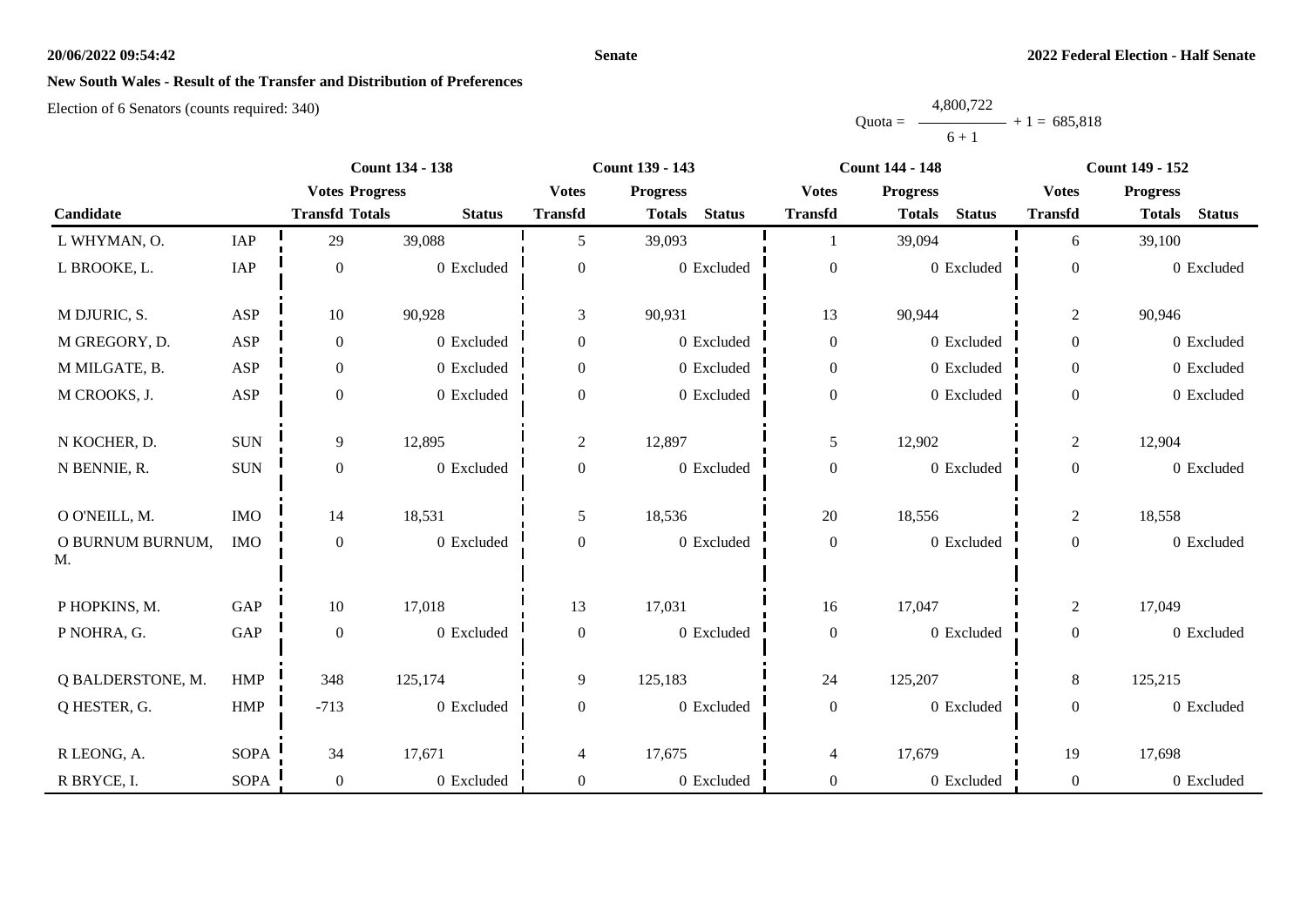#### **Senate**

# **New South Wales - Result of the Transfer and Distribution of Preferences**

|           | 4,800,722 |                |
|-----------|-----------|----------------|
| $Quota =$ |           | $+1 = 685,818$ |
|           | $6 + 1$   |                |

|                    |                       |                       | <b>Count 134 - 138</b> | Count 139 - 143  |                                |                  | <b>Count 144 - 148</b>         | <b>Count 149 - 152</b> |                                |
|--------------------|-----------------------|-----------------------|------------------------|------------------|--------------------------------|------------------|--------------------------------|------------------------|--------------------------------|
|                    |                       |                       | <b>Votes Progress</b>  | <b>Votes</b>     | <b>Progress</b>                | <b>Votes</b>     | <b>Progress</b>                | <b>Votes</b>           | <b>Progress</b>                |
| Candidate          |                       | <b>Transfd Totals</b> | <b>Status</b>          | <b>Transfd</b>   | <b>Status</b><br><b>Totals</b> | <b>Transfd</b>   | <b>Status</b><br><b>Totals</b> | <b>Transfd</b>         | <b>Status</b><br><b>Totals</b> |
|                    |                       |                       |                        |                  |                                |                  |                                |                        |                                |
| S McCULLOCH, K.    | $\mathbf{ON}$         | 39                    | 195,388                | 67               | 195,455                        | 123              | 195,578                        | $\mathbf{0}$           | 195,578                        |
| S GRIGG, C.        | $\mathbf{ON}$         | 17                    | 2,827                  | 9                | 2,836                          | 457              | 3,293                          | 5                      | 3,298                          |
| S SMITH, R.        | $\mathbf{ON}$         | 16                    | 826                    | 9                | 835 Excluded                   | $-835$           | 0 Excluded                     | $\overline{0}$         | 0 Excluded                     |
|                    |                       |                       |                        |                  |                                |                  |                                |                        |                                |
| T RUDDICK, J.      | LDP                   | 9                     | 100,885                | 16               | 100,901                        | 16               | 100,917                        | 12                     | 100,929                        |
| T LARTER, J.       | LDP                   | 5                     | 1,604                  | 10               | 1,614                          | 11               | 1,625                          | $\overline{3}$         | 1,628                          |
| T CALDWELL, J.     | LDP                   | $\mathbf{0}$          | 0 Excluded             | $\overline{0}$   | 0 Excluded                     | $\boldsymbol{0}$ | 0 Excluded                     | $\overline{0}$         | 0 Excluded                     |
| T GUEST, M.        | LDP                   | $\boldsymbol{0}$      | 0 Excluded             | $\overline{0}$   | 0 Excluded                     | $\boldsymbol{0}$ | 0 Excluded                     | $\overline{0}$         | 0 Excluded                     |
|                    |                       |                       |                        |                  |                                |                  |                                |                        |                                |
| U CLANCY, S.       | $\operatorname{AUVA}$ | 13                    | 9,228                  | 14               | 9,242                          | 10               | 9,252                          | $\overline{4}$         | 9,256                          |
| U GILBERT, D.      | <b>AUVA</b>           | $\mathbf{0}$          | 0 Excluded             | $\boldsymbol{0}$ | 0 Excluded                     | $\boldsymbol{0}$ | 0 Excluded                     | $\overline{0}$         | 0 Excluded                     |
| V O'NEILL, D.      | ALP                   | $\boldsymbol{0}$      | 685,818 Elected        | $\overline{0}$   | 685,818 Elected                | $\boldsymbol{0}$ | 685,818 Elected                | $\overline{0}$         | 685,818 Elected                |
| V McALLISTER, J.   | ALP                   | $\mathbf{0}$          | 685,818 Elected        | $\overline{0}$   | 685,818 Elected                | $\boldsymbol{0}$ | 685,818 Elected                | $\overline{0}$         | 685,818 Elected                |
| V MORRIS, S.       | ALP                   | 9                     | 78,371                 | 13               | 78,384                         | 6                | 78,390                         | 50                     | 78,440                         |
| V MYERS, M.        | <b>ALP</b>            | 5                     | 1,720                  | $8\,$            | 1,728                          | 5                | 1,733                          | $\tau$                 | 1,740                          |
| V ROSE, K.         | ALP                   | $8\,$                 | 3,135                  | 6                | 3,141                          | $\epsilon$       | 3,147                          | 14                     | 3,161                          |
| V WARREN-SMITH, J. | ALP                   | $\mathfrak{Z}$        | 3,801                  | 4                | 3,805                          | 13               | 3,818                          | 9                      | 3,827                          |
|                    |                       |                       |                        |                  |                                |                  |                                |                        |                                |
| W MARTINO, D.      | <b>UAPP</b>           | 6                     | 160,834                | 279              | 161,113                        | 26               | 161,139                        | 15                     | 161,154                        |
| W WRIGHTSON, S.    | <b>UAPP</b>           | $\boldsymbol{0}$      | 0 Excluded             | $\boldsymbol{0}$ | 0 Excluded                     | $\boldsymbol{0}$ | 0 Excluded                     | $\overline{0}$         | 0 Excluded                     |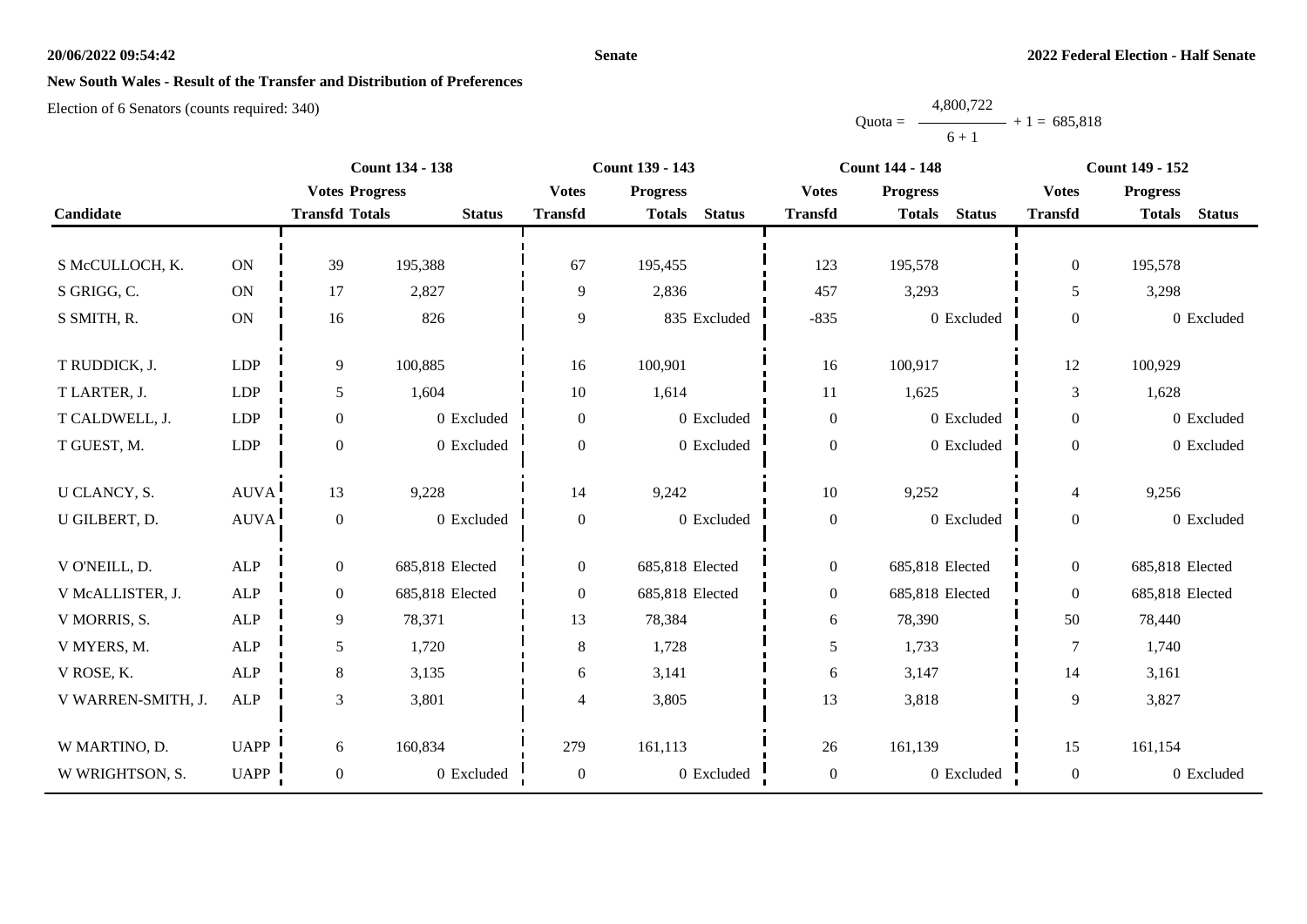#### **Senate**

# **New South Wales - Result of the Transfer and Distribution of Preferences**

|           | 4,800,722 |                |
|-----------|-----------|----------------|
| $Quota =$ |           | $+1 = 685.818$ |
|           | $6 + 1$   |                |

|                         |                             | <b>Count 134 - 138</b>                       |               |                                              | <b>Count 139 - 143</b>         |                                             | <b>Count 144 - 148</b>         | <b>Count 149 - 152</b>            |                                |
|-------------------------|-----------------------------|----------------------------------------------|---------------|----------------------------------------------|--------------------------------|---------------------------------------------|--------------------------------|-----------------------------------|--------------------------------|
|                         |                             | <b>Votes Progress</b>                        |               | <b>Votes</b>                                 | <b>Progress</b>                | <b>Votes</b>                                | <b>Progress</b>                | <b>Votes</b>                      | <b>Progress</b>                |
| Candidate               |                             | <b>Transfd Totals</b>                        | <b>Status</b> | <b>Transfd</b>                               | <b>Status</b><br><b>Totals</b> | <b>Transfd</b>                              | <b>Status</b><br><b>Totals</b> | <b>Transfd</b>                    | <b>Status</b><br><b>Totals</b> |
| W MOORE, W.             | <b>UAPP</b>                 | 0                                            | 0 Excluded    | $\Omega$                                     | 0 Excluded                     | $\theta$                                    | 0 Excluded                     | $\theta$                          | 0 Excluded                     |
| W MARTIN, M.            | <b>UAPP</b>                 | 4                                            | 752 Excluded  | $-752$                                       | 0 Excluded                     | $\overline{0}$                              | 0 Excluded                     | $\theta$                          | 0 Excluded                     |
| W YAP, J.               | <b>UAPP</b>                 | $\theta$                                     | 0 Excluded    | $\Omega$                                     | 0 Excluded                     | $\boldsymbol{0}$                            | 0 Excluded                     | $\Omega$                          | 0 Excluded                     |
| W LOUGHREY, K.          | <b>UAPP</b>                 | $\overline{0}$                               | 788           | 210                                          | 998                            | 17                                          | 1,015                          | 3                                 | 1,018 Excluded                 |
| UG LIM, D.              | <b>IND</b>                  |                                              | 3,038         | 6                                            | 3,044                          | $\boldsymbol{0}$                            | 3,044                          | 265                               | 3,309                          |
| UG COLLINS, J.          | <b>IND</b>                  |                                              | 3,232         | 11                                           | 3,243                          | $\overline{2}$                              | 3,245                          | 334                               | 3,579                          |
| UG GRZIC, W.            | $\mathop{\rm IND}\nolimits$ | $\Omega$                                     | 0 Excluded    | $\Omega$                                     | 0 Excluded                     | $\boldsymbol{0}$                            | 0 Excluded                     | $\Omega$                          | 0 Excluded                     |
| UG LU, G.               | $\mathop{\rm IND}\nolimits$ | 4                                            | 857           | 5                                            | 862                            | $\boldsymbol{0}$                            | 862 Excluded                   | $-862$                            | 0 Excluded                     |
| UG LAING, W.            | $\mathop{\rm IND}\nolimits$ | $\Omega$                                     | 0 Excluded    |                                              | 0 Excluded                     | $\boldsymbol{0}$                            | 0 Excluded                     | $\overline{0}$                    | 0 Excluded                     |
| <b>Exhausted Votes</b>  |                             |                                              | 15            | $\Omega$                                     | 15                             | 3                                           | 18                             |                                   | 19                             |
| <b>Loss By Fraction</b> |                             | 10                                           | 353           | 10                                           | 363                            | 6                                           | 369                            | 3                                 | 372                            |
| <b>Total Votes</b>      |                             | $\overline{0}$                               | 4,800,722     | $\overline{0}$                               | 4,800,722                      | $\boldsymbol{0}$                            | 4,800,722                      | $\theta$                          | 4,800,722                      |
|                         |                             | <b>Candidates Excluded</b><br>70. HESTER, G. |               | <b>Candidates Excluded</b><br>91. MARTIN, M. |                                | <b>Candidates Excluded</b><br>75. SMITH, R. |                                | Candidates Excluded<br>97. LU, G. |                                |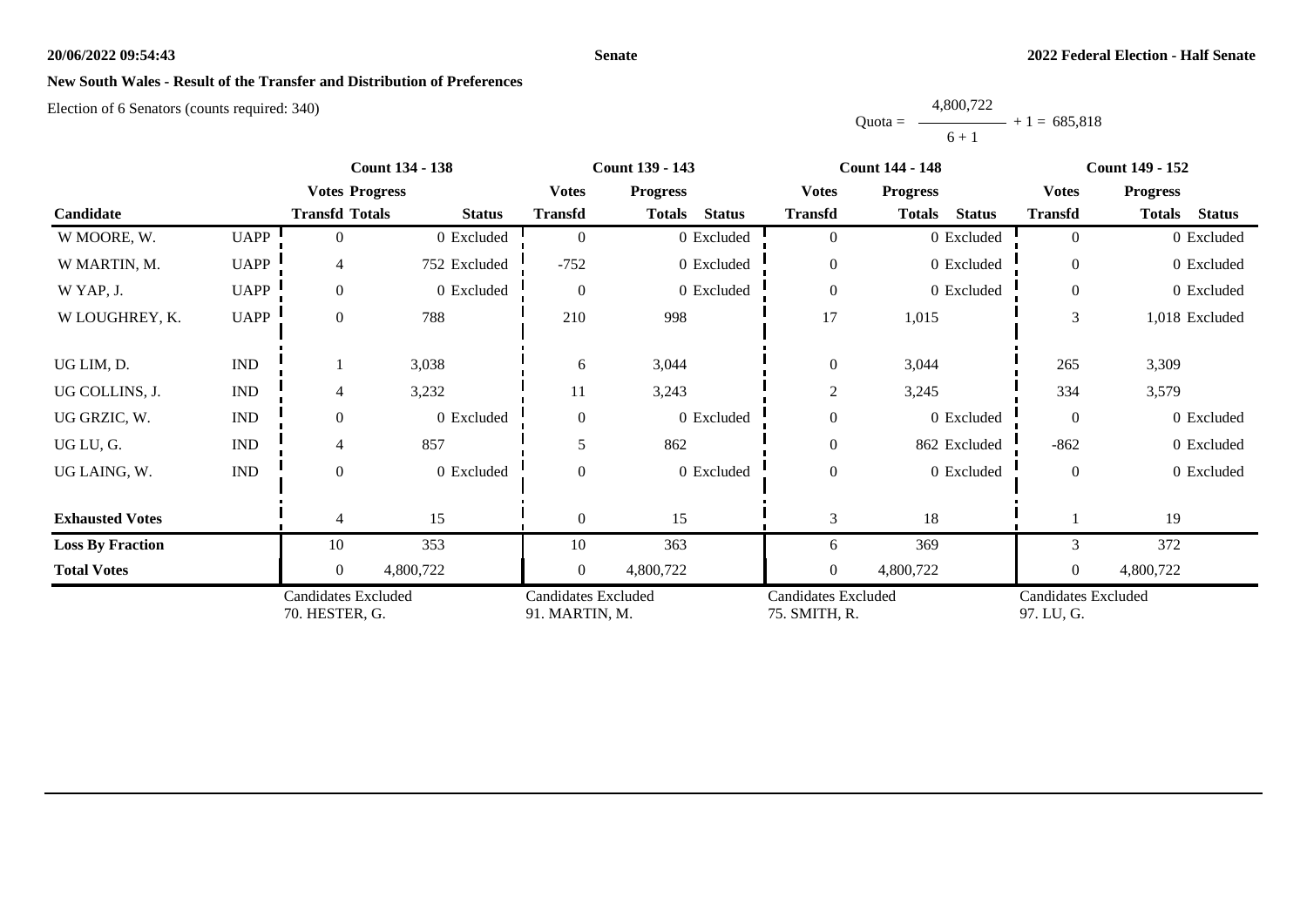#### **Senate**

# **New South Wales - Result of the Transfer and Distribution of Preferences**

|           | 4,800,722      |
|-----------|----------------|
| $Quota =$ | $+1 = 685,818$ |
|           | $6 + 1$        |

|                  |              | <b>Count 153 - 157</b> |                |                | <b>Count 158 - 162</b>         |                  | Count 163 - 167                | <b>Count 168 - 172</b> |                                |
|------------------|--------------|------------------------|----------------|----------------|--------------------------------|------------------|--------------------------------|------------------------|--------------------------------|
|                  |              | <b>Votes Progress</b>  |                | <b>Votes</b>   | <b>Progress</b>                | <b>Votes</b>     | <b>Progress</b>                | <b>Votes</b>           | <b>Progress</b>                |
| Candidate        |              | <b>Transfd Totals</b>  | <b>Status</b>  | <b>Transfd</b> | <b>Status</b><br><b>Totals</b> | <b>Transfd</b>   | <b>Status</b><br><b>Totals</b> | <b>Transfd</b>         | <b>Status</b><br><b>Totals</b> |
| A BROLLO, D.     | AJP          | 5                      | 101,336        | 15             | 101,351                        | 27               | 101,378                        | 3                      | 101,381                        |
| A POWER, J.      | ${\rm AJP}$  | 5                      | 2,399          | 20             | 2,419                          | 37               | 2,456                          | 6                      | 2,462                          |
| B KEEN, S.       | <b>TNL</b>   | $\overline{0}$         | 8,477          | 1              | 8,478                          | 3                | 8,481                          |                        | 8,482                          |
| B GREEN, M.      | TNL          | $\boldsymbol{0}$       | 0 Excluded     | $\overline{0}$ | 0 Excluded                     | $\boldsymbol{0}$ | 0 Excluded                     | $\overline{0}$         | 0 Excluded                     |
| C LIU, K.        | CEC          | $\overline{2}$         | 14,359         | 3              | 14,362                         | 15               | 14,377                         | $\overline{c}$         | 14,379                         |
| C LAWLER, A.     | $\mbox{CEC}$ | $\boldsymbol{0}$       | 0 Excluded     | $\overline{0}$ | $0\,$ Excluded                 | $\boldsymbol{0}$ | 0 Excluded                     | $\overline{0}$         | 0 Excluded                     |
| D LAMB, G.       | SPP          | 3                      | 25,492         | 11             | 25,503                         | 20               | 25,523                         |                        | 25,524                         |
| D DE VIVE, S.    | SPP          | $\overline{0}$         | 0 Excluded     | $\Omega$       | 0 Excluded                     | $\boldsymbol{0}$ | 0 Excluded                     | $\overline{0}$         | 0 Excluded                     |
| E SHOEBRIDGE, D. | ${\rm GRN}$  | 5                      | 543,211        | 121            | 543,332                        | 131              | 543,463                        | 6                      | 543,469                        |
| E COHN, A.       | <b>GRN</b>   | $\overline{0}$         | 3,329          | 189            | 3,518                          | 369              | 3,887                          | $\overline{4}$         | 3,891                          |
| E FLOOD, R.      | <b>GRN</b>   | $\overline{c}$         | 1,211          | 154            | 1,365 Excluded                 | $-1,365$         | 0 Excluded                     | $\overline{0}$         | 0 Excluded                     |
| E SCOTT, J.      | <b>GRN</b>   |                        | 1,265          | 153            | 1,418                          | 279              | 1,697                          | 5                      | 1,702 Excluded                 |
| E ARYA, H.       | <b>GRN</b>   | $\overline{0}$         | 1,128 Excluded | $-1,128$       | 0 Excluded                     | $\overline{0}$   | 0 Excluded                     | $\overline{0}$         | 0 Excluded                     |
| E WHEELER, D.    | ${\rm GRN}$  | $\mathbf{0}$           | 1,820          | 316            | 2,136                          | 175              | 2,311                          |                        | 2,312                          |
| F BODDY, M.      |              | $\overline{c}$         | 8,612          | $\overline{4}$ | 8,616                          | 11               | 8,627                          | $\overline{2}$         | 8,629                          |
| F GRENFELL, O.   |              | $\overline{0}$         | 0 Excluded     | $\mathbf{0}$   | 0 Excluded                     | $\boldsymbol{0}$ | 0 Excluded                     | $\overline{0}$         | 0 Excluded                     |
|                  |              |                        |                |                |                                |                  |                                |                        |                                |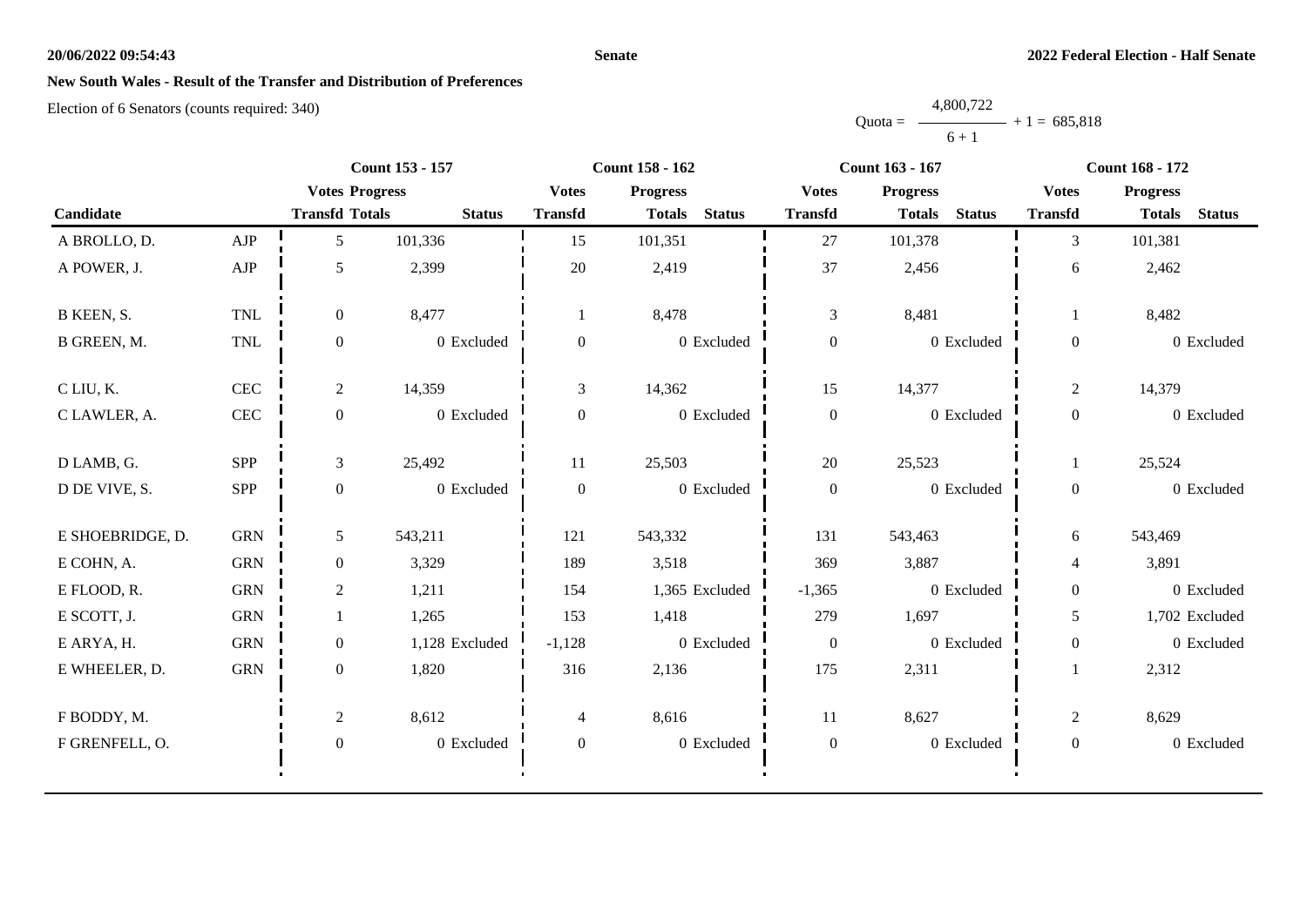#### **Senate**

# **New South Wales - Result of the Transfer and Distribution of Preferences**

|           | 4,800,722      |  |
|-----------|----------------|--|
| $Quota =$ | $+1 = 685,818$ |  |
|           | $6 + 1$        |  |

|                |                                 | <b>Count 153 - 157</b> |                 |                | Count 158 - 162                |                  | <b>Count 163 - 167</b>         | <b>Count 168 - 172</b> |                                |
|----------------|---------------------------------|------------------------|-----------------|----------------|--------------------------------|------------------|--------------------------------|------------------------|--------------------------------|
|                |                                 | <b>Votes Progress</b>  |                 | <b>Votes</b>   | <b>Progress</b>                | <b>Votes</b>     | <b>Progress</b>                | <b>Votes</b>           | <b>Progress</b>                |
| Candidate      |                                 | <b>Transfd Totals</b>  | <b>Status</b>   | <b>Transfd</b> | <b>Status</b><br><b>Totals</b> | <b>Transfd</b>   | <b>Totals</b><br><b>Status</b> | <b>Transfd</b>         | <b>Totals</b><br><b>Status</b> |
| G PAYNE, M.    | $\mathbf{L}\mathbf{P}$          | $\Omega$               | 685,818 Elected | $\Omega$       | 685,818 Elected                | $\boldsymbol{0}$ | 685,818 Elected                | $\overline{0}$         | 685,818 Elected                |
| G CADELL, R.   | NP                              | $\overline{0}$         | 685,818 Elected | $\Omega$       | 685,818 Elected                | $\overline{0}$   | 685,818 Elected                | $\overline{0}$         | 685,818 Elected                |
| G MOLAN, J.    | $\ensuremath{\mathrm{LP}}$      | 9                      | 381,636         |                | 381,637                        | 29               | 381,666                        | 26                     | 381,692                        |
| G PENFOLD, A.  | $\ensuremath{\text{NP}}\xspace$ |                        | 2,468           | 4              | 2,472                          | 20               | 2,492                          | 11                     | 2,503                          |
| G JARVIS, M.   | $\ensuremath{\mathrm{LP}}$      | 4                      | 2,088           | 4              | 2,092                          | 9                | 2,101                          | 10                     | 2,111                          |
| G McGAHEY, V.  | $\mathbf{L}\mathbf{P}$          | 9                      | 2,514           |                | 2,515                          | $10\,$           | 2,525                          | 5                      | 2,530                          |
| H CARO, J.     | <b>REAS</b>                     | $\overline{0}$         | 30,586          | 8              | 30,594                         | 17               | 30,611                         | $\overline{2}$         | 30,613                         |
| H MAHER, H.    | <b>REAS</b>                     | $\boldsymbol{0}$       | 0 Excluded      | $\overline{0}$ | 0 Excluded                     | $\boldsymbol{0}$ | 0 Excluded                     | $\overline{0}$         | 0 Excluded                     |
| H RYALL, D.    | <b>REAS</b>                     | $\boldsymbol{0}$       | 0 Excluded      | $\Omega$       | 0 Excluded                     | $\boldsymbol{0}$ | 0 Excluded                     | $\boldsymbol{0}$       | 0 Excluded                     |
| I SANCHEZ, P.  | <b>SAL</b>                      |                        | 8,269           | 9              | 8,278                          | $10\,$           | 8,288                          | $\overline{0}$         | 8,288                          |
| I LEKA, N.     | <b>SAL</b>                      | $\boldsymbol{0}$       | 0 Excluded      | $\overline{0}$ | 0 Excluded                     | $\boldsymbol{0}$ | 0 Excluded                     | $\boldsymbol{0}$       | 0 Excluded                     |
| I EVANS, R.    | <b>SAL</b>                      | $\overline{0}$         | 0 Excluded      | $\Omega$       | 0 Excluded                     | $\boldsymbol{0}$ | 0 Excluded                     | $\theta$               | 0 Excluded                     |
| J JONES, R.    | <b>FIN</b>                      | $\boldsymbol{0}$       | 10,897          | 5              | 10,902                         | 16               | 10,918                         | 5                      | 10,923                         |
| J ANDERSON, G. | ${\rm FIN}$                     | $\boldsymbol{0}$       | 0 Excluded      | $\mathbf{0}$   | 0 Excluded                     | $\boldsymbol{0}$ | 0 Excluded                     | $\boldsymbol{0}$       | 0 Excluded                     |
| K BATY, S.     | $\mbox{AUD}$                    |                        | 17,625          | $\overline{2}$ | 17,627                         | 10               | 17,637                         | 5                      | 17,642                         |
| K ROGERS, S.   | $\mbox{\rm AUD}$                | $\boldsymbol{0}$       | 0 Excluded      | $\overline{0}$ | 0 Excluded                     | $\boldsymbol{0}$ | 0 Excluded                     | $\overline{0}$         | 0 Excluded                     |
| K RICHARDS, C. | $\mbox{AUD}$                    | $\overline{0}$         | 0 Excluded      | $\theta$       | 0 Excluded                     | $\boldsymbol{0}$ | 0 Excluded                     | $\overline{0}$         | 0 Excluded                     |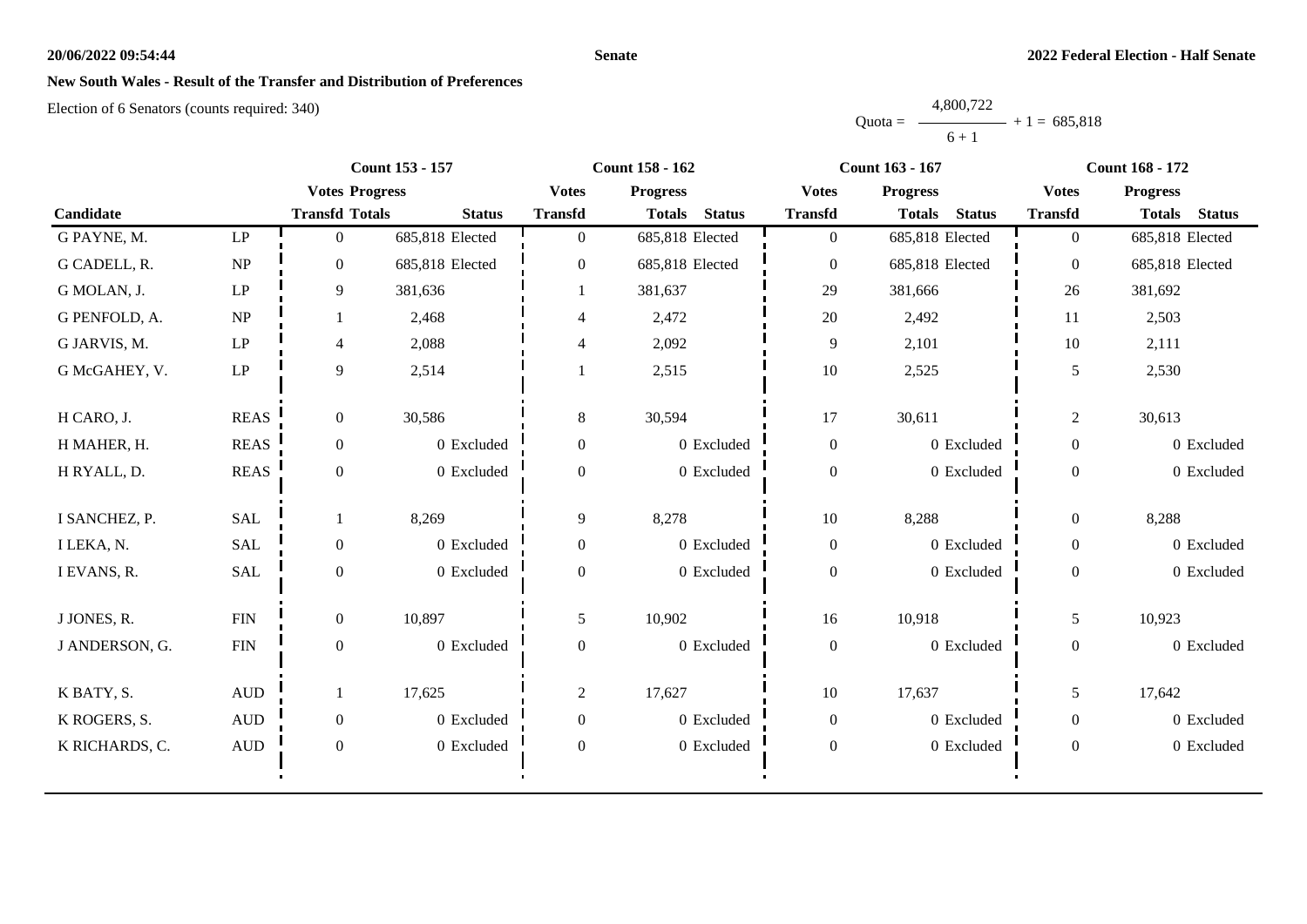#### **Senate**

# **New South Wales - Result of the Transfer and Distribution of Preferences**

|           | 4,800,722 |                |
|-----------|-----------|----------------|
| $Quota =$ |           | $+1 = 685.818$ |
|           | $6 + 1$   |                |

|                        |             | <b>Count 153 - 157</b> |               |                  | Count 158 - 162                |                  | <b>Count 163 - 167</b>         | <b>Count 168 - 172</b> |                                |
|------------------------|-------------|------------------------|---------------|------------------|--------------------------------|------------------|--------------------------------|------------------------|--------------------------------|
|                        |             | <b>Votes Progress</b>  |               | <b>Votes</b>     | <b>Progress</b>                | <b>Votes</b>     | <b>Progress</b>                | <b>Votes</b>           | <b>Progress</b>                |
| Candidate              |             | <b>Transfd Totals</b>  | <b>Status</b> | <b>Transfd</b>   | <b>Status</b><br><b>Totals</b> | <b>Transfd</b>   | <b>Status</b><br><b>Totals</b> | <b>Transfd</b>         | <b>Status</b><br><b>Totals</b> |
| L WHYMAN, O.           | IAP         | 5                      | 39,105        | 25               | 39,130                         | 32               | 39,162                         | 8                      | 39,170                         |
| L BROOKE, L.           | IAP         | $\boldsymbol{0}$       | 0 Excluded    | $\boldsymbol{0}$ | 0 Excluded                     | $\boldsymbol{0}$ | 0 Excluded                     | $\boldsymbol{0}$       | 0 Excluded                     |
| M DJURIC, S.           | ASP         | $\tau$                 | 90,953        | $\overline{0}$   | 90,953                         | 6                | 90,959                         | 9                      | 90,968                         |
| M GREGORY, D.          | ASP         | $\mathbf{0}$           | 0 Excluded    | $\overline{0}$   | 0 Excluded                     | $\boldsymbol{0}$ | 0 Excluded                     | $\overline{0}$         | 0 Excluded                     |
| M MILGATE, B.          | ASP         | $\boldsymbol{0}$       | 0 Excluded    | $\overline{0}$   | 0 Excluded                     | $\mathbf{0}$     | 0 Excluded                     | $\overline{0}$         | 0 Excluded                     |
| M CROOKS, J.           | ASP         | $\boldsymbol{0}$       | 0 Excluded    | $\boldsymbol{0}$ | 0 Excluded                     | $\boldsymbol{0}$ | 0 Excluded                     | $\overline{0}$         | 0 Excluded                     |
| N KOCHER, D.           | $\rm{SUM}$  | 3                      | 12,907        | $\overline{0}$   | 12,907                         | -1               | 12,908                         | 10                     | 12,918                         |
| N BENNIE, R.           | $\rm SUN$   | $\boldsymbol{0}$       | 0 Excluded    | $\boldsymbol{0}$ | 0 Excluded                     | $\boldsymbol{0}$ | 0 Excluded                     | $\overline{0}$         | 0 Excluded                     |
| O O'NEILL, M.          | $\rm{IMO}$  | 15                     | 18,573        |                  | 18,574                         | 12               | 18,586                         | 151                    | 18,737                         |
| O BURNUM BURNUM,<br>M. | <b>IMO</b>  | $\boldsymbol{0}$       | 0 Excluded    | $\boldsymbol{0}$ | 0 Excluded                     | $\boldsymbol{0}$ | 0 Excluded                     | $\boldsymbol{0}$       | 0 Excluded                     |
| P HOPKINS, M.          | GAP         | 5                      | 17,054        | 3                | 17,057                         | $\tau$           | 17,064                         | 77                     | 17,141                         |
| P NOHRA, G.            | GAP         | $\boldsymbol{0}$       | 0 Excluded    | $\boldsymbol{0}$ | 0 Excluded                     | $\boldsymbol{0}$ | 0 Excluded                     | $\overline{0}$         | 0 Excluded                     |
| Q BALDERSTONE, M.      | <b>HMP</b>  | 11                     | 125,226       | $\overline{7}$   | 125,233                        | 20               | 125,253                        | 20                     | 125,273                        |
| Q HESTER, G.           | HMP         | $\boldsymbol{0}$       | 0 Excluded    | $\overline{0}$   | 0 Excluded                     | $\boldsymbol{0}$ | 0 Excluded                     | $\overline{0}$         | 0 Excluded                     |
| R LEONG, A.            | <b>SOPA</b> | $\mathfrak{S}$         | 17,703        | 6                | 17,709                         | $11\,$           | 17,720                         | 15                     | 17,735                         |
| R BRYCE, I.            | <b>SOPA</b> | $\mathbf{0}$           | 0 Excluded    | $\overline{0}$   | 0 Excluded                     | $\boldsymbol{0}$ | 0 Excluded                     | $\overline{0}$         | 0 Excluded                     |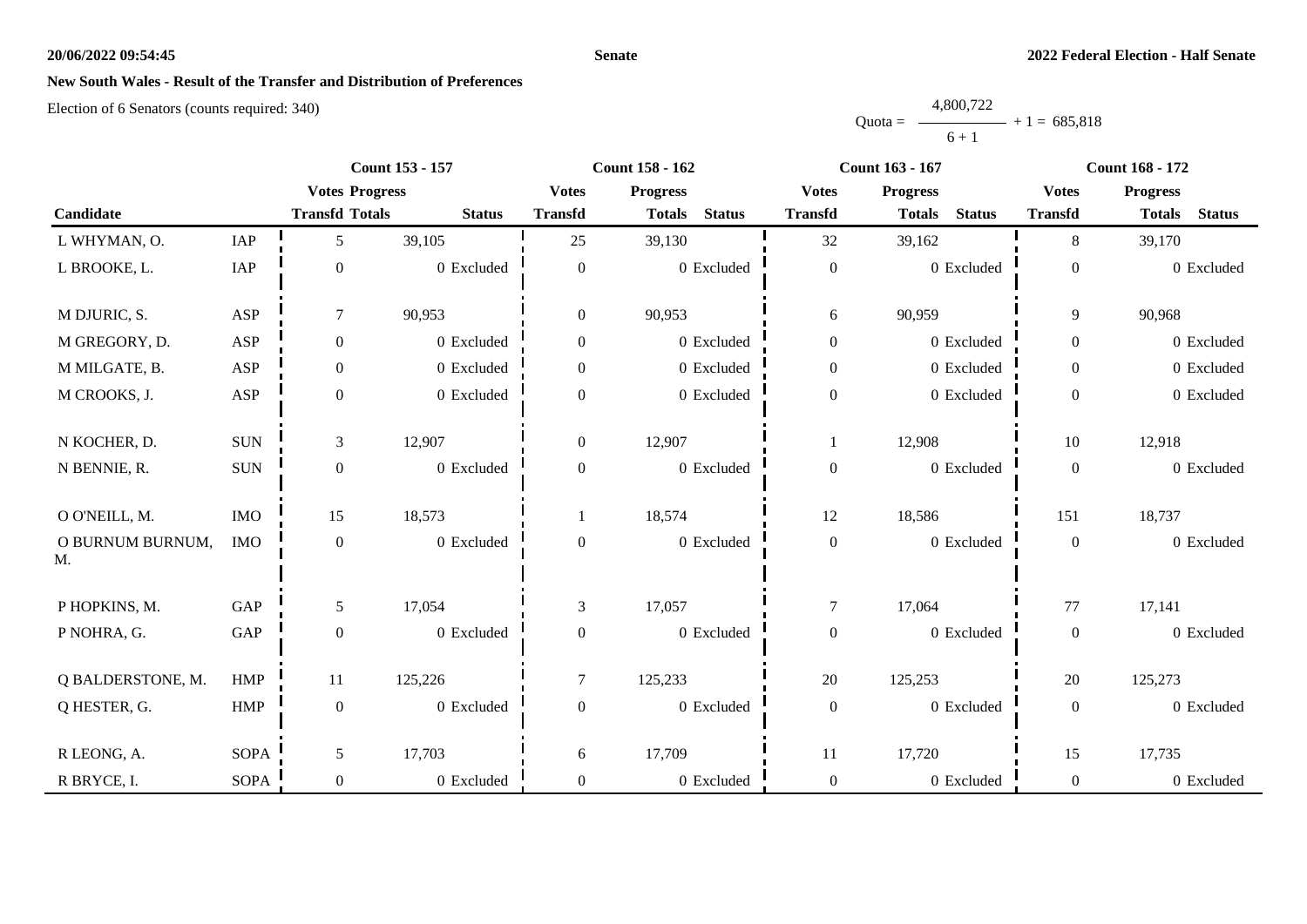#### **Senate**

# **New South Wales - Result of the Transfer and Distribution of Preferences**

|           | 4,800,722      |  |
|-----------|----------------|--|
| $Quota =$ | $+1 = 685,818$ |  |
|           | $6 + 1$        |  |

|                    |             |                       | Count 153 - 157 |                | Count 158 - 162                | Count 163 - 167  |                                |                  | <b>Count 168 - 172</b>         |
|--------------------|-------------|-----------------------|-----------------|----------------|--------------------------------|------------------|--------------------------------|------------------|--------------------------------|
|                    |             | <b>Votes Progress</b> |                 | <b>Votes</b>   | <b>Progress</b>                | <b>Votes</b>     | <b>Progress</b>                | <b>Votes</b>     | <b>Progress</b>                |
| Candidate          |             | <b>Transfd Totals</b> | <b>Status</b>   | <b>Transfd</b> | <b>Status</b><br><b>Totals</b> | <b>Transfd</b>   | <b>Status</b><br><b>Totals</b> | <b>Transfd</b>   | <b>Totals</b><br><b>Status</b> |
|                    |             |                       |                 |                |                                |                  |                                |                  |                                |
| S McCULLOCH, K.    | <b>ON</b>   | 67                    | 195,645         | 3              | 195,648                        | 7                | 195,655                        | 148              | 195,803                        |
| S GRIGG, C.        | ON          | 63                    | 3,361           |                | 3,362                          | $\overline{2}$   | 3,364                          | 214              | 3,578                          |
| S SMITH, R.        | ON          | $\boldsymbol{0}$      | 0 Excluded      | $\overline{0}$ | 0 Excluded                     | $\boldsymbol{0}$ | 0 Excluded                     | $\mathbf{0}$     | 0 Excluded                     |
|                    |             |                       |                 |                |                                |                  |                                |                  |                                |
| T RUDDICK, J.      | <b>LDP</b>  | 32                    | 100,961         | $\overline{c}$ | 100,963                        | $\overline{4}$   | 100,967                        | 644              | 101,611                        |
| T LARTER, J.       | <b>LDP</b>  | 16                    | 1,644           |                | 1,645                          | $\overline{4}$   | 1,649 Excluded                 | $-1,649$         | 0 Excluded                     |
| T CALDWELL, J.     | <b>LDP</b>  | $\mathbf{0}$          | 0 Excluded      | 0              | 0 Excluded                     | $\boldsymbol{0}$ | 0 Excluded                     | $\overline{0}$   | 0 Excluded                     |
| T GUEST, M.        | LDP         | $\boldsymbol{0}$      | 0 Excluded      | 0              | 0 Excluded                     | $\boldsymbol{0}$ | 0 Excluded                     | $\mathbf{0}$     | 0 Excluded                     |
|                    |             |                       |                 |                |                                |                  |                                |                  |                                |
| U CLANCY, S.       | <b>AUVA</b> | $\tau$                | 9,263           | $\overline{c}$ | 9,265                          |                  | 9,266                          | 18               | 9,284                          |
| U GILBERT, D.      | AUVA        | $\boldsymbol{0}$      | 0 Excluded      | $\overline{0}$ | 0 Excluded                     | $\boldsymbol{0}$ | 0 Excluded                     | $\boldsymbol{0}$ | 0 Excluded                     |
| V O'NEILL, D.      | ${\sf ALP}$ | $\boldsymbol{0}$      | 685,818 Elected | $\overline{0}$ | 685,818 Elected                | $\boldsymbol{0}$ | 685,818 Elected                | $\boldsymbol{0}$ | 685,818 Elected                |
| V McALLISTER, J.   | <b>ALP</b>  | $\mathbf{0}$          | 685,818 Elected | $\overline{0}$ | 685,818 Elected                | $\boldsymbol{0}$ | 685,818 Elected                | $\overline{0}$   | 685,818 Elected                |
| V MORRIS, S.       | <b>ALP</b>  | 9                     | 78,449          | 21             | 78,470                         | 16               | 78,486                         | 22               | 78,508                         |
| V MYERS, M.        | <b>ALP</b>  | $\overline{4}$        | 1,744           | 5              | 1,749                          | $\overline{9}$   | 1,758                          | 6                | 1,764                          |
| V ROSE, K.         | <b>ALP</b>  | 9                     | 3,170           | 13             | 3,183                          | 9                | 3,192                          | 9                | 3,201                          |
| V WARREN-SMITH, J. | <b>ALP</b>  | 14                    | 3,841           | 3              | 3,844                          | 3                | 3,847                          | 5                | 3,852                          |
|                    |             |                       |                 |                |                                |                  |                                |                  |                                |
| W MARTINO, D.      | <b>UAPP</b> | 663                   | 161,817         | $\overline{0}$ | 161,817                        | $\mathfrak{Z}$   | 161,820                        | 62               | 161,882                        |
| W WRIGHTSON, S.    | <b>UAPP</b> | $\boldsymbol{0}$      | 0 Excluded      | $\overline{0}$ | 0 Excluded                     | $\boldsymbol{0}$ | 0 Excluded                     | $\boldsymbol{0}$ | 0 Excluded                     |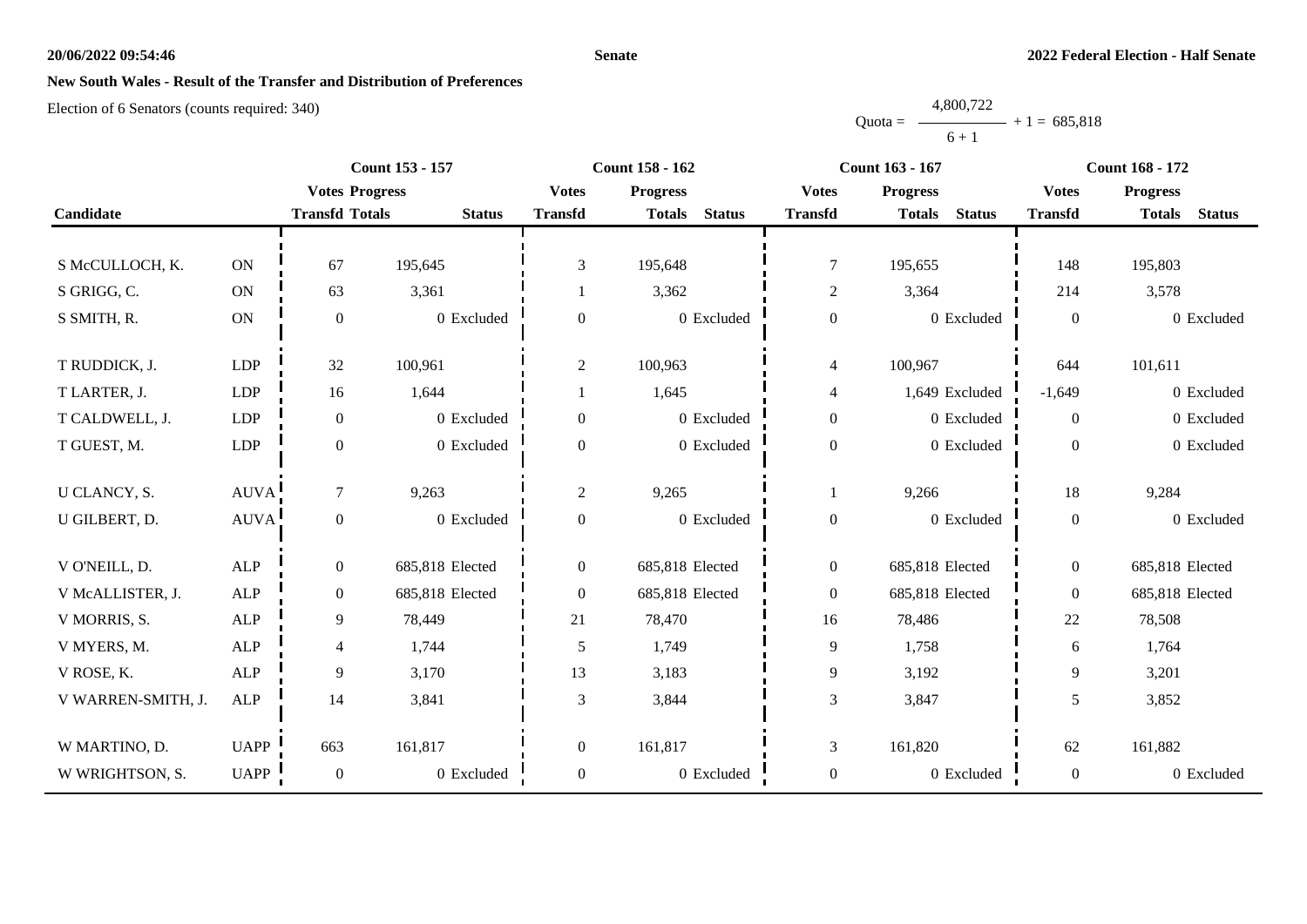#### **Senate**

# **New South Wales - Result of the Transfer and Distribution of Preferences**

|           | 4,800,722 |                |
|-----------|-----------|----------------|
| $Quota =$ |           | $+1 = 685.818$ |
|           | $6 + 1$   |                |

|                         |                             | <b>Count 153 - 157</b>                         |               |                                            | <b>Count 158 - 162</b>         |                                             | Count 163 - 167                | <b>Count 168 - 172</b>                |                                |
|-------------------------|-----------------------------|------------------------------------------------|---------------|--------------------------------------------|--------------------------------|---------------------------------------------|--------------------------------|---------------------------------------|--------------------------------|
|                         |                             | <b>Votes Progress</b>                          |               | <b>Votes</b>                               | <b>Progress</b>                | <b>Votes</b>                                | <b>Progress</b>                | <b>Votes</b>                          | <b>Progress</b>                |
| Candidate               |                             | <b>Transfd Totals</b>                          | <b>Status</b> | <b>Transfd</b>                             | <b>Status</b><br><b>Totals</b> | <b>Transfd</b>                              | <b>Status</b><br><b>Totals</b> | <b>Transfd</b>                        | <b>Totals</b><br><b>Status</b> |
| W MOORE, W.             | <b>UAPP</b>                 |                                                | 0 Excluded    |                                            | 0 Excluded                     | $\overline{0}$                              | 0 Excluded                     | $\theta$                              | 0 Excluded                     |
| W MARTIN, M.            | <b>UAPP</b>                 | $\Omega$                                       | 0 Excluded    | 0                                          | 0 Excluded                     | $\overline{0}$                              | 0 Excluded                     | $\Omega$                              | 0 Excluded                     |
| W YAP, J.               | <b>UAPP</b>                 |                                                | 0 Excluded    | $\Omega$                                   | 0 Excluded                     | $\theta$                                    | 0 Excluded                     | $\Omega$                              | 0 Excluded                     |
| W LOUGHREY, K.          | <b>UAPP</b>                 | $-1,018$                                       | 0 Excluded    | $\Omega$                                   | 0 Excluded                     | $\boldsymbol{0}$                            | 0 Excluded                     | $\Omega$                              | 0 Excluded                     |
| UG LIM, D.              | $\mathop{\rm IND}\nolimits$ | 3                                              | 3,312         | 4                                          | 3,316                          | $\overline{2}$                              | 3,318                          |                                       | 3,319                          |
| UG COLLINS, J.          | $\mathop{\rm IND}\nolimits$ | 26                                             | 3,605         | $\overline{2}$                             | 3,607                          | 8                                           | 3,615                          | 112                                   | 3,727                          |
| UG GRZIC, W.            | $\mathop{\rm IND}\nolimits$ | $\Omega$                                       | 0 Excluded    | $\Omega$                                   | 0 Excluded                     | $\mathbf{0}$                                | 0 Excluded                     | $\Omega$                              | 0 Excluded                     |
| UG LU, G.               | $\mathop{\rm IND}\nolimits$ | $\Omega$                                       | 0 Excluded    | $\Omega$                                   | 0 Excluded                     | $\boldsymbol{0}$                            | 0 Excluded                     | $\Omega$                              | 0 Excluded                     |
| UG LAING, W.            | $\mathop{\rm IND}\nolimits$ | $\theta$                                       | 0 Excluded    | $\Omega$                                   | 0 Excluded                     | $\mathbf{0}$                                | 0 Excluded                     | $\theta$                              | 0 Excluded                     |
| <b>Exhausted Votes</b>  |                             | 2                                              | 21            |                                            | 22                             | 6                                           | 28                             | 8                                     | 36                             |
| <b>Loss By Fraction</b> |                             | $\overline{2}$                                 | 374           |                                            | 381                            | 14                                          | 395                            | 15                                    | 410                            |
| <b>Total Votes</b>      |                             | $\Omega$                                       | 4,800,722     | $\theta$                                   | 4,800,722                      | $\mathbf{0}$                                | 4,800,722                      | $\theta$                              | 4,800,722                      |
|                         |                             | <b>Candidates Excluded</b><br>93. LOUGHREY, K. |               | <b>Candidates Excluded</b><br>36. ARYA, H. |                                | <b>Candidates Excluded</b><br>34. FLOOD, R. |                                | Candidates Excluded<br>77. LARTER, J. |                                |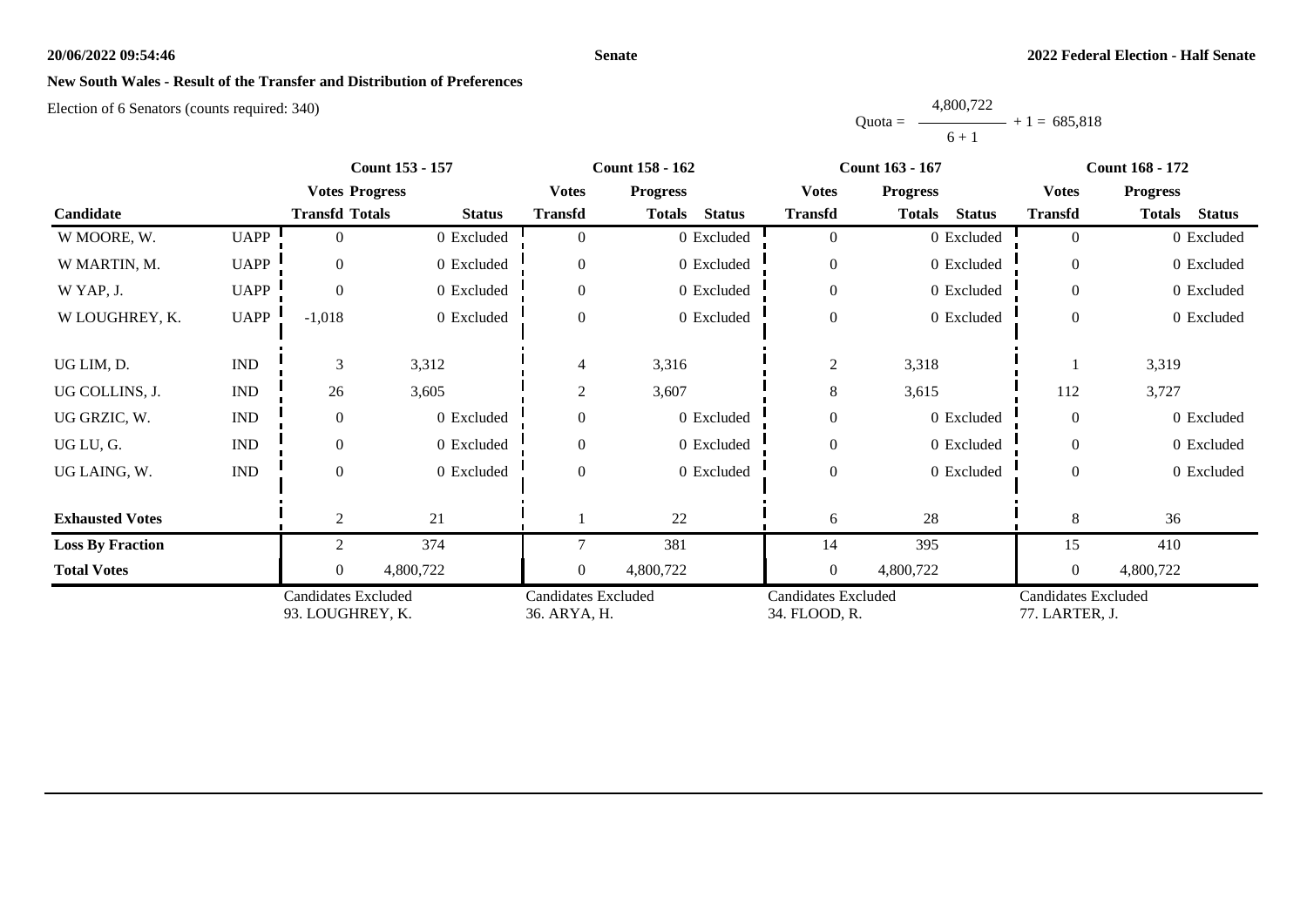#### **Senate**

## **New South Wales - Result of the Transfer and Distribution of Preferences**

|           | 4,800,722      |  |
|-----------|----------------|--|
| $Quota =$ | $+1 = 685,818$ |  |
|           | $6 + 1$        |  |

|                  |              | Count 173 - 177       |               |                  | <b>Count 178 - 182</b>         |                  | <b>Count 183 - 187</b>         | <b>Count 188 - 192</b> |                                |
|------------------|--------------|-----------------------|---------------|------------------|--------------------------------|------------------|--------------------------------|------------------------|--------------------------------|
|                  |              | <b>Votes Progress</b> |               | <b>Votes</b>     | <b>Progress</b>                | <b>Votes</b>     | <b>Progress</b>                | <b>Votes</b>           | <b>Progress</b>                |
| Candidate        |              | <b>Transfd Totals</b> | <b>Status</b> | <b>Transfd</b>   | <b>Status</b><br><b>Totals</b> | <b>Transfd</b>   | <b>Status</b><br><b>Totals</b> | <b>Transfd</b>         | <b>Status</b><br><b>Totals</b> |
| A BROLLO, D.     | AJP          | 30                    | 101,411       | 16               | 101,427                        | 12               | 101,439                        | 632                    | 102,071                        |
| A POWER, J.      | ${\rm AJP}$  | 41                    | 2,503         | 16               | 2,519                          | 26               | 2,545 Excluded                 | $-2,545$               | 0 Excluded                     |
| B KEEN, S.       | <b>TNL</b>   | 8                     | 8,490         | $\overline{0}$   | 8,490                          | $\mathfrak{Z}$   | 8,493                          | 190                    | 8,683                          |
| B GREEN, M.      | TNL          | $\boldsymbol{0}$      | 0 Excluded    | $\overline{0}$   | 0 Excluded                     | $\boldsymbol{0}$ | 0 Excluded                     | $\overline{0}$         | 0 Excluded                     |
| C LIU, K.        | $\mbox{CEC}$ | 15                    | 14,394        | 6                | 14,400                         | 17               | 14,417                         | 196                    | 14,613                         |
| C LAWLER, A.     | $\mbox{CEC}$ | $\boldsymbol{0}$      | 0 Excluded    | $\boldsymbol{0}$ | 0 Excluded                     | $\boldsymbol{0}$ | 0 Excluded                     | $\mathbf{0}$           | 0 Excluded                     |
| D LAMB, G.       | SPP          | 21                    | 25,545        | 10               | 25,555                         | 11               | 25,566                         | 271                    | 25,837                         |
| D DE VIVE, S.    | SPP          | $\mathbf{0}$          | 0 Excluded    | $\Omega$         | 0 Excluded                     | $\boldsymbol{0}$ | 0 Excluded                     | $\mathbf{0}$           | 0 Excluded                     |
| E SHOEBRIDGE, D. | <b>GRN</b>   | 182                   | 543,651       | 36               | 543,687                        | 39               | 543,726                        | 136                    | 543,862                        |
| E COHN, A.       | <b>GRN</b>   | 559                   | 4,450         | $20\,$           | 4,470                          | 24               | 4,494                          | 181                    | 4,675                          |
| E FLOOD, R.      | <b>GRN</b>   | $\boldsymbol{0}$      | 0 Excluded    | $\overline{0}$   | 0 Excluded                     | $\boldsymbol{0}$ | 0 Excluded                     | $\overline{0}$         | 0 Excluded                     |
| E SCOTT, J.      | ${\rm GRN}$  | $-1,702$              | 0 Excluded    | $\overline{0}$   | 0 Excluded                     | $\boldsymbol{0}$ | 0 Excluded                     | $\overline{0}$         | 0 Excluded                     |
| E ARYA, H.       | ${\rm GRN}$  | $\boldsymbol{0}$      | 0 Excluded    | $\overline{0}$   | 0 Excluded                     | $\boldsymbol{0}$ | 0 Excluded                     | $\mathbf{0}$           | 0 Excluded                     |
| E WHEELER, D.    | ${\rm GRN}$  | 468                   | 2,780         | 5                | 2,785                          | $\overline{4}$   | 2,789                          | 70                     | 2,859                          |
| F BODDY, M.      |              | 4                     | 8,633         | $\overline{2}$   | 8,635                          | 3                | 8,638                          | 27                     | 8,665                          |
| F GRENFELL, O.   |              | $\mathbf{0}$          | 0 Excluded    | $\mathbf{0}$     | 0 Excluded                     | $\boldsymbol{0}$ | 0 Excluded                     | $\overline{0}$         | 0 Excluded                     |
|                  |              |                       |               |                  |                                |                  |                                |                        |                                |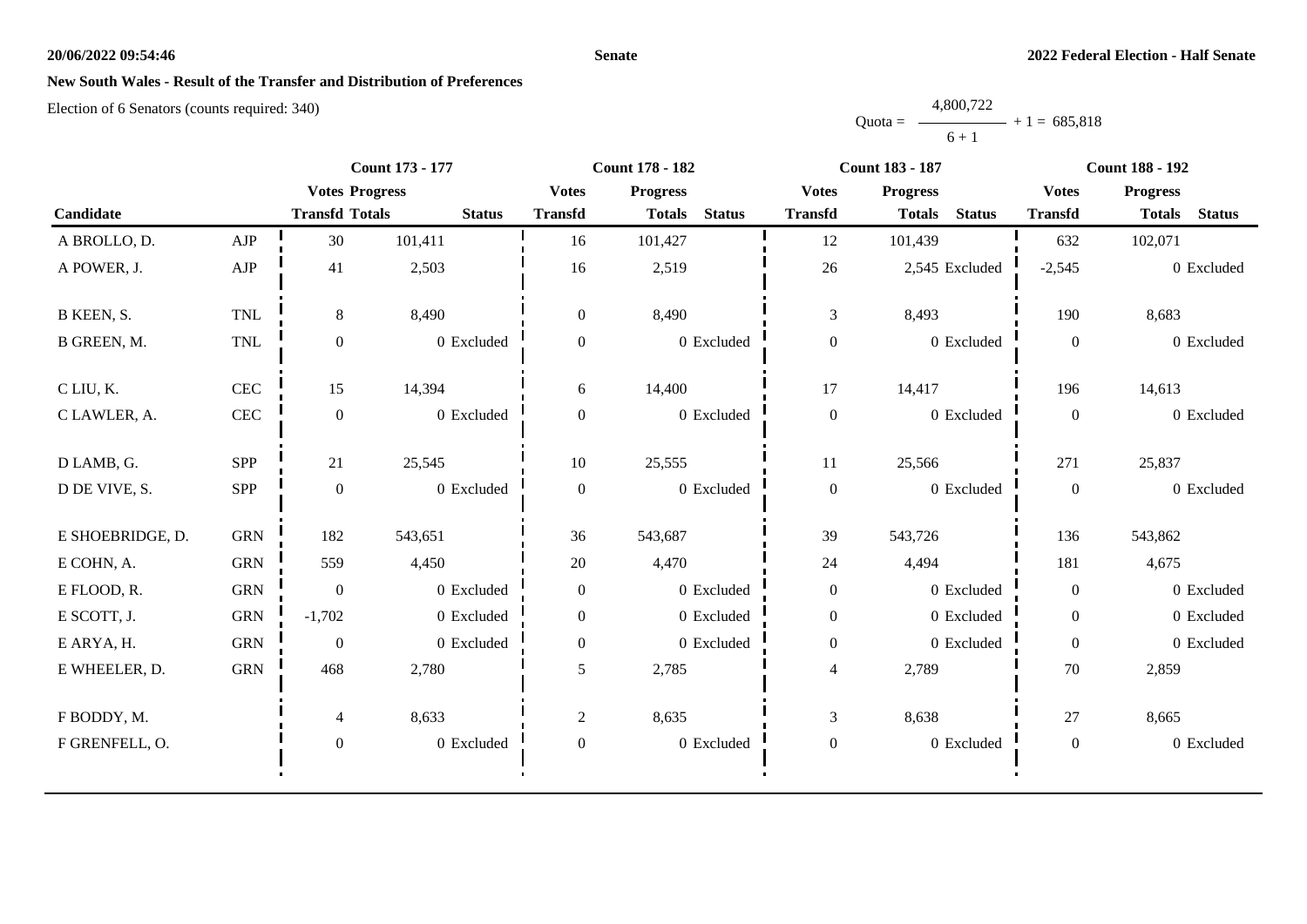#### **Senate**

# **New South Wales - Result of the Transfer and Distribution of Preferences**

|           | 4,800,722 |                |
|-----------|-----------|----------------|
| $Quota =$ |           | $+1 = 685.818$ |
|           | $6 + 1$   |                |

|                |                        | <b>Count 173 - 177</b> |                 |                  | <b>Count 178 - 182</b>         |                  | <b>Count 183 - 187</b>         | <b>Count 188 - 192</b> |                                |
|----------------|------------------------|------------------------|-----------------|------------------|--------------------------------|------------------|--------------------------------|------------------------|--------------------------------|
|                |                        | <b>Votes Progress</b>  |                 | <b>Votes</b>     | <b>Progress</b>                | <b>Votes</b>     | <b>Progress</b>                | <b>Votes</b>           | <b>Progress</b>                |
| Candidate      |                        | <b>Transfd Totals</b>  | <b>Status</b>   | <b>Transfd</b>   | <b>Status</b><br><b>Totals</b> | <b>Transfd</b>   | <b>Status</b><br><b>Totals</b> | <b>Transfd</b>         | <b>Status</b><br><b>Totals</b> |
| G PAYNE, M.    | LP                     | $\overline{0}$         | 685,818 Elected | $\overline{0}$   | 685,818 Elected                | $\overline{0}$   | 685,818 Elected                | $\overline{0}$         | 685,818 Elected                |
| G CADELL, R.   | NP                     | $\theta$               | 685,818 Elected | $\Omega$         | 685,818 Elected                | $\overline{0}$   | 685,818 Elected                | $\theta$               | 685,818 Elected                |
| G MOLAN, J.    | LP                     | 30                     | 381,722         | 16               | 381,738                        | 424              | 382,162                        | 54                     | 382,216                        |
| G PENFOLD, A.  | NP                     | 16                     | 2,519           | 13               | 2,532                          | 269              | 2,801                          | 47                     | 2,848 Excluded                 |
| G JARVIS, M.   | $\mathbf{L}\mathbf{P}$ | 13                     | 2,124           | 8                | 2,132 Excluded                 | $-2,132$         | 0 Excluded                     | $\overline{0}$         | 0 Excluded                     |
| G McGAHEY, V.  | LP                     | 10                     | 2,540           | 6                | 2,546                          | 976              | 3,522                          | 19                     | 3,541                          |
| H CARO, J.     | <b>REAS</b>            | 26                     | 30,639          | 10               | 30,649                         | 18               | 30,667                         | 33                     | 30,700                         |
| H MAHER, H.    | <b>REAS</b>            | $\boldsymbol{0}$       | 0 Excluded      | $\boldsymbol{0}$ | 0 Excluded                     | $\boldsymbol{0}$ | 0 Excluded                     | $\theta$               | 0 Excluded                     |
| H RYALL, D.    | <b>REAS</b>            | $\Omega$               | 0 Excluded      | $\Omega$         | 0 Excluded                     | $\boldsymbol{0}$ | 0 Excluded                     | $\overline{0}$         | 0 Excluded                     |
| I SANCHEZ, P.  | <b>SAL</b>             | 20                     | 8,308           | 6                | 8,314                          | 15               | 8,329                          | 33                     | 8,362                          |
| I LEKA, N.     | <b>SAL</b>             | $\mathbf{0}$           | 0 Excluded      | $\overline{0}$   | 0 Excluded                     | $\boldsymbol{0}$ | 0 Excluded                     | $\boldsymbol{0}$       | 0 Excluded                     |
| I EVANS, R.    | <b>SAL</b>             | $\overline{0}$         | 0 Excluded      | $\Omega$         | 0 Excluded                     | $\boldsymbol{0}$ | 0 Excluded                     | $\boldsymbol{0}$       | 0 Excluded                     |
| J JONES, R.    | ${\rm FIN}$            | 22                     | 10,945          | 5                | 10,950                         | 18               | 10,968                         | 27                     | 10,995                         |
| J ANDERSON, G. | ${\rm FIN}$            | $\mathbf{0}$           | 0 Excluded      | $\theta$         | 0 Excluded                     | $\theta$         | 0 Excluded                     | $\overline{0}$         | 0 Excluded                     |
| K BATY, S.     | $\mbox{\rm AUD}$       | 12                     | 17,654          | 5                | 17,659                         | 12               | 17,671                         | 16                     | 17,687                         |
| K ROGERS, S.   | $\mbox{AUD}$           | $\mathbf{0}$           | 0 Excluded      | $\Omega$         | 0 Excluded                     | $\mathbf{0}$     | 0 Excluded                     | $\overline{0}$         | 0 Excluded                     |
| K RICHARDS, C. | $\mbox{\rm AUD}$       | $\overline{0}$         | 0 Excluded      | $\theta$         | 0 Excluded                     | $\boldsymbol{0}$ | 0 Excluded                     | $\boldsymbol{0}$       | 0 Excluded                     |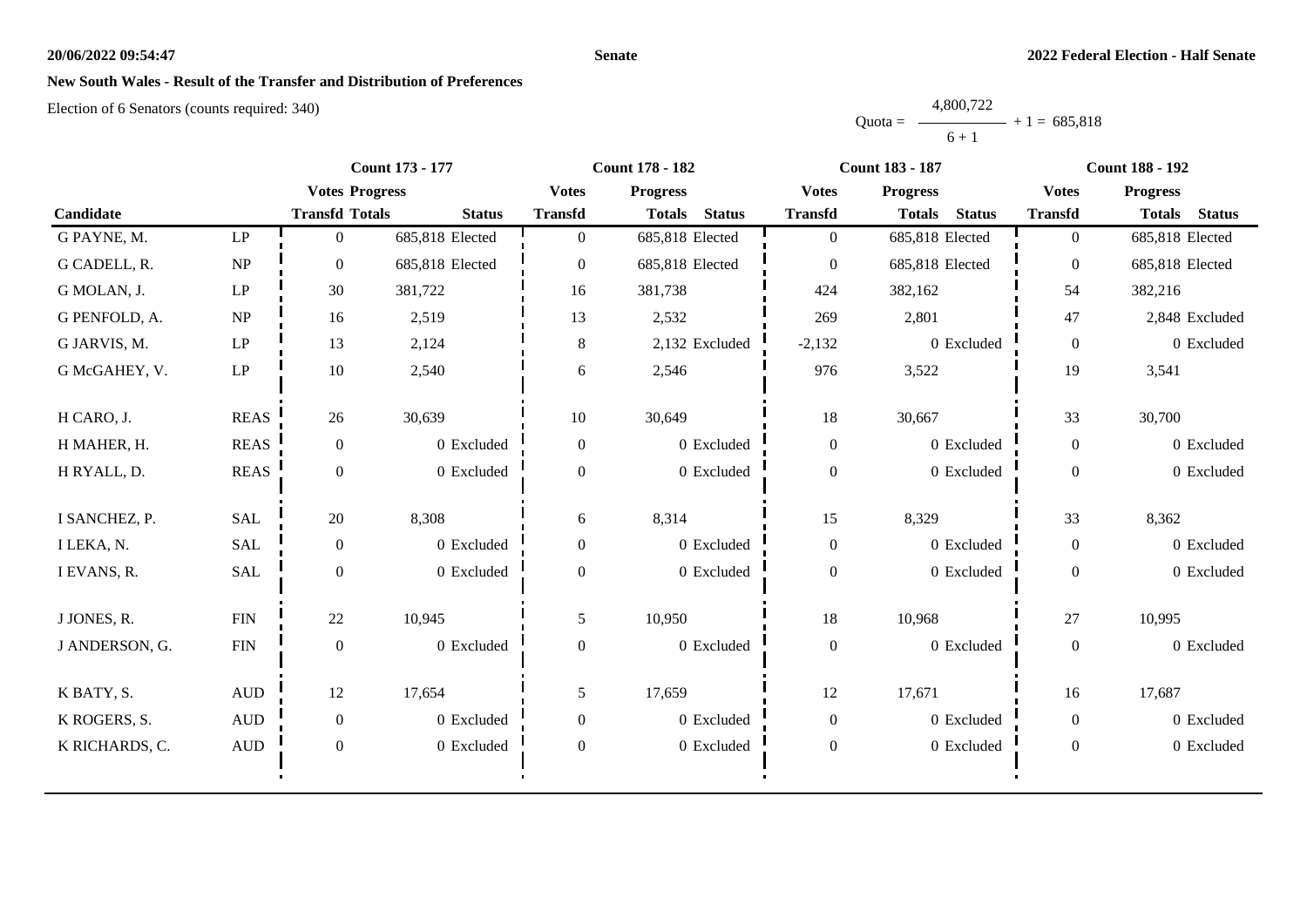#### **Senate**

# **New South Wales - Result of the Transfer and Distribution of Preferences**

|           | 4,800,722 |                |
|-----------|-----------|----------------|
| $Quota =$ |           | $+1 = 685,818$ |
|           | $6 + 1$   |                |

|                        |             | <b>Count 173 - 177</b> |               |                  | <b>Count 178 - 182</b>         |                  | <b>Count 183 - 187</b>         | <b>Count 188 - 192</b> |                                |
|------------------------|-------------|------------------------|---------------|------------------|--------------------------------|------------------|--------------------------------|------------------------|--------------------------------|
|                        |             | <b>Votes Progress</b>  |               | <b>Votes</b>     | <b>Progress</b>                | <b>Votes</b>     | <b>Progress</b>                | <b>Votes</b>           | <b>Progress</b>                |
| Candidate              |             | <b>Transfd Totals</b>  | <b>Status</b> | <b>Transfd</b>   | <b>Status</b><br><b>Totals</b> | <b>Transfd</b>   | <b>Status</b><br><b>Totals</b> | <b>Transfd</b>         | <b>Status</b><br><b>Totals</b> |
| L WHYMAN, O.           | IAP         | 30                     | 39,200        | 11               | 39,211                         | 18               | 39,229                         | 91                     | 39,320                         |
| L BROOKE, L.           | IAP         | $\boldsymbol{0}$       | 0 Excluded    | $\boldsymbol{0}$ | 0 Excluded                     | $\boldsymbol{0}$ | 0 Excluded                     | $\boldsymbol{0}$       | 0 Excluded                     |
| M DJURIC, S.           | ASP         | 11                     | 90,979        | 5                | 90,984                         | 14               | 90,998                         | 28                     | 91,026                         |
| M GREGORY, D.          | ASP         | $\boldsymbol{0}$       | 0 Excluded    | $\overline{0}$   | 0 Excluded                     | $\boldsymbol{0}$ | 0 Excluded                     | $\overline{0}$         | 0 Excluded                     |
| M MILGATE, B.          | ASP         | $\boldsymbol{0}$       | 0 Excluded    | $\overline{0}$   | 0 Excluded                     | $\boldsymbol{0}$ | 0 Excluded                     | $\overline{0}$         | 0 Excluded                     |
| M CROOKS, J.           | ASP         | $\boldsymbol{0}$       | 0 Excluded    | $\Omega$         | 0 Excluded                     | $\boldsymbol{0}$ | 0 Excluded                     | $\overline{0}$         | 0 Excluded                     |
| N KOCHER, D.           | $\rm{SUM}$  | 5                      | 12,923        | 10               | 12,933                         | 15               | 12,948                         | 34                     | 12,982                         |
| N BENNIE, R.           | $\rm SUN$   | $\boldsymbol{0}$       | 0 Excluded    | $\boldsymbol{0}$ | 0 Excluded                     | $\boldsymbol{0}$ | 0 Excluded                     | $\overline{0}$         | 0 Excluded                     |
| O O'NEILL, M.          | $\rm{IMO}$  | 14                     | 18,751        | $\overline{7}$   | 18,758                         | 11               | 18,769                         | 44                     | 18,813                         |
| O BURNUM BURNUM,<br>M. | <b>IMO</b>  | $\boldsymbol{0}$       | 0 Excluded    | $\overline{0}$   | 0 Excluded                     | $\boldsymbol{0}$ | 0 Excluded                     | $\overline{0}$         | 0 Excluded                     |
| P HOPKINS, M.          | GAP         | $\tau$                 | 17,148        | 21               | 17,169                         | 9                | 17,178                         | 26                     | 17,204                         |
| P NOHRA, G.            | GAP         | $\boldsymbol{0}$       | 0 Excluded    | $\boldsymbol{0}$ | 0 Excluded                     | $\boldsymbol{0}$ | 0 Excluded                     | $\overline{0}$         | 0 Excluded                     |
| Q BALDERSTONE, M.      | <b>HMP</b>  | 21                     | 125,294       | 17               | 125,311                        | 25               | 125,336                        | 87                     | 125,423                        |
| Q HESTER, G.           | HMP         | $\boldsymbol{0}$       | 0 Excluded    | $\overline{0}$   | 0 Excluded                     | $\boldsymbol{0}$ | 0 Excluded                     | $\overline{0}$         | 0 Excluded                     |
| R LEONG, A.            | <b>SOPA</b> | 10                     | 17,745        | $18\,$           | 17,763                         | $\tau$           | 17,770                         | 61                     | 17,831                         |
| R BRYCE, I.            | <b>SOPA</b> | $\mathbf{0}$           | 0 Excluded    | $\overline{0}$   | 0 Excluded                     | $\boldsymbol{0}$ | 0 Excluded                     | $\overline{0}$         | 0 Excluded                     |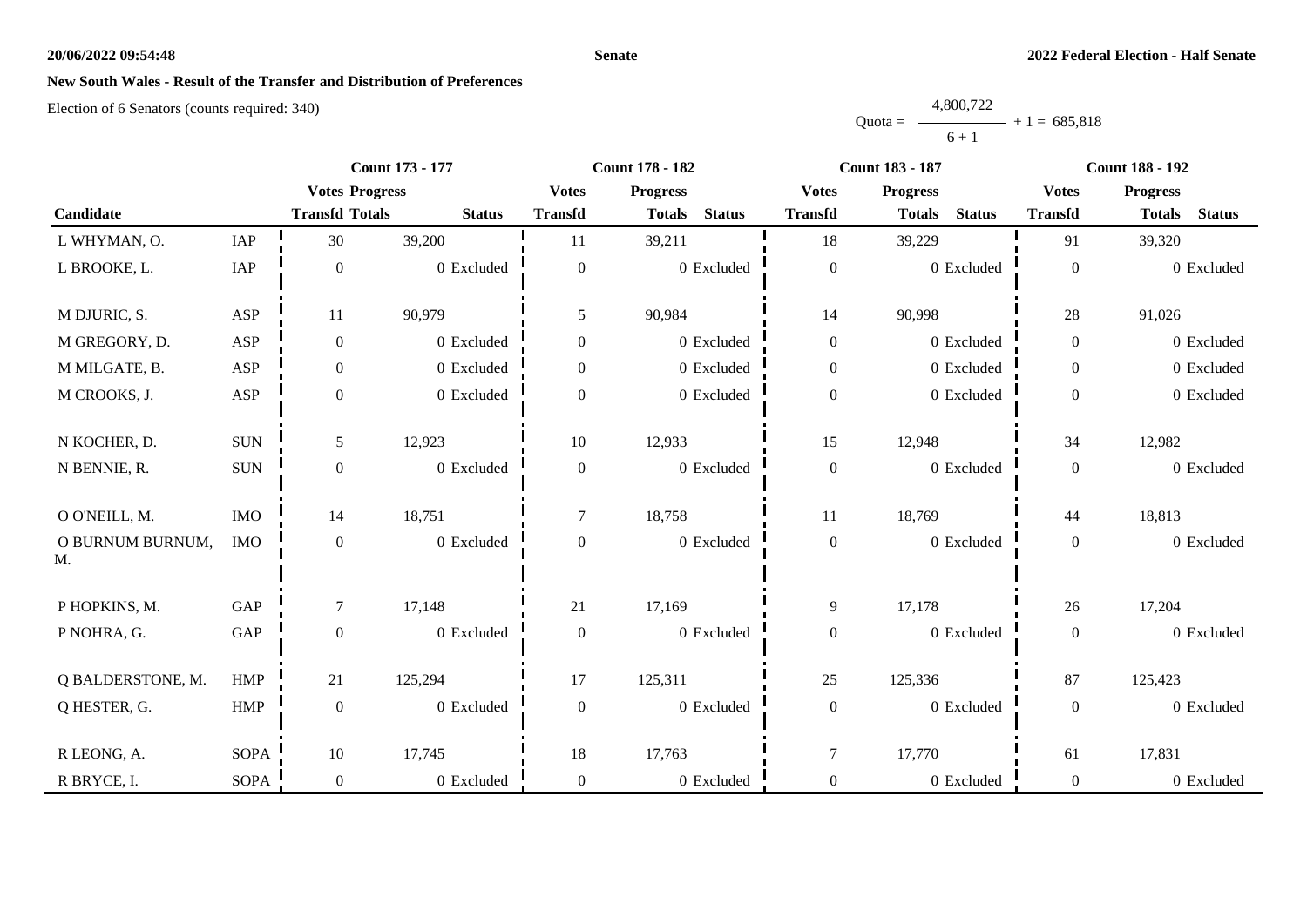#### **Senate**

# **New South Wales - Result of the Transfer and Distribution of Preferences**

|           | 4,800,722 |                |
|-----------|-----------|----------------|
| $Quota =$ |           | $+1 = 685,818$ |
|           | $6 + 1$   |                |

|                    |               |                       | Count 173 - 177 |                  | <b>Count 178 - 182</b>         | <b>Count 183 - 187</b> |                                | <b>Count 188 - 192</b> |                                |
|--------------------|---------------|-----------------------|-----------------|------------------|--------------------------------|------------------------|--------------------------------|------------------------|--------------------------------|
|                    |               | <b>Votes Progress</b> |                 | <b>Votes</b>     | <b>Progress</b>                | <b>Votes</b>           | <b>Progress</b>                | <b>Votes</b>           | <b>Progress</b>                |
| Candidate          |               | <b>Transfd Totals</b> | <b>Status</b>   | <b>Transfd</b>   | <b>Status</b><br><b>Totals</b> | <b>Transfd</b>         | <b>Status</b><br><b>Totals</b> | <b>Transfd</b>         | <b>Status</b><br><b>Totals</b> |
|                    |               |                       |                 |                  |                                |                        |                                |                        |                                |
| S McCULLOCH, K.    | ON            | 5                     | 195,808         | 17               | 195,825                        | $21\,$                 | 195,846                        | 41                     | 195,887                        |
| S GRIGG, C.        | $\mathbf{ON}$ | $\overline{4}$        | 3,582           | 16               | 3,598                          | 7                      | 3,605                          | 11                     | 3,616                          |
| S SMITH, R.        | $\mathbf{ON}$ | $\mathbf{0}$          | 0 Excluded      | $\boldsymbol{0}$ | 0 Excluded                     | $\boldsymbol{0}$       | 0 Excluded                     | $\boldsymbol{0}$       | 0 Excluded                     |
|                    |               |                       |                 |                  |                                |                        |                                |                        |                                |
| T RUDDICK, J.      | LDP           | 4                     | 101,615         | 22               | 101,637                        | 33                     | 101,670                        | 15                     | 101,685                        |
| T LARTER, J.       | LDP           | $\overline{0}$        | 0 Excluded      | $\Omega$         | 0 Excluded                     | $\boldsymbol{0}$       | 0 Excluded                     | $\Omega$               | 0 Excluded                     |
| T CALDWELL, J.     | LDP           | $\boldsymbol{0}$      | 0 Excluded      | $\overline{0}$   | 0 Excluded                     | $\boldsymbol{0}$       | 0 Excluded                     | $\overline{0}$         | 0 Excluded                     |
| T GUEST, M.        | LDP           | $\boldsymbol{0}$      | 0 Excluded      | $\overline{0}$   | 0 Excluded                     | $\boldsymbol{0}$       | 0 Excluded                     | $\overline{0}$         | 0 Excluded                     |
|                    |               |                       |                 |                  |                                |                        |                                |                        |                                |
| U CLANCY, S.       | <b>AUVA</b>   | $\mathfrak{H}$        | 9,289           | 13               | 9,302                          | 6                      | 9,308                          | 24                     | 9,332                          |
| U GILBERT, D.      | <b>AUVA</b>   | $\boldsymbol{0}$      | 0 Excluded      | $\boldsymbol{0}$ | 0 Excluded                     | $\boldsymbol{0}$       | 0 Excluded                     | $\Omega$               | 0 Excluded                     |
|                    |               |                       |                 |                  |                                |                        |                                |                        |                                |
| V O'NEILL, D.      | ALP           | $\boldsymbol{0}$      | 685,818 Elected | $\overline{0}$   | 685,818 Elected                | $\boldsymbol{0}$       | 685,818 Elected                | $\overline{0}$         | 685,818 Elected                |
| V McALLISTER, J.   | <b>ALP</b>    | $\boldsymbol{0}$      | 685,818 Elected | $\overline{0}$   | 685,818 Elected                | $\theta$               | 685,818 Elected                | $\overline{0}$         | 685,818 Elected                |
| V MORRIS, S.       | ${\sf ALP}$   | 30                    | 78,538          | 629              | 79,167                         | $30\,$                 | 79,197                         | 27                     | 79,224                         |
| V MYERS, M.        | <b>ALP</b>    | 11                    | 1,775 Excluded  | $-1,775$         | 0 Excluded                     | $\boldsymbol{0}$       | 0 Excluded                     | $\Omega$               | 0 Excluded                     |
| V ROSE, K.         | <b>ALP</b>    | 18                    | 3,219           | 513              | 3,732                          | 15                     | 3,747                          | 31                     | 3,778                          |
| V WARREN-SMITH, J. | ALP           | 13                    | 3,865           | 235              | 4,100                          | 11                     | 4,111                          | 9                      | 4,120                          |
|                    |               |                       |                 |                  |                                |                        |                                |                        |                                |
| W MARTINO, D.      | <b>UAPP</b>   | $\overline{4}$        | 161,886         | 20               | 161,906                        | 12                     | 161,918                        | 20                     | 161,938                        |
| W WRIGHTSON, S.    | UAPP          | $\overline{0}$        | 0 Excluded      | $\boldsymbol{0}$ | 0 Excluded                     | $\boldsymbol{0}$       | 0 Excluded                     | $\overline{0}$         | 0 Excluded                     |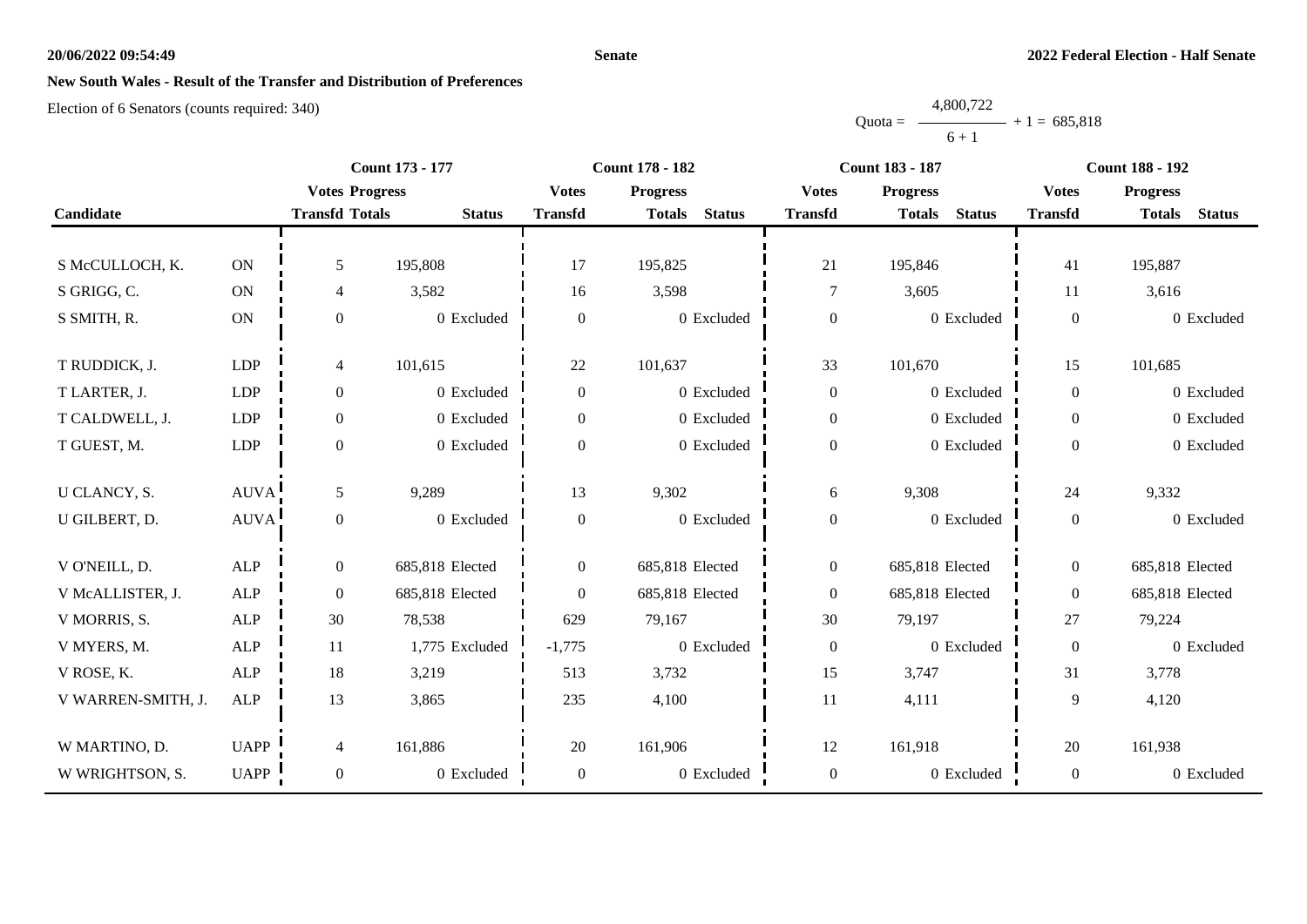#### **Senate**

# **New South Wales - Result of the Transfer and Distribution of Preferences**

|           | 4,800,722 |                |
|-----------|-----------|----------------|
| $Quota =$ |           | $+1 = 685.818$ |
|           | $6 + 1$   |                |

|                         |                             | <b>Count 173 - 177</b>                      |               |                                             | <b>Count 178 - 182</b>         |                                              | <b>Count 183 - 187</b>         | <b>Count 188 - 192</b>                      |                                |
|-------------------------|-----------------------------|---------------------------------------------|---------------|---------------------------------------------|--------------------------------|----------------------------------------------|--------------------------------|---------------------------------------------|--------------------------------|
|                         |                             | <b>Votes Progress</b>                       |               | <b>Votes</b>                                | <b>Progress</b>                | <b>Votes</b>                                 | <b>Progress</b>                | <b>Votes</b>                                | <b>Progress</b>                |
| Candidate               |                             | <b>Transfd Totals</b>                       | <b>Status</b> | <b>Transfd</b>                              | <b>Status</b><br><b>Totals</b> | <b>Transfd</b>                               | <b>Status</b><br><b>Totals</b> | <b>Transfd</b>                              | <b>Status</b><br><b>Totals</b> |
| W MOORE, W.             | <b>UAPP</b>                 | 0                                           | 0 Excluded    | $\Omega$                                    | 0 Excluded                     | $\overline{0}$                               | 0 Excluded                     | $\overline{0}$                              | 0 Excluded                     |
| W MARTIN, M.            | <b>UAPP</b>                 | $\overline{0}$                              | 0 Excluded    | $\Omega$                                    | 0 Excluded                     | $\theta$                                     | 0 Excluded                     | $\theta$                                    | 0 Excluded                     |
| W YAP, J.               | <b>UAPP</b>                 | $\overline{0}$                              | 0 Excluded    |                                             | 0 Excluded                     | $\boldsymbol{0}$                             | 0 Excluded                     | $\Omega$                                    | 0 Excluded                     |
| W LOUGHREY, K.          | <b>UAPP</b>                 | $\overline{0}$                              | 0 Excluded    | $\Omega$                                    | 0 Excluded                     | $\boldsymbol{0}$                             | 0 Excluded                     | $\overline{0}$                              | 0 Excluded                     |
| UG LIM, D.              | $\mathop{\rm IND}\nolimits$ | 8                                           | 3,327         | 5                                           | 3,332                          | $\overline{4}$                               | 3,336                          | 8                                           | 3,344                          |
| UG COLLINS, J.          | <b>IND</b>                  |                                             | 3,734         | 12                                          | 3,746                          | 4                                            | 3,750                          | 13                                          | 3,763                          |
| UG GRZIC, W.            | $\mathop{\rm IND}\nolimits$ | $\Omega$                                    | 0 Excluded    | $\Omega$                                    | 0 Excluded                     | $\theta$                                     | 0 Excluded                     | $\theta$                                    | 0 Excluded                     |
| UG LU, G.               | $\mathop{\rm IND}\nolimits$ | $\overline{0}$                              | 0 Excluded    | $\Omega$                                    | 0 Excluded                     | $\boldsymbol{0}$                             | 0 Excluded                     | $\theta$                                    | 0 Excluded                     |
| UG LAING, W.            | $\mathop{\rm IND}\nolimits$ | $\Omega$                                    | 0 Excluded    | $\Omega$                                    | 0 Excluded                     | $\theta$                                     | 0 Excluded                     | $\theta$                                    | 0 Excluded                     |
| <b>Exhausted Votes</b>  |                             | 6                                           | 42            | 5                                           | 47                             | $\overline{2}$                               | 49                             | 35                                          | 84                             |
| <b>Loss By Fraction</b> |                             | 12                                          | 422           | 19                                          | 441                            | 17                                           | 458                            | 8                                           | 466                            |
| <b>Total Votes</b>      |                             | $\Omega$                                    | 4,800,722     | $\overline{0}$                              | 4,800,722                      | $\theta$                                     | 4,800,722                      | $\theta$                                    | 4,800,722                      |
|                         |                             | <b>Candidates Excluded</b><br>35. SCOTT, J. |               | <b>Candidates Excluded</b><br>85. MYERS, M. |                                | <b>Candidates Excluded</b><br>44. JARVIS, M. |                                | <b>Candidates Excluded</b><br>25. POWER, J. |                                |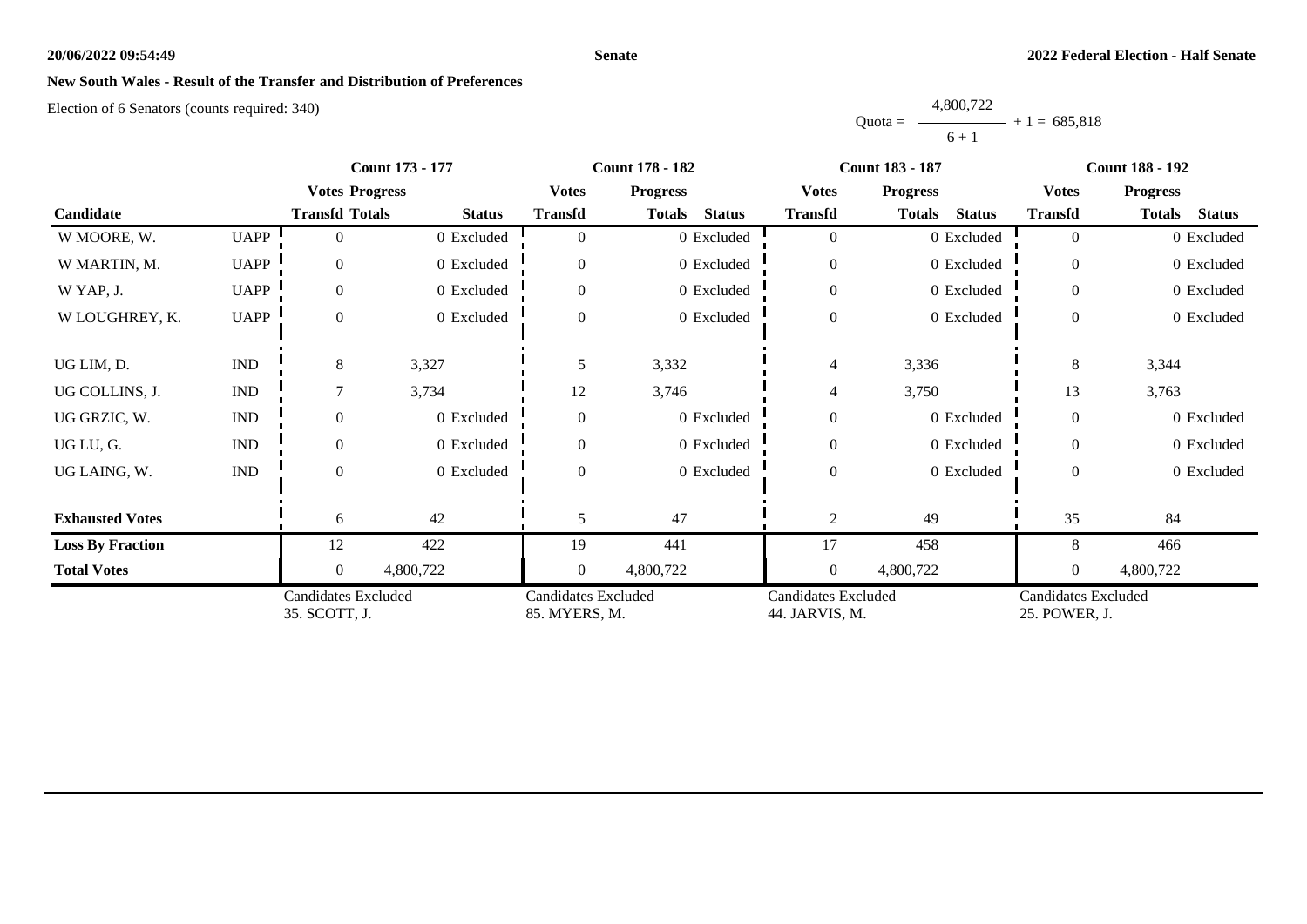#### **Senate**

# **New South Wales - Result of the Transfer and Distribution of Preferences**

|           | 4,800,722 |                |
|-----------|-----------|----------------|
| $Quota =$ |           | $+1 = 685,818$ |
|           | $6 + 1$   |                |

|                  |              | <b>Count 193 - 197</b> |                |                  | <b>Count 198 - 202</b>         |                  | <b>Count 203 - 207</b>         | <b>Count 208 - 212</b> |                                |
|------------------|--------------|------------------------|----------------|------------------|--------------------------------|------------------|--------------------------------|------------------------|--------------------------------|
|                  |              | <b>Votes Progress</b>  |                | <b>Votes</b>     | <b>Progress</b>                | <b>Votes</b>     | <b>Progress</b>                | <b>Votes</b>           | <b>Progress</b>                |
| Candidate        |              | <b>Transfd Totals</b>  | <b>Status</b>  | <b>Transfd</b>   | <b>Status</b><br><b>Totals</b> | <b>Transfd</b>   | <b>Status</b><br><b>Totals</b> | <b>Transfd</b>         | <b>Status</b><br><b>Totals</b> |
| A BROLLO, D.     | ${\rm AJP}$  | 15                     | 102,086        | 34               | 102,120                        | 24               | 102,144                        | 17                     | 102,161                        |
| A POWER, J.      | ${\rm AJP}$  | $\boldsymbol{0}$       | 0 Excluded     | $\boldsymbol{0}$ | 0 Excluded                     | $\boldsymbol{0}$ | 0 Excluded                     | $\boldsymbol{0}$       | 0 Excluded                     |
| B KEEN, S.       | <b>TNL</b>   | 3                      | 8,686          | $\overline{2}$   | 8,688                          | $\overline{7}$   | 8,695                          | 3                      | 8,698                          |
| B GREEN, M.      | TNL          | $\overline{0}$         | 0 Excluded     | $\overline{0}$   | 0 Excluded                     | $\boldsymbol{0}$ | 0 Excluded                     | $\boldsymbol{0}$       | 0 Excluded                     |
| C LIU, K.        | $\mbox{CEC}$ | 19                     | 14,632         | $\overline{7}$   | 14,639                         | 69               | 14,708                         | $\mathfrak{Z}$         | 14,711                         |
| C LAWLER, A.     | $\mbox{CEC}$ | $\overline{0}$         | 0 Excluded     | $\overline{0}$   | 0 Excluded                     | $\boldsymbol{0}$ | 0 Excluded                     | $\overline{0}$         | 0 Excluded                     |
| D LAMB, G.       | <b>SPP</b>   | 18                     | 25,855         | 35               | 25,890                         | 23               | 25,913                         | 8                      | 25,921                         |
| D DE VIVE, S.    | SPP          | $\mathbf{0}$           | 0 Excluded     | $\overline{0}$   | 0 Excluded                     | $\boldsymbol{0}$ | 0 Excluded                     | $\overline{0}$         | 0 Excluded                     |
| E SHOEBRIDGE, D. | <b>GRN</b>   | 42                     | 543,904        | 372              | 544,276                        | 168              | 544,444                        | $\overline{4}$         | 544,448                        |
| E COHN, A.       | <b>GRN</b>   | 50                     | 4,725          | 1,971            | 6,696                          | 31               | 6,727                          | $\overline{4}$         | 6,731                          |
| E FLOOD, R.      | <b>GRN</b>   | $\overline{0}$         | 0 Excluded     | $\theta$         | 0 Excluded                     | $\boldsymbol{0}$ | 0 Excluded                     | $\overline{0}$         | 0 Excluded                     |
| E SCOTT, J.      | <b>GRN</b>   | $\overline{0}$         | 0 Excluded     | $\theta$         | 0 Excluded                     | $\mathbf{0}$     | 0 Excluded                     | $\overline{0}$         | 0 Excluded                     |
| E ARYA, H.       | ${\rm GRN}$  | $\overline{0}$         | 0 Excluded     | $\theta$         | 0 Excluded                     | $\boldsymbol{0}$ | 0 Excluded                     | $\overline{0}$         | 0 Excluded                     |
| E WHEELER, D.    | ${\rm GRN}$  | 9                      | 2,868 Excluded | $-2,868$         | 0 Excluded                     | $\boldsymbol{0}$ | 0 Excluded                     | $\overline{0}$         | 0 Excluded                     |
| F BODDY, M.      |              | $\tau$                 | 8,672          | 17               | 8,689                          | $\mathfrak{S}$   | 8,694                          |                        | 8,695                          |
| F GRENFELL, O.   |              | $\boldsymbol{0}$       | 0 Excluded     | $\boldsymbol{0}$ | $0\,$ Excluded                 | $\boldsymbol{0}$ | 0 Excluded                     | $\boldsymbol{0}$       | 0 Excluded                     |
|                  |              |                        |                |                  |                                |                  |                                |                        |                                |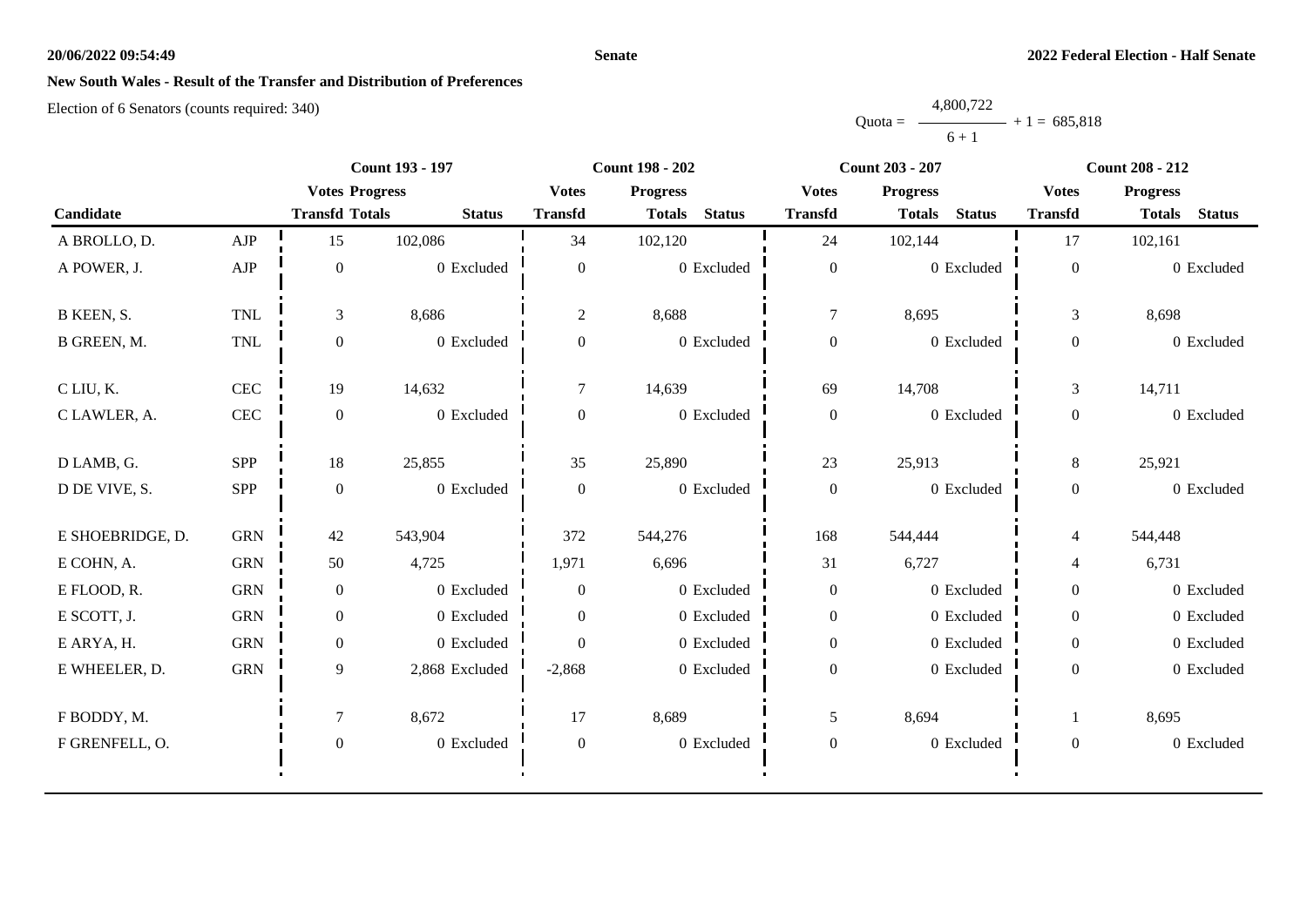#### **Senate**

# **New South Wales - Result of the Transfer and Distribution of Preferences**

|           | 4,800,722 |                |
|-----------|-----------|----------------|
| Ouota $=$ |           | $+1 = 685,818$ |
|           | $6 + 1$   |                |

|                |                                 | <b>Count 193 - 197</b> |                 |                | <b>Count 198 - 202</b>         |                  | <b>Count 203 - 207</b>         | <b>Count 208 - 212</b> |                                |
|----------------|---------------------------------|------------------------|-----------------|----------------|--------------------------------|------------------|--------------------------------|------------------------|--------------------------------|
|                |                                 | <b>Votes Progress</b>  |                 | <b>Votes</b>   | <b>Progress</b>                | <b>Votes</b>     | <b>Progress</b>                | <b>Votes</b>           | <b>Progress</b>                |
| Candidate      |                                 | <b>Transfd Totals</b>  | <b>Status</b>   | <b>Transfd</b> | <b>Status</b><br><b>Totals</b> | <b>Transfd</b>   | <b>Status</b><br><b>Totals</b> | <b>Transfd</b>         | <b>Status</b><br><b>Totals</b> |
| G PAYNE, M.    | LP                              | $\Omega$               | 685,818 Elected | $\Omega$       | 685,818 Elected                | $\overline{0}$   | 685,818 Elected                | $\overline{0}$         | 685,818 Elected                |
| G CADELL, R.   | $\ensuremath{\text{NP}}\xspace$ | $\theta$               | 685,818 Elected | $\Omega$       | 685,818 Elected                | $\mathbf{0}$     | 685,818 Elected                | $\theta$               | 685,818 Elected                |
| G MOLAN, J.    | $\mathbf{L}\mathbf{P}$          | 987                    | 383,203         | 20             | 383,223                        | 34               | 383,257                        | 111                    | 383,368                        |
| G PENFOLD, A.  | $\ensuremath{\text{NP}}\xspace$ | $-2,848$               | 0 Excluded      | $\overline{0}$ | 0 Excluded                     | $\overline{0}$   | 0 Excluded                     | $\Omega$               | 0 Excluded                     |
| G JARVIS, M.   | $\mathbf{L}\mathbf{P}$          | $\boldsymbol{0}$       | 0 Excluded      | $\overline{0}$ | 0 Excluded                     | $\boldsymbol{0}$ | 0 Excluded                     | $\Omega$               | 0 Excluded                     |
| G McGAHEY, V.  | $\mathbf{L}\mathbf{P}$          | 1,094                  | 4,635           | 28             | 4,663                          | 17               | 4,680                          | 11                     | 4,691                          |
| H CARO, J.     | <b>REAS</b>                     | 24                     | 30,724          | 22             | 30,746                         | 43               | 30,789                         | $\overline{c}$         | 30,791                         |
| H MAHER, H.    | <b>REAS</b>                     | $\overline{0}$         | 0 Excluded      | $\overline{0}$ | 0 Excluded                     | $\boldsymbol{0}$ | 0 Excluded                     | $\overline{0}$         | 0 Excluded                     |
| H RYALL, D.    | <b>REAS</b>                     | $\overline{0}$         | 0 Excluded      | $\Omega$       | 0 Excluded                     | $\boldsymbol{0}$ | 0 Excluded                     | $\overline{0}$         | 0 Excluded                     |
| I SANCHEZ, P.  | <b>SAL</b>                      | 25                     | 8,387           | 21             | 8,408                          | 20               | 8,428                          | 3                      | 8,431                          |
| I LEKA, N.     | <b>SAL</b>                      | $\mathbf{0}$           | 0 Excluded      | $\overline{0}$ | 0 Excluded                     | $\boldsymbol{0}$ | 0 Excluded                     | $\boldsymbol{0}$       | 0 Excluded                     |
| I EVANS, R.    | <b>SAL</b>                      | $\Omega$               | 0 Excluded      | $\Omega$       | 0 Excluded                     | $\boldsymbol{0}$ | 0 Excluded                     | $\overline{0}$         | 0 Excluded                     |
| J JONES, R.    | <b>FIN</b>                      | 36                     | 11,031          | 12             | 11,043                         | 16               | 11,059                         | $\tau$                 | 11,066                         |
| J ANDERSON, G. | ${\rm FIN}$                     | $\mathbf{0}$           | 0 Excluded      | $\overline{0}$ | 0 Excluded                     | $\mathbf{0}$     | 0 Excluded                     | $\overline{0}$         | 0 Excluded                     |
| K BATY, S.     | $\mbox{AUD}$                    | 34                     | 17,721          | 9              | 17,730                         | 15               | 17,745                         | 4                      | 17,749                         |
| K ROGERS, S.   | $\mbox{AUD}$                    | $\overline{0}$         | 0 Excluded      | $\overline{0}$ | 0 Excluded                     | $\boldsymbol{0}$ | 0 Excluded                     | $\overline{0}$         | 0 Excluded                     |
| K RICHARDS, C. | $\mbox{AUD}$                    | $\overline{0}$         | 0 Excluded      | $\Omega$       | 0 Excluded                     | $\boldsymbol{0}$ | 0 Excluded                     | $\overline{0}$         | 0 Excluded                     |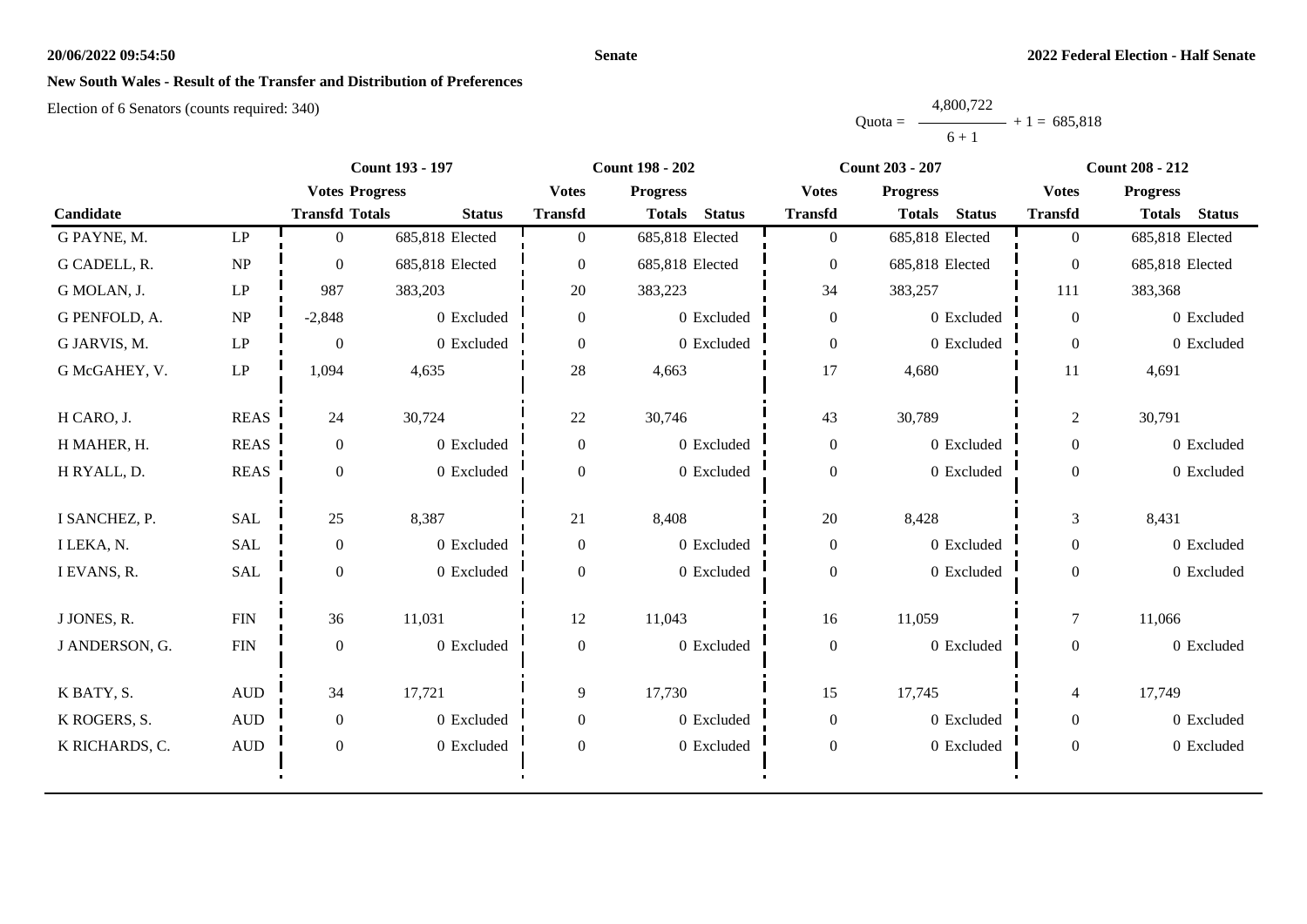#### **Senate**

## **New South Wales - Result of the Transfer and Distribution of Preferences**

|           | 4,800,722 |                |
|-----------|-----------|----------------|
| $Quota =$ |           | $+1 = 685,818$ |
|           | $6 + 1$   |                |

|                        |             |                       | <b>Count 193 - 197</b> |                  | <b>Count 198 - 202</b>         | <b>Count 203 - 207</b> |                                |                  | <b>Count 208 - 212</b>         |
|------------------------|-------------|-----------------------|------------------------|------------------|--------------------------------|------------------------|--------------------------------|------------------|--------------------------------|
|                        |             | <b>Votes Progress</b> |                        | <b>Votes</b>     | <b>Progress</b>                | <b>Votes</b>           | <b>Progress</b>                | <b>Votes</b>     | <b>Progress</b>                |
| Candidate              |             | <b>Transfd Totals</b> | <b>Status</b>          | <b>Transfd</b>   | <b>Status</b><br><b>Totals</b> | <b>Transfd</b>         | <b>Status</b><br><b>Totals</b> | <b>Transfd</b>   | <b>Status</b><br><b>Totals</b> |
| L WHYMAN, O.           | IAP         | 24                    | 39,344                 | 49               | 39,393                         | 58                     | 39,451                         | 18               | 39,469                         |
| L BROOKE, L.           | IAP         | $\boldsymbol{0}$      | 0 Excluded             | $\boldsymbol{0}$ | 0 Excluded                     | $\boldsymbol{0}$       | 0 Excluded                     | $\boldsymbol{0}$ | 0 Excluded                     |
| M DJURIC, S.           | ASP         | 49                    | 91,075                 | 8                | 91,083                         | 12                     | 91,095                         | 30               | 91,125                         |
| M GREGORY, D.          | ASP         | $\boldsymbol{0}$      | 0 Excluded             | $\boldsymbol{0}$ | 0 Excluded                     | $\boldsymbol{0}$       | 0 Excluded                     | $\overline{0}$   | 0 Excluded                     |
| M MILGATE, B.          | ASP         | $\boldsymbol{0}$      | 0 Excluded             | $\boldsymbol{0}$ | 0 Excluded                     | $\boldsymbol{0}$       | 0 Excluded                     | $\overline{0}$   | 0 Excluded                     |
| M CROOKS, J.           | ASP         | $\boldsymbol{0}$      | 0 Excluded             | $\boldsymbol{0}$ | 0 Excluded                     | $\boldsymbol{0}$       | 0 Excluded                     | $\overline{0}$   | 0 Excluded                     |
| N KOCHER, D.           | $\rm{SUM}$  | 27                    | 13,009                 | 9                | 13,018                         | 16                     | 13,034                         | 20               | 13,054                         |
| N BENNIE, R.           | $\rm SUN$   | $\boldsymbol{0}$      | 0 Excluded             | $\boldsymbol{0}$ | 0 Excluded                     | $\boldsymbol{0}$       | 0 Excluded                     | $\overline{0}$   | 0 Excluded                     |
| O O'NEILL, M.          | <b>IMO</b>  | 18                    | 18,831                 | 14               | 18,845                         | 23                     | 18,868                         | 629              | 19,497                         |
| O BURNUM BURNUM,<br>M. | <b>IMO</b>  | $\boldsymbol{0}$      | 0 Excluded             | $\boldsymbol{0}$ | 0 Excluded                     | $\boldsymbol{0}$       | 0 Excluded                     | $\overline{0}$   | 0 Excluded                     |
| P HOPKINS, M.          | GAP         | 22                    | 17,226                 | 8                | 17,234                         | 12                     | 17,246                         | 139              | 17,385                         |
| P NOHRA, G.            | GAP         | $\boldsymbol{0}$      | 0 Excluded             | $\boldsymbol{0}$ | 0 Excluded                     | $\boldsymbol{0}$       | 0 Excluded                     | $\boldsymbol{0}$ | 0 Excluded                     |
| Q BALDERSTONE, M.      | <b>HMP</b>  | 34                    | 125,457                | 35               | 125,492                        | 104                    | 125,596                        | 46               | 125,642                        |
| Q HESTER, G.           | HMP         | $\boldsymbol{0}$      | 0 Excluded             | $\overline{0}$   | 0 Excluded                     | $\boldsymbol{0}$       | 0 Excluded                     | $\overline{0}$   | 0 Excluded                     |
| R LEONG, A.            | <b>SOPA</b> | 12                    | 17,843                 | 19               | 17,862                         | 118                    | 17,980                         | 12               | 17,992                         |
| R BRYCE, I.            | <b>SOPA</b> | $\mathbf{0}$          | 0 Excluded             | $\overline{0}$   | 0 Excluded                     | $\boldsymbol{0}$       | 0 Excluded                     | $\overline{0}$   | 0 Excluded                     |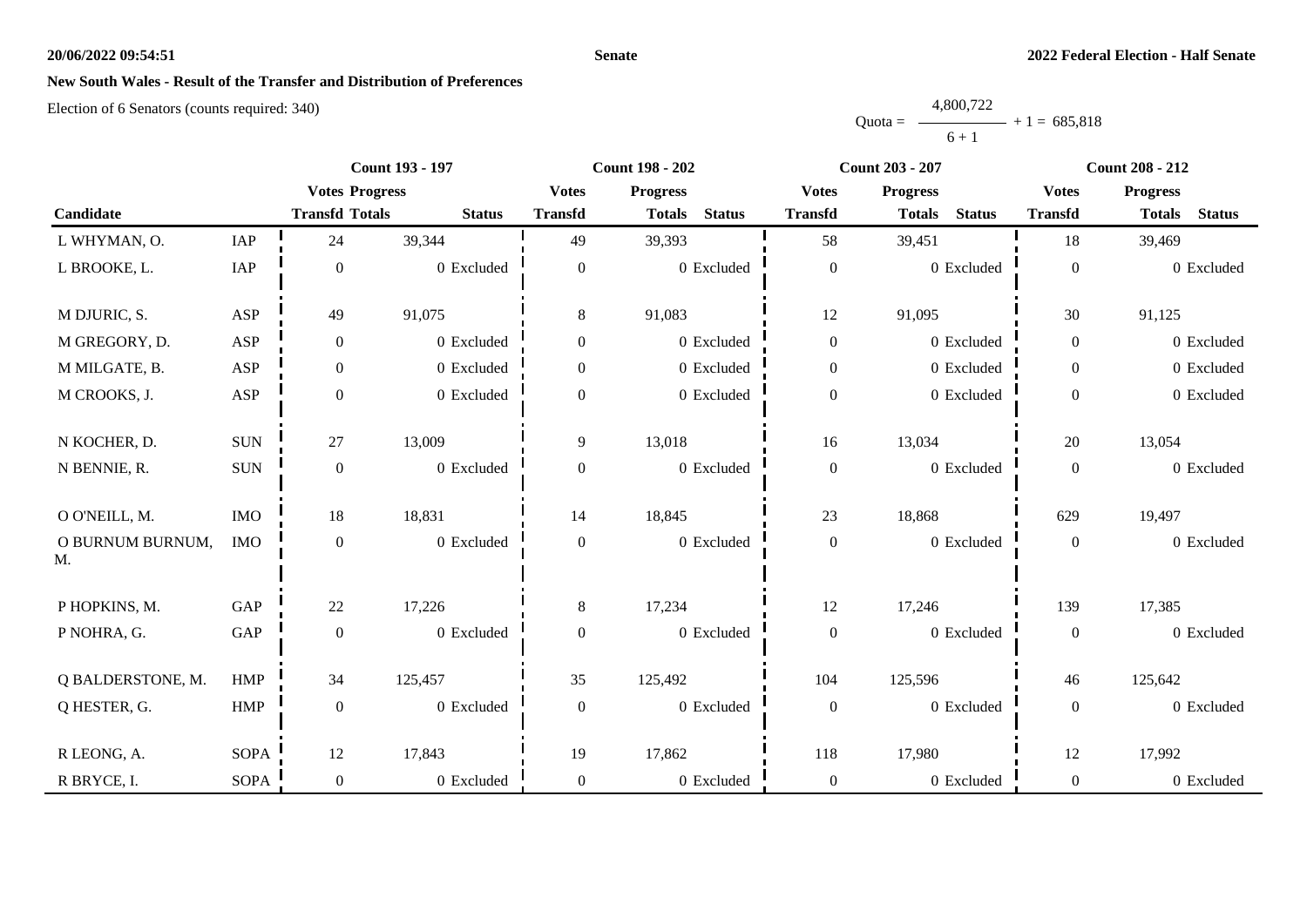#### **Senate**

# **New South Wales - Result of the Transfer and Distribution of Preferences**

|           | 4,800,722 |                |
|-----------|-----------|----------------|
| $Quota =$ |           | $+1 = 685,818$ |
|           | $6 + 1$   |                |

|                    |               |                       | <b>Count 193 - 197</b> |                  | <b>Count 198 - 202</b>         | <b>Count 203 - 207</b> |                                | <b>Count 208 - 212</b> |                                |
|--------------------|---------------|-----------------------|------------------------|------------------|--------------------------------|------------------------|--------------------------------|------------------------|--------------------------------|
|                    |               | <b>Votes Progress</b> |                        | <b>Votes</b>     | <b>Progress</b>                | <b>Votes</b>           | <b>Progress</b>                | <b>Votes</b>           | <b>Progress</b>                |
| Candidate          |               | <b>Transfd Totals</b> | <b>Status</b>          | <b>Transfd</b>   | <b>Status</b><br><b>Totals</b> | <b>Transfd</b>         | <b>Status</b><br><b>Totals</b> | <b>Transfd</b>         | <b>Status</b><br><b>Totals</b> |
|                    |               |                       |                        |                  |                                |                        |                                |                        |                                |
| S McCULLOCH, K.    | $\mathbf{ON}$ | 49                    | 195,936                | 10               | 195,946                        | 40                     | 195,986                        | 1,706                  | 197,692                        |
| S GRIGG, C.        | $\mathbf{ON}$ | 12                    | 3,628                  | 4                | 3,632                          | 4                      | 3,636 Excluded                 | $-3,636$               | 0 Excluded                     |
| S SMITH, R.        | $\mathbf{ON}$ | $\theta$              | 0 Excluded             | $\boldsymbol{0}$ | 0 Excluded                     | $\boldsymbol{0}$       | 0 Excluded                     | $\Omega$               | 0 Excluded                     |
|                    |               |                       |                        |                  |                                |                        |                                |                        |                                |
| T RUDDICK, J.      | LDP           | 58                    | 101,743                | 5                | 101,748                        | 32                     | 101,780                        | 115                    | 101,895                        |
| T LARTER, J.       | LDP           | $\mathbf{0}$          | 0 Excluded             | $\overline{0}$   | 0 Excluded                     | $\boldsymbol{0}$       | 0 Excluded                     | $\Omega$               | 0 Excluded                     |
| T CALDWELL, J.     | <b>LDP</b>    | $\mathbf{0}$          | 0 Excluded             | $\overline{0}$   | 0 Excluded                     | $\boldsymbol{0}$       | 0 Excluded                     | $\overline{0}$         | 0 Excluded                     |
| T GUEST, M.        | LDP           | $\boldsymbol{0}$      | 0 Excluded             | $\overline{0}$   | 0 Excluded                     | $\boldsymbol{0}$       | 0 Excluded                     | $\Omega$               | 0 Excluded                     |
|                    |               |                       |                        |                  |                                |                        |                                |                        |                                |
| U CLANCY, S.       | <b>AUVA</b>   | 12                    | 9,344                  | 6                | 9,350                          | 28                     | 9,378                          | 26                     | 9,404                          |
| U GILBERT, D.      | <b>AUVA</b>   | $\mathbf{0}$          | 0 Excluded             | $\boldsymbol{0}$ | 0 Excluded                     | $\boldsymbol{0}$       | 0 Excluded                     | $\overline{0}$         | 0 Excluded                     |
|                    |               |                       |                        |                  |                                |                        |                                |                        |                                |
| V O'NEILL, D.      | ALP           | $\mathbf{0}$          | 685,818 Elected        | $\overline{0}$   | 685,818 Elected                | $\boldsymbol{0}$       | 685,818 Elected                | $\overline{0}$         | 685,818 Elected                |
| V McALLISTER, J.   | ALP           | $\overline{0}$        | 685,818 Elected        | $\boldsymbol{0}$ | 685,818 Elected                | $\overline{0}$         | 685,818 Elected                | $\overline{0}$         | 685,818 Elected                |
| V MORRIS, S.       | ${\sf ALP}$   | 34                    | 79,258                 | 32               | 79,290                         | 136                    | 79,426                         | 13                     | 79,439                         |
| V MYERS, M.        | ALP           | $\boldsymbol{0}$      | 0 Excluded             | $\boldsymbol{0}$ | 0 Excluded                     | $\boldsymbol{0}$       | 0 Excluded                     | $\overline{0}$         | 0 Excluded                     |
| V ROSE, K.         | <b>ALP</b>    | 47                    | 3,825                  | 43               | 3,868                          | 41                     | 3,909                          | $\overline{2}$         | 3,911 Excluded                 |
| V WARREN-SMITH, J. | ALP           | 17                    | 4,137                  | 33               | 4,170                          | 60                     | 4,230                          | $\tau$                 | 4,237                          |
|                    |               |                       |                        |                  |                                |                        |                                |                        |                                |
| W MARTINO, D.      | <b>UAPP</b>   | 18                    | 161,956                | 6                | 161,962                        | 58                     | 162,020                        | 94                     | 162,114                        |
| W WRIGHTSON, S.    | UAPP          | $\mathbf{0}$          | 0 Excluded             | $\boldsymbol{0}$ | 0 Excluded                     | $\boldsymbol{0}$       | 0 Excluded                     | $\overline{0}$         | 0 Excluded                     |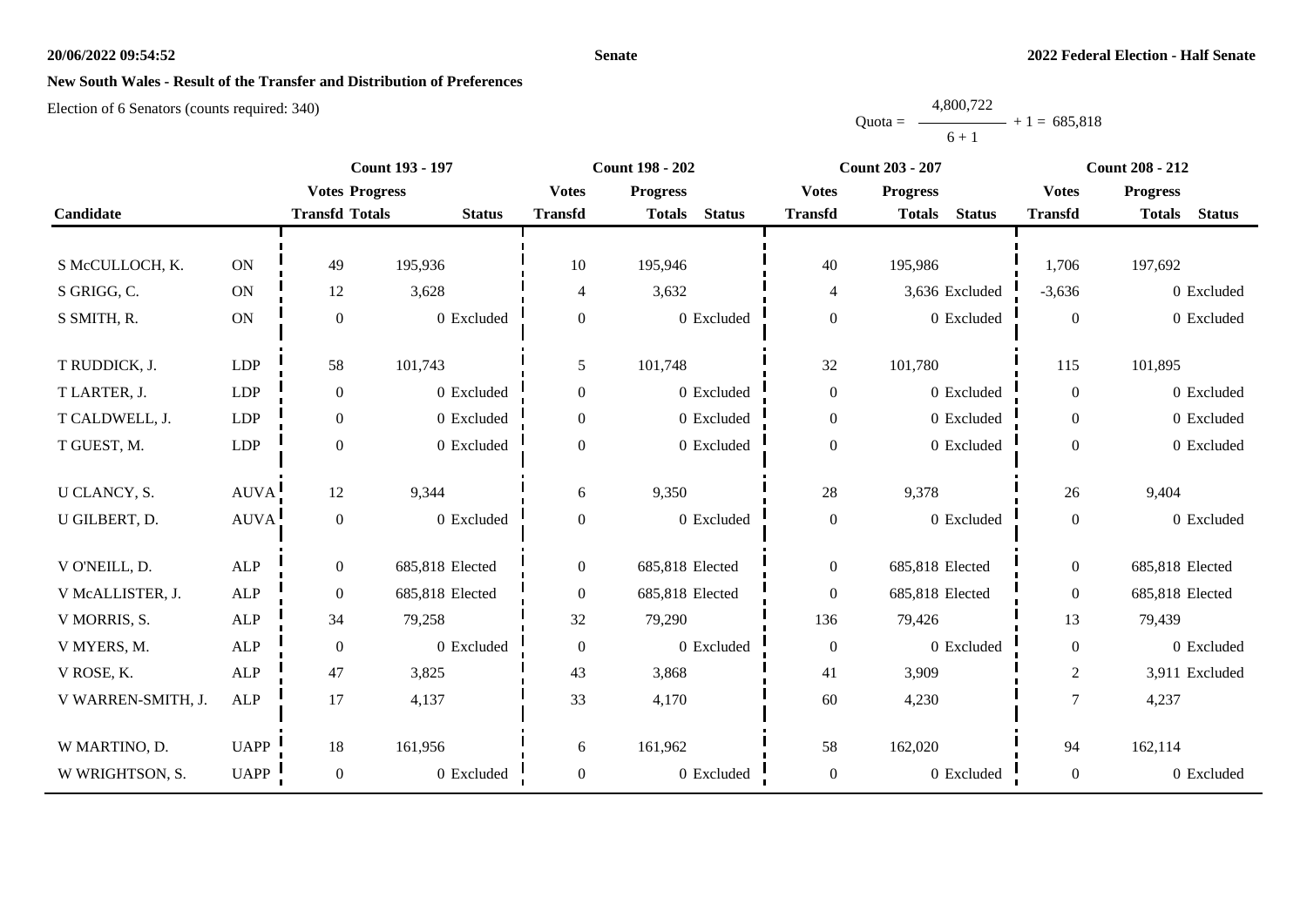#### **Senate**

# **New South Wales - Result of the Transfer and Distribution of Preferences**

|           | 4,800,722 |                |
|-----------|-----------|----------------|
| $Quota =$ |           | $+1 = 685.818$ |
|           | $6 + 1$   |                |

|                         |                             | <b>Count 193 - 197</b>                        |               |                                               | <b>Count 198 - 202</b>         |                                           | <b>Count 203 - 207</b>         | <b>Count 208 - 212</b>                      |                                |
|-------------------------|-----------------------------|-----------------------------------------------|---------------|-----------------------------------------------|--------------------------------|-------------------------------------------|--------------------------------|---------------------------------------------|--------------------------------|
|                         |                             | <b>Votes Progress</b>                         |               | <b>Votes</b>                                  | <b>Progress</b>                | <b>Votes</b>                              | <b>Progress</b>                | <b>Votes</b>                                | <b>Progress</b>                |
| Candidate               |                             | <b>Transfd Totals</b>                         | <b>Status</b> | <b>Transfd</b>                                | <b>Status</b><br><b>Totals</b> | <b>Transfd</b>                            | <b>Status</b><br><b>Totals</b> | <b>Transfd</b>                              | <b>Totals</b><br><b>Status</b> |
| W MOORE, W.             | <b>UAPP</b>                 | 0                                             | 0 Excluded    | $\Omega$                                      | 0 Excluded                     | $\overline{0}$                            | 0 Excluded                     | $\theta$                                    | 0 Excluded                     |
| W MARTIN, M.            | <b>UAPP</b>                 | $\Omega$                                      | 0 Excluded    | $\Omega$                                      | 0 Excluded                     | $\overline{0}$                            | 0 Excluded                     | $\theta$                                    | 0 Excluded                     |
| W YAP, J.               | <b>UAPP</b>                 | $\overline{0}$                                | 0 Excluded    | $\Omega$                                      | 0 Excluded                     | $\mathbf{0}$                              | 0 Excluded                     | $\Omega$                                    | 0 Excluded                     |
| W LOUGHREY, K.          | <b>UAPP</b>                 | $\Omega$                                      | 0 Excluded    | $\Omega$                                      | 0 Excluded                     | $\overline{0}$                            | 0 Excluded                     | $\Omega$                                    | 0 Excluded                     |
| UG LIM, D.              | IND                         |                                               | 3,345         | 6                                             | 3,351 Excluded                 | $-3,351$                                  | 0 Excluded                     | $\Omega$                                    | 0 Excluded                     |
| UG COLLINS, J.          | $\mathop{\rm IND}\nolimits$ | 13                                            | 3,776         | 10                                            | 3,786                          | 2,118                                     | 5,904                          | 553                                         | 6,457                          |
| UG GRZIC, W.            | $\mathop{\rm IND}\nolimits$ | $\Omega$                                      | 0 Excluded    | $\Omega$                                      | 0 Excluded                     | $\overline{0}$                            | 0 Excluded                     | $\theta$                                    | 0 Excluded                     |
| UG LU, G.               | <b>IND</b>                  | $\overline{0}$                                | 0 Excluded    | $\Omega$                                      | 0 Excluded                     | $\boldsymbol{0}$                          | 0 Excluded                     | $\Omega$                                    | 0 Excluded                     |
| UG LAING, W.            | $\mathop{\rm IND}\nolimits$ | $\Omega$                                      | 0 Excluded    | $\Omega$                                      | 0 Excluded                     | $\overline{0}$                            | 0 Excluded                     | $\overline{0}$                              | 0 Excluded                     |
| <b>Exhausted Votes</b>  |                             | 18                                            | 102           | 13                                            | 115                            | 6                                         | 121                            | 38                                          | 159                            |
| <b>Loss By Fraction</b> |                             | 20                                            | 486           | 8                                             | 494                            | 13                                        | 507                            | 10                                          | 517                            |
| <b>Total Votes</b>      |                             | $\Omega$                                      | 4,800,722     | $\overline{0}$                                | 4,800,722                      | $\overline{0}$                            | 4,800,722                      | $\overline{0}$                              | 4,800,722                      |
|                         |                             | <b>Candidates Excluded</b><br>43. PENFOLD, A. |               | <b>Candidates Excluded</b><br>37. WHEELER, D. |                                | <b>Candidates Excluded</b><br>94. LIM, D. |                                | <b>Candidates Excluded</b><br>74. GRIGG, C. |                                |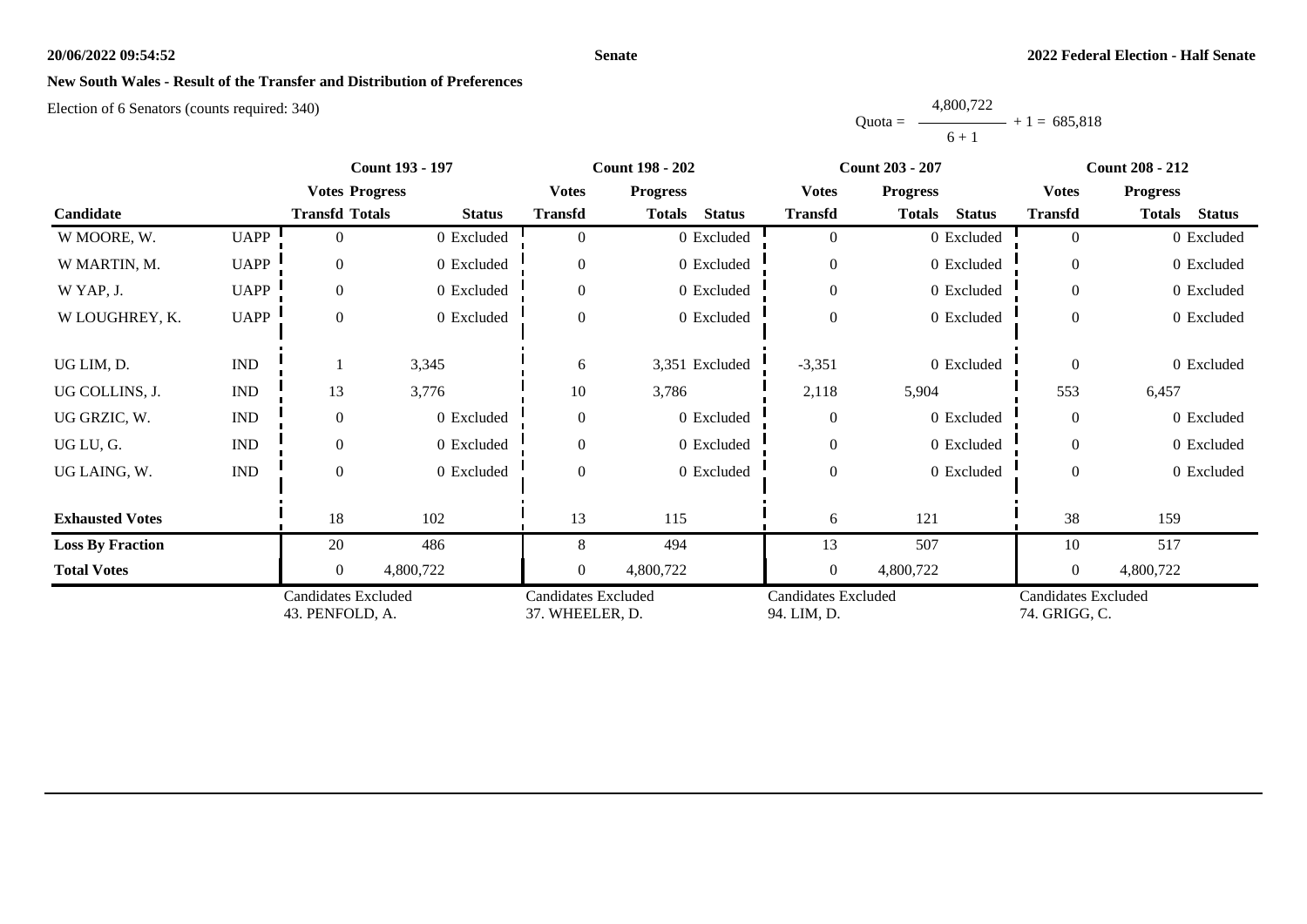#### **Senate**

# **New South Wales - Result of the Transfer and Distribution of Preferences**

|           | 4,800,722 |                |
|-----------|-----------|----------------|
| $Quota =$ |           | $+1 = 685,818$ |
|           | $6 + 1$   |                |

|                  |              | <b>Count 213 - 217</b> |               |                  | <b>Count 218 - 222</b>         |                  | <b>Count 223 - 227</b>         | <b>Count 228 - 232</b> |                                |
|------------------|--------------|------------------------|---------------|------------------|--------------------------------|------------------|--------------------------------|------------------------|--------------------------------|
|                  |              | <b>Votes Progress</b>  |               | <b>Votes</b>     | <b>Progress</b>                | <b>Votes</b>     | <b>Progress</b>                | <b>Votes</b>           | <b>Progress</b>                |
| Candidate        |              | <b>Transfd Totals</b>  | <b>Status</b> | <b>Transfd</b>   | <b>Status</b><br><b>Totals</b> | <b>Transfd</b>   | <b>Status</b><br><b>Totals</b> | <b>Transfd</b>         | <b>Status</b><br><b>Totals</b> |
| A BROLLO, D.     | AJP          | 36                     | 102,197       | 42               | 102,239                        | 42               | 102,281                        | 150                    | 102,431                        |
| A POWER, J.      | ${\rm AJP}$  | $\mathbf{0}$           | 0 Excluded    | $\mathbf{0}$     | 0 Excluded                     | $\boldsymbol{0}$ | $0\,$ Excluded                 | $\overline{0}$         | 0 Excluded                     |
| B KEEN, S.       | <b>TNL</b>   | 6                      | 8,704         | $\tau$           | 8,711                          | $\overline{c}$   | 8,713                          | 43                     | 8,756                          |
| B GREEN, M.      | $\mbox{TNL}$ | $\boldsymbol{0}$       | 0 Excluded    | $\overline{0}$   | 0 Excluded                     | $\boldsymbol{0}$ | 0 Excluded                     | $\overline{0}$         | 0 Excluded                     |
| C LIU, K.        | <b>CEC</b>   | 30                     | 14,741        | 17               | 14,758                         | 21               | 14,779                         | 63                     | 14,842                         |
| C LAWLER, A.     | $\mbox{CEC}$ | $\overline{0}$         | 0 Excluded    | $\boldsymbol{0}$ | 0 Excluded                     | $\boldsymbol{0}$ | 0 Excluded                     | $\overline{0}$         | 0 Excluded                     |
| D LAMB, G.       | SPP          | 25                     | 25,946        | 29               | 25,975                         | 21               | 25,996                         | 152                    | 26,148                         |
| D DE VIVE, S.    | SPP          | $\mathbf{0}$           | 0 Excluded    | $\overline{0}$   | 0 Excluded                     | $\boldsymbol{0}$ | 0 Excluded                     | $\overline{0}$         | 0 Excluded                     |
| E SHOEBRIDGE, D. | <b>GRN</b>   | 88                     | 544,536       | 67               | 544,603                        | 153              | 544,756                        | 464                    | 545,220                        |
| E COHN, A.       | <b>GRN</b>   | 116                    | 6,847         | 88               | 6,935                          | 57               | 6,992                          | 243                    | 7,235 Excluded                 |
| E FLOOD, R.      | <b>GRN</b>   | $\overline{0}$         | 0 Excluded    | $\Omega$         | 0 Excluded                     | $\boldsymbol{0}$ | 0 Excluded                     | $\overline{0}$         | 0 Excluded                     |
| E SCOTT, J.      | <b>GRN</b>   | $\overline{0}$         | 0 Excluded    | $\overline{0}$   | 0 Excluded                     | $\boldsymbol{0}$ | 0 Excluded                     | $\overline{0}$         | 0 Excluded                     |
| E ARYA, H.       | <b>GRN</b>   | $\overline{0}$         | 0 Excluded    | $\overline{0}$   | 0 Excluded                     | $\boldsymbol{0}$ | 0 Excluded                     | $\overline{0}$         | 0 Excluded                     |
| E WHEELER, D.    | <b>GRN</b>   | $\boldsymbol{0}$       | 0 Excluded    | $\overline{0}$   | 0 Excluded                     | $\boldsymbol{0}$ | 0 Excluded                     | $\overline{0}$         | 0 Excluded                     |
| F BODDY, M.      |              | $\overline{4}$         | 8,699         | $\tau$           | 8,706                          | 3                | 8,709                          | 205                    | 8,914                          |
| F GRENFELL, O.   |              | $\boldsymbol{0}$       | 0 Excluded    | $\boldsymbol{0}$ | $0$ Excluded                   | $\boldsymbol{0}$ | 0 Excluded                     | $\overline{0}$         | 0 Excluded                     |
|                  |              |                        |               |                  |                                |                  |                                |                        |                                |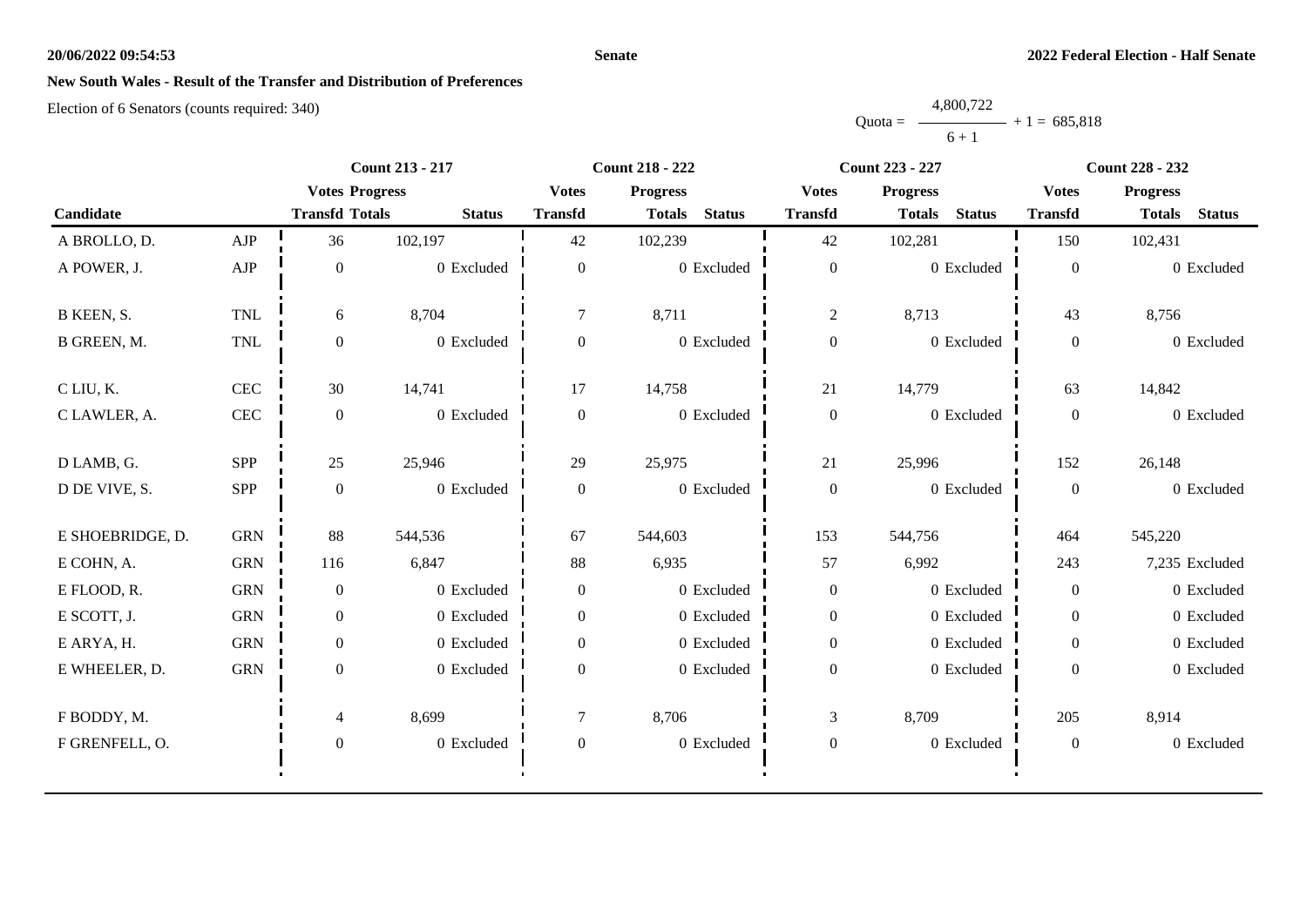#### **Senate**

# **New South Wales - Result of the Transfer and Distribution of Preferences**

|           | 4,800,722 |                |
|-----------|-----------|----------------|
| Ouota $=$ |           | $+1 = 685,818$ |
|           | $6 + 1$   |                |

|                |                                 |                       | <b>Count 213 - 217</b> |                  | <b>Count 218 - 222</b>         | Count 223 - 227  |                                | <b>Count 228 - 232</b> |                                |
|----------------|---------------------------------|-----------------------|------------------------|------------------|--------------------------------|------------------|--------------------------------|------------------------|--------------------------------|
|                |                                 | <b>Votes Progress</b> |                        | <b>Votes</b>     | <b>Progress</b>                | <b>Votes</b>     | <b>Progress</b>                | <b>Votes</b>           | <b>Progress</b>                |
| Candidate      |                                 | <b>Transfd Totals</b> | <b>Status</b>          | <b>Transfd</b>   | <b>Status</b><br><b>Totals</b> | <b>Transfd</b>   | <b>Status</b><br><b>Totals</b> | <b>Transfd</b>         | <b>Status</b><br><b>Totals</b> |
| G PAYNE, M.    | $\mathbf{L}\mathbf{P}$          | $\overline{0}$        | 685,818 Elected        | $\overline{0}$   | 685,818 Elected                | $\boldsymbol{0}$ | 685,818 Elected                | $\theta$               | 685,818 Elected                |
| G CADELL, R.   | $\ensuremath{\text{NP}}\xspace$ | $\theta$              | 685,818 Elected        | $\theta$         | 685,818 Elected                | $\boldsymbol{0}$ | 685,818 Elected                | $\overline{0}$         | 685,818 Elected                |
| G MOLAN, J.    | $\mathbf{L}\mathbf{P}$          | 48                    | 383,416                | 3,653            | 387,069                        | 97               | 387,166                        | 352                    | 387,518                        |
| G PENFOLD, A.  | $\ensuremath{\text{NP}}\xspace$ | $\boldsymbol{0}$      | 0 Excluded             | $\theta$         | 0 Excluded                     | $\boldsymbol{0}$ | 0 Excluded                     | $\overline{0}$         | 0 Excluded                     |
| G JARVIS, M.   | $\mathbf{LP}$                   | $\overline{0}$        | 0 Excluded             | $\overline{0}$   | 0 Excluded                     | $\boldsymbol{0}$ | 0 Excluded                     | $\overline{0}$         | 0 Excluded                     |
| G McGAHEY, V.  | $\mathrm{L}\mathrm{P}$          | 45                    | 4,736 Excluded         | $-4,736$         | 0 Excluded                     | $\boldsymbol{0}$ | 0 Excluded                     | $\Omega$               | 0 Excluded                     |
| H CARO, J.     | <b>REAS</b>                     | 15                    | 30,806                 | 53               | 30,859                         | $\,8\,$          | 30,867                         | 44                     | 30,911                         |
| H MAHER, H.    | <b>REAS</b>                     | $\overline{0}$        | 0 Excluded             | $\overline{0}$   | 0 Excluded                     | $\boldsymbol{0}$ | 0 Excluded                     | $\overline{0}$         | 0 Excluded                     |
| H RYALL, D.    | <b>REAS</b>                     | $\overline{0}$        | 0 Excluded             | $\Omega$         | 0 Excluded                     | $\boldsymbol{0}$ | 0 Excluded                     | $\overline{0}$         | 0 Excluded                     |
| I SANCHEZ, P.  | <b>SAL</b>                      | 12                    | 8,443                  | 23               | 8,466                          |                  | 8,467                          | $22\,$                 | 8,489                          |
| I LEKA, N.     | <b>SAL</b>                      | $\overline{0}$        | 0 Excluded             | $\boldsymbol{0}$ | 0 Excluded                     | $\boldsymbol{0}$ | 0 Excluded                     | $\boldsymbol{0}$       | 0 Excluded                     |
| I EVANS, R.    | <b>SAL</b>                      | $\overline{0}$        | 0 Excluded             | $\Omega$         | 0 Excluded                     | $\boldsymbol{0}$ | 0 Excluded                     | $\Omega$               | 0 Excluded                     |
| J JONES, R.    | ${\rm FIN}$                     | 12                    | 11,078                 | 23               | 11,101                         | 25               | 11,126                         | 127                    | 11,253                         |
| J ANDERSON, G. | ${\rm FIN}$                     | $\mathbf{0}$          | 0 Excluded             | $\mathbf{0}$     | 0 Excluded                     | $\boldsymbol{0}$ | 0 Excluded                     | $\overline{0}$         | 0 Excluded                     |
| K BATY, S.     | $\mbox{AUD}$                    | 14                    | 17,763                 | 36               | 17,799                         | 31               | 17,830                         | 88                     | 17,918                         |
| K ROGERS, S.   | $\mbox{\rm AUD}$                | $\mathbf{0}$          | 0 Excluded             | $\overline{0}$   | 0 Excluded                     | $\boldsymbol{0}$ | 0 Excluded                     | $\overline{0}$         | 0 Excluded                     |
| K RICHARDS, C. | $\mbox{AUD}$                    | $\overline{0}$        | 0 Excluded             | $\Omega$         | 0 Excluded                     | $\boldsymbol{0}$ | 0 Excluded                     | $\boldsymbol{0}$       | 0 Excluded                     |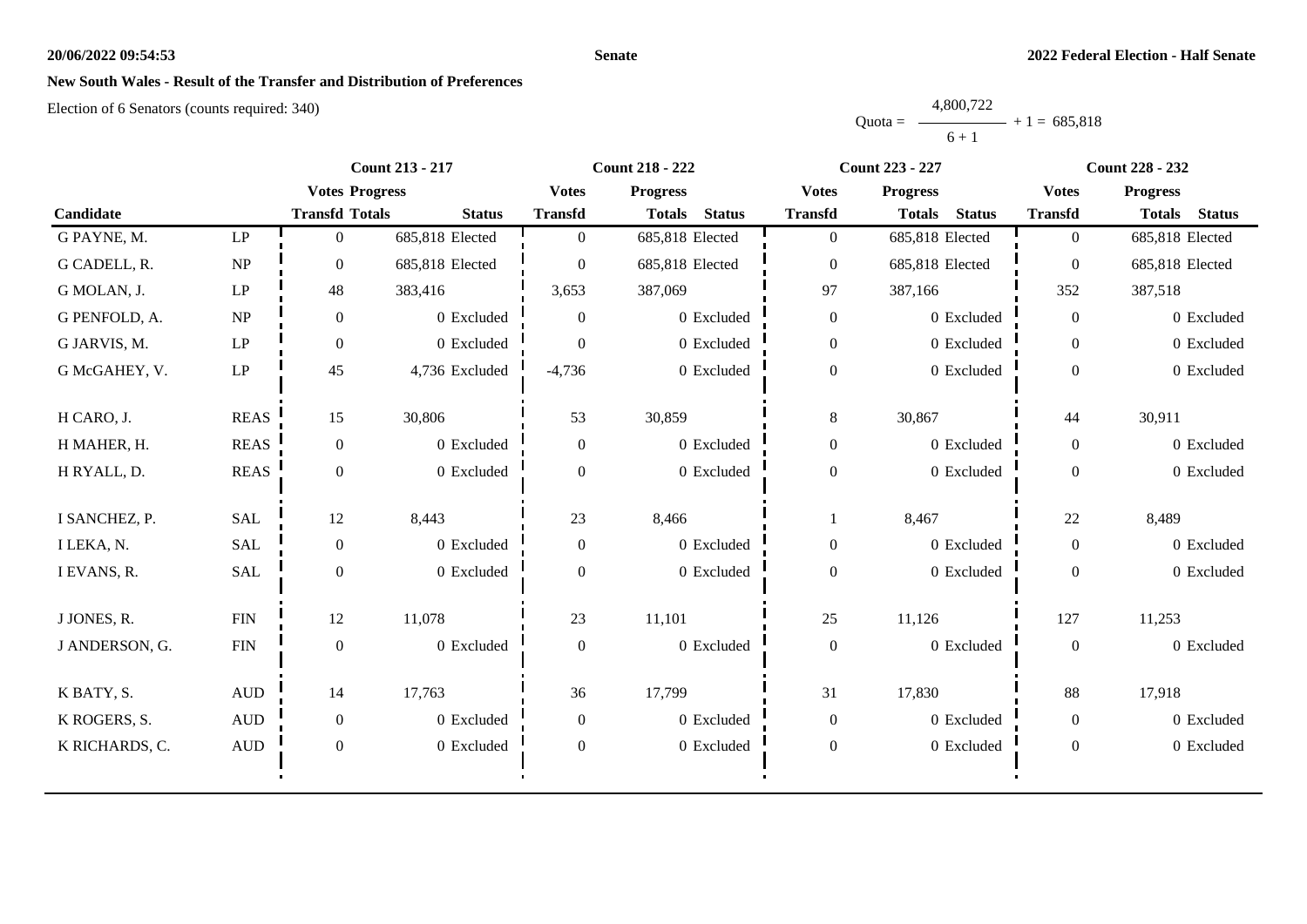#### **Senate**

# **New South Wales - Result of the Transfer and Distribution of Preferences**

|           | 4,800,722 |                |
|-----------|-----------|----------------|
| $Quota =$ |           | $+1 = 685.818$ |
|           | $6 + 1$   |                |

|                        |             | <b>Count 213 - 217</b> |               | <b>Count 218 - 222</b> |                                |                  | <b>Count 223 - 227</b>         | <b>Count 228 - 232</b> |                                |  |
|------------------------|-------------|------------------------|---------------|------------------------|--------------------------------|------------------|--------------------------------|------------------------|--------------------------------|--|
|                        |             | <b>Votes Progress</b>  |               | <b>Votes</b>           | <b>Progress</b>                | <b>Votes</b>     | <b>Progress</b>                | <b>Votes</b>           | <b>Progress</b>                |  |
| Candidate              |             | <b>Transfd Totals</b>  | <b>Status</b> | <b>Transfd</b>         | <b>Status</b><br><b>Totals</b> | <b>Transfd</b>   | <b>Status</b><br><b>Totals</b> | <b>Transfd</b>         | <b>Status</b><br><b>Totals</b> |  |
| L WHYMAN, O.           | IAP         | 39                     | 39,508        | 37                     | 39,545                         | 57               | 39,602                         | 308                    | 39,910                         |  |
| L BROOKE, L.           | IAP         | $\boldsymbol{0}$       | 0 Excluded    | $\boldsymbol{0}$       | 0 Excluded                     | $\boldsymbol{0}$ | 0 Excluded                     | $\mathbf{0}$           | 0 Excluded                     |  |
| M DJURIC, S.           | ASP         | 14                     | 91,139        | 24                     | 91,163                         | 23               | 91,186                         | 134                    | 91,320                         |  |
| M GREGORY, D.          | ASP         | $\boldsymbol{0}$       | 0 Excluded    | $\boldsymbol{0}$       | 0 Excluded                     | $\boldsymbol{0}$ | 0 Excluded                     | $\mathbf{0}$           | 0 Excluded                     |  |
| M MILGATE, B.          | ASP         | $\boldsymbol{0}$       | 0 Excluded    | $\overline{0}$         | 0 Excluded                     | $\boldsymbol{0}$ | 0 Excluded                     | $\overline{0}$         | 0 Excluded                     |  |
| M CROOKS, J.           | ASP         | $\boldsymbol{0}$       | 0 Excluded    | $\overline{0}$         | 0 Excluded                     | $\boldsymbol{0}$ | 0 Excluded                     | $\overline{0}$         | 0 Excluded                     |  |
| N KOCHER, D.           | <b>SUN</b>  | 16                     | 13,070        | 43                     | 13,113                         | 26               | 13,139                         | 141                    | 13,280                         |  |
| N BENNIE, R.           | $\rm{SUM}$  | $\boldsymbol{0}$       | 0 Excluded    | $\boldsymbol{0}$       | 0 Excluded                     | $\boldsymbol{0}$ | 0 Excluded                     | $\boldsymbol{0}$       | 0 Excluded                     |  |
| O O'NEILL, M.          | IMO         | 42                     | 19,539        | 26                     | 19,565                         | 50               | 19,615                         | 1,311                  | 20,926                         |  |
| O BURNUM BURNUM,<br>M. | <b>IMO</b>  | $\boldsymbol{0}$       | 0 Excluded    | $\boldsymbol{0}$       | 0 Excluded                     | $\boldsymbol{0}$ | 0 Excluded                     | $\boldsymbol{0}$       | 0 Excluded                     |  |
| P HOPKINS, M.          | GAP         | 48                     | 17,433        | 31                     | 17,464                         | 37               | 17,501                         | 328                    | 17,829                         |  |
| P NOHRA, G.            | GAP         | $\boldsymbol{0}$       | 0 Excluded    | $\boldsymbol{0}$       | 0 Excluded                     | $\boldsymbol{0}$ | 0 Excluded                     | $\boldsymbol{0}$       | 0 Excluded                     |  |
| Q BALDERSTONE, M.      | <b>HMP</b>  | 77                     | 125,719       | 34                     | 125,753                        | 127              | 125,880                        | 290                    | 126,170                        |  |
| Q HESTER, G.           | HMP         | $\boldsymbol{0}$       | 0 Excluded    | $\overline{0}$         | 0 Excluded                     | $\boldsymbol{0}$ | 0 Excluded                     | $\mathbf{0}$           | 0 Excluded                     |  |
| R LEONG, A.            | <b>SOPA</b> | 49                     | 18,041        | 20                     | 18,061                         | 38               | 18,099                         | 170                    | 18,269                         |  |
| R BRYCE, I.            | <b>SOPA</b> | $\mathbf{0}$           | 0 Excluded    | $\overline{0}$         | 0 Excluded                     | $\boldsymbol{0}$ | 0 Excluded                     | $\overline{0}$         | 0 Excluded                     |  |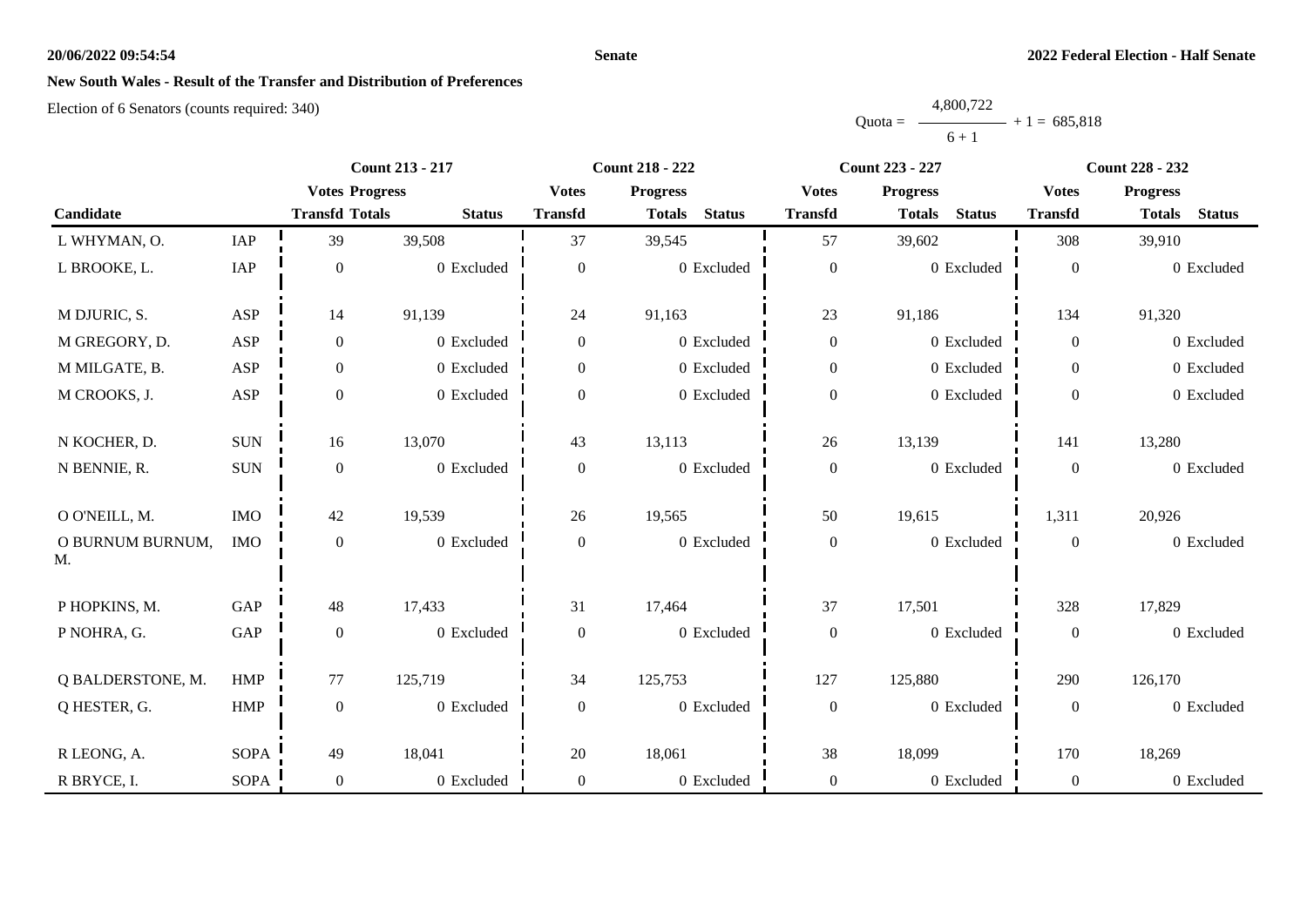#### **Senate**

# **New South Wales - Result of the Transfer and Distribution of Preferences**

|           | 4,800,722 |                |
|-----------|-----------|----------------|
| $Quota =$ |           | $+1 = 685,818$ |
|           | $6 + 1$   |                |

|                    |               |                       | <b>Count 213 - 217</b> |                  | <b>Count 218 - 222</b>         | Count 223 - 227  |                                | Count 228 - 232 |                                |
|--------------------|---------------|-----------------------|------------------------|------------------|--------------------------------|------------------|--------------------------------|-----------------|--------------------------------|
|                    |               | <b>Votes Progress</b> |                        | <b>Votes</b>     | <b>Progress</b>                | <b>Votes</b>     | <b>Progress</b>                | <b>Votes</b>    | <b>Progress</b>                |
| Candidate          |               | <b>Transfd Totals</b> | <b>Status</b>          | <b>Transfd</b>   | <b>Status</b><br><b>Totals</b> | <b>Transfd</b>   | <b>Status</b><br><b>Totals</b> | <b>Transfd</b>  | <b>Status</b><br><b>Totals</b> |
|                    |               |                       |                        |                  |                                |                  |                                |                 |                                |
| S McCULLOCH, K.    | $\mathbf{ON}$ | 66                    | 197,758                | 72               | 197,830                        | 53               | 197,883                        | 665             | 198,548                        |
| S GRIGG, C.        | $\mathbf{ON}$ | $\boldsymbol{0}$      | 0 Excluded             | $\overline{0}$   | 0 Excluded                     | $\boldsymbol{0}$ | 0 Excluded                     | $\theta$        | 0 Excluded                     |
| S SMITH, R.        | $\mathbf{ON}$ | $\mathbf{0}$          | 0 Excluded             | $\Omega$         | 0 Excluded                     | $\boldsymbol{0}$ | 0 Excluded                     | $\Omega$        | 0 Excluded                     |
|                    |               |                       |                        |                  |                                |                  |                                |                 |                                |
| T RUDDICK, J.      | LDP           | 58                    | 101,953                | 104              | 102,057                        | 84               | 102,141                        | 192             | 102,333                        |
| T LARTER, J.       | LDP           | $\boldsymbol{0}$      | 0 Excluded             | $\mathbf{0}$     | 0 Excluded                     | $\boldsymbol{0}$ | 0 Excluded                     | $\Omega$        | 0 Excluded                     |
| T CALDWELL, J.     | <b>LDP</b>    | $\boldsymbol{0}$      | 0 Excluded             | $\overline{0}$   | 0 Excluded                     | $\boldsymbol{0}$ | 0 Excluded                     | $\overline{0}$  | 0 Excluded                     |
| T GUEST, M.        | LDP           | $\boldsymbol{0}$      | 0 Excluded             | $\Omega$         | 0 Excluded                     | $\boldsymbol{0}$ | 0 Excluded                     | $\Omega$        | 0 Excluded                     |
|                    |               |                       |                        |                  |                                |                  |                                |                 |                                |
| U CLANCY, S.       | <b>AUVA</b>   | 47                    | 9,451                  | 14               | 9,465                          | 33               | 9,498                          | 236             | 9,734                          |
| U GILBERT, D.      | <b>AUVA</b>   | $\boldsymbol{0}$      | 0 Excluded             | $\boldsymbol{0}$ | 0 Excluded                     | $\boldsymbol{0}$ | 0 Excluded                     | $\overline{0}$  | 0 Excluded                     |
|                    |               |                       |                        |                  |                                |                  |                                |                 |                                |
| V O'NEILL, D.      | ALP           | $\boldsymbol{0}$      | 685,818 Elected        | $\overline{0}$   | 685,818 Elected                | $\overline{0}$   | 685,818 Elected                | $\theta$        | 685,818 Elected                |
| V McALLISTER, J.   | ALP           | $\overline{0}$        | 685,818 Elected        | $\boldsymbol{0}$ | 685,818 Elected                | $\boldsymbol{0}$ | 685,818 Elected                | $\mathbf{0}$    | 685,818 Elected                |
| V MORRIS, S.       | $\mbox{ALP}$  | 1,808                 | 81,247                 | 106              | 81,353                         | 4,231            | 85,584                         | 542             | 86,126                         |
| V MYERS, M.        | ALP           | $\mathbf{0}$          | 0 Excluded             | $\overline{0}$   | 0 Excluded                     | $\overline{0}$   | 0 Excluded                     | $\overline{0}$  | 0 Excluded                     |
| V ROSE, K.         | ${\sf ALP}$   | $-3,911$              | 0 Excluded             | $\overline{0}$   | 0 Excluded                     | $\boldsymbol{0}$ | 0 Excluded                     | $\theta$        | 0 Excluded                     |
| V WARREN-SMITH, J. | ALP           | 1,067                 | 5,304                  | 62               | 5,366 Excluded                 | $-5,366$         | 0 Excluded                     | $\overline{0}$  | 0 Excluded                     |
|                    |               |                       |                        |                  |                                |                  |                                |                 |                                |
| W MARTINO, D.      | <b>UAPP</b>   | 40                    | 162,154                | 22               | 162,176                        | 58               | 162,234                        | 227             | 162,461                        |
| W WRIGHTSON, S.    | UAPP          | $\overline{0}$        | $0\,$ Excluded         | $\boldsymbol{0}$ | 0 Excluded                     | $\boldsymbol{0}$ | 0 Excluded                     | $\mathbf{0}$    | 0 Excluded                     |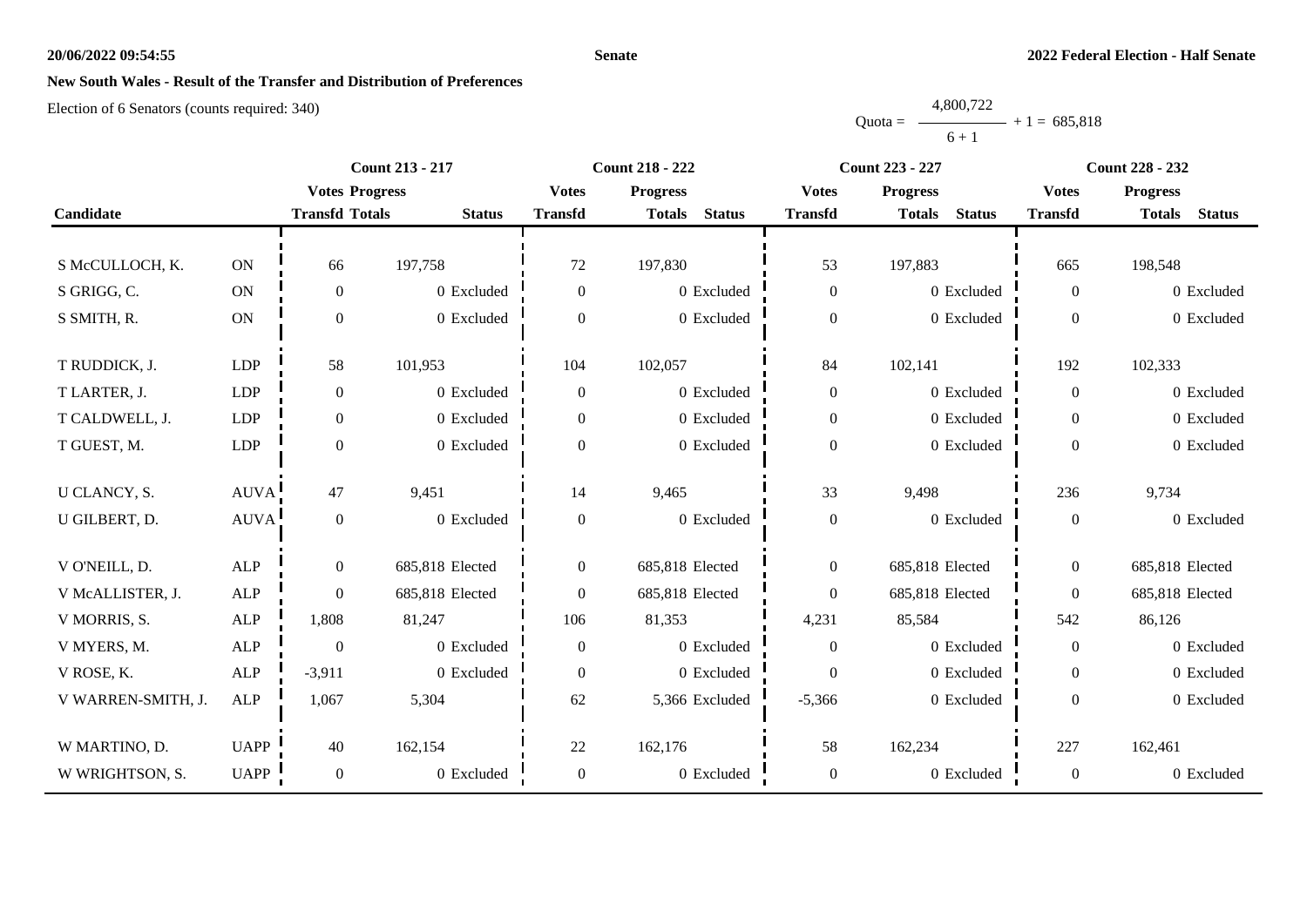#### **Senate**

# **New South Wales - Result of the Transfer and Distribution of Preferences**

|           | 4,800,722 |                |
|-----------|-----------|----------------|
| $Quota =$ |           | $+1 = 685.818$ |
|           | $6 + 1$   |                |

|                         |                                            | <b>Count 213 - 217</b><br><b>Count 218 - 222</b><br><b>Count 223 - 227</b> |                                               | <b>Count 228 - 232</b> |                                                    |                  |                                               |                |                                |
|-------------------------|--------------------------------------------|----------------------------------------------------------------------------|-----------------------------------------------|------------------------|----------------------------------------------------|------------------|-----------------------------------------------|----------------|--------------------------------|
|                         |                                            | <b>Votes Progress</b>                                                      |                                               | <b>Votes</b>           | <b>Progress</b>                                    | <b>Votes</b>     | <b>Progress</b>                               | <b>Votes</b>   | <b>Progress</b>                |
| Candidate               |                                            | <b>Transfd Totals</b>                                                      | <b>Status</b>                                 | <b>Transfd</b>         | <b>Status</b><br><b>Totals</b>                     | <b>Transfd</b>   | <b>Status</b><br>Totals                       | <b>Transfd</b> | <b>Totals</b><br><b>Status</b> |
| W MOORE, W.             | <b>UAPP</b>                                | 0                                                                          | 0 Excluded                                    |                        | 0 Excluded                                         | $\overline{0}$   | 0 Excluded                                    | $\theta$       | 0 Excluded                     |
| W MARTIN, M.            | <b>UAPP</b>                                | $\theta$                                                                   | 0 Excluded                                    |                        | 0 Excluded                                         | $\overline{0}$   | 0 Excluded                                    | $\theta$       | 0 Excluded                     |
| W YAP, J.               | <b>UAPP</b>                                | $\overline{0}$                                                             | 0 Excluded                                    |                        | 0 Excluded                                         | $\mathbf{0}$     | 0 Excluded                                    | $\overline{0}$ | 0 Excluded                     |
| W LOUGHREY, K.          | <b>UAPP</b>                                | $\Omega$                                                                   | 0 Excluded                                    |                        | 0 Excluded                                         | $\boldsymbol{0}$ | 0 Excluded                                    | $\Omega$       | 0 Excluded                     |
| UG LIM, D.              | <b>IND</b>                                 | $\Omega$                                                                   | 0 Excluded                                    | $\Omega$               | 0 Excluded                                         | $\boldsymbol{0}$ | 0 Excluded                                    | $\Omega$       | 0 Excluded                     |
| UG COLLINS, J.          | <b>IND</b>                                 | 37                                                                         | 6,494                                         | 40                     | 6,534                                              | 34               | 6,568 Excluded                                | $-6,568$       | 0 Excluded                     |
| UG GRZIC, W.            | $\mathop{\rm IND}\nolimits$                | $\Omega$                                                                   | 0 Excluded                                    | $\Omega$               | 0 Excluded                                         | $\boldsymbol{0}$ | 0 Excluded                                    | $\theta$       | 0 Excluded                     |
| UG LU, G.               | $\mathop{\rm IND}\nolimits$                | $\mathbf{0}$                                                               | 0 Excluded                                    |                        | 0 Excluded                                         | $\boldsymbol{0}$ | 0 Excluded                                    | $\Omega$       | 0 Excluded                     |
| UG LAING, W.            | $\mathop{\rm IND}\nolimits$                | $\Omega$                                                                   | 0 Excluded                                    |                        | 0 Excluded                                         | $\boldsymbol{0}$ | 0 Excluded                                    | $\overline{0}$ | 0 Excluded                     |
| <b>Exhausted Votes</b>  |                                            | 34                                                                         | 193                                           | 41                     | 234                                                | 39               | 273                                           | 64             | 337                            |
| <b>Loss By Fraction</b> |                                            | 18                                                                         | 535                                           | 15                     | 550                                                | 15               | 565                                           |                | 572                            |
| <b>Total Votes</b>      |                                            | $\overline{0}$                                                             | 4,800,722                                     | $\overline{0}$         | 4,800,722                                          | $\boldsymbol{0}$ | 4,800,722                                     | $\overline{0}$ | 4,800,722                      |
|                         | <b>Candidates Excluded</b><br>86. ROSE, K. |                                                                            | <b>Candidates Excluded</b><br>45. McGAHEY, V. |                        | <b>Candidates Excluded</b><br>87. WARREN-SMITH, J. |                  | <b>Candidates Excluded</b><br>95. COLLINS, J. |                |                                |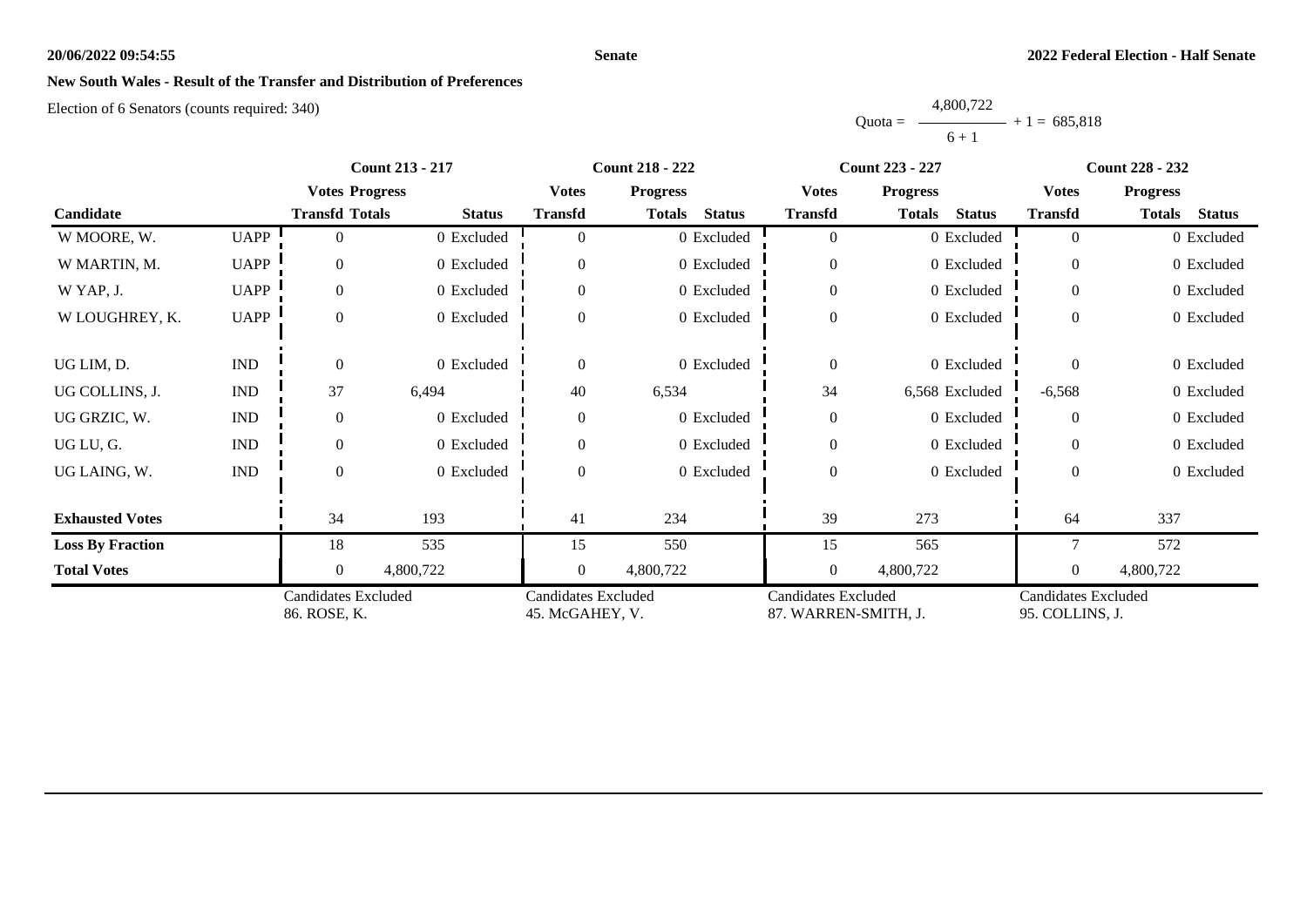#### **Senate**

# **New South Wales - Result of the Transfer and Distribution of Preferences**

|           | 4,800,722 |                |
|-----------|-----------|----------------|
| $Quota =$ |           | $+1 = 685.818$ |
|           | $6 + 1$   |                |

|                  |              |                       | Count 233 - 237 |                  | Count 238 - 242                | Count 243 - 247  |                                | Count 248 - 252  |                                |
|------------------|--------------|-----------------------|-----------------|------------------|--------------------------------|------------------|--------------------------------|------------------|--------------------------------|
|                  |              | <b>Votes Progress</b> |                 | <b>Votes</b>     | <b>Progress</b>                | <b>Votes</b>     | <b>Progress</b>                | <b>Votes</b>     | <b>Progress</b>                |
| Candidate        |              | <b>Transfd Totals</b> | <b>Status</b>   | <b>Transfd</b>   | <b>Status</b><br><b>Totals</b> | <b>Transfd</b>   | <b>Status</b><br><b>Totals</b> | <b>Transfd</b>   | <b>Status</b><br><b>Totals</b> |
| A BROLLO, D.     | ${\rm AJP}$  | 115                   | 102,546         | 298              | 102,844                        | 725              | 103,569                        | 531              | 104,100                        |
| A POWER, J.      | ${\rm AJP}$  | $\theta$              | 0 Excluded      | $\overline{0}$   | 0 Excluded                     | $\mathbf{0}$     | 0 Excluded                     | $\mathbf{0}$     | 0 Excluded                     |
| B KEEN, S.       | <b>TNL</b>   | 27                    | 8,783           | 62               | 8,845 Excluded                 | $-8,845$         | 0 Excluded                     | $\overline{0}$   | 0 Excluded                     |
| B GREEN, M.      | $\mbox{TNL}$ | $\boldsymbol{0}$      | 0 Excluded      | $\overline{0}$   | 0 Excluded                     | $\boldsymbol{0}$ | 0 Excluded                     | $\overline{0}$   | 0 Excluded                     |
| C LIU, K.        | <b>CEC</b>   | 53                    | 14,895          | 133              | 15,028                         | 1,306            | 16,334                         | 328              | 16,662                         |
| C LAWLER, A.     | $\mbox{CEC}$ | $\overline{0}$        | 0 Excluded      | $\overline{0}$   | 0 Excluded                     | $\overline{0}$   | 0 Excluded                     | $\mathbf{0}$     | 0 Excluded                     |
| D LAMB, G.       | SPP          | 166                   | 26,314          | 235              | 26,549                         | 1,315            | 27,864                         | 1,839            | 29,703                         |
| D DE VIVE, S.    | SPP          | $\theta$              | 0 Excluded      | $\overline{0}$   | 0 Excluded                     | $\boldsymbol{0}$ | 0 Excluded                     | $\mathbf{0}$     | 0 Excluded                     |
| E SHOEBRIDGE, D. | <b>GRN</b>   | 5,119                 | 550,339         | 2,620            | 552,959                        | 1,578            | 554,537                        | 1,014            | 555,551                        |
| E COHN, A.       | <b>GRN</b>   | $-7,235$              | 0 Excluded      | $\overline{0}$   | 0 Excluded                     | $\boldsymbol{0}$ | 0 Excluded                     | $\overline{0}$   | 0 Excluded                     |
| E FLOOD, R.      | <b>GRN</b>   | $\overline{0}$        | 0 Excluded      | $\overline{0}$   | 0 Excluded                     | $\boldsymbol{0}$ | 0 Excluded                     | $\overline{0}$   | 0 Excluded                     |
| E SCOTT, J.      | <b>GRN</b>   | $\overline{0}$        | 0 Excluded      | $\overline{0}$   | 0 Excluded                     | $\boldsymbol{0}$ | 0 Excluded                     | $\overline{0}$   | 0 Excluded                     |
| E ARYA, H.       | <b>GRN</b>   | $\overline{0}$        | 0 Excluded      | $\overline{0}$   | 0 Excluded                     | $\boldsymbol{0}$ | 0 Excluded                     | $\overline{0}$   | 0 Excluded                     |
| E WHEELER, D.    | <b>GRN</b>   | $\overline{0}$        | 0 Excluded      | $\overline{0}$   | 0 Excluded                     | $\boldsymbol{0}$ | 0 Excluded                     | $\boldsymbol{0}$ | 0 Excluded                     |
| F BODDY, M.      |              | 45                    | 8,959           | 95               | 9,054                          | 188              | 9,242 Excluded                 | $-9,242$         | 0 Excluded                     |
| F GRENFELL, O.   |              | $\boldsymbol{0}$      | 0 Excluded      | $\boldsymbol{0}$ | 0 Excluded                     | $\boldsymbol{0}$ | 0 Excluded                     | $\boldsymbol{0}$ | 0 Excluded                     |
|                  |              |                       |                 |                  |                                |                  |                                |                  |                                |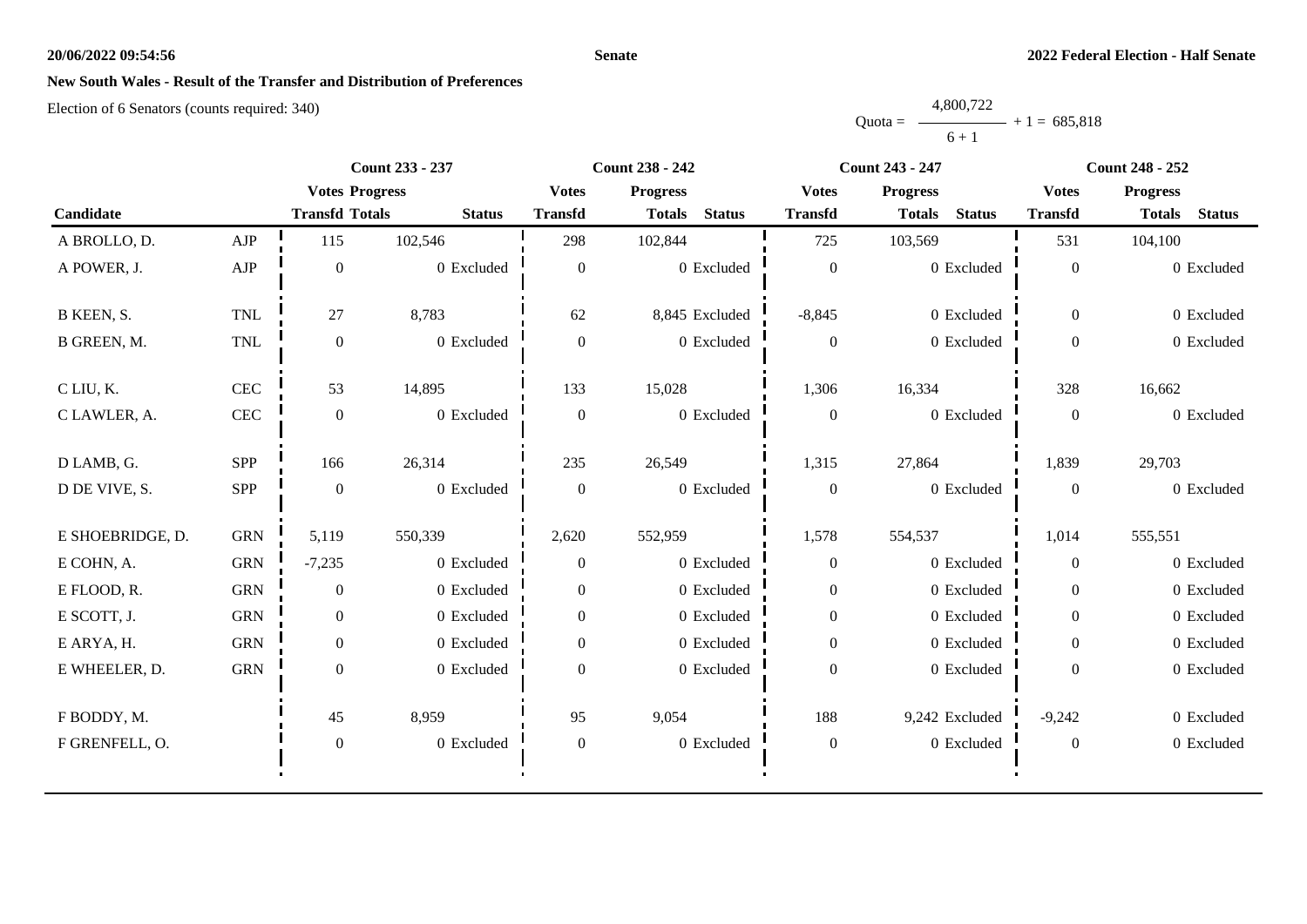#### **Senate**

# **New South Wales - Result of the Transfer and Distribution of Preferences**

|           | 4,800,722 |                |
|-----------|-----------|----------------|
| $Quota =$ |           | $+1 = 685.818$ |
|           | $6 + 1$   |                |

|                |                        |                       | Count 233 - 237 |                | Count 238 - 242                | <b>Count 243 - 247</b> |                                | Count 248 - 252  |                                |
|----------------|------------------------|-----------------------|-----------------|----------------|--------------------------------|------------------------|--------------------------------|------------------|--------------------------------|
|                |                        | <b>Votes Progress</b> |                 | <b>Votes</b>   | <b>Progress</b>                | <b>Votes</b>           | <b>Progress</b>                | <b>Votes</b>     | <b>Progress</b>                |
| Candidate      |                        | <b>Transfd Totals</b> | <b>Status</b>   | <b>Transfd</b> | <b>Status</b><br><b>Totals</b> | <b>Transfd</b>         | <b>Status</b><br><b>Totals</b> | <b>Transfd</b>   | <b>Status</b><br><b>Totals</b> |
| G PAYNE, M.    | $\mathbf{L}\mathbf{P}$ | $\Omega$              | 685,818 Elected | $\Omega$       | 685,818 Elected                | $\overline{0}$         | 685,818 Elected                | $\overline{0}$   | 685,818 Elected                |
| G CADELL, R.   | NP                     | $\Omega$              | 685,818 Elected | $\Omega$       | 685,818 Elected                | $\boldsymbol{0}$       | 685,818 Elected                | $\overline{0}$   | 685,818 Elected                |
| G MOLAN, J.    | LP                     | 98                    | 387,616         | 287            | 387,903                        | 560                    | 388,463                        | 810              | 389,273                        |
| G PENFOLD, A.  | NP                     | $\boldsymbol{0}$      | 0 Excluded      | $\overline{0}$ | 0 Excluded                     | $\boldsymbol{0}$       | 0 Excluded                     | $\overline{0}$   | 0 Excluded                     |
| G JARVIS, M.   | $\mathbf{L}\mathbf{P}$ | $\overline{0}$        | 0 Excluded      | $\overline{0}$ | 0 Excluded                     | $\boldsymbol{0}$       | 0 Excluded                     | $\overline{0}$   | 0 Excluded                     |
| G McGAHEY, V.  | LP                     | $\Omega$              | 0 Excluded      | $\Omega$       | 0 Excluded                     | $\boldsymbol{0}$       | 0 Excluded                     | $\Omega$         | 0 Excluded                     |
| H CARO, J.     | <b>REAS</b>            | 154                   | 31,065          | 511            | 31,576                         | 460                    | 32,036                         | 345              | 32,381                         |
| H MAHER, H.    | <b>REAS</b>            | $\boldsymbol{0}$      | 0 Excluded      | $\overline{0}$ | 0 Excluded                     | $\boldsymbol{0}$       | 0 Excluded                     | $\boldsymbol{0}$ | 0 Excluded                     |
| H RYALL, D.    | <b>REAS</b>            | $\Omega$              | 0 Excluded      | $\Omega$       | 0 Excluded                     | $\boldsymbol{0}$       | 0 Excluded                     | $\overline{0}$   | 0 Excluded                     |
| I SANCHEZ, P.  | SAL                    | 59                    | 8,548 Excluded  | $-8,548$       | 0 Excluded                     | $\boldsymbol{0}$       | 0 Excluded                     | $\Omega$         | 0 Excluded                     |
| I LEKA, N.     | <b>SAL</b>             | $\boldsymbol{0}$      | 0 Excluded      | $\Omega$       | 0 Excluded                     | $\boldsymbol{0}$       | 0 Excluded                     | $\overline{0}$   | 0 Excluded                     |
| I EVANS, R.    | <b>SAL</b>             | $\Omega$              | 0 Excluded      | $\Omega$       | 0 Excluded                     | $\boldsymbol{0}$       | 0 Excluded                     | $\Omega$         | 0 Excluded                     |
| J JONES, R.    | ${\rm FIN}$            | 42                    | 11,295          | 556            | 11,851                         | 238                    | 12,089                         | 260              | 12,349                         |
| J ANDERSON, G. | ${\rm FIN}$            | $\overline{0}$        | 0 Excluded      | $\theta$       | 0 Excluded                     | $\boldsymbol{0}$       | 0 Excluded                     | $\overline{0}$   | 0 Excluded                     |
| K BATY, S.     | $\hbox{AUD}$           | 38                    | 17,956          | 431            | 18,387                         | 297                    | 18,684                         | 218              | 18,902                         |
| K ROGERS, S.   | $\mbox{AUD}$           | $\overline{0}$        | 0 Excluded      | $\theta$       | 0 Excluded                     | $\boldsymbol{0}$       | 0 Excluded                     | $\overline{0}$   | 0 Excluded                     |
| K RICHARDS, C. | $\mbox{AUD}$           | $\boldsymbol{0}$      | 0 Excluded      | $\theta$       | 0 Excluded                     | $\boldsymbol{0}$       | 0 Excluded                     | $\theta$         | 0 Excluded                     |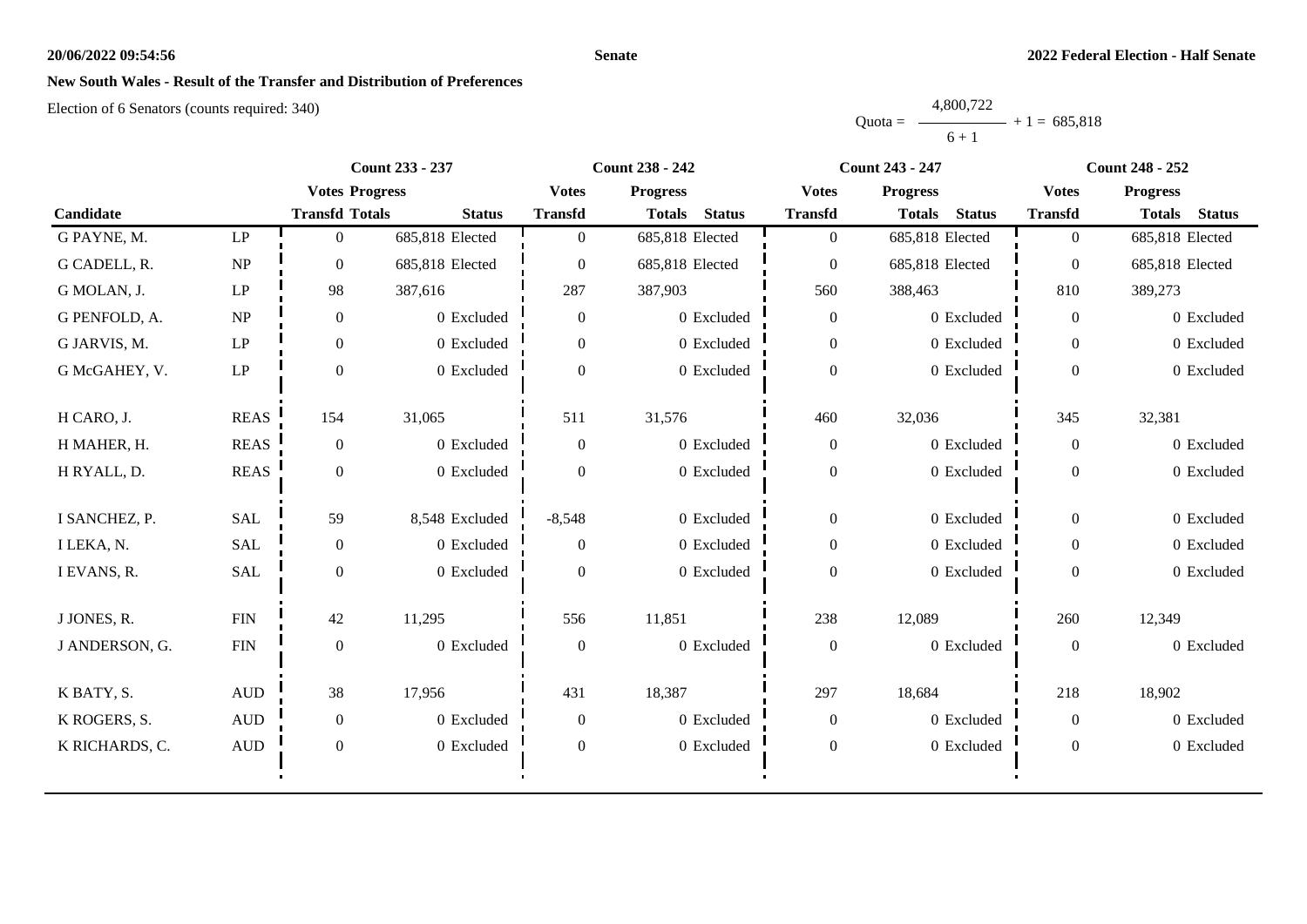#### **Senate**

# **New South Wales - Result of the Transfer and Distribution of Preferences**

|           | 4,800,722 |                |
|-----------|-----------|----------------|
| $Quota =$ |           | $+1 = 685,818$ |
|           | $6 + 1$   |                |

|                        |             | <b>Count 233 - 237</b> |               |                  | <b>Count 238 - 242</b>         |                  | <b>Count 243 - 247</b>         | <b>Count 248 - 252</b> |                                |  |
|------------------------|-------------|------------------------|---------------|------------------|--------------------------------|------------------|--------------------------------|------------------------|--------------------------------|--|
|                        |             | <b>Votes Progress</b>  |               | <b>Votes</b>     | <b>Progress</b>                | <b>Votes</b>     | <b>Progress</b>                | <b>Votes</b>           | <b>Progress</b>                |  |
| Candidate              |             | <b>Transfd Totals</b>  | <b>Status</b> | <b>Transfd</b>   | <b>Status</b><br><b>Totals</b> | <b>Transfd</b>   | <b>Status</b><br><b>Totals</b> | <b>Transfd</b>         | <b>Status</b><br><b>Totals</b> |  |
| L WHYMAN, O.           | IAP         | 215                    | 40,125        | 659              | 40,784                         | 171              | 40,955                         | 476                    | 41,431                         |  |
| L BROOKE, L.           | IAP         | $\mathbf{0}$           | 0 Excluded    | $\boldsymbol{0}$ | 0 Excluded                     | $\boldsymbol{0}$ | 0 Excluded                     | $\boldsymbol{0}$       | 0 Excluded                     |  |
| M DJURIC, S.           | ASP         | 18                     | 91,338        | 226              | 91,564                         | 77               | 91,641                         | 255                    | 91,896                         |  |
| M GREGORY, D.          | ASP         | $\boldsymbol{0}$       | 0 Excluded    | $\boldsymbol{0}$ | 0 Excluded                     | $\boldsymbol{0}$ | 0 Excluded                     | $\overline{0}$         | 0 Excluded                     |  |
| M MILGATE, B.          | ASP         | $\boldsymbol{0}$       | 0 Excluded    | $\Omega$         | 0 Excluded                     | $\boldsymbol{0}$ | 0 Excluded                     | $\overline{0}$         | 0 Excluded                     |  |
| M CROOKS, J.           | ASP         | $\boldsymbol{0}$       | 0 Excluded    | $\overline{0}$   | 0 Excluded                     | $\boldsymbol{0}$ | 0 Excluded                     | $\overline{0}$         | 0 Excluded                     |  |
| N KOCHER, D.           | <b>SUN</b>  | 47                     | 13,327        | 101              | 13,428                         | 55               | 13,483                         | 146                    | 13,629                         |  |
| N BENNIE, R.           | $\rm SUN$   | $\boldsymbol{0}$       | 0 Excluded    | $\boldsymbol{0}$ | 0 Excluded                     | $\boldsymbol{0}$ | 0 Excluded                     | $\overline{0}$         | 0 Excluded                     |  |
| O O'NEILL, M.          | IMO         | 33                     | 20,959        | 97               | 21,056                         | 58               | 21,114                         | 115                    | 21,229                         |  |
| O BURNUM BURNUM,<br>M. | <b>IMO</b>  | $\boldsymbol{0}$       | 0 Excluded    | $\boldsymbol{0}$ | 0 Excluded                     | $\boldsymbol{0}$ | 0 Excluded                     | $\boldsymbol{0}$       | 0 Excluded                     |  |
| P HOPKINS, M.          | GAP         | 26                     | 17,855        | 39               | 17,894                         | 29               | 17,923                         | 66                     | 17,989                         |  |
| P NOHRA, G.            | GAP         | $\boldsymbol{0}$       | 0 Excluded    | $\boldsymbol{0}$ | 0 Excluded                     | $\boldsymbol{0}$ | 0 Excluded                     | $\boldsymbol{0}$       | 0 Excluded                     |  |
| Q BALDERSTONE, M.      | <b>HMP</b>  | 124                    | 126,294       | 396              | 126,690                        | 92               | 126,782                        | 360                    | 127,142                        |  |
| Q HESTER, G.           | HMP         | $\boldsymbol{0}$       | 0 Excluded    | $\overline{0}$   | 0 Excluded                     | $\boldsymbol{0}$ | 0 Excluded                     | $\mathbf{0}$           | 0 Excluded                     |  |
| R LEONG, A.            | <b>SOPA</b> | 104                    | 18,373        | 343              | 18,716                         | 330              | 19,046                         | 86                     | 19,132                         |  |
| R BRYCE, I.            | <b>SOPA</b> | $\boldsymbol{0}$       | 0 Excluded    | $\overline{0}$   | 0 Excluded                     | $\boldsymbol{0}$ | 0 Excluded                     | $\overline{0}$         | 0 Excluded                     |  |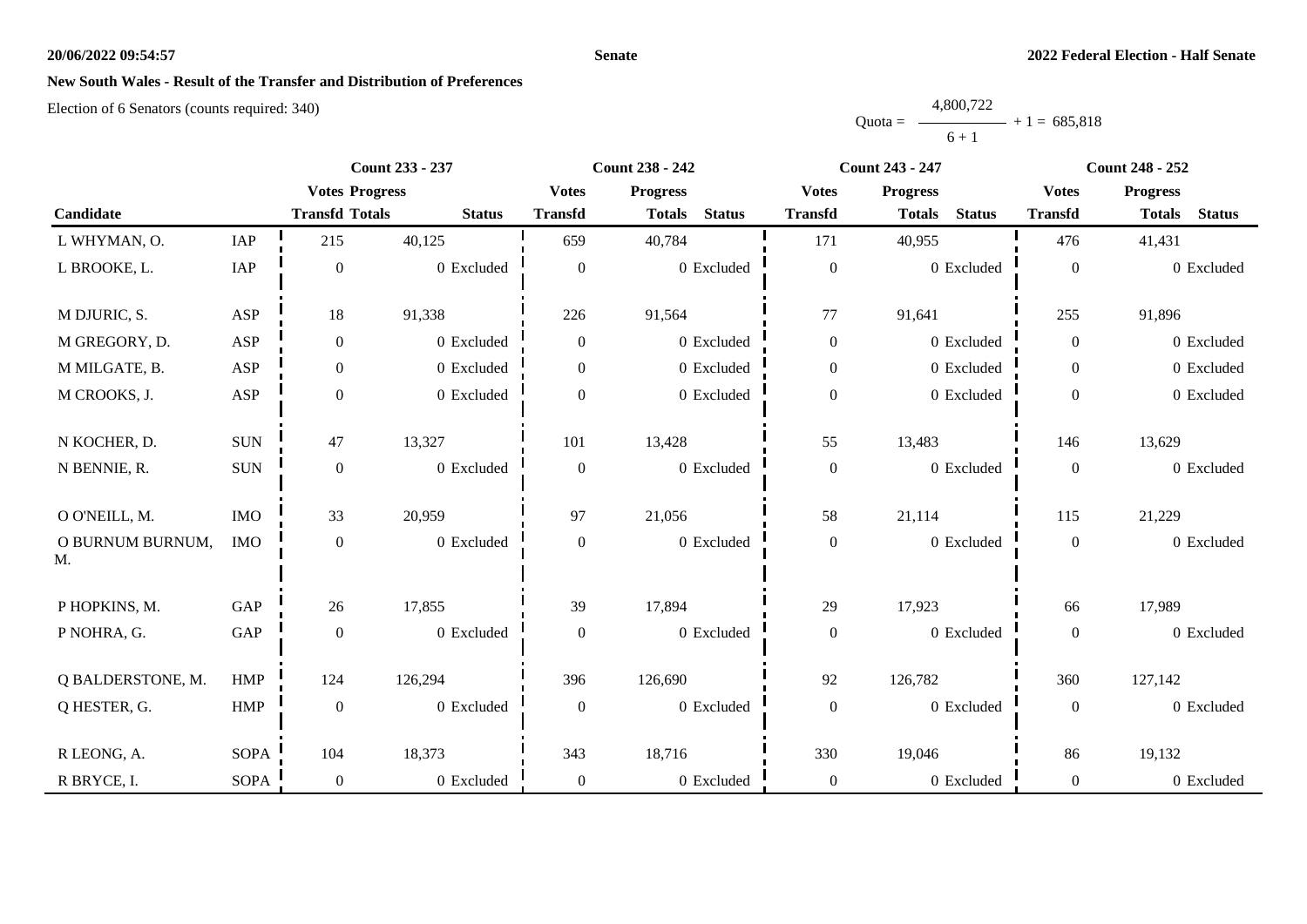#### **Senate**

# **New South Wales - Result of the Transfer and Distribution of Preferences**

|           | 4,800,722 |                |
|-----------|-----------|----------------|
| $Quota =$ |           | $+1 = 685,818$ |
|           | $6 + 1$   |                |

|                    |               |                       | Count 233 - 237 |                  | Count 238 - 242                | Count 243 - 247  |                                | <b>Count 248 - 252</b> |                                |
|--------------------|---------------|-----------------------|-----------------|------------------|--------------------------------|------------------|--------------------------------|------------------------|--------------------------------|
|                    |               | <b>Votes Progress</b> |                 | <b>Votes</b>     | <b>Progress</b>                | <b>Votes</b>     | <b>Progress</b>                | <b>Votes</b>           | <b>Progress</b>                |
| Candidate          |               | <b>Transfd Totals</b> | <b>Status</b>   | <b>Transfd</b>   | <b>Status</b><br><b>Totals</b> | <b>Transfd</b>   | <b>Status</b><br><b>Totals</b> | <b>Transfd</b>         | <b>Status</b><br><b>Totals</b> |
|                    |               |                       |                 |                  |                                |                  |                                |                        |                                |
| S McCULLOCH, K.    | $\mathbf{ON}$ | 51                    | 198,599         | 62               | 198,661                        | 56               | 198,717                        | 212                    | 198,929                        |
| S GRIGG, C.        | $\mathbf{ON}$ | $\boldsymbol{0}$      | 0 Excluded      | $\overline{0}$   | 0 Excluded                     | $\mathbf{0}$     | 0 Excluded                     | $\overline{0}$         | 0 Excluded                     |
| S SMITH, R.        | $\mathbf{ON}$ | $\mathbf{0}$          | 0 Excluded      | $\Omega$         | 0 Excluded                     | $\boldsymbol{0}$ | 0 Excluded                     | $\Omega$               | 0 Excluded                     |
|                    |               |                       |                 |                  |                                |                  |                                |                        |                                |
| T RUDDICK, J.      | LDP           | 32                    | 102,365         | 88               | 102,453                        | 115              | 102,568                        | 184                    | 102,752                        |
| T LARTER, J.       | LDP           | $\boldsymbol{0}$      | 0 Excluded      | $\overline{0}$   | 0 Excluded                     | $\boldsymbol{0}$ | 0 Excluded                     | $\Omega$               | 0 Excluded                     |
| T CALDWELL, J.     | <b>LDP</b>    | $\boldsymbol{0}$      | 0 Excluded      | $\overline{0}$   | 0 Excluded                     | $\boldsymbol{0}$ | 0 Excluded                     | $\overline{0}$         | 0 Excluded                     |
| T GUEST, M.        | LDP           | $\boldsymbol{0}$      | 0 Excluded      | $\Omega$         | 0 Excluded                     | $\boldsymbol{0}$ | 0 Excluded                     | $\Omega$               | 0 Excluded                     |
|                    |               |                       |                 |                  |                                |                  |                                |                        |                                |
| U CLANCY, S.       | <b>AUVA</b>   | 26                    | 9,760           | 33               | 9,793                          | 54               | 9,847                          | 36                     | 9,883 Excluded                 |
| U GILBERT, D.      | <b>AUVA</b>   | $\boldsymbol{0}$      | 0 Excluded      | $\boldsymbol{0}$ | 0 Excluded                     | $\boldsymbol{0}$ | 0 Excluded                     | $\overline{0}$         | 0 Excluded                     |
|                    |               |                       |                 |                  |                                |                  |                                |                        |                                |
| V O'NEILL, D.      | ALP           | $\boldsymbol{0}$      | 685,818 Elected | $\overline{0}$   | 685,818 Elected                | $\boldsymbol{0}$ | 685,818 Elected                | $\theta$               | 685,818 Elected                |
| V McALLISTER, J.   | <b>ALP</b>    | $\overline{0}$        | 685,818 Elected | $\boldsymbol{0}$ | 685,818 Elected                | $\overline{0}$   | 685,818 Elected                | $\mathbf{0}$           | 685,818 Elected                |
| V MORRIS, S.       | $\mbox{ALP}$  | 438                   | 86,564          | 692              | 87,256                         | 545              | 87,801                         | 416                    | 88,217                         |
| V MYERS, M.        | ALP           | $\boldsymbol{0}$      | 0 Excluded      | $\theta$         | 0 Excluded                     | $\boldsymbol{0}$ | 0 Excluded                     | $\overline{0}$         | 0 Excluded                     |
| V ROSE, K.         | <b>ALP</b>    | $\overline{0}$        | 0 Excluded      | $\overline{0}$   | 0 Excluded                     | $\boldsymbol{0}$ | 0 Excluded                     | $\theta$               | 0 Excluded                     |
| V WARREN-SMITH, J. | ALP           | $\boldsymbol{0}$      | 0 Excluded      | $\overline{0}$   | 0 Excluded                     | $\boldsymbol{0}$ | 0 Excluded                     | $\overline{0}$         | 0 Excluded                     |
|                    |               |                       |                 |                  |                                |                  |                                |                        |                                |
| W MARTINO, D.      | <b>UAPP</b>   | 24                    | 162,485         | 70               | 162,555                        | 52               | 162,607                        | 162                    | 162,769                        |
| W WRIGHTSON, S.    | UAPP          | $\overline{0}$        | $0\,$ Excluded  | $\boldsymbol{0}$ | 0 Excluded                     | $\boldsymbol{0}$ | 0 Excluded                     | $\mathbf{0}$           | 0 Excluded                     |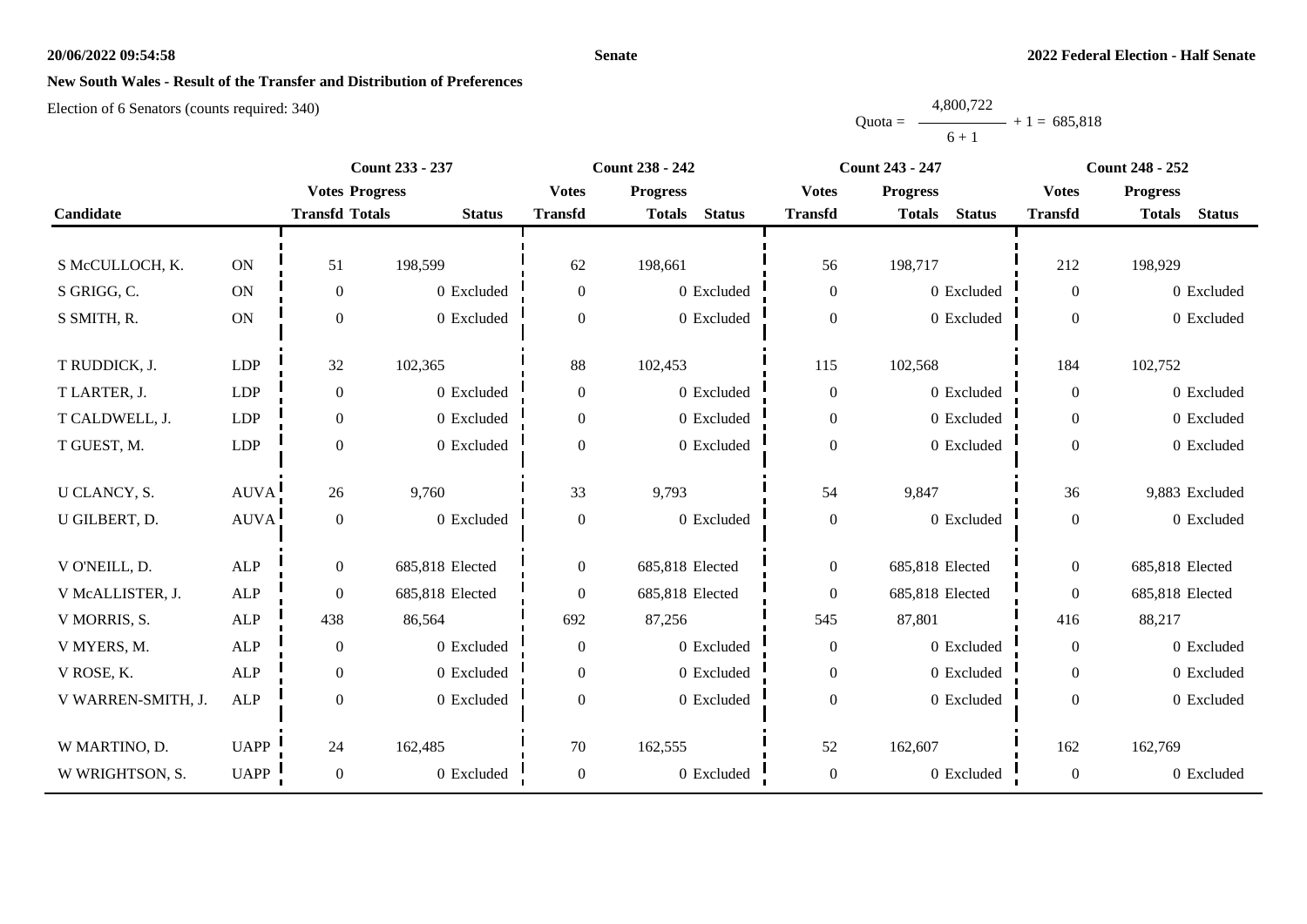#### **Senate**

# **New South Wales - Result of the Transfer and Distribution of Preferences**

|           | 4,800,722 |                |
|-----------|-----------|----------------|
| $Quota =$ |           | $+1 = 685.818$ |
|           | $6 + 1$   |                |

|                         |                             | <b>Count 233 - 237</b>                     |               |                                               | <b>Count 238 - 242</b>         |                                            | <b>Count 243 - 247</b>         | <b>Count 248 - 252</b>                      |                         |
|-------------------------|-----------------------------|--------------------------------------------|---------------|-----------------------------------------------|--------------------------------|--------------------------------------------|--------------------------------|---------------------------------------------|-------------------------|
|                         |                             | <b>Votes Progress</b>                      |               | <b>Votes</b>                                  | <b>Progress</b>                | <b>Votes</b>                               | <b>Progress</b>                | <b>Votes</b>                                | <b>Progress</b>         |
| Candidate               |                             | <b>Transfd Totals</b>                      | <b>Status</b> | <b>Transfd</b>                                | <b>Status</b><br><b>Totals</b> | <b>Transfd</b>                             | <b>Totals</b><br><b>Status</b> | <b>Transfd</b>                              | Totals<br><b>Status</b> |
| W MOORE, W.             | <b>UAPP</b>                 | 0                                          | 0 Excluded    | $\Omega$                                      | 0 Excluded                     | $\overline{0}$                             | 0 Excluded                     | $\overline{0}$                              | 0 Excluded              |
| W MARTIN, M.            | <b>UAPP</b>                 | $\Omega$                                   | 0 Excluded    | $\Omega$                                      | 0 Excluded                     | $\overline{0}$                             | 0 Excluded                     | $\Omega$                                    | 0 Excluded              |
| W YAP, J.               | <b>UAPP</b>                 | $\overline{0}$                             | 0 Excluded    | $\Omega$                                      | 0 Excluded                     | $\mathbf{0}$                               | 0 Excluded                     | $\overline{0}$                              | 0 Excluded              |
| W LOUGHREY, K.          | <b>UAPP</b>                 | $\Omega$                                   | 0 Excluded    | $\Omega$                                      | 0 Excluded                     | $\boldsymbol{0}$                           | 0 Excluded                     | $\theta$                                    | 0 Excluded              |
| UG LIM, D.              | $\mathop{\rm IND}\nolimits$ | $\Omega$                                   | 0 Excluded    | $\Omega$                                      | 0 Excluded                     | $\overline{0}$                             | 0 Excluded                     | $\overline{0}$                              | 0 Excluded              |
| UG COLLINS, J.          | $\mathop{\rm IND}\nolimits$ | $\Omega$                                   | 0 Excluded    | $\Omega$                                      | 0 Excluded                     | $\overline{0}$                             | 0 Excluded                     | $\theta$                                    | 0 Excluded              |
| UG GRZIC, W.            | $\mathop{\rm IND}\nolimits$ | $\Omega$                                   | 0 Excluded    | $\Omega$                                      | 0 Excluded                     | $\overline{0}$                             | 0 Excluded                     | $\Omega$                                    | 0 Excluded              |
| UG LU, G.               | <b>IND</b>                  | $\overline{0}$                             | 0 Excluded    | $\theta$                                      | 0 Excluded                     | $\overline{0}$                             | 0 Excluded                     | $\Omega$                                    | 0 Excluded              |
| UG LAING, W.            | $\mathop{\rm IND}\nolimits$ | $\Omega$                                   | 0 Excluded    | $\Omega$                                      | 0 Excluded                     | $\overline{0}$                             | 0 Excluded                     | $\theta$                                    | 0 Excluded              |
| <b>Exhausted Votes</b>  |                             | 174                                        | 511           | 510                                           | 1,021                          | 541                                        | 1,562                          | 1,381                                       | 2,943                   |
| <b>Loss By Fraction</b> |                             |                                            | 579           |                                               | 583                            | 3                                          | 586                            | $\overline{c}$                              | 588                     |
| <b>Total Votes</b>      |                             | $\theta$                                   | 4,800,722     | $\Omega$                                      | 4,800,722                      | $\overline{0}$                             | 4,800,722                      | $\theta$                                    | 4,800,722               |
|                         |                             | <b>Candidates Excluded</b><br>33. COHN, A. |               | <b>Candidates Excluded</b><br>49. SANCHEZ, P. |                                | <b>Candidates Excluded</b><br>26. KEEN, S. |                                | <b>Candidates Excluded</b><br>38. BODDY, M. |                         |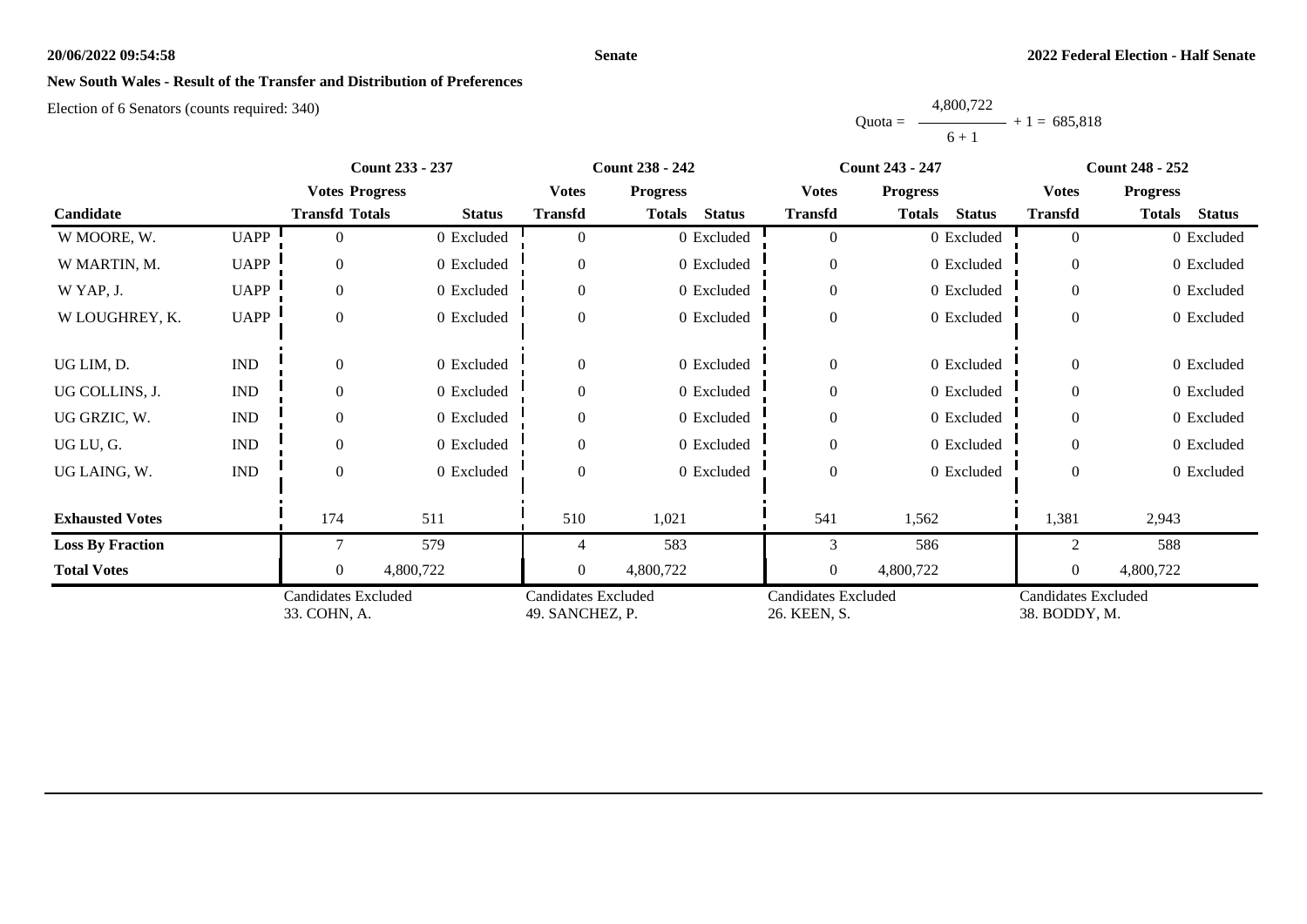#### **Senate**

# **New South Wales - Result of the Transfer and Distribution of Preferences**

|           | 4,800,722 |                |
|-----------|-----------|----------------|
| $Quota =$ |           | $+1 = 685,818$ |
|           | $6 + 1$   |                |

|                  |             | <b>Count 253 - 257</b> |               |                  | <b>Count 258 - 262</b>         |                  | Count 263 - 267                | Count 268 - 272  |                                |
|------------------|-------------|------------------------|---------------|------------------|--------------------------------|------------------|--------------------------------|------------------|--------------------------------|
|                  |             | <b>Votes Progress</b>  |               | <b>Votes</b>     | <b>Progress</b>                | <b>Votes</b>     | <b>Progress</b>                | <b>Votes</b>     | <b>Progress</b>                |
| Candidate        |             | <b>Transfd Totals</b>  | <b>Status</b> | <b>Transfd</b>   | <b>Status</b><br><b>Totals</b> | <b>Transfd</b>   | <b>Status</b><br><b>Totals</b> | <b>Transfd</b>   | <b>Status</b><br><b>Totals</b> |
| A BROLLO, D.     | AJP         | 204                    | 104,304       | 377              | 104,681                        | 516              | 105,197                        | 1,930            | 107,127                        |
| A POWER, J.      | ${\rm AJP}$ | $\boldsymbol{0}$       | 0 Excluded    | $\mathbf{0}$     | 0 Excluded                     | $\boldsymbol{0}$ | 0 Excluded                     | $\boldsymbol{0}$ | 0 Excluded                     |
| B KEEN, S.       | <b>TNL</b>  | $\Omega$               | 0 Excluded    | $\overline{0}$   | 0 Excluded                     | $\overline{0}$   | 0 Excluded                     | $\overline{0}$   | 0 Excluded                     |
| B GREEN, M.      | <b>TNL</b>  | $\overline{0}$         | 0 Excluded    | $\Omega$         | 0 Excluded                     | $\boldsymbol{0}$ | 0 Excluded                     | $\Omega$         | 0 Excluded                     |
| C LIU, K.        | CEC         | 104                    | 16,766        | 186              | 16,952                         | 302              | 17,254 Excluded                | $-17,254$        | 0 Excluded                     |
| C LAWLER, A.     | <b>CEC</b>  | $\overline{0}$         | 0 Excluded    | $\overline{0}$   | 0 Excluded                     | $\boldsymbol{0}$ | 0 Excluded                     | $\Omega$         | 0 Excluded                     |
| D LAMB, G.       | SPP         | 200                    | 29,903        | 749              | 30,652                         | 472              | 31,124                         | 2,960            | 34,084                         |
| D DE VIVE, S.    | SPP         | $\boldsymbol{0}$       | 0 Excluded    | $\overline{0}$   | 0 Excluded                     | $\boldsymbol{0}$ | 0 Excluded                     | $\overline{0}$   | 0 Excluded                     |
| E SHOEBRIDGE, D. | <b>GRN</b>  | 666                    | 556,217       | 1,166            | 557,383                        | 595              | 557,978                        | 3,323            | 561,301                        |
| E COHN, A.       | <b>GRN</b>  | $\overline{0}$         | 0 Excluded    | $\overline{0}$   | 0 Excluded                     | $\boldsymbol{0}$ | 0 Excluded                     | $\theta$         | 0 Excluded                     |
| E FLOOD, R.      | <b>GRN</b>  | $\overline{0}$         | 0 Excluded    | $\theta$         | 0 Excluded                     | $\boldsymbol{0}$ | 0 Excluded                     | $\overline{0}$   | 0 Excluded                     |
| E SCOTT, J.      | <b>GRN</b>  | $\overline{0}$         | 0 Excluded    | $\theta$         | 0 Excluded                     | $\boldsymbol{0}$ | 0 Excluded                     | $\overline{0}$   | 0 Excluded                     |
| E ARYA, H.       | <b>GRN</b>  | $\overline{0}$         | 0 Excluded    | $\theta$         | 0 Excluded                     | $\boldsymbol{0}$ | 0 Excluded                     | $\overline{0}$   | 0 Excluded                     |
| E WHEELER, D.    | <b>GRN</b>  | $\overline{0}$         | 0 Excluded    | $\mathbf{0}$     | 0 Excluded                     | $\mathbf{0}$     | 0 Excluded                     | $\overline{0}$   | 0 Excluded                     |
| F BODDY, M.      |             | $\Omega$               | 0 Excluded    | $\theta$         | 0 Excluded                     | $\boldsymbol{0}$ | 0 Excluded                     | $\overline{0}$   | 0 Excluded                     |
| F GRENFELL, O.   |             | $\boldsymbol{0}$       | 0 Excluded    | $\boldsymbol{0}$ | 0 Excluded                     | $\boldsymbol{0}$ | 0 Excluded                     | $\boldsymbol{0}$ | 0 Excluded                     |
|                  |             |                        |               |                  |                                |                  |                                |                  |                                |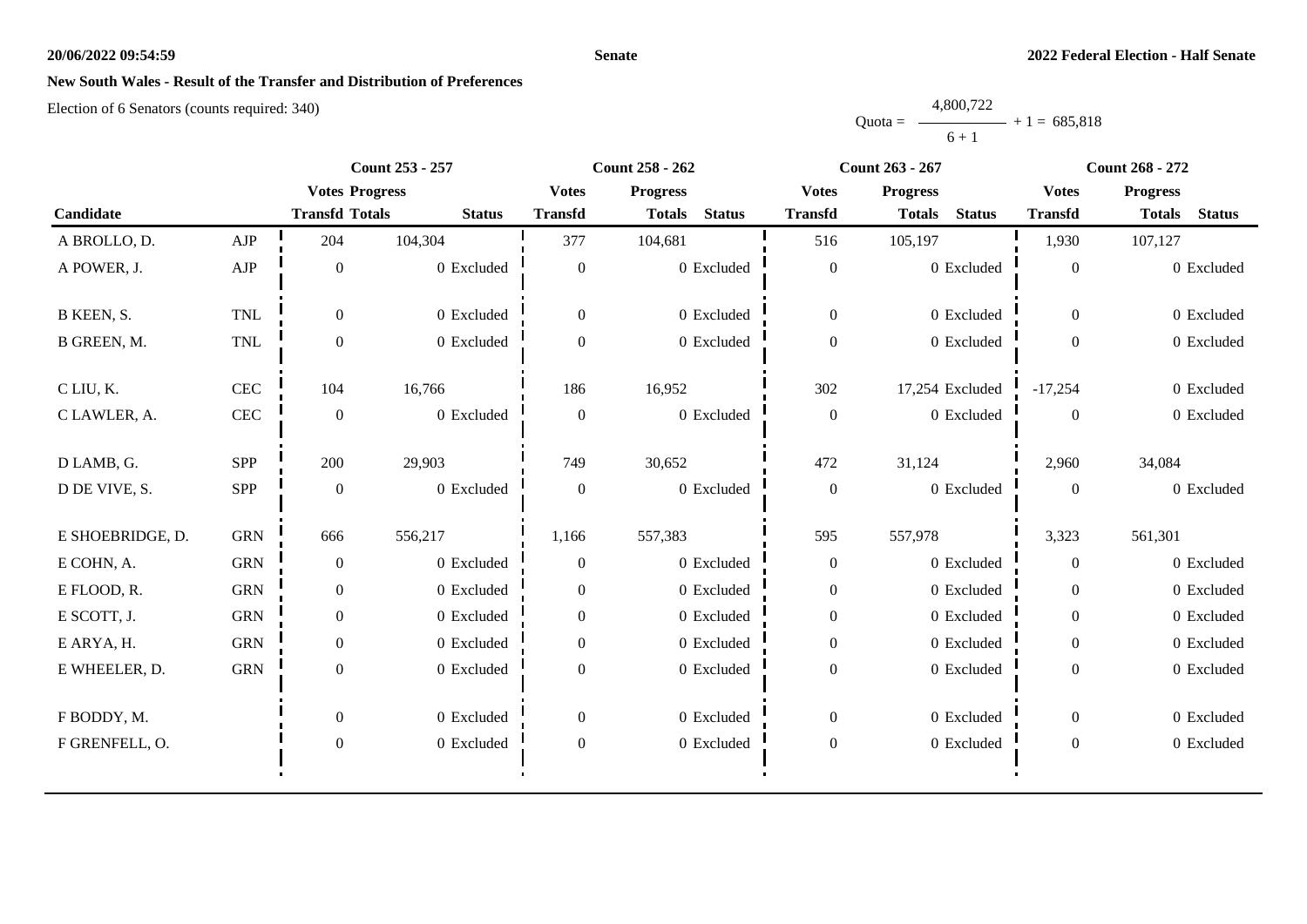#### **Senate**

# **New South Wales - Result of the Transfer and Distribution of Preferences**

|           | 4,800,722 |                |
|-----------|-----------|----------------|
| Ouota $=$ |           | $+1 = 685.818$ |
|           | $6 + 1$   |                |

|                |                        |                       | Count 253 - 257 |                | <b>Count 258 - 262</b>         | <b>Count 263 - 267</b> |                                | <b>Count 268 - 272</b> |                                |
|----------------|------------------------|-----------------------|-----------------|----------------|--------------------------------|------------------------|--------------------------------|------------------------|--------------------------------|
|                |                        | <b>Votes Progress</b> |                 | <b>Votes</b>   | <b>Progress</b>                | <b>Votes</b>           | <b>Progress</b>                | <b>Votes</b>           | <b>Progress</b>                |
| Candidate      |                        | <b>Transfd Totals</b> | <b>Status</b>   | <b>Transfd</b> | <b>Status</b><br><b>Totals</b> | <b>Transfd</b>         | <b>Status</b><br><b>Totals</b> | <b>Transfd</b>         | <b>Totals</b><br><b>Status</b> |
| G PAYNE, M.    | $\mathbf{L}\mathbf{P}$ | $\theta$              | 685,818 Elected | $\Omega$       | 685,818 Elected                | $\overline{0}$         | 685,818 Elected                | $\overline{0}$         | 685,818 Elected                |
| G CADELL, R.   | NP                     | $\Omega$              | 685,818 Elected | $\Omega$       | 685,818 Elected                | $\boldsymbol{0}$       | 685,818 Elected                | $\boldsymbol{0}$       | 685,818 Elected                |
| G MOLAN, J.    | LP                     | 904                   | 390,177         | 765            | 390,942                        | 1,198                  | 392,140                        | 1,914                  | 394,054                        |
| G PENFOLD, A.  | NP                     | $\overline{0}$        | 0 Excluded      | $\overline{0}$ | 0 Excluded                     | $\overline{0}$         | 0 Excluded                     | $\overline{0}$         | 0 Excluded                     |
| G JARVIS, M.   | $\mathbf{L}\mathbf{P}$ | $\overline{0}$        | 0 Excluded      | $\overline{0}$ | 0 Excluded                     | $\boldsymbol{0}$       | 0 Excluded                     | $\Omega$               | 0 Excluded                     |
| G McGAHEY, V.  | LP                     | $\Omega$              | 0 Excluded      | $\Omega$       | 0 Excluded                     | $\overline{0}$         | 0 Excluded                     | $\Omega$               | 0 Excluded                     |
| H CARO, J.     | <b>REAS</b>            | 117                   | 32,498          | 636            | 33,134                         | 234                    | 33,368                         | 930                    | 34,298                         |
| H MAHER, H.    | <b>REAS</b>            | $\boldsymbol{0}$      | 0 Excluded      | $\theta$       | 0 Excluded                     | $\boldsymbol{0}$       | 0 Excluded                     | $\boldsymbol{0}$       | 0 Excluded                     |
| H RYALL, D.    | <b>REAS</b>            | $\Omega$              | 0 Excluded      | $\Omega$       | 0 Excluded                     | $\boldsymbol{0}$       | 0 Excluded                     | $\overline{0}$         | 0 Excluded                     |
| I SANCHEZ, P.  | SAL                    | $\overline{0}$        | 0 Excluded      | $\Omega$       | 0 Excluded                     | $\boldsymbol{0}$       | 0 Excluded                     | $\Omega$               | 0 Excluded                     |
| I LEKA, N.     | <b>SAL</b>             | $\overline{0}$        | 0 Excluded      | $\Omega$       | 0 Excluded                     | $\boldsymbol{0}$       | 0 Excluded                     | $\overline{0}$         | 0 Excluded                     |
| I EVANS, R.    | SAL                    | $\overline{0}$        | 0 Excluded      | $\Omega$       | 0 Excluded                     | $\boldsymbol{0}$       | 0 Excluded                     | $\overline{0}$         | 0 Excluded                     |
| J JONES, R.    | ${\rm FIN}$            | 88                    | 12,437 Excluded | $-12,437$      | 0 Excluded                     | $\boldsymbol{0}$       | 0 Excluded                     | $\overline{0}$         | 0 Excluded                     |
| J ANDERSON, G. | ${\rm FIN}$            | $\Omega$              | 0 Excluded      | $\Omega$       | 0 Excluded                     | $\overline{0}$         | 0 Excluded                     | $\Omega$               | 0 Excluded                     |
| K BATY, S.     | $\mbox{AUD}$           | 206                   | 19,108          | 1,117          | 20,225                         | 692                    | 20,917                         | 554                    | 21,471                         |
| K ROGERS, S.   | $\mbox{AUD}$           | $\overline{0}$        | 0 Excluded      | $\Omega$       | 0 Excluded                     | $\boldsymbol{0}$       | 0 Excluded                     | $\overline{0}$         | 0 Excluded                     |
| K RICHARDS, C. | <b>AUD</b>             | $\overline{0}$        | 0 Excluded      | $\Omega$       | 0 Excluded                     | $\boldsymbol{0}$       | 0 Excluded                     | $\boldsymbol{0}$       | 0 Excluded                     |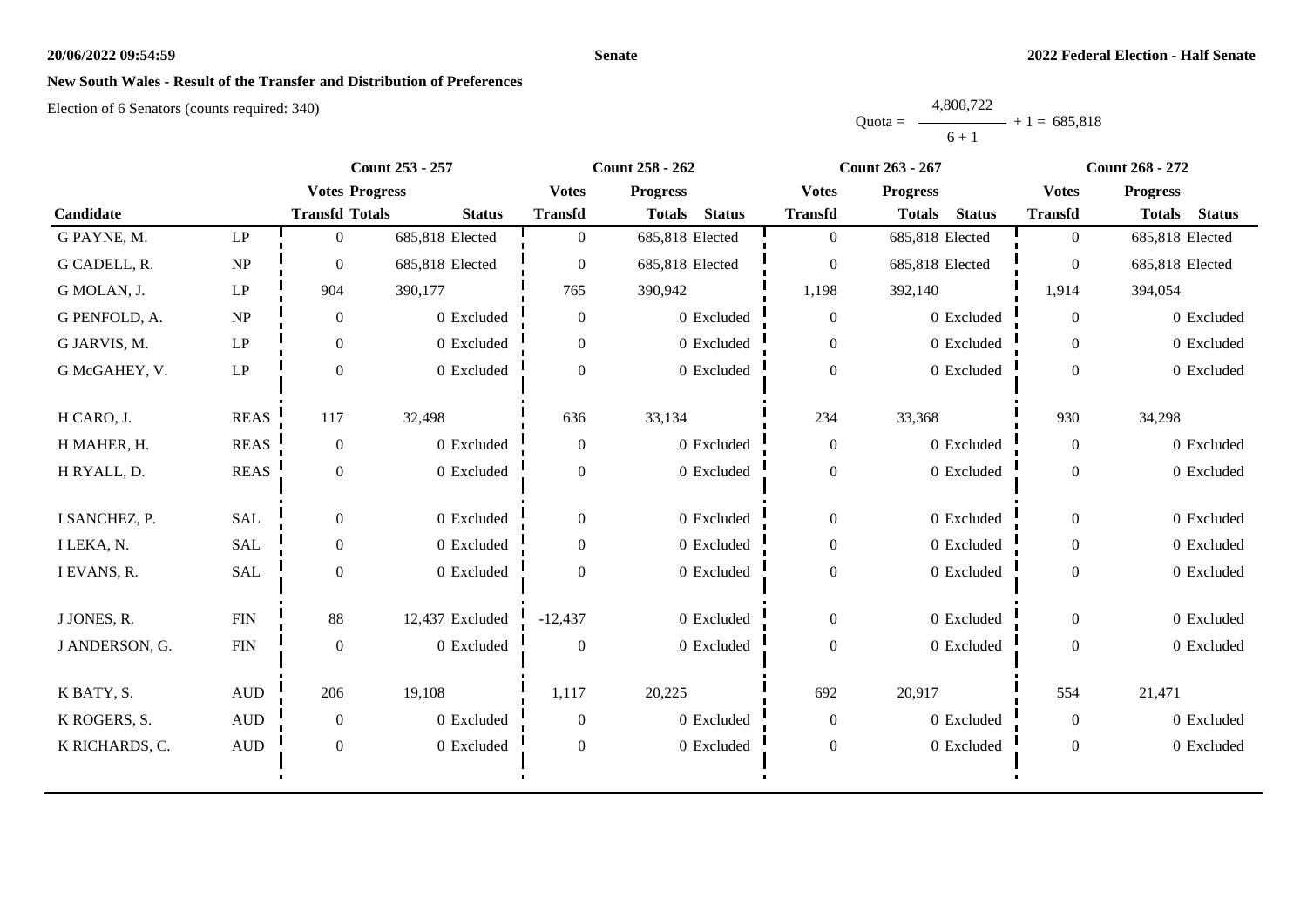### **Senate**

# **New South Wales - Result of the Transfer and Distribution of Preferences**

|           | 4,800,722 |                |
|-----------|-----------|----------------|
| $Quota =$ |           | $+1 = 685.818$ |
|           | $6 + 1$   |                |

|                        |             | Count 253 - 257       |               |                  | Count 258 - 262                |                  | Count 263 - 267                | <b>Count 268 - 272</b> |                                |  |
|------------------------|-------------|-----------------------|---------------|------------------|--------------------------------|------------------|--------------------------------|------------------------|--------------------------------|--|
|                        |             | <b>Votes Progress</b> |               | <b>Votes</b>     | <b>Progress</b>                | <b>Votes</b>     | <b>Progress</b>                | <b>Votes</b>           | <b>Progress</b>                |  |
| Candidate              |             | <b>Transfd Totals</b> | <b>Status</b> | <b>Transfd</b>   | <b>Status</b><br><b>Totals</b> | <b>Transfd</b>   | <b>Status</b><br><b>Totals</b> | <b>Transfd</b>         | <b>Status</b><br><b>Totals</b> |  |
| L WHYMAN, O.           | IAP         | 185                   | 41,616        | 963              | 42,579                         | 763              | 43,342                         | 457                    | 43,799                         |  |
| L BROOKE, L.           | IAP         | $\boldsymbol{0}$      | 0 Excluded    | $\boldsymbol{0}$ | 0 Excluded                     | $\mathbf{0}$     | 0 Excluded                     | $\boldsymbol{0}$       | 0 Excluded                     |  |
| M DJURIC, S.           | ASP         | 422                   | 92,318        | 685              | 93,003                         | 1,055            | 94,058                         | 642                    | 94,700                         |  |
| M GREGORY, D.          | ASP         | $\boldsymbol{0}$      | 0 Excluded    | $\overline{0}$   | 0 Excluded                     | $\boldsymbol{0}$ | 0 Excluded                     | $\overline{0}$         | 0 Excluded                     |  |
| M MILGATE, B.          | ASP         | $\boldsymbol{0}$      | 0 Excluded    | $\overline{0}$   | 0 Excluded                     | $\mathbf{0}$     | 0 Excluded                     | $\overline{0}$         | 0 Excluded                     |  |
| M CROOKS, J.           | ASP         | $\boldsymbol{0}$      | 0 Excluded    | $\Omega$         | 0 Excluded                     | $\boldsymbol{0}$ | 0 Excluded                     | $\overline{0}$         | 0 Excluded                     |  |
| N KOCHER, D.           | <b>SUN</b>  | 234                   | 13,863        | 474              | 14,337 Excluded                | $-14,337$        | 0 Excluded                     | $\overline{0}$         | 0 Excluded                     |  |
| N BENNIE, R.           | $\rm SUN$   | $\boldsymbol{0}$      | 0 Excluded    | $\boldsymbol{0}$ | 0 Excluded                     | $\overline{0}$   | 0 Excluded                     | $\boldsymbol{0}$       | 0 Excluded                     |  |
| O O'NEILL, M.          | <b>IMO</b>  | 254                   | 21,483        | 547              | 22,030                         | 1,681            | 23,711                         | 363                    | 24,074                         |  |
| O BURNUM BURNUM,<br>M. | <b>IMO</b>  | $\boldsymbol{0}$      | 0 Excluded    | $\boldsymbol{0}$ | 0 Excluded                     | $\boldsymbol{0}$ | 0 Excluded                     | $\overline{0}$         | 0 Excluded                     |  |
| P HOPKINS, M.          | GAP         | 592                   | 18,581        | 271              | 18,852                         | 892              | 19,744                         | 288                    | 20,032 Excluded                |  |
| P NOHRA, G.            | GAP         | $\boldsymbol{0}$      | 0 Excluded    | $\boldsymbol{0}$ | 0 Excluded                     | $\boldsymbol{0}$ | 0 Excluded                     | $\boldsymbol{0}$       | 0 Excluded                     |  |
| Q BALDERSTONE, M.      | <b>HMP</b>  | 572                   | 127,714       | 654              | 128,368                        | 887              | 129,255                        | 306                    | 129,561                        |  |
| Q HESTER, G.           | <b>HMP</b>  | $\boldsymbol{0}$      | 0 Excluded    | $\overline{0}$   | 0 Excluded                     | $\mathbf{0}$     | 0 Excluded                     | $\overline{0}$         | 0 Excluded                     |  |
| R LEONG, A.            | <b>SOPA</b> | 357                   | 19,489        | 416              | 19,905                         | 283              | 20,188                         | 293                    | 20,481                         |  |
| R BRYCE, I.            | <b>SOPA</b> | $\boldsymbol{0}$      | 0 Excluded    | $\overline{0}$   | 0 Excluded                     | $\boldsymbol{0}$ | 0 Excluded                     | $\overline{0}$         | 0 Excluded                     |  |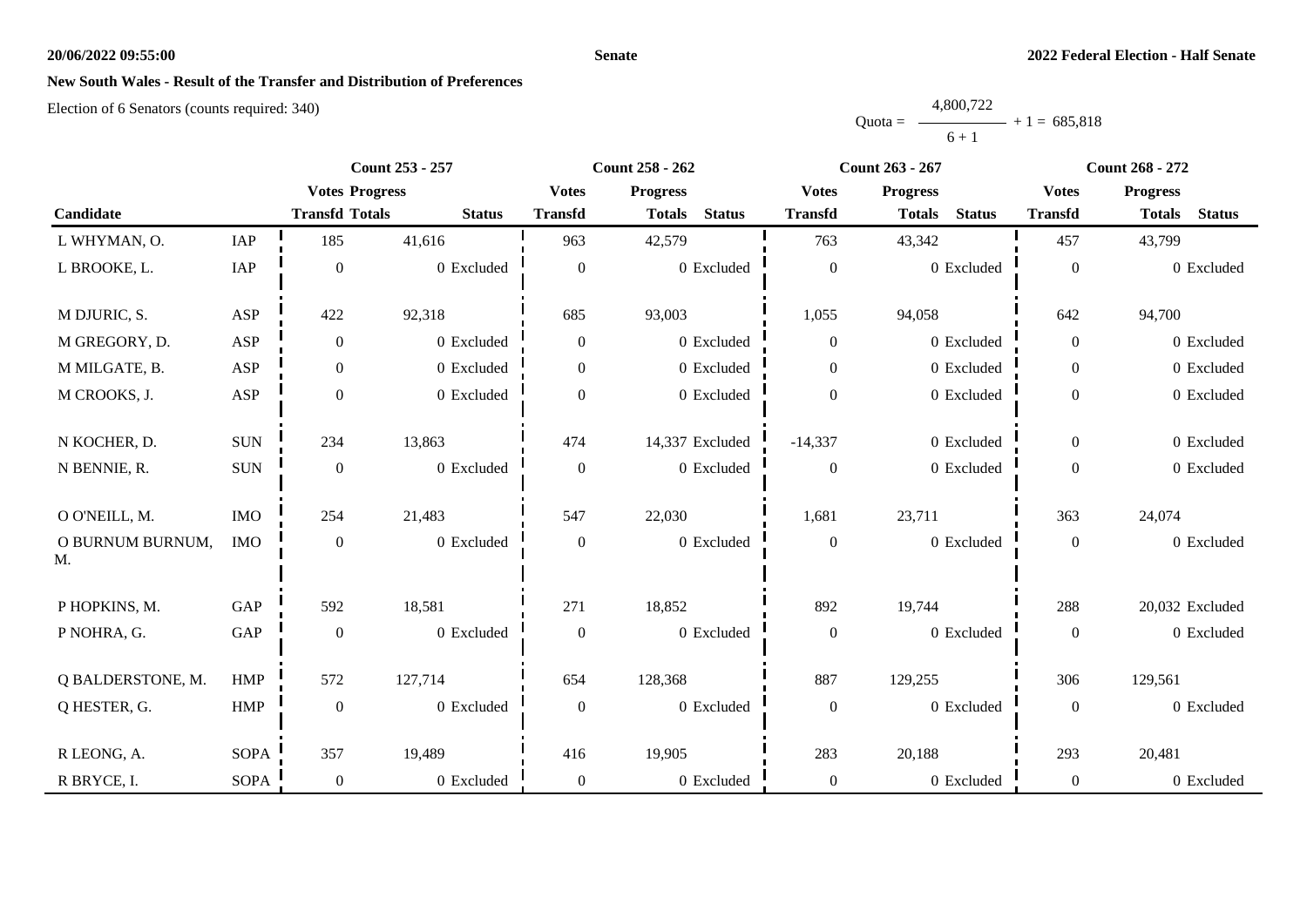### **Senate**

# **New South Wales - Result of the Transfer and Distribution of Preferences**

|           | 4,800,722 |                |
|-----------|-----------|----------------|
| $Quota =$ |           | $+1 = 685,818$ |
|           | $6 + 1$   |                |

|                    |               |                       | Count 253 - 257 |                  | Count 258 - 262                | <b>Count 263 - 267</b> |                                | <b>Count 268 - 272</b> |                                |
|--------------------|---------------|-----------------------|-----------------|------------------|--------------------------------|------------------------|--------------------------------|------------------------|--------------------------------|
|                    |               | <b>Votes Progress</b> |                 | <b>Votes</b>     | <b>Progress</b>                | <b>Votes</b>           | <b>Progress</b>                | <b>Votes</b>           | <b>Progress</b>                |
| Candidate          |               | <b>Transfd Totals</b> | <b>Status</b>   | <b>Transfd</b>   | <b>Status</b><br><b>Totals</b> | <b>Transfd</b>         | <b>Status</b><br><b>Totals</b> | <b>Transfd</b>         | <b>Status</b><br><b>Totals</b> |
|                    |               |                       |                 |                  |                                |                        |                                |                        |                                |
| S McCULLOCH, K.    | $\mathbf{ON}$ | 1,242                 | 200,171         | 502              | 200,673                        | 1,349                  | 202,022                        | 548                    | 202,570                        |
| S GRIGG, C.        | $\mathbf{ON}$ | $\overline{0}$        | 0 Excluded      | $\theta$         | 0 Excluded                     | $\overline{0}$         | 0 Excluded                     | $\overline{0}$         | 0 Excluded                     |
| S SMITH, R.        | $\mathbf{ON}$ | $\overline{0}$        | 0 Excluded      | $\theta$         | 0 Excluded                     | $\mathbf{0}$           | 0 Excluded                     | $\theta$               | 0 Excluded                     |
|                    |               |                       |                 |                  |                                |                        |                                |                        |                                |
| T RUDDICK, J.      | <b>LDP</b>    | 717                   | 103,469         | 239              | 103,708                        | 620                    | 104,328                        | 283                    | 104,611                        |
| T LARTER, J.       | LDP           | $\overline{0}$        | 0 Excluded      | $\theta$         | 0 Excluded                     | $\overline{0}$         | 0 Excluded                     | $\overline{0}$         | 0 Excluded                     |
| T CALDWELL, J.     | <b>LDP</b>    | $\overline{0}$        | 0 Excluded      | $\overline{0}$   | 0 Excluded                     | $\overline{0}$         | 0 Excluded                     | $\overline{0}$         | 0 Excluded                     |
| T GUEST, M.        | LDP           | $\boldsymbol{0}$      | 0 Excluded      | $\boldsymbol{0}$ | 0 Excluded                     | $\boldsymbol{0}$       | 0 Excluded                     | $\Omega$               | 0 Excluded                     |
|                    |               |                       |                 |                  |                                |                        |                                |                        |                                |
| U CLANCY, S.       | AUVA          | $-9,883$              | 0 Excluded      | $\boldsymbol{0}$ | 0 Excluded                     | $\mathbf{0}$           | 0 Excluded                     | $\overline{0}$         | 0 Excluded                     |
| U GILBERT, D.      | <b>AUVA</b>   | $\boldsymbol{0}$      | 0 Excluded      | $\theta$         | 0 Excluded                     | $\boldsymbol{0}$       | 0 Excluded                     | $\overline{0}$         | 0 Excluded                     |
|                    |               |                       |                 |                  |                                |                        |                                |                        |                                |
| V O'NEILL, D.      | <b>ALP</b>    | $\mathbf{0}$          | 685,818 Elected | $\boldsymbol{0}$ | 685,818 Elected                | $\boldsymbol{0}$       | 685,818 Elected                | $\mathbf{0}$           | 685,818 Elected                |
| V McALLISTER, J.   | ALP           | $\overline{0}$        | 685,818 Elected | $\theta$         | 685,818 Elected                | $\overline{0}$         | 685,818 Elected                | $\theta$               | 685,818 Elected                |
| V MORRIS, S.       | $\mbox{ALP}$  | 1,179                 | 89,396          | 1,199            | 90,595                         | 1,411                  | 92,006                         | 994                    | 93,000                         |
| V MYERS, M.        | ALP           | $\mathbf{0}$          | 0 Excluded      | $\theta$         | 0 Excluded                     | $\overline{0}$         | 0 Excluded                     | $\overline{0}$         | 0 Excluded                     |
| V ROSE, K.         | <b>ALP</b>    | $\boldsymbol{0}$      | 0 Excluded      | $\theta$         | 0 Excluded                     | $\boldsymbol{0}$       | 0 Excluded                     | $\overline{0}$         | 0 Excluded                     |
| V WARREN-SMITH, J. | ALP           | $\mathbf{0}$          | 0 Excluded      | $\theta$         | 0 Excluded                     | $\mathbf{0}$           | 0 Excluded                     | $\Omega$               | 0 Excluded                     |
|                    |               |                       |                 |                  |                                |                        |                                |                        |                                |
| W MARTINO, D.      | <b>UAPP</b>   | 1,083                 | 163,852         | 197              | 164,049                        | 533                    | 164,582                        | 402                    | 164,984                        |
| W WRIGHTSON, S.    | <b>UAPP</b>   | $\overline{0}$        | 0 Excluded      | $\overline{0}$   | 0 Excluded                     | $\boldsymbol{0}$       | 0 Excluded                     | $\overline{0}$         | 0 Excluded                     |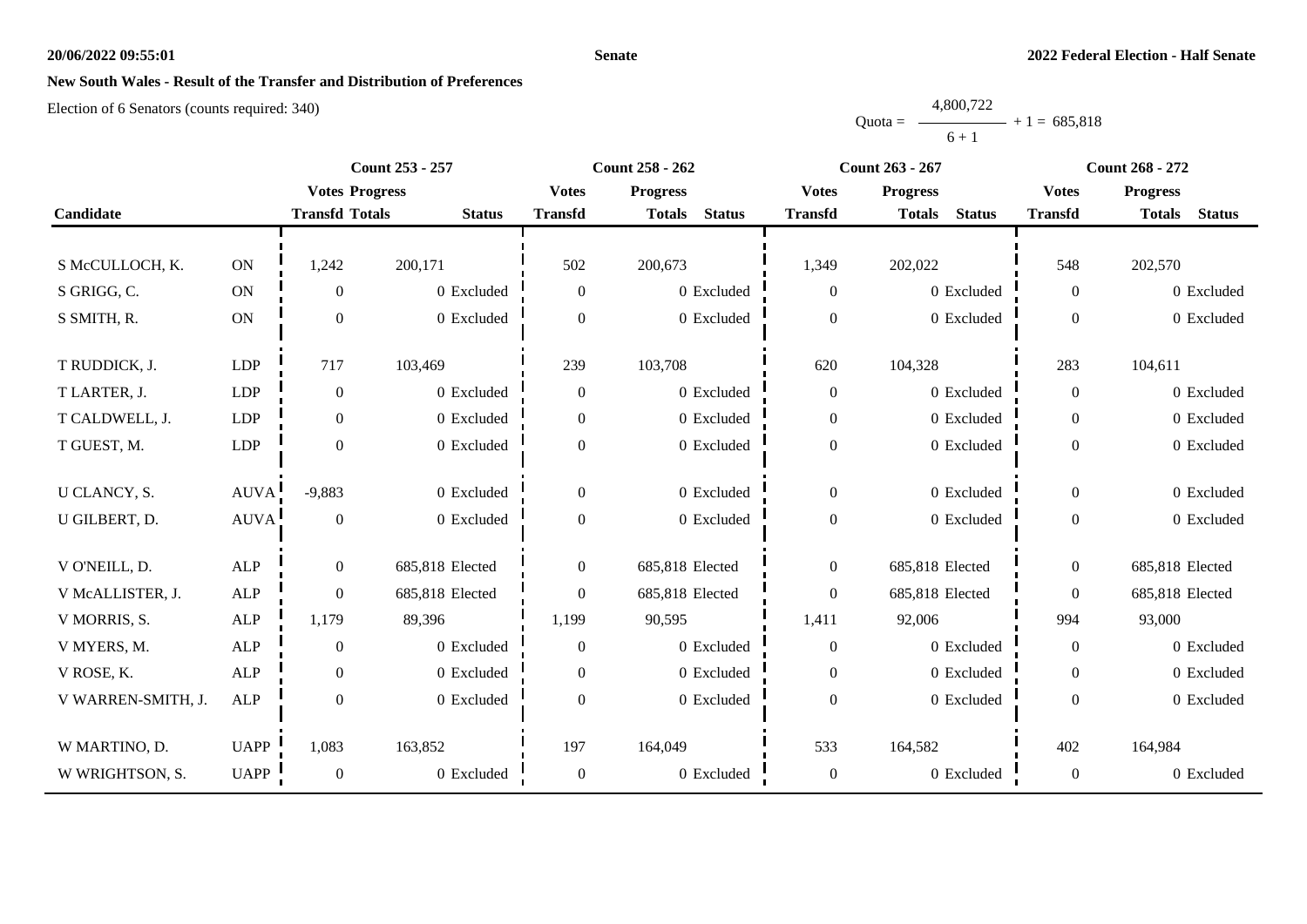### **Senate**

# **New South Wales - Result of the Transfer and Distribution of Preferences**

|           | 4,800,722 |                |
|-----------|-----------|----------------|
| Ouota $=$ |           | $+1 = 685,818$ |
|           | $6 + 1$   |                |

|                         |                             | <b>Count 253 - 257</b>                       |               |                                             | <b>Count 258 - 262</b>         |                                       | <b>Count 263 - 267</b>         | <b>Count 268 - 272</b>                    |                         |
|-------------------------|-----------------------------|----------------------------------------------|---------------|---------------------------------------------|--------------------------------|---------------------------------------|--------------------------------|-------------------------------------------|-------------------------|
|                         |                             | <b>Votes Progress</b>                        |               | <b>Votes</b>                                | <b>Progress</b>                | <b>Votes</b>                          | <b>Progress</b>                | <b>Votes</b>                              | <b>Progress</b>         |
| Candidate               |                             | <b>Transfd Totals</b>                        | <b>Status</b> | <b>Transfd</b>                              | <b>Totals</b><br><b>Status</b> | <b>Transfd</b>                        | <b>Totals</b><br><b>Status</b> | <b>Transfd</b>                            | Totals<br><b>Status</b> |
| W MOORE, W.             | <b>UAPP</b>                 | 0                                            | 0 Excluded    | $\Omega$                                    | 0 Excluded                     | $\overline{0}$                        | 0 Excluded                     | $\theta$                                  | 0 Excluded              |
| W MARTIN, M.            | <b>UAPP</b>                 | $\Omega$                                     | 0 Excluded    | $\Omega$                                    | 0 Excluded                     | $\overline{0}$                        | 0 Excluded                     | $\Omega$                                  | 0 Excluded              |
| W YAP, J.               | <b>UAPP</b>                 | $\overline{0}$                               | 0 Excluded    | $\theta$                                    | 0 Excluded                     | $\boldsymbol{0}$                      | 0 Excluded                     | $\Omega$                                  | 0 Excluded              |
| W LOUGHREY, K.          | <b>UAPP</b>                 | $\Omega$                                     | 0 Excluded    | $\Omega$                                    | 0 Excluded                     | $\boldsymbol{0}$                      | 0 Excluded                     | $\theta$                                  | 0 Excluded              |
| UG LIM, D.              | $\mathop{\rm IND}\nolimits$ | $\overline{0}$                               | 0 Excluded    | $\theta$                                    | 0 Excluded                     | $\boldsymbol{0}$                      | 0 Excluded                     | $\overline{0}$                            | 0 Excluded              |
| UG COLLINS, J.          | <b>IND</b>                  | $\Omega$                                     | 0 Excluded    | $\Omega$                                    | 0 Excluded                     | $\overline{0}$                        | 0 Excluded                     | $\Omega$                                  | 0 Excluded              |
| UG GRZIC, W.            | <b>IND</b>                  | $\Omega$                                     | 0 Excluded    | $\Omega$                                    | 0 Excluded                     | $\overline{0}$                        | 0 Excluded                     | $\Omega$                                  | 0 Excluded              |
| UG LU, G.               | $\mathop{\rm IND}\nolimits$ | $\overline{0}$                               | 0 Excluded    | $\Omega$                                    | 0 Excluded                     | $\boldsymbol{0}$                      | 0 Excluded                     | $\overline{0}$                            | 0 Excluded              |
| UG LAING, W.            | $\mathop{\rm IND}\nolimits$ | $\Omega$                                     | 0 Excluded    | $\Omega$                                    | 0 Excluded                     | $\overline{0}$                        | 0 Excluded                     | $\theta$                                  | 0 Excluded              |
| <b>Exhausted Votes</b>  |                             | 560                                          | 3,503         | 1,295                                       | 4,798                          | 857                                   | 5,655                          | 1,073                                     | 6,728                   |
| <b>Loss By Fraction</b> |                             | $-3$                                         | 585           | -1                                          | 584                            | $-3$                                  | 581                            | -6                                        | 575                     |
| <b>Total Votes</b>      |                             | $\theta$                                     | 4,800,722     | $\Omega$                                    | 4,800,722                      | $\overline{0}$                        | 4,800,722                      | $\theta$                                  | 4,800,722               |
|                         |                             | <b>Candidates Excluded</b><br>80. CLANCY, S. |               | <b>Candidates Excluded</b><br>52. JONES, R. |                                | Candidates Excluded<br>63. KOCHER, D. |                                | <b>Candidates Excluded</b><br>28. LIU, K. |                         |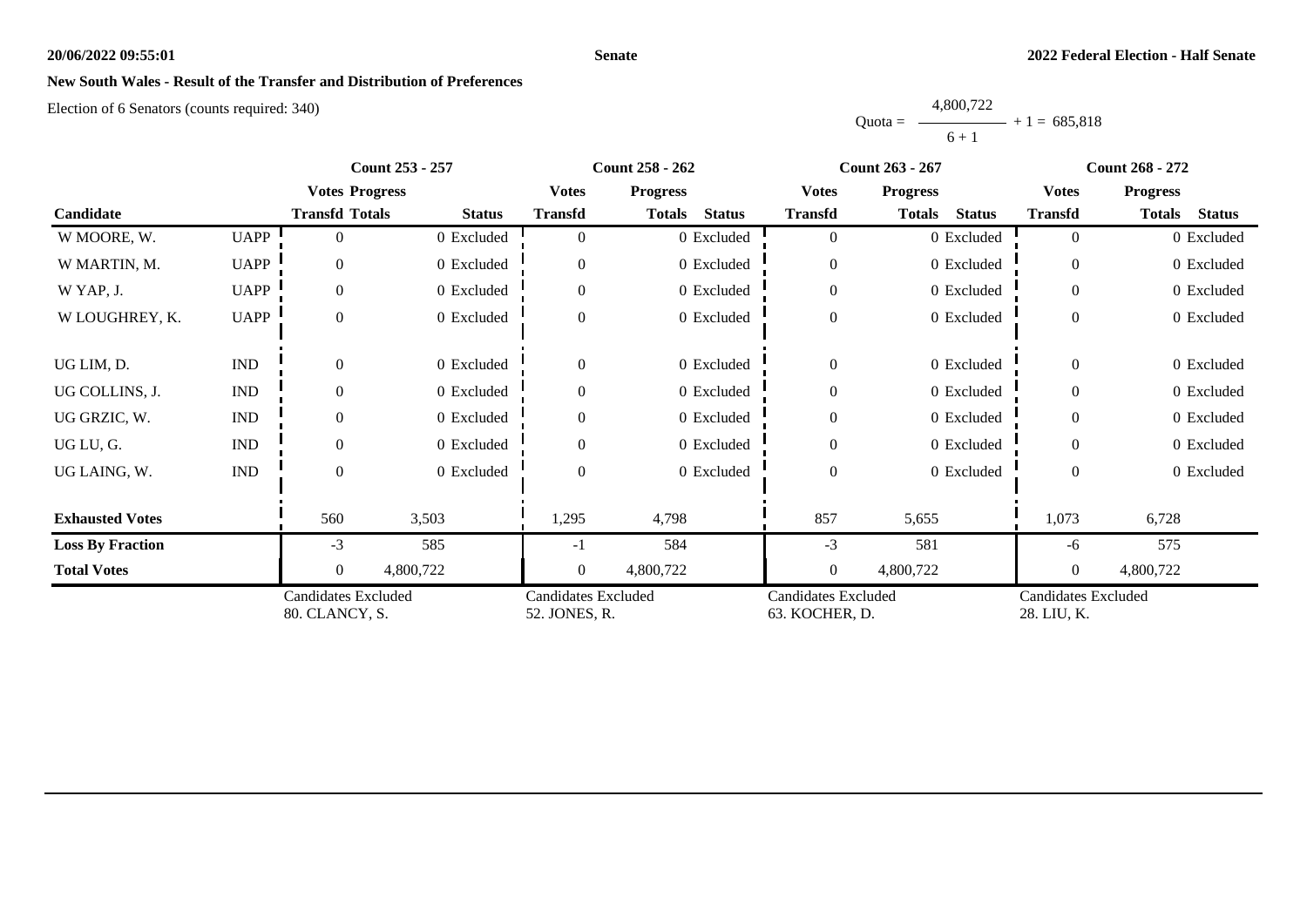### **Senate**

# **New South Wales - Result of the Transfer and Distribution of Preferences**

|           | 4,800,722 |                |
|-----------|-----------|----------------|
| $Quota =$ |           | $+1 = 685,818$ |
|           | $6 + 1$   |                |

|                  |              | Count 273 - 277       |               |                  | Count 278 - 282                |                  | <b>Count 283 - 287</b>         | <b>Count 288 - 292</b> |                                |
|------------------|--------------|-----------------------|---------------|------------------|--------------------------------|------------------|--------------------------------|------------------------|--------------------------------|
|                  |              | <b>Votes Progress</b> |               | <b>Votes</b>     | <b>Progress</b>                | <b>Votes</b>     | <b>Progress</b>                | <b>Votes</b>           | <b>Progress</b>                |
| Candidate        |              | <b>Transfd Totals</b> | <b>Status</b> | <b>Transfd</b>   | <b>Status</b><br><b>Totals</b> | <b>Transfd</b>   | <b>Status</b><br><b>Totals</b> | <b>Transfd</b>         | <b>Status</b><br><b>Totals</b> |
| A BROLLO, D.     | ${\rm AJP}$  | 316                   | 107,443       | 1,022            | 108,465                        | 569              | 109,034                        | 1,242                  | 110,276                        |
| A POWER, J.      | ${\rm AJP}$  | $\mathbf{0}$          | 0 Excluded    | $\theta$         | $0\,$ Excluded                 | $\boldsymbol{0}$ | 0 Excluded                     | $\Omega$               | 0 Excluded                     |
| B KEEN, S.       | TNL          | $\overline{0}$        | 0 Excluded    | $\boldsymbol{0}$ | 0 Excluded                     | $\mathbf{0}$     | 0 Excluded                     | $\overline{0}$         | 0 Excluded                     |
| B GREEN, M.      | TNL          | $\boldsymbol{0}$      | 0 Excluded    | $\boldsymbol{0}$ | 0 Excluded                     | $\boldsymbol{0}$ | 0 Excluded                     | $\mathbf{0}$           | 0 Excluded                     |
| C LIU, K.        | CEC          | $\Omega$              | 0 Excluded    | $\Omega$         | 0 Excluded                     | $\overline{0}$   | 0 Excluded                     | $\Omega$               | 0 Excluded                     |
| C LAWLER, A.     | $\mbox{CEC}$ | $\boldsymbol{0}$      | 0 Excluded    | $\overline{0}$   | 0 Excluded                     | $\boldsymbol{0}$ | 0 Excluded                     | $\theta$               | 0 Excluded                     |
| D LAMB, G.       | SPP          | 226                   | 34,310        | 1,506            | 35,816                         | 871              | 36,687                         | 1,087                  | 37,774 Excluded                |
| D DE VIVE, S.    | SPP          | $\theta$              | 0 Excluded    | $\theta$         | 0 Excluded                     | $\overline{0}$   | 0 Excluded                     | $\Omega$               | 0 Excluded                     |
| E SHOEBRIDGE, D. | <b>GRN</b>   | 379                   | 561,680       | 4,134            | 565,814                        | 3,218            | 569,032                        | 998                    | 570,030                        |
| E COHN, A.       | <b>GRN</b>   | $\boldsymbol{0}$      | 0 Excluded    | $\mathbf{0}$     | 0 Excluded                     | $\mathbf{0}$     | 0 Excluded                     | $\boldsymbol{0}$       | 0 Excluded                     |
| E FLOOD, R.      | <b>GRN</b>   | $\overline{0}$        | 0 Excluded    | $\Omega$         | 0 Excluded                     | $\mathbf{0}$     | 0 Excluded                     | $\overline{0}$         | 0 Excluded                     |
| E SCOTT, J.      | <b>GRN</b>   | $\boldsymbol{0}$      | 0 Excluded    | $\overline{0}$   | 0 Excluded                     | $\mathbf{0}$     | 0 Excluded                     | $\overline{0}$         | 0 Excluded                     |
| E ARYA, H.       | ${\rm GRN}$  | $\boldsymbol{0}$      | 0 Excluded    | $\boldsymbol{0}$ | 0 Excluded                     | $\boldsymbol{0}$ | 0 Excluded                     | $\mathbf{0}$           | 0 Excluded                     |
| E WHEELER, D.    | <b>GRN</b>   | $\boldsymbol{0}$      | 0 Excluded    | $\boldsymbol{0}$ | 0 Excluded                     | $\boldsymbol{0}$ | 0 Excluded                     | $\boldsymbol{0}$       | 0 Excluded                     |
| F BODDY, M.      |              | $\overline{0}$        | 0 Excluded    | $\overline{0}$   | 0 Excluded                     | $\mathbf{0}$     | 0 Excluded                     | $\overline{0}$         | 0 Excluded                     |
| F GRENFELL, O.   |              | $\boldsymbol{0}$      | 0 Excluded    | $\boldsymbol{0}$ | 0 Excluded                     | $\boldsymbol{0}$ | $0$ Excluded                   | $\boldsymbol{0}$       | 0 Excluded                     |
|                  |              |                       |               |                  |                                |                  |                                |                        |                                |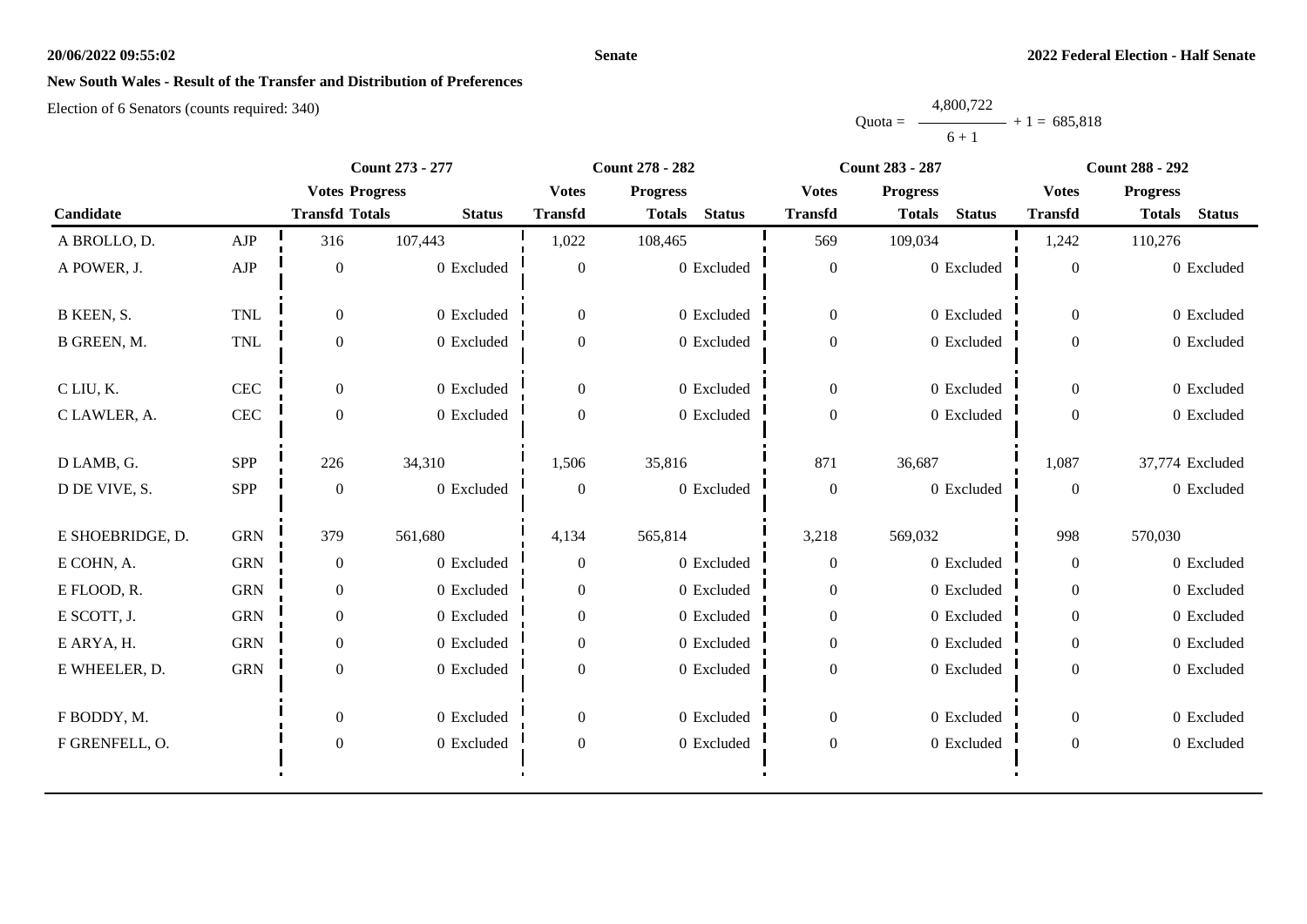### **Senate**

# **New South Wales - Result of the Transfer and Distribution of Preferences**

|           | 4,800,722 |                |
|-----------|-----------|----------------|
| $Quota =$ |           | $+1 = 685,818$ |
|           | $6 + 1$   |                |

|                |                            | Count 273 - 277       |                 |                | <b>Count 278 - 282</b>         |                  | <b>Count 283 - 287</b>         | <b>Count 288 - 292</b> |                                |
|----------------|----------------------------|-----------------------|-----------------|----------------|--------------------------------|------------------|--------------------------------|------------------------|--------------------------------|
|                |                            | <b>Votes Progress</b> |                 | <b>Votes</b>   | <b>Progress</b>                | <b>Votes</b>     | <b>Progress</b>                | <b>Votes</b>           | <b>Progress</b>                |
| Candidate      |                            | <b>Transfd Totals</b> | <b>Status</b>   | <b>Transfd</b> | <b>Status</b><br><b>Totals</b> | <b>Transfd</b>   | <b>Status</b><br><b>Totals</b> | <b>Transfd</b>         | <b>Status</b><br><b>Totals</b> |
| G PAYNE, M.    | $\ensuremath{\mathrm{LP}}$ | $\theta$              | 685,818 Elected | $\theta$       | 685,818 Elected                | $\overline{0}$   | 685,818 Elected                | $\overline{0}$         | 685,818 Elected                |
| G CADELL, R.   | NP                         | $\overline{0}$        | 685,818 Elected | $\theta$       | 685,818 Elected                | $\mathbf{0}$     | 685,818 Elected                | $\overline{0}$         | 685,818 Elected                |
| G MOLAN, J.    | $\operatorname{LP}$        | 473                   | 394,527         | 609            | 395,136                        | 2,977            | 398,113                        | 1,089                  | 399,202                        |
| G PENFOLD, A.  | NP                         | $\overline{0}$        | 0 Excluded      | $\overline{0}$ | 0 Excluded                     | $\mathbf{0}$     | 0 Excluded                     | $\overline{0}$         | 0 Excluded                     |
| G JARVIS, M.   | $\operatorname{LP}$        | $\overline{0}$        | 0 Excluded      | $\overline{0}$ | 0 Excluded                     | $\mathbf{0}$     | 0 Excluded                     | $\Omega$               | 0 Excluded                     |
| G McGAHEY, V.  | $\ensuremath{\mathrm{LP}}$ | $\overline{0}$        | 0 Excluded      | $\Omega$       | 0 Excluded                     | $\boldsymbol{0}$ | 0 Excluded                     | $\theta$               | 0 Excluded                     |
| H CARO, J.     | <b>REAS</b>                | 231                   | 34,529          | 2,478          | 37,007                         | 1,323            | 38,330                         | 650                    | 38,980                         |
| H MAHER, H.    | <b>REAS</b>                | $\boldsymbol{0}$      | 0 Excluded      | $\overline{0}$ | 0 Excluded                     | $\boldsymbol{0}$ | 0 Excluded                     | $\overline{0}$         | 0 Excluded                     |
| H RYALL, D.    | <b>REAS</b>                | $\overline{0}$        | 0 Excluded      | $\theta$       | 0 Excluded                     | $\boldsymbol{0}$ | 0 Excluded                     | $\theta$               | 0 Excluded                     |
| I SANCHEZ, P.  | <b>SAL</b>                 | $\overline{0}$        | 0 Excluded      | $\overline{0}$ | 0 Excluded                     | $\boldsymbol{0}$ | 0 Excluded                     | $\overline{0}$         | 0 Excluded                     |
| I LEKA, N.     | <b>SAL</b>                 | $\overline{0}$        | 0 Excluded      | $\overline{0}$ | 0 Excluded                     | $\boldsymbol{0}$ | 0 Excluded                     | $\overline{0}$         | 0 Excluded                     |
| I EVANS, R.    | <b>SAL</b>                 | $\overline{0}$        | 0 Excluded      | $\Omega$       | 0 Excluded                     | $\boldsymbol{0}$ | 0 Excluded                     | $\theta$               | 0 Excluded                     |
| J JONES, R.    | ${\rm FIN}$                | $\overline{0}$        | 0 Excluded      | $\Omega$       | 0 Excluded                     | $\overline{0}$   | 0 Excluded                     | $\theta$               | 0 Excluded                     |
| J ANDERSON, G. | ${\rm FIN}$                | $\overline{0}$        | 0 Excluded      | $\mathbf{0}$   | 0 Excluded                     | $\boldsymbol{0}$ | 0 Excluded                     | $\boldsymbol{0}$       | 0 Excluded                     |
| K BATY, S.     | $\mbox{AUD}$               | 457                   | 21,928          | 496            | 22,424 Excluded                | $-22,424$        | 0 Excluded                     | $\overline{0}$         | 0 Excluded                     |
| K ROGERS, S.   | $\mbox{AUD}$               | $\boldsymbol{0}$      | 0 Excluded      | $\overline{0}$ | 0 Excluded                     | $\mathbf{0}$     | 0 Excluded                     | $\overline{0}$         | 0 Excluded                     |
| K RICHARDS, C. | <b>AUD</b>                 | $\overline{0}$        | 0 Excluded      | $\Omega$       | 0 Excluded                     | $\mathbf{0}$     | 0 Excluded                     | $\theta$               | 0 Excluded                     |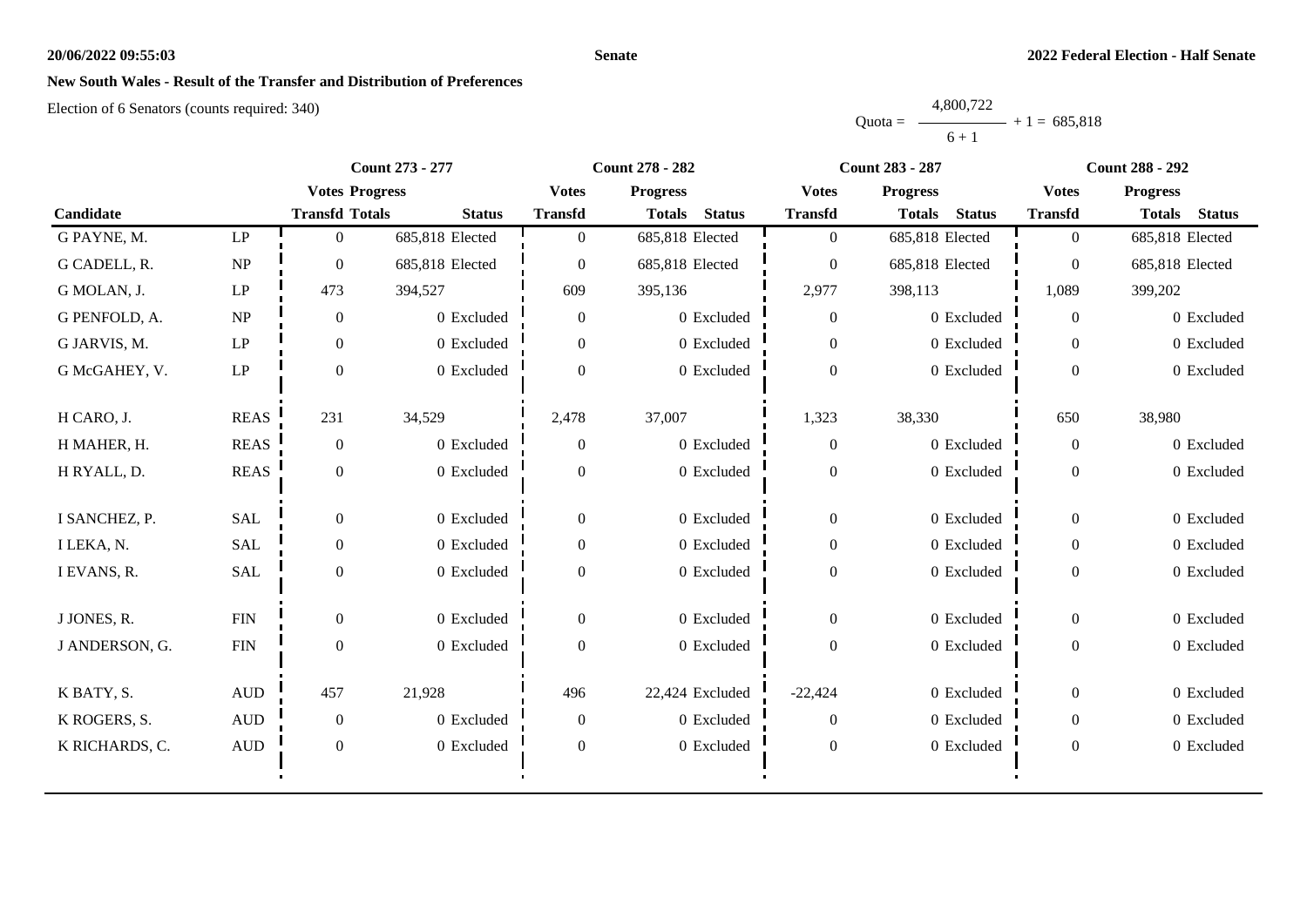### **Senate**

# **New South Wales - Result of the Transfer and Distribution of Preferences**

|           | 4,800,722 |                |
|-----------|-----------|----------------|
| $Quota =$ |           | $+1 = 685.818$ |
|           | $6 + 1$   |                |

|                        |             | Count 273 - 277       |                 |                  | Count 278 - 282                |                  | <b>Count 283 - 287</b>         | <b>Count 288 - 292</b> |                                |  |
|------------------------|-------------|-----------------------|-----------------|------------------|--------------------------------|------------------|--------------------------------|------------------------|--------------------------------|--|
|                        |             | <b>Votes Progress</b> |                 | <b>Votes</b>     | <b>Progress</b>                | <b>Votes</b>     | <b>Progress</b>                | <b>Votes</b>           | <b>Progress</b>                |  |
| Candidate              |             | <b>Transfd Totals</b> | <b>Status</b>   | <b>Transfd</b>   | <b>Status</b><br><b>Totals</b> | <b>Transfd</b>   | <b>Status</b><br><b>Totals</b> | <b>Transfd</b>         | <b>Status</b><br><b>Totals</b> |  |
| L WHYMAN, O.           | IAP         | 510                   | 44,309          | 1,089            | 45,398                         | 2,211            | 47,609                         | 1,951                  | 49,560                         |  |
| L BROOKE, L.           | IAP         | $\boldsymbol{0}$      | 0 Excluded      | $\overline{0}$   | 0 Excluded                     | $\boldsymbol{0}$ | 0 Excluded                     | $\boldsymbol{0}$       | 0 Excluded                     |  |
| M DJURIC, S.           | ASP         | 926                   | 95,626          | 926              | 96,552                         | 1,562            | 98,114                         | 1,708                  | 99,822                         |  |
| M GREGORY, D.          | ASP         | $\boldsymbol{0}$      | 0 Excluded      | $\overline{0}$   | 0 Excluded                     | $\mathbf{0}$     | 0 Excluded                     | $\boldsymbol{0}$       | 0 Excluded                     |  |
| M MILGATE, B.          | ASP         | $\boldsymbol{0}$      | 0 Excluded      | $\overline{0}$   | 0 Excluded                     | $\mathbf{0}$     | 0 Excluded                     | $\overline{0}$         | 0 Excluded                     |  |
| M CROOKS, J.           | ASP         | $\boldsymbol{0}$      | 0 Excluded      | $\boldsymbol{0}$ | 0 Excluded                     | $\boldsymbol{0}$ | 0 Excluded                     | $\overline{0}$         | 0 Excluded                     |  |
| N KOCHER, D.           | <b>SUN</b>  | $\overline{0}$        | 0 Excluded      | $\overline{0}$   | 0 Excluded                     | $\boldsymbol{0}$ | 0 Excluded                     | $\overline{0}$         | 0 Excluded                     |  |
| N BENNIE, R.           | $\rm SUN$   | $\boldsymbol{0}$      | 0 Excluded      | $\boldsymbol{0}$ | 0 Excluded                     | $\boldsymbol{0}$ | 0 Excluded                     | $\boldsymbol{0}$       | 0 Excluded                     |  |
| O O'NEILL, M.          | <b>IMO</b>  | 3,557                 | 27,631          | 1,009            | 28,640                         | 832              | 29,472 Excluded                | $-29,472$              | 0 Excluded                     |  |
| O BURNUM BURNUM,<br>M. | <b>IMO</b>  | $\boldsymbol{0}$      | 0 Excluded      | $\boldsymbol{0}$ | 0 Excluded                     | $\boldsymbol{0}$ | 0 Excluded                     | $\boldsymbol{0}$       | 0 Excluded                     |  |
| P HOPKINS, M.          | GAP         | $-20,032$             | 0 Excluded      | $\overline{0}$   | 0 Excluded                     | $\boldsymbol{0}$ | 0 Excluded                     | $\overline{0}$         | 0 Excluded                     |  |
| P NOHRA, G.            | GAP         | $\boldsymbol{0}$      | 0 Excluded      | $\overline{0}$   | 0 Excluded                     | $\boldsymbol{0}$ | 0 Excluded                     | $\overline{0}$         | 0 Excluded                     |  |
| Q BALDERSTONE, M.      | <b>HMP</b>  | 1,847                 | 131,408         | 3,041            | 134,449                        | 811              | 135,260                        | 4,283                  | 139,543                        |  |
| Q HESTER, G.           | <b>HMP</b>  | $\boldsymbol{0}$      | 0 Excluded      | $\boldsymbol{0}$ | 0 Excluded                     | $\boldsymbol{0}$ | 0 Excluded                     | $\boldsymbol{0}$       | 0 Excluded                     |  |
| R LEONG, A.            | <b>SOPA</b> | 504                   | 20,985 Excluded | $-20,985$        | 0 Excluded                     | $\boldsymbol{0}$ | 0 Excluded                     | $\boldsymbol{0}$       | 0 Excluded                     |  |
| R BRYCE, I.            | <b>SOPA</b> | $\boldsymbol{0}$      | 0 Excluded      | $\boldsymbol{0}$ | 0 Excluded                     | $\boldsymbol{0}$ | 0 Excluded                     | $\boldsymbol{0}$       | 0 Excluded                     |  |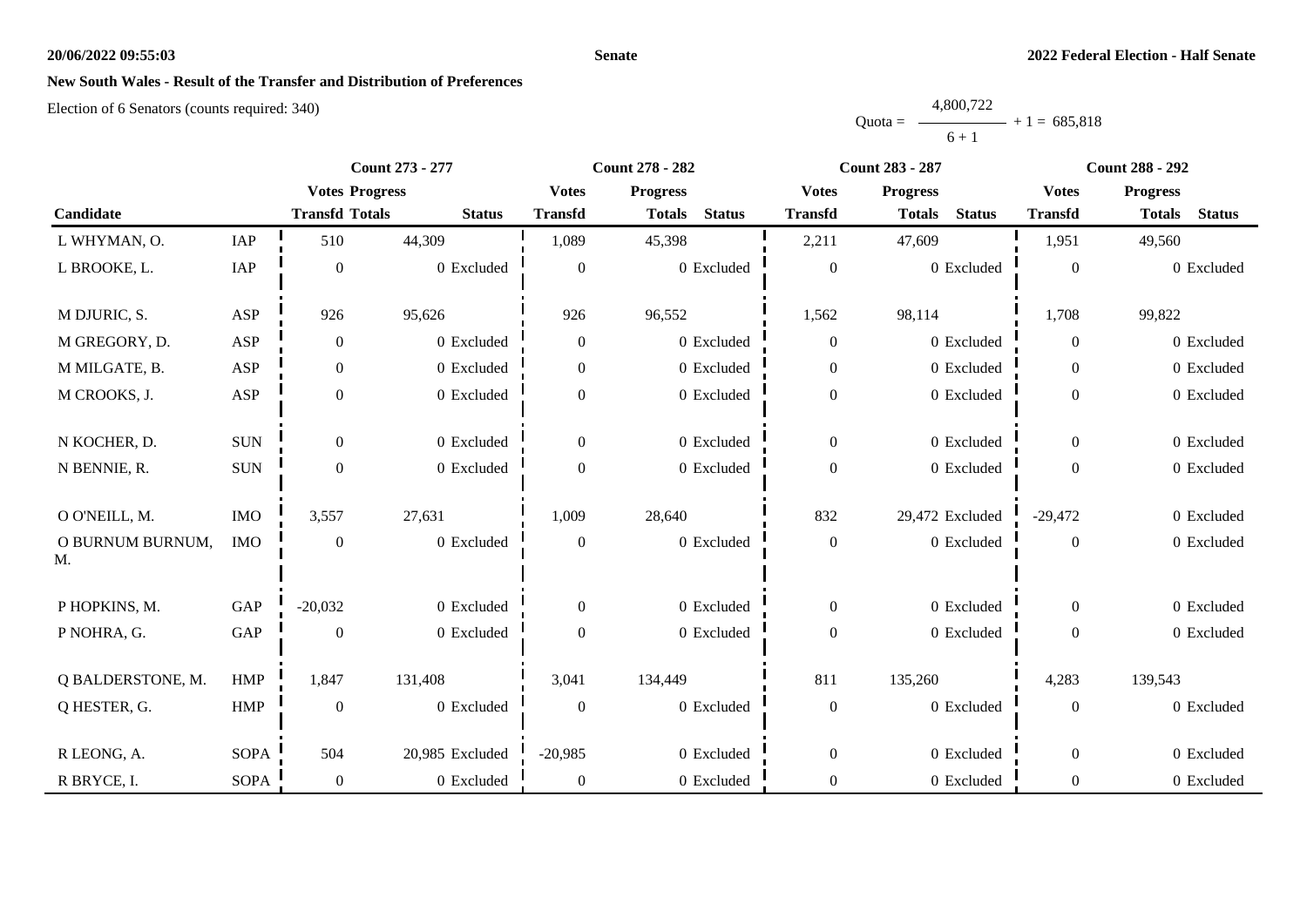### **Senate**

# **New South Wales - Result of the Transfer and Distribution of Preferences**

|           | 4,800,722      |  |
|-----------|----------------|--|
| $Quota =$ | $+1 = 685,818$ |  |
|           | $6 + 1$        |  |

|                    | Count 273 - 277 |                       |                 | <b>Count 283 - 287</b><br><b>Count 278 - 282</b> |                                |                  | <b>Count 288 - 292</b>         |                |                                |
|--------------------|-----------------|-----------------------|-----------------|--------------------------------------------------|--------------------------------|------------------|--------------------------------|----------------|--------------------------------|
|                    |                 | <b>Votes Progress</b> |                 | <b>Votes</b>                                     | <b>Progress</b>                | <b>Votes</b>     | <b>Progress</b>                | <b>Votes</b>   | <b>Progress</b>                |
| Candidate          |                 | <b>Transfd Totals</b> | <b>Status</b>   | <b>Transfd</b>                                   | <b>Status</b><br><b>Totals</b> | <b>Transfd</b>   | <b>Status</b><br><b>Totals</b> | <b>Transfd</b> | <b>Status</b><br><b>Totals</b> |
|                    |                 |                       |                 |                                                  |                                |                  |                                |                |                                |
| S McCULLOCH, K.    | $\mathbf{ON}$   | 4,512                 | 207,082         | 729                                              | 207,811                        | 1,128            | 208,939                        | 6,396          | 215,335                        |
| S GRIGG, C.        | $\mathbf{ON}$   | $\overline{0}$        | 0 Excluded      | $\theta$                                         | 0 Excluded                     | $\overline{0}$   | 0 Excluded                     | $\theta$       | 0 Excluded                     |
| S SMITH, R.        | $\mathbf{ON}$   | $\overline{0}$        | 0 Excluded      | $\theta$                                         | 0 Excluded                     | $\mathbf{0}$     | 0 Excluded                     | $\Omega$       | 0 Excluded                     |
|                    |                 |                       |                 |                                                  |                                |                  |                                |                |                                |
| T RUDDICK, J.      | <b>LDP</b>      | 2,297                 | 106,908         | 619                                              | 107,527                        | 2,154            | 109,681                        | 3,266          | 112,947                        |
| T LARTER, J.       | LDP             | $\overline{0}$        | 0 Excluded      | $\theta$                                         | 0 Excluded                     | $\overline{0}$   | 0 Excluded                     | $\overline{0}$ | 0 Excluded                     |
| T CALDWELL, J.     | <b>LDP</b>      | $\overline{0}$        | 0 Excluded      | $\overline{0}$                                   | 0 Excluded                     | $\overline{0}$   | 0 Excluded                     | $\Omega$       | 0 Excluded                     |
| T GUEST, M.        | LDP             | $\boldsymbol{0}$      | 0 Excluded      | $\boldsymbol{0}$                                 | 0 Excluded                     | $\boldsymbol{0}$ | 0 Excluded                     | $\Omega$       | 0 Excluded                     |
|                    |                 |                       |                 |                                                  |                                |                  |                                |                |                                |
| U CLANCY, S.       | <b>AUVA</b>     | $\mathbf{0}$          | 0 Excluded      | $\boldsymbol{0}$                                 | 0 Excluded                     | $\mathbf{0}$     | 0 Excluded                     | $\overline{0}$ | 0 Excluded                     |
| U GILBERT, D.      | <b>AUVA</b>     | $\mathbf{0}$          | 0 Excluded      | $\theta$                                         | 0 Excluded                     | $\boldsymbol{0}$ | 0 Excluded                     | $\overline{0}$ | 0 Excluded                     |
|                    |                 |                       |                 |                                                  |                                |                  |                                |                |                                |
| V O'NEILL, D.      | ALP             | $\mathbf{0}$          | 685,818 Elected | $\overline{0}$                                   | 685,818 Elected                | $\boldsymbol{0}$ | 685,818 Elected                | $\mathbf{0}$   | 685,818 Elected                |
| V McALLISTER, J.   | ALP             | $\boldsymbol{0}$      | 685,818 Elected | $\overline{0}$                                   | 685,818 Elected                | $\overline{0}$   | 685,818 Elected                | $\mathbf{0}$   | 685,818 Elected                |
| V MORRIS, S.       | <b>ALP</b>      | 787                   | 93,787          | 2,338                                            | 96,125                         | 2,910            | 99,035                         | 1,304          | 100,339                        |
| V MYERS, M.        | ALP             | $\boldsymbol{0}$      | 0 Excluded      | $\theta$                                         | 0 Excluded                     | $\boldsymbol{0}$ | 0 Excluded                     | $\overline{0}$ | 0 Excluded                     |
| V ROSE, K.         | <b>ALP</b>      | $\mathbf{0}$          | 0 Excluded      | $\theta$                                         | 0 Excluded                     | $\boldsymbol{0}$ | 0 Excluded                     | $\theta$       | 0 Excluded                     |
| V WARREN-SMITH, J. | ALP             | $\mathbf{0}$          | 0 Excluded      | $\theta$                                         | 0 Excluded                     | $\mathbf{0}$     | 0 Excluded                     | $\Omega$       | 0 Excluded                     |
|                    |                 |                       |                 |                                                  |                                |                  |                                |                |                                |
| W MARTINO, D.      | <b>UAPP</b>     | 1,940                 | 166,924         | 402                                              | 167,326                        | 645              | 167,971                        | 4,255          | 172,226                        |
| W WRIGHTSON, S.    | <b>UAPP</b>     | $\overline{0}$        | 0 Excluded      | $\overline{0}$                                   | 0 Excluded                     | $\boldsymbol{0}$ | 0 Excluded                     | $\overline{0}$ | 0 Excluded                     |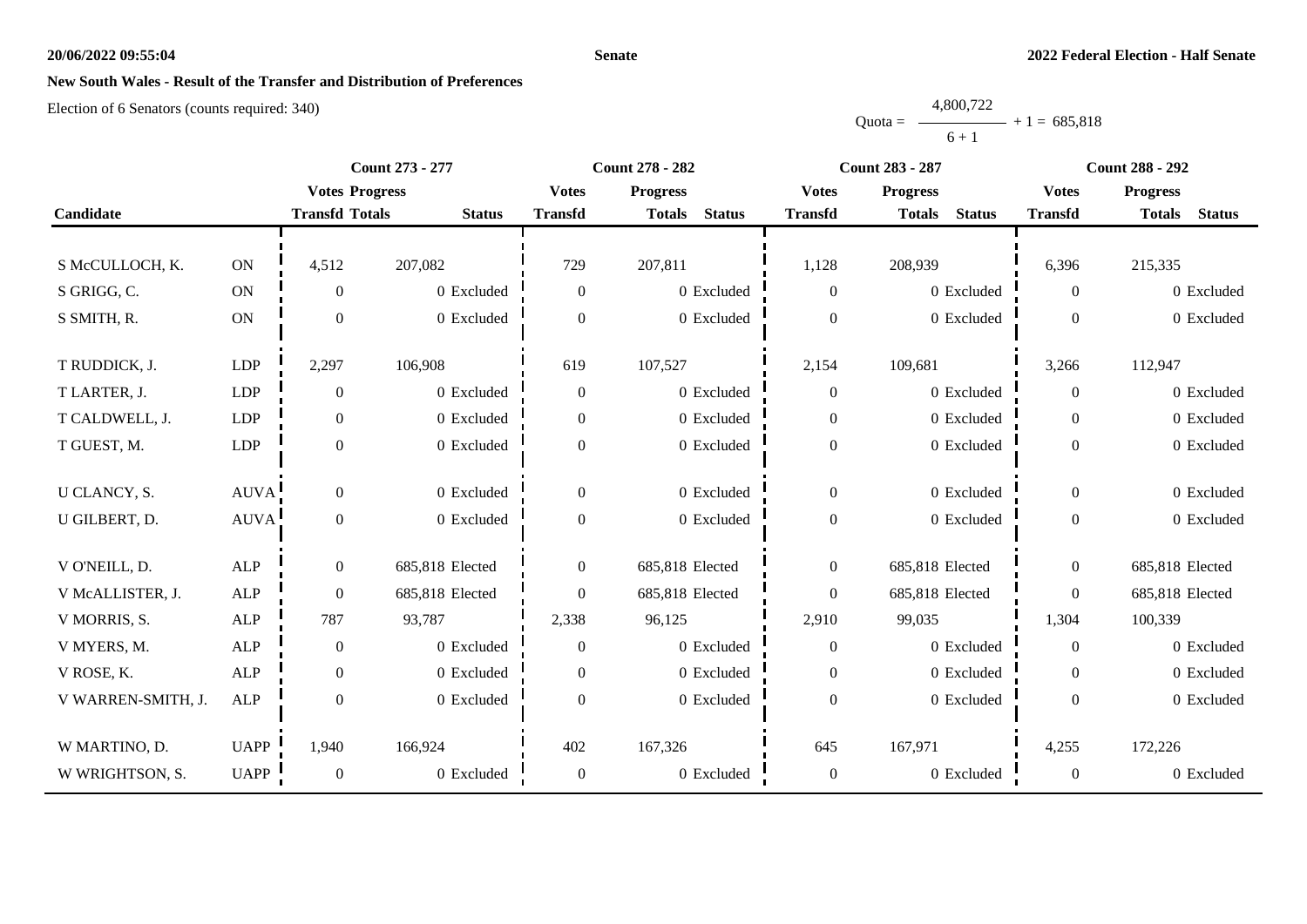### **Senate**

# **New South Wales - Result of the Transfer and Distribution of Preferences**

|           | 4,800,722 |                |
|-----------|-----------|----------------|
| Ouota $=$ |           | $+1 = 685,818$ |
|           | $6 + 1$   |                |

|                         |                             | <b>Count 273 - 277</b>                        |               |                                      | <b>Count 278 - 282</b>         |                                            | <b>Count 283 - 287</b>         | <b>Count 288 - 292</b>                        |                                |
|-------------------------|-----------------------------|-----------------------------------------------|---------------|--------------------------------------|--------------------------------|--------------------------------------------|--------------------------------|-----------------------------------------------|--------------------------------|
|                         |                             | <b>Votes Progress</b>                         |               | <b>Votes</b>                         | <b>Progress</b>                | <b>Votes</b>                               | <b>Progress</b>                | <b>Votes</b>                                  | <b>Progress</b>                |
| Candidate               |                             | <b>Transfd Totals</b>                         | <b>Status</b> | <b>Transfd</b>                       | <b>Status</b><br><b>Totals</b> | <b>Transfd</b>                             | <b>Totals</b><br><b>Status</b> | <b>Transfd</b>                                | <b>Totals</b><br><b>Status</b> |
| W MOORE, W.             | <b>UAPP</b>                 |                                               | 0 Excluded    |                                      | 0 Excluded                     | $\overline{0}$                             | 0 Excluded                     | $\theta$                                      | 0 Excluded                     |
| W MARTIN, M.            | <b>UAPP</b>                 | $\Omega$                                      | 0 Excluded    |                                      | 0 Excluded                     | $\boldsymbol{0}$                           | 0 Excluded                     | $\theta$                                      | 0 Excluded                     |
| W YAP, J.               | <b>UAPP</b>                 | $\Omega$                                      | 0 Excluded    | $\Omega$                             | 0 Excluded                     | $\boldsymbol{0}$                           | 0 Excluded                     | $\Omega$                                      | 0 Excluded                     |
| W LOUGHREY, K.          | <b>UAPP</b>                 | $\Omega$                                      | 0 Excluded    | $\Omega$                             | 0 Excluded                     | $\boldsymbol{0}$                           | 0 Excluded                     | $\theta$                                      | 0 Excluded                     |
| UG LIM, D.              | $\mathop{\rm IND}\nolimits$ |                                               | 0 Excluded    | $\theta$                             | 0 Excluded                     | $\boldsymbol{0}$                           | 0 Excluded                     | $\theta$                                      | 0 Excluded                     |
| UG COLLINS, J.          | $\mathop{\rm IND}\nolimits$ |                                               | 0 Excluded    |                                      | 0 Excluded                     | $\mathbf{0}$                               | 0 Excluded                     | $\Omega$                                      | 0 Excluded                     |
| UG GRZIC, W.            | $\mathop{\rm IND}\nolimits$ |                                               | 0 Excluded    |                                      | 0 Excluded                     | $\overline{0}$                             | 0 Excluded                     | $\Omega$                                      | 0 Excluded                     |
| UG LU, G.               | $\mathop{\rm IND}\nolimits$ |                                               | 0 Excluded    |                                      | 0 Excluded                     | $\overline{0}$                             | 0 Excluded                     | $\theta$                                      | 0 Excluded                     |
| UG LAING, W.            | $\mathop{\rm IND}\nolimits$ | $\Omega$                                      | 0 Excluded    | 0                                    | 0 Excluded                     | $\boldsymbol{0}$                           | 0 Excluded                     | $\Omega$                                      | 0 Excluded                     |
| <b>Exhausted Votes</b>  |                             | 1,078                                         | 7,806         | 590                                  | 8,396                          | 1,230                                      | 9,626                          | 1,262                                         | 10,888                         |
| <b>Loss By Fraction</b> |                             | -8                                            | 567           | $-3$                                 | 564                            | $-17$                                      | 547                            | $-19$                                         | 528                            |
| <b>Total Votes</b>      |                             |                                               | 4,800,722     | $\theta$                             | 4,800,722                      | $\mathbf{0}$                               | 4,800,722                      | $\theta$                                      | 4,800,722                      |
|                         |                             | <b>Candidates Excluded</b><br>67. HOPKINS, M. |               | Candidates Excluded<br>71. LEONG, A. |                                | <b>Candidates Excluded</b><br>54. BATY, S. |                                | <b>Candidates Excluded</b><br>65. O'NEILL, M. |                                |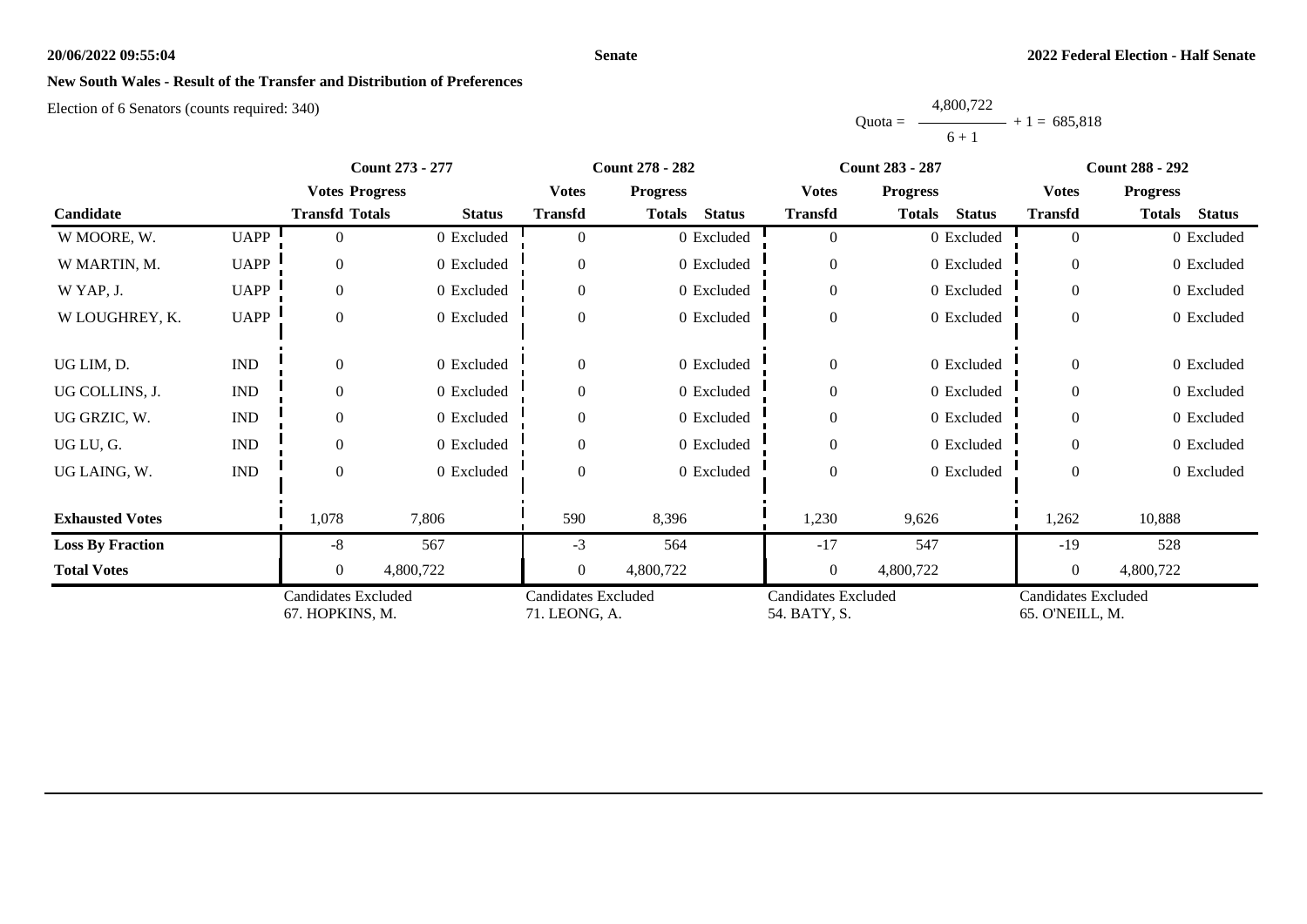### **Senate**

# **New South Wales - Result of the Transfer and Distribution of Preferences**

|           | 4,800,722 |                |
|-----------|-----------|----------------|
| $Quota =$ |           | $+1 = 685,818$ |
|           | $6 + 1$   |                |

|                  |             | <b>Count 293 - 297</b> |               |                  | <b>Count 298 - 302</b>         |                  | <b>Count 303 - 307</b>         | <b>Count 308 - 312</b> |                                |
|------------------|-------------|------------------------|---------------|------------------|--------------------------------|------------------|--------------------------------|------------------------|--------------------------------|
|                  |             | <b>Votes Progress</b>  |               | <b>Votes</b>     | <b>Progress</b>                | <b>Votes</b>     | <b>Progress</b>                | <b>Votes</b>           | <b>Progress</b>                |
| Candidate        |             | <b>Transfd Totals</b>  | <b>Status</b> | <b>Transfd</b>   | <b>Status</b><br><b>Totals</b> | <b>Transfd</b>   | <b>Status</b><br><b>Totals</b> | <b>Transfd</b>         | <b>Status</b><br><b>Totals</b> |
| A BROLLO, D.     | ${\rm AJP}$ | 6,485                  | 116,761       | 2,329            | 119,090                        | 5,167            | 124,257                        | 5,839                  | 130,096                        |
| A POWER, J.      | ${\rm AJP}$ | $\overline{0}$         | 0 Excluded    | $\theta$         | 0 Excluded                     | $\boldsymbol{0}$ | 0 Excluded                     | $\Omega$               | 0 Excluded                     |
| B KEEN, S.       | <b>TNL</b>  | $\Omega$               | 0 Excluded    | $\theta$         | 0 Excluded                     | $\overline{0}$   | 0 Excluded                     | $\Omega$               | 0 Excluded                     |
| B GREEN, M.      | <b>TNL</b>  | $\overline{0}$         | 0 Excluded    | $\overline{0}$   | 0 Excluded                     | $\boldsymbol{0}$ | 0 Excluded                     | $\overline{0}$         | 0 Excluded                     |
| C LIU, K.        | <b>CEC</b>  | $\overline{0}$         | 0 Excluded    | $\overline{0}$   | 0 Excluded                     | $\mathbf{0}$     | 0 Excluded                     | $\overline{0}$         | 0 Excluded                     |
| C LAWLER, A.     | CEC         | $\overline{0}$         | 0 Excluded    | $\overline{0}$   | 0 Excluded                     | $\boldsymbol{0}$ | 0 Excluded                     | $\overline{0}$         | 0 Excluded                     |
| D LAMB, G.       | SPP         | $-37,774$              | 0 Excluded    | $\overline{0}$   | 0 Excluded                     | $\boldsymbol{0}$ | 0 Excluded                     | $\overline{0}$         | 0 Excluded                     |
| D DE VIVE, S.    | <b>SPP</b>  | $\theta$               | 0 Excluded    | $\theta$         | 0 Excluded                     | $\mathbf{0}$     | 0 Excluded                     | $\overline{0}$         | 0 Excluded                     |
| E SHOEBRIDGE, D. | <b>GRN</b>  | 9,807                  | 579,837       | 17,812           | 597,649                        | 10,862           | 608,511                        | 4,364                  | 612,875                        |
| E COHN, A.       | <b>GRN</b>  | $\overline{0}$         | 0 Excluded    | $\overline{0}$   | 0 Excluded                     | $\theta$         | 0 Excluded                     | $\overline{0}$         | 0 Excluded                     |
| E FLOOD, R.      | <b>GRN</b>  | $\overline{0}$         | 0 Excluded    | $\Omega$         | 0 Excluded                     | $\overline{0}$   | 0 Excluded                     | $\Omega$               | 0 Excluded                     |
| E SCOTT, J.      | <b>GRN</b>  | $\overline{0}$         | 0 Excluded    | $\Omega$         | 0 Excluded                     | $\overline{0}$   | 0 Excluded                     | $\Omega$               | 0 Excluded                     |
| E ARYA, H.       | <b>GRN</b>  | $\overline{0}$         | 0 Excluded    | $\theta$         | 0 Excluded                     | $\boldsymbol{0}$ | 0 Excluded                     | $\Omega$               | 0 Excluded                     |
| E WHEELER, D.    | <b>GRN</b>  | $\overline{0}$         | $0$ Excluded  | $\Omega$         | 0 Excluded                     | $\boldsymbol{0}$ | 0 Excluded                     | $\Omega$               | 0 Excluded                     |
| F BODDY, M.      |             | $\overline{0}$         | 0 Excluded    | $\overline{0}$   | 0 Excluded                     | $\mathbf{0}$     | 0 Excluded                     | $\overline{0}$         | 0 Excluded                     |
| F GRENFELL, O.   |             | $\boldsymbol{0}$       | 0 Excluded    | $\boldsymbol{0}$ | 0 Excluded                     | $\boldsymbol{0}$ | 0 Excluded                     | $\boldsymbol{0}$       | 0 Excluded                     |
|                  |             |                        |               |                  |                                |                  |                                |                        |                                |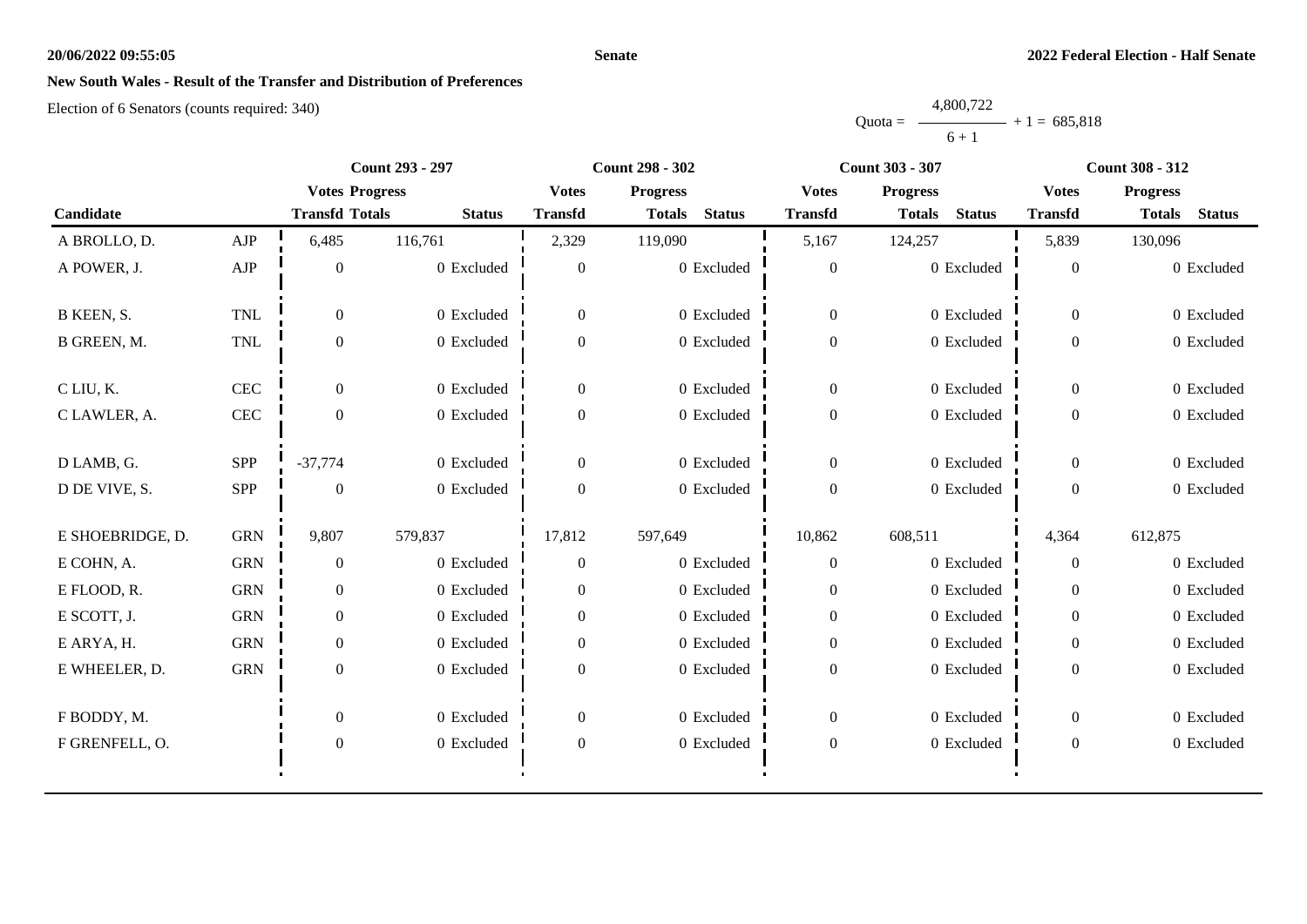### **Senate**

# **New South Wales - Result of the Transfer and Distribution of Preferences**

|           | 4,800,722 |                |
|-----------|-----------|----------------|
| Ouota $=$ |           | $+1 = 685.818$ |
|           | $6 + 1$   |                |

|                |                        | <b>Count 293 - 297</b> |                 |                | <b>Count 298 - 302</b>         |                  | <b>Count 303 - 307</b>         | <b>Count 308 - 312</b> |                                |
|----------------|------------------------|------------------------|-----------------|----------------|--------------------------------|------------------|--------------------------------|------------------------|--------------------------------|
|                |                        | <b>Votes Progress</b>  |                 | <b>Votes</b>   | <b>Progress</b>                | <b>Votes</b>     | <b>Progress</b>                | <b>Votes</b>           | <b>Progress</b>                |
| Candidate      |                        | <b>Transfd Totals</b>  | <b>Status</b>   | <b>Transfd</b> | <b>Status</b><br><b>Totals</b> | <b>Transfd</b>   | <b>Status</b><br><b>Totals</b> | <b>Transfd</b>         | <b>Totals</b><br><b>Status</b> |
| G PAYNE, M.    | $\mathbf{L}\mathbf{P}$ | $\Omega$               | 685,818 Elected | $\Omega$       | 685,818 Elected                | $\overline{0}$   | 685,818 Elected                | $\overline{0}$         | 685,818 Elected                |
| G CADELL, R.   | NP                     | $\Omega$               | 685,818 Elected | $\Omega$       | 685,818 Elected                | $\overline{0}$   | 685,818 Elected                | $\overline{0}$         | 685,818 Elected                |
| G MOLAN, J.    | LP                     | 3,945                  | 403,147         | 2,721          | 405,868                        | 3,746            | 409,614                        | 15,368                 | 424,982                        |
| G PENFOLD, A.  | NP                     | $\overline{0}$         | 0 Excluded      | $\theta$       | 0 Excluded                     | $\boldsymbol{0}$ | 0 Excluded                     | $\theta$               | 0 Excluded                     |
| G JARVIS, M.   | $\mathbf{L}\mathbf{P}$ | $\theta$               | 0 Excluded      | $\Omega$       | 0 Excluded                     | $\overline{0}$   | 0 Excluded                     | $\Omega$               | 0 Excluded                     |
| G McGAHEY, V.  | LP                     | $\overline{0}$         | 0 Excluded      | $\Omega$       | 0 Excluded                     | $\boldsymbol{0}$ | 0 Excluded                     | $\overline{0}$         | 0 Excluded                     |
| H CARO, J.     | <b>REAS</b>            | 2,587                  | 41,567 Excluded | $-41,567$      | 0 Excluded                     | $\boldsymbol{0}$ | 0 Excluded                     | $\overline{0}$         | 0 Excluded                     |
| H MAHER, H.    | <b>REAS</b>            | $\overline{0}$         | 0 Excluded      | $\Omega$       | $0$ Excluded                   | $\boldsymbol{0}$ | 0 Excluded                     | $\overline{0}$         | 0 Excluded                     |
| H RYALL, D.    | <b>REAS</b>            | $\Omega$               | 0 Excluded      | $\Omega$       | 0 Excluded                     | $\boldsymbol{0}$ | 0 Excluded                     | $\overline{0}$         | 0 Excluded                     |
| I SANCHEZ, P.  | SAL                    | $\overline{0}$         | 0 Excluded      | $\Omega$       | 0 Excluded                     | $\boldsymbol{0}$ | 0 Excluded                     | $\Omega$               | 0 Excluded                     |
| I LEKA, N.     | <b>SAL</b>             | $\Omega$               | 0 Excluded      | $\Omega$       | 0 Excluded                     | $\overline{0}$   | 0 Excluded                     | $\Omega$               | 0 Excluded                     |
| I EVANS, R.    | SAL                    | $\mathbf{0}$           | 0 Excluded      | $\Omega$       | 0 Excluded                     | $\boldsymbol{0}$ | 0 Excluded                     | $\overline{0}$         | 0 Excluded                     |
| J JONES, R.    | ${\rm FIN}$            | $\overline{0}$         | 0 Excluded      | $\Omega$       | 0 Excluded                     | $\overline{0}$   | 0 Excluded                     | $\overline{0}$         | 0 Excluded                     |
| J ANDERSON, G. | ${\rm FIN}$            | $\Omega$               | 0 Excluded      | $\Omega$       | 0 Excluded                     | $\boldsymbol{0}$ | 0 Excluded                     | $\overline{0}$         | 0 Excluded                     |
| K BATY, S.     | $\mbox{AUD}$           | $\overline{0}$         | 0 Excluded      | $\theta$       | 0 Excluded                     | $\boldsymbol{0}$ | 0 Excluded                     | $\boldsymbol{0}$       | 0 Excluded                     |
| K ROGERS, S.   | $\hbox{AUD}$           | $\Omega$               | 0 Excluded      | $\Omega$       | 0 Excluded                     | $\overline{0}$   | 0 Excluded                     | $\Omega$               | 0 Excluded                     |
| K RICHARDS, C. | <b>AUD</b>             | $\overline{0}$         | 0 Excluded      | $\Omega$       | 0 Excluded                     | $\boldsymbol{0}$ | 0 Excluded                     | $\overline{0}$         | 0 Excluded                     |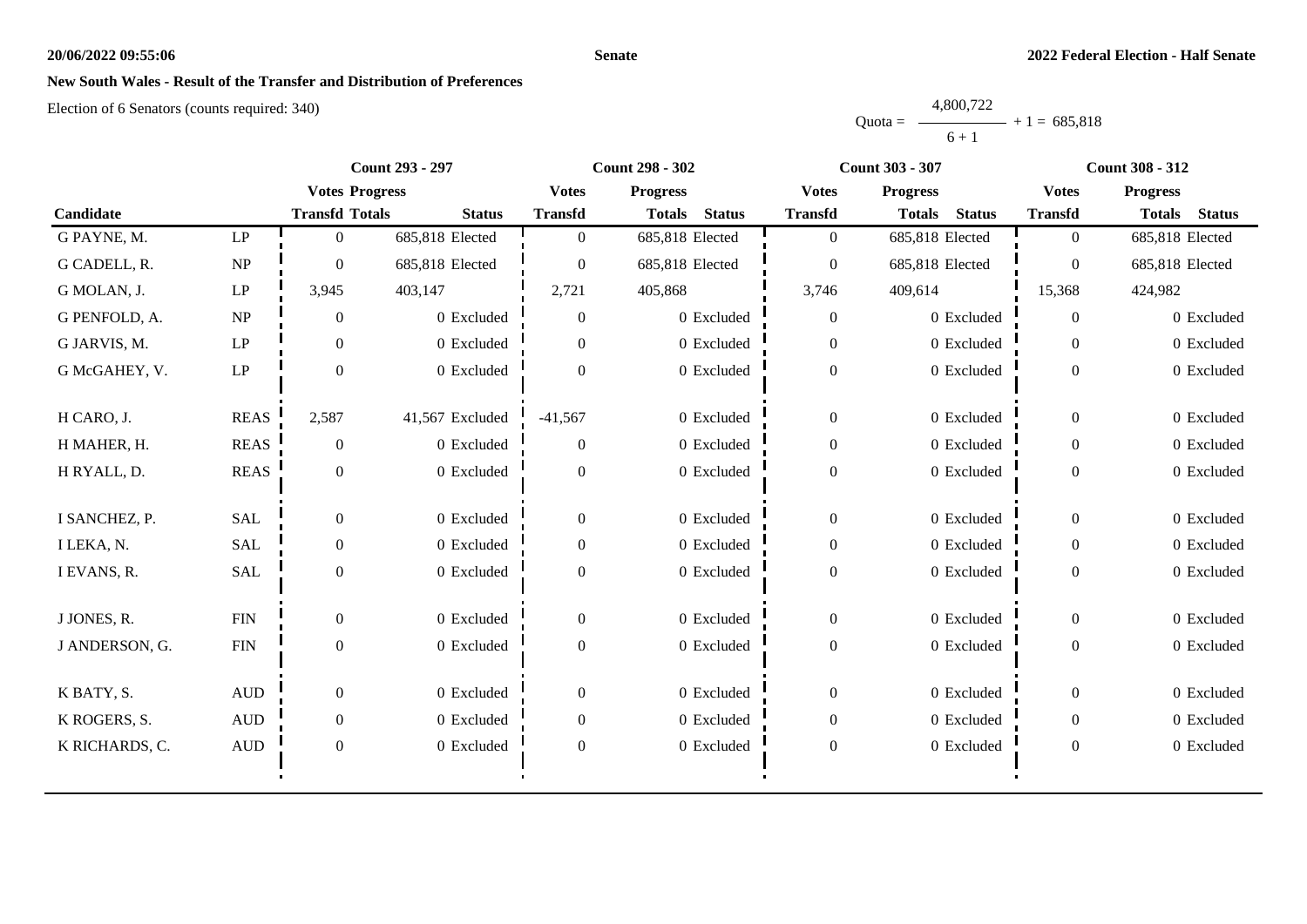### **Senate**

# **New South Wales - Result of the Transfer and Distribution of Preferences**

|           | 4,800,722 |                |
|-----------|-----------|----------------|
| $Quota =$ |           | $+1 = 685,818$ |
|           | $6 + 1$   |                |

|                                 |                      | Count 293 - 297       |               |                  | <b>Count 298 - 302</b>         |                  | Count 303 - 307                | <b>Count 308 - 312</b> |                                |
|---------------------------------|----------------------|-----------------------|---------------|------------------|--------------------------------|------------------|--------------------------------|------------------------|--------------------------------|
|                                 |                      | <b>Votes Progress</b> |               | <b>Votes</b>     | <b>Progress</b>                | <b>Votes</b>     | <b>Progress</b>                | <b>Votes</b>           | <b>Progress</b>                |
| Candidate                       |                      | <b>Transfd Totals</b> | <b>Status</b> | <b>Transfd</b>   | <b>Status</b><br><b>Totals</b> | <b>Transfd</b>   | <b>Status</b><br><b>Totals</b> | <b>Transfd</b>         | <b>Status</b><br><b>Totals</b> |
| L WHYMAN, O.                    | IAP                  | 2,704                 | 52,264        | 3,567            | 55,831 Excluded                | $-55,831$        | 0 Excluded                     | $\overline{0}$         | 0 Excluded                     |
| L BROOKE, L.                    | IAP                  | $\theta$              | 0 Excluded    | $\overline{0}$   | 0 Excluded                     | $\overline{0}$   | 0 Excluded                     | $\theta$               | 0 Excluded                     |
| M DJURIC, S.                    | ASP                  | 1,789                 | 101,611       | 1,359            | 102,970                        | 6,807            | 109,777 Excluded               | $-109,777$             | 0 Excluded                     |
| M GREGORY, D.                   | ASP                  | $\boldsymbol{0}$      | 0 Excluded    | $\Omega$         | 0 Excluded                     | $\overline{0}$   | 0 Excluded                     | $\Omega$               | 0 Excluded                     |
| M MILGATE, B.                   | ASP                  | $\mathbf{0}$          | 0 Excluded    | $\overline{0}$   | 0 Excluded                     | $\boldsymbol{0}$ | 0 Excluded                     | $\overline{0}$         | 0 Excluded                     |
| M CROOKS, J.                    | ASP                  | $\boldsymbol{0}$      | 0 Excluded    | $\boldsymbol{0}$ | 0 Excluded                     | $\boldsymbol{0}$ | 0 Excluded                     | $\overline{0}$         | 0 Excluded                     |
| N KOCHER, D.                    | <b>SUN</b>           | $\overline{0}$        | 0 Excluded    | $\overline{0}$   | 0 Excluded                     | $\boldsymbol{0}$ | 0 Excluded                     | $\overline{0}$         | 0 Excluded                     |
| N BENNIE, R.                    | $\rm{SUM}$           | $\boldsymbol{0}$      | 0 Excluded    | $\overline{0}$   | 0 Excluded                     | $\boldsymbol{0}$ | 0 Excluded                     | $\overline{0}$         | 0 Excluded                     |
| O O'NEILL, M.                   | $\rm{IMO}$           | $\boldsymbol{0}$      | 0 Excluded    | $\boldsymbol{0}$ | 0 Excluded                     | $\mathbf{0}$     | 0 Excluded                     | $\overline{0}$         | 0 Excluded                     |
| O BURNUM BURNUM,<br>$M_{\cdot}$ | <b>IMO</b>           | $\boldsymbol{0}$      | 0 Excluded    | $\overline{0}$   | 0 Excluded                     | $\boldsymbol{0}$ | 0 Excluded                     | $\overline{0}$         | 0 Excluded                     |
| P HOPKINS, M.                   | GAP                  | $\overline{0}$        | 0 Excluded    | $\boldsymbol{0}$ | 0 Excluded                     | $\overline{0}$   | 0 Excluded                     | $\overline{0}$         | 0 Excluded                     |
| P NOHRA, G.                     | $\operatorname{GAP}$ | $\boldsymbol{0}$      | 0 Excluded    | $\overline{0}$   | 0 Excluded                     | $\boldsymbol{0}$ | 0 Excluded                     | $\overline{0}$         | 0 Excluded                     |
| Q BALDERSTONE, M.               | <b>HMP</b>           | 2,205                 | 141,748       | 2,096            | 143,844                        | 9,705            | 153,549                        | 27,768                 | 181,317                        |
| Q HESTER, G.                    | <b>HMP</b>           | $\boldsymbol{0}$      | 0 Excluded    | $\boldsymbol{0}$ | 0 Excluded                     | $\boldsymbol{0}$ | 0 Excluded                     | $\boldsymbol{0}$       | 0 Excluded                     |
| R LEONG, A.                     | <b>SOPA</b>          | $\boldsymbol{0}$      | 0 Excluded    | $\boldsymbol{0}$ | 0 Excluded                     | $\boldsymbol{0}$ | 0 Excluded                     | $\boldsymbol{0}$       | 0 Excluded                     |
| R BRYCE, I.                     | <b>SOPA</b>          | $\mathbf{0}$          | 0 Excluded    | $\overline{0}$   | 0 Excluded                     | $\boldsymbol{0}$ | 0 Excluded                     | $\overline{0}$         | 0 Excluded                     |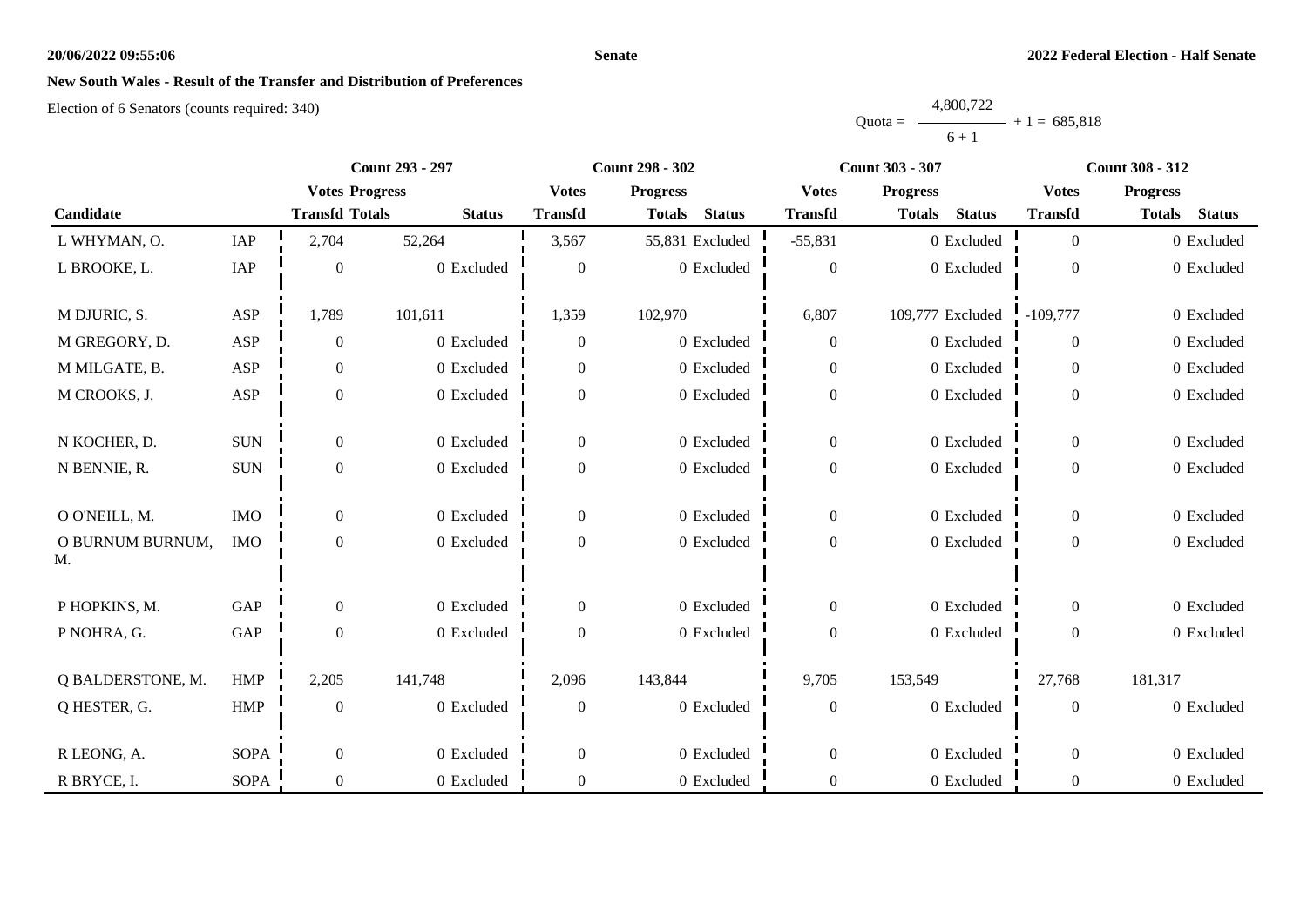### **Senate**

# **New South Wales - Result of the Transfer and Distribution of Preferences**

|           | 4,800,722 |                |
|-----------|-----------|----------------|
| $Quota =$ |           | $+1 = 685,818$ |
|           | $6 + 1$   |                |

|                    |               | Count 293 - 297       |                 |                  | <b>Count 298 - 302</b>         |                  | <b>Count 303 - 307</b>         | <b>Count 308 - 312</b> |                                |
|--------------------|---------------|-----------------------|-----------------|------------------|--------------------------------|------------------|--------------------------------|------------------------|--------------------------------|
|                    |               | <b>Votes Progress</b> |                 | <b>Votes</b>     | <b>Progress</b>                | <b>Votes</b>     | <b>Progress</b>                | <b>Votes</b>           | <b>Progress</b>                |
| Candidate          |               | <b>Transfd Totals</b> | <b>Status</b>   | <b>Transfd</b>   | <b>Status</b><br><b>Totals</b> | <b>Transfd</b>   | <b>Status</b><br><b>Totals</b> | <b>Transfd</b>         | <b>Status</b><br><b>Totals</b> |
|                    |               |                       |                 |                  |                                |                  |                                |                        |                                |
| S McCULLOCH, K.    | $\mathbf{ON}$ | 1,498                 | 216,833         | 649              | 217,482                        | 3,115            | 220,597                        | 21,925                 | 242,522                        |
| S GRIGG, C.        | $\mathbf{ON}$ | $\overline{0}$        | 0 Excluded      | $\overline{0}$   | 0 Excluded                     | $\theta$         | 0 Excluded                     | $\theta$               | 0 Excluded                     |
| S SMITH, R.        | $\mathbf{ON}$ | $\theta$              | 0 Excluded      | $\boldsymbol{0}$ | 0 Excluded                     | $\boldsymbol{0}$ | 0 Excluded                     | $\mathbf{0}$           | 0 Excluded                     |
|                    |               |                       |                 |                  |                                |                  |                                |                        |                                |
| T RUDDICK, J.      | <b>LDP</b>    | 846                   | 113,793         | 691              | 114,484                        | 1,555            | 116,039                        | 5,384                  | 121,423 Excluded               |
| T LARTER, J.       | LDP           | $\theta$              | 0 Excluded      | $\theta$         | 0 Excluded                     | $\theta$         | 0 Excluded                     | $\Omega$               | 0 Excluded                     |
| T CALDWELL, J.     | LDP           | $\overline{0}$        | 0 Excluded      | $\overline{0}$   | 0 Excluded                     | $\boldsymbol{0}$ | 0 Excluded                     | $\overline{0}$         | 0 Excluded                     |
| T GUEST, M.        | LDP           | $\overline{0}$        | 0 Excluded      | $\overline{0}$   | 0 Excluded                     | $\boldsymbol{0}$ | 0 Excluded                     | $\overline{0}$         | 0 Excluded                     |
|                    |               |                       |                 |                  |                                |                  |                                |                        |                                |
| U CLANCY, S.       | <b>AUVA</b>   | $\mathbf{0}$          | 0 Excluded      | $\overline{0}$   | 0 Excluded                     | $\boldsymbol{0}$ | 0 Excluded                     | $\overline{0}$         | 0 Excluded                     |
| U GILBERT, D.      | AUVA          | $\mathbf{0}$          | 0 Excluded      | $\overline{0}$   | 0 Excluded                     | $\boldsymbol{0}$ | 0 Excluded                     | $\Omega$               | 0 Excluded                     |
|                    |               |                       |                 |                  |                                |                  |                                |                        |                                |
| V O'NEILL, D.      | <b>ALP</b>    | $\boldsymbol{0}$      | 685,818 Elected | $\overline{0}$   | 685,818 Elected                | $\boldsymbol{0}$ | 685,818 Elected                | $\mathbf{0}$           | 685,818 Elected                |
| V McALLISTER, J.   | ALP           | $\overline{0}$        | 685,818 Elected | $\overline{0}$   | 685,818 Elected                | $\theta$         | 685,818 Elected                | $\overline{0}$         | 685,818 Elected                |
| V MORRIS, S.       | ALP           | 2,917                 | 103,256         | 7,661            | 110,917                        | 8,469            | 119,386                        | 12,177                 | 131,563                        |
| V MYERS, M.        | ALP           | $\theta$              | 0 Excluded      | $\theta$         | 0 Excluded                     | $\theta$         | 0 Excluded                     | $\Omega$               | 0 Excluded                     |
| V ROSE, K.         | <b>ALP</b>    | $\overline{0}$        | 0 Excluded      | $\overline{0}$   | 0 Excluded                     | $\theta$         | 0 Excluded                     | $\theta$               | 0 Excluded                     |
| V WARREN-SMITH, J. | ALP           | $\boldsymbol{0}$      | 0 Excluded      | $\boldsymbol{0}$ | 0 Excluded                     | $\boldsymbol{0}$ | 0 Excluded                     | $\Omega$               | 0 Excluded                     |
|                    |               |                       |                 |                  |                                |                  |                                |                        |                                |
| W MARTINO, D.      | <b>UAPP</b>   | 1,034                 | 173,260         | 464              | 173,724                        | 1,938            | 175,662                        | 7,788                  | 183,450                        |
| W WRIGHTSON, S.    | UAPP          | $\theta$              | 0 Excluded      | $\boldsymbol{0}$ | 0 Excluded                     | $\boldsymbol{0}$ | 0 Excluded                     | $\overline{0}$         | 0 Excluded                     |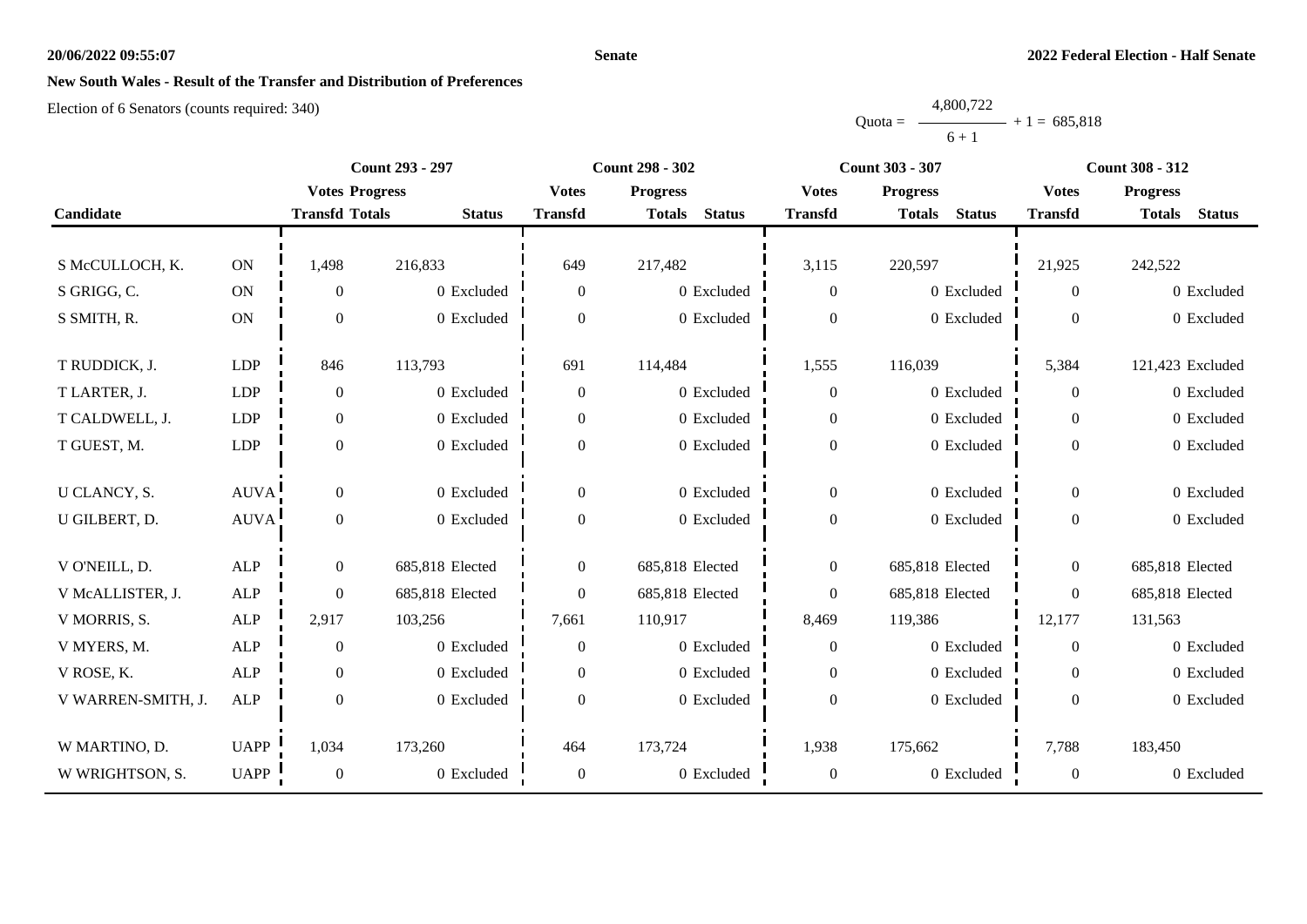### **Senate**

# **New South Wales - Result of the Transfer and Distribution of Preferences**

|           | 4,800,722 |                |
|-----------|-----------|----------------|
| $Quota =$ |           | $+1 = 685.818$ |
|           | $6 + 1$   |                |

|                         |                             | <b>Count 293 - 297</b>                     |               | <b>Count 298 - 302</b>                     |                                |                                              | <b>Count 303 - 307</b>  | <b>Count 308 - 312</b>                       |                         |
|-------------------------|-----------------------------|--------------------------------------------|---------------|--------------------------------------------|--------------------------------|----------------------------------------------|-------------------------|----------------------------------------------|-------------------------|
|                         |                             | <b>Votes Progress</b>                      |               | <b>Votes</b>                               | <b>Progress</b>                | <b>Votes</b>                                 | <b>Progress</b>         | <b>Votes</b>                                 | <b>Progress</b>         |
| Candidate               |                             | <b>Transfd Totals</b>                      | <b>Status</b> | <b>Transfd</b>                             | <b>Status</b><br><b>Totals</b> | <b>Transfd</b>                               | <b>Status</b><br>Totals | <b>Transfd</b>                               | Totals<br><b>Status</b> |
| W MOORE, W.             | <b>UAPP</b>                 |                                            | 0 Excluded    |                                            | 0 Excluded                     | $\overline{0}$                               | 0 Excluded              | $\overline{0}$                               | 0 Excluded              |
| W MARTIN, M.            | <b>UAPP</b>                 | $\Omega$                                   | 0 Excluded    |                                            | 0 Excluded                     | $\overline{0}$                               | 0 Excluded              | $\Omega$                                     | 0 Excluded              |
| W YAP, J.               | <b>UAPP</b>                 | $\Omega$                                   | 0 Excluded    | $\Omega$                                   | 0 Excluded                     | $\overline{0}$                               | 0 Excluded              | $\Omega$                                     | 0 Excluded              |
| W LOUGHREY, K.          | <b>UAPP</b>                 | $\Omega$                                   | 0 Excluded    |                                            | 0 Excluded                     | $\boldsymbol{0}$                             | 0 Excluded              | $\Omega$                                     | 0 Excluded              |
| UG LIM, D.              | $\mathop{\rm IND}\nolimits$ |                                            | 0 Excluded    | $\theta$                                   | 0 Excluded                     | $\overline{0}$                               | 0 Excluded              | $\Omega$                                     | 0 Excluded              |
| UG COLLINS, J.          | <b>IND</b>                  | $\Omega$                                   | 0 Excluded    |                                            | 0 Excluded                     | $\boldsymbol{0}$                             | 0 Excluded              | $\Omega$                                     | 0 Excluded              |
| UG GRZIC, W.            | $\mathop{\rm IND}\nolimits$ |                                            | 0 Excluded    |                                            | 0 Excluded                     | $\overline{0}$                               | 0 Excluded              | $\Omega$                                     | 0 Excluded              |
| UG LU, G.               | <b>IND</b>                  | $\Omega$                                   | 0 Excluded    |                                            | 0 Excluded                     | $\overline{0}$                               | 0 Excluded              | $\Omega$                                     | 0 Excluded              |
| UG LAING, W.            | $\mathop{\rm IND}\nolimits$ | $\Omega$                                   | 0 Excluded    | $\Omega$                                   | 0 Excluded                     | $\boldsymbol{0}$                             | 0 Excluded              | $\Omega$                                     | 0 Excluded              |
| <b>Exhausted Votes</b>  |                             | 1,978                                      | 12,866        | 2,234                                      | 15,100                         | 4,496                                        | 19,596                  | 9,184                                        | 28,780                  |
| <b>Loss By Fraction</b> |                             | $-21$                                      | 507           | $-16$                                      | 491                            | $-29$                                        | 462                     | $-20$                                        | 442                     |
| <b>Total Votes</b>      |                             | $\Omega$                                   | 4,800,722     | $\Omega$                                   | 4,800,722                      | $\mathbf{0}$                                 | 4,800,722               | $\Omega$                                     | 4,800,722               |
|                         |                             | <b>Candidates Excluded</b><br>30. LAMB, G. |               | <b>Candidates Excluded</b><br>46. CARO, J. |                                | <b>Candidates Excluded</b><br>57. WHYMAN, O. |                         | <b>Candidates Excluded</b><br>59. DJURIC, S. |                         |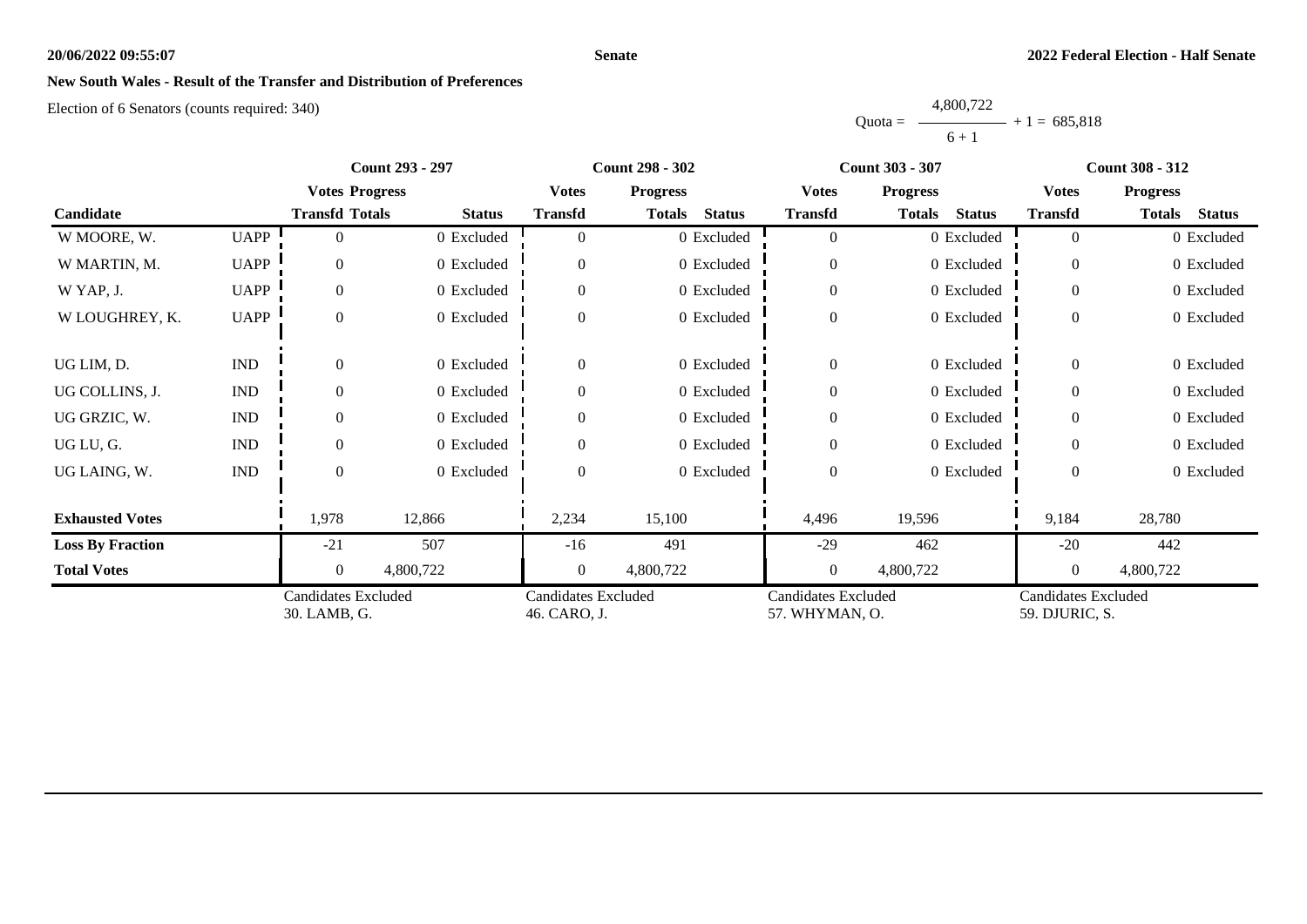### **Senate**

# **New South Wales - Result of the Transfer and Distribution of Preferences**

|           | 4,800,722 |                |
|-----------|-----------|----------------|
| $Quota =$ |           | $+1 = 685,818$ |
|           | $6 + 1$   |                |

|                    |              | <b>Count 313 - 317</b> |                  |                  | <b>Count 318 - 322</b>         |                  | <b>Count 323 - 327</b>         | Count 328      |                                |
|--------------------|--------------|------------------------|------------------|------------------|--------------------------------|------------------|--------------------------------|----------------|--------------------------------|
|                    |              | <b>Votes Progress</b>  |                  | <b>Votes</b>     | <b>Progress</b>                | <b>Votes</b>     | <b>Progress</b>                | <b>Votes</b>   | <b>Progress</b>                |
| Candidate          |              | <b>Transfd Totals</b>  | <b>Status</b>    | <b>Transfd</b>   | <b>Status</b><br><b>Totals</b> | <b>Transfd</b>   | <b>Status</b><br><b>Totals</b> | <b>Transfd</b> | <b>Status</b><br><b>Totals</b> |
| A BROLLO, D.       | AJP          | 2,758                  | 132,854 Excluded | $-132,854$       | 0 Excluded                     | $\overline{0}$   | 0 Excluded                     | $\overline{0}$ | 0 Excluded                     |
| A POWER, J.        | ${\rm AJP}$  | $\mathbf{0}$           | 0 Excluded       | $\theta$         | 0 Excluded                     | $\boldsymbol{0}$ | 0 Excluded                     | $\mathbf{0}$   | 0 Excluded                     |
| B KEEN, S.         | <b>TNL</b>   | $\Omega$               | 0 Excluded       | $\Omega$         | 0 Excluded                     | $\overline{0}$   | 0 Excluded                     | $\theta$       | 0 Excluded                     |
| <b>B GREEN, M.</b> | <b>TNL</b>   | $\mathbf{0}$           | 0 Excluded       | $\mathbf{0}$     | 0 Excluded                     | $\boldsymbol{0}$ | 0 Excluded                     | $\overline{0}$ | 0 Excluded                     |
| C LIU, K.          | $\mbox{CEC}$ | $\overline{0}$         | 0 Excluded       | $\theta$         | 0 Excluded                     | $\overline{0}$   | 0 Excluded                     | $\overline{0}$ | 0 Excluded                     |
| C LAWLER, A.       | $\mbox{CEC}$ | $\overline{0}$         | 0 Excluded       | $\Omega$         | 0 Excluded                     | $\overline{0}$   | 0 Excluded                     | $\overline{0}$ | 0 Excluded                     |
| D LAMB, G.         | SPP          | $\overline{0}$         | 0 Excluded       | $\theta$         | 0 Excluded                     | $\boldsymbol{0}$ | 0 Excluded                     | $\overline{0}$ | 0 Excluded                     |
| D DE VIVE, S.      | <b>SPP</b>   | $\Omega$               | 0 Excluded       | $\Omega$         | 0 Excluded                     | $\overline{0}$   | 0 Excluded                     | $\Omega$       | 0 Excluded                     |
| E SHOEBRIDGE, D.   | <b>GRN</b>   | 5,779                  | 618,654          | 55,790           | 674,444                        | 26,925           | 701,369 Elected                | $-15,551$      | 685,818 Elected                |
| E COHN, A.         | <b>GRN</b>   | $\mathbf{0}$           | 0 Excluded       | $\mathbf{0}$     | 0 Excluded                     | $\boldsymbol{0}$ | 0 Excluded                     | $\theta$       | 0 Excluded                     |
| E FLOOD, R.        | <b>GRN</b>   | $\overline{0}$         | 0 Excluded       | $\Omega$         | 0 Excluded                     | $\overline{0}$   | 0 Excluded                     | $\overline{0}$ | 0 Excluded                     |
| E SCOTT, J.        | <b>GRN</b>   | $\overline{0}$         | 0 Excluded       | $\Omega$         | 0 Excluded                     | $\boldsymbol{0}$ | 0 Excluded                     | $\overline{0}$ | 0 Excluded                     |
| E ARYA, H.         | ${\rm GRN}$  | $\overline{0}$         | 0 Excluded       | $\overline{0}$   | 0 Excluded                     | $\boldsymbol{0}$ | 0 Excluded                     | $\overline{0}$ | 0 Excluded                     |
| E WHEELER, D.      | <b>GRN</b>   | $\boldsymbol{0}$       | 0 Excluded       | $\mathbf{0}$     | 0 Excluded                     | $\boldsymbol{0}$ | 0 Excluded                     | $\Omega$       | 0 Excluded                     |
| F BODDY, M.        |              | $\overline{0}$         | 0 Excluded       | $\overline{0}$   | 0 Excluded                     | $\overline{0}$   | 0 Excluded                     | $\overline{0}$ | 0 Excluded                     |
| F GRENFELL, O.     |              | $\boldsymbol{0}$       | 0 Excluded       | $\boldsymbol{0}$ | 0 Excluded                     | $\boldsymbol{0}$ | 0 Excluded                     | $\overline{0}$ | 0 Excluded                     |
|                    |              |                        |                  |                  |                                |                  |                                |                |                                |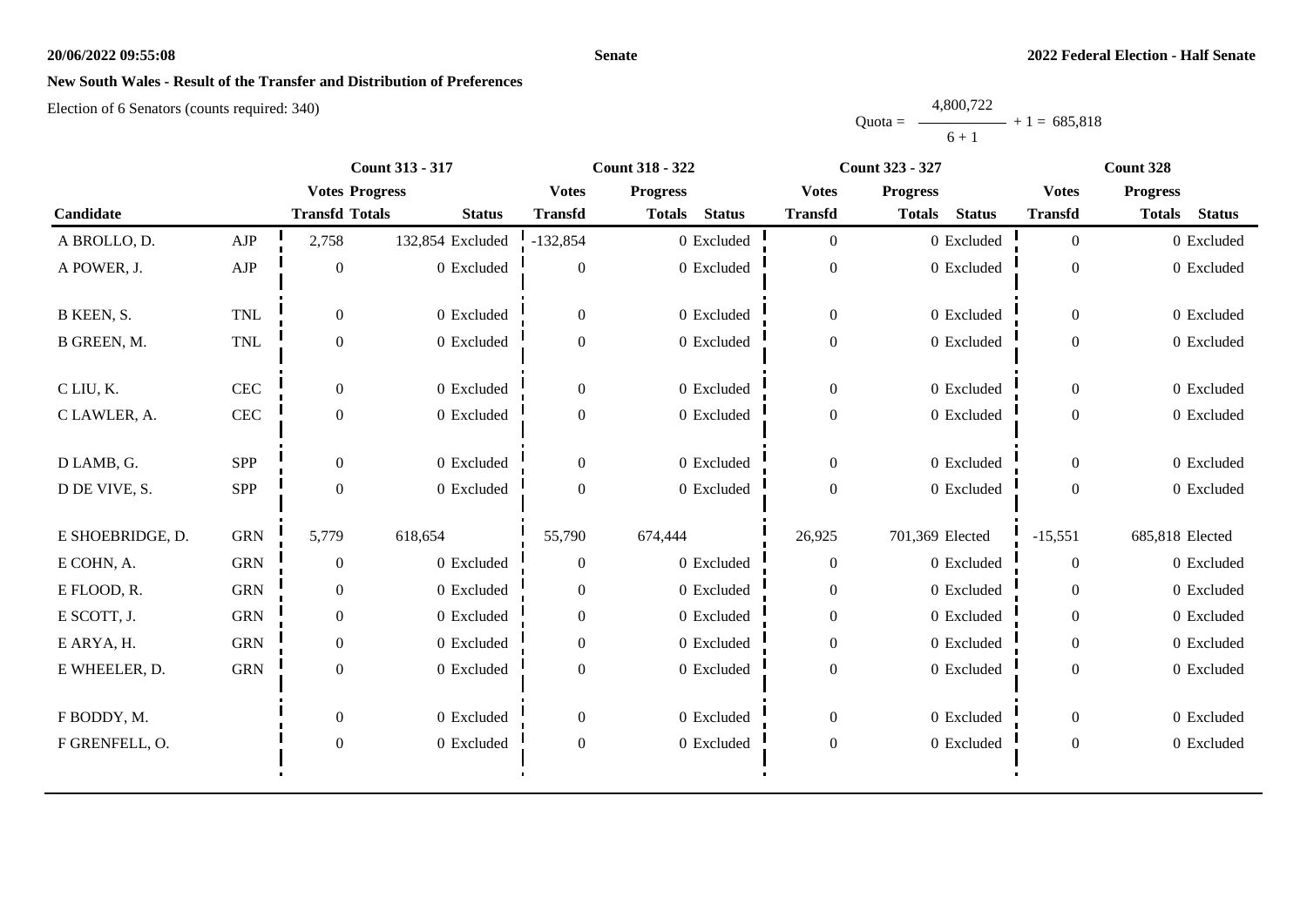### **Senate**

# **New South Wales - Result of the Transfer and Distribution of Preferences**

|           | 4,800,722 |                |
|-----------|-----------|----------------|
| Ouota $=$ |           | $+1 = 685.818$ |
|           | $6 + 1$   |                |

|                |                        | <b>Count 313 - 317</b> |                 |                | <b>Count 318 - 322</b>         |                  | <b>Count 323 - 327</b>         | Count 328        |                                |
|----------------|------------------------|------------------------|-----------------|----------------|--------------------------------|------------------|--------------------------------|------------------|--------------------------------|
|                |                        | <b>Votes Progress</b>  |                 | <b>Votes</b>   | <b>Progress</b>                | <b>Votes</b>     | <b>Progress</b>                | <b>Votes</b>     | <b>Progress</b>                |
| Candidate      |                        | <b>Transfd Totals</b>  | <b>Status</b>   | <b>Transfd</b> | <b>Status</b><br><b>Totals</b> | <b>Transfd</b>   | <b>Status</b><br><b>Totals</b> | <b>Transfd</b>   | <b>Status</b><br><b>Totals</b> |
| G PAYNE, M.    | $\mathbf{L}\mathbf{P}$ | $\Omega$               | 685,818 Elected | $\Omega$       | 685,818 Elected                | $\overline{0}$   | 685,818 Elected                | $\overline{0}$   | 685,818 Elected                |
| G CADELL, R.   | NP                     | $\Omega$               | 685,818 Elected | $\Omega$       | 685,818 Elected                | $\overline{0}$   | 685,818 Elected                | $\theta$         | 685,818 Elected                |
| G MOLAN, J.    | LP                     | 35,244                 | 460,226         | 13,953         | 474,179                        | 32,718           | 506,897                        | 3,189            | 510,086                        |
| G PENFOLD, A.  | NP                     | $\overline{0}$         | 0 Excluded      | $\overline{0}$ | 0 Excluded                     | $\boldsymbol{0}$ | 0 Excluded                     | $\theta$         | 0 Excluded                     |
| G JARVIS, M.   | $\mathbf{L}\mathbf{P}$ | $\Omega$               | 0 Excluded      | $\Omega$       | 0 Excluded                     | $\overline{0}$   | 0 Excluded                     | $\Omega$         | 0 Excluded                     |
| G McGAHEY, V.  | LP                     | $\overline{0}$         | 0 Excluded      | $\Omega$       | 0 Excluded                     | $\boldsymbol{0}$ | 0 Excluded                     | $\overline{0}$   | 0 Excluded                     |
| H CARO, J.     | <b>REAS</b>            | $\overline{0}$         | 0 Excluded      | $\Omega$       | 0 Excluded                     | $\boldsymbol{0}$ | 0 Excluded                     | $\overline{0}$   | 0 Excluded                     |
| H MAHER, H.    | <b>REAS</b>            | $\overline{0}$         | 0 Excluded      | $\overline{0}$ | 0 Excluded                     | $\boldsymbol{0}$ | 0 Excluded                     | $\overline{0}$   | 0 Excluded                     |
| H RYALL, D.    | <b>REAS</b>            | $\Omega$               | 0 Excluded      | $\Omega$       | 0 Excluded                     | $\boldsymbol{0}$ | 0 Excluded                     | $\overline{0}$   | 0 Excluded                     |
| I SANCHEZ, P.  | SAL                    | $\overline{0}$         | 0 Excluded      | $\Omega$       | 0 Excluded                     | $\boldsymbol{0}$ | 0 Excluded                     | $\overline{0}$   | 0 Excluded                     |
| I LEKA, N.     | <b>SAL</b>             | $\Omega$               | 0 Excluded      | $\Omega$       | 0 Excluded                     | $\overline{0}$   | 0 Excluded                     | $\Omega$         | 0 Excluded                     |
| I EVANS, R.    | SAL                    | $\mathbf{0}$           | 0 Excluded      | $\Omega$       | 0 Excluded                     | $\boldsymbol{0}$ | 0 Excluded                     | $\overline{0}$   | 0 Excluded                     |
| J JONES, R.    | ${\rm FIN}$            | $\overline{0}$         | 0 Excluded      | $\Omega$       | 0 Excluded                     | $\overline{0}$   | 0 Excluded                     | $\theta$         | 0 Excluded                     |
| J ANDERSON, G. | ${\rm FIN}$            | $\Omega$               | 0 Excluded      | $\Omega$       | 0 Excluded                     | $\boldsymbol{0}$ | 0 Excluded                     | $\overline{0}$   | 0 Excluded                     |
| K BATY, S.     | $\mbox{AUD}$           | $\overline{0}$         | 0 Excluded      | $\theta$       | 0 Excluded                     | $\boldsymbol{0}$ | 0 Excluded                     | $\boldsymbol{0}$ | 0 Excluded                     |
| K ROGERS, S.   | $\hbox{AUD}$           | $\Omega$               | 0 Excluded      | $\Omega$       | 0 Excluded                     | $\overline{0}$   | 0 Excluded                     | 0                | 0 Excluded                     |
| K RICHARDS, C. | <b>AUD</b>             | $\overline{0}$         | 0 Excluded      | $\Omega$       | 0 Excluded                     | $\boldsymbol{0}$ | 0 Excluded                     | $\overline{0}$   | 0 Excluded                     |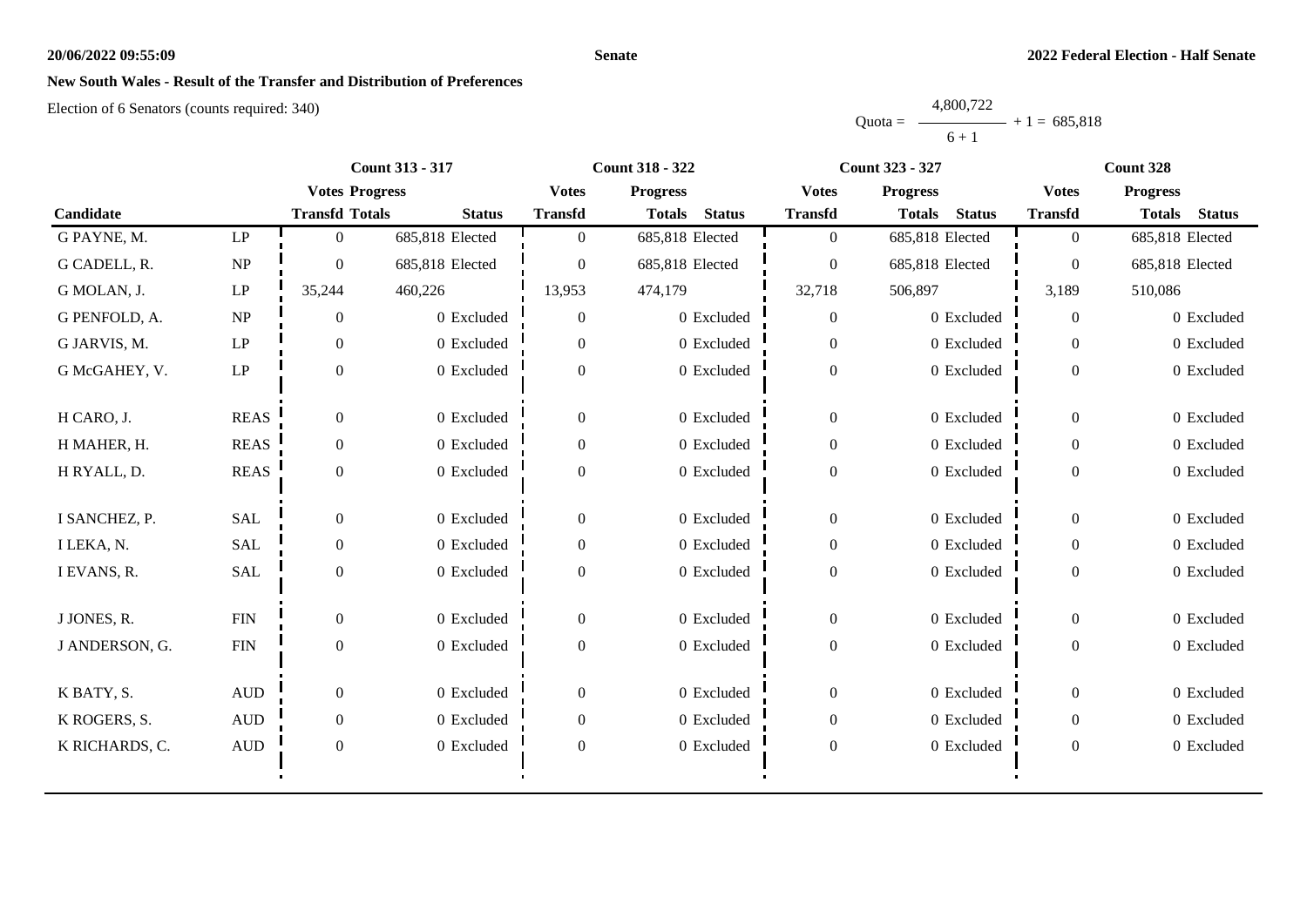### **Senate**

# **New South Wales - Result of the Transfer and Distribution of Preferences**

|           | 4,800,722 |                |
|-----------|-----------|----------------|
| Ouota $=$ |           | $+1 = 685,818$ |
|           | $6 + 1$   |                |

|                        |             |                       | <b>Count 313 - 317</b> |                  | <b>Count 318 - 322</b>         |                  | <b>Count 323 - 327</b>         | Count 328      |                                |
|------------------------|-------------|-----------------------|------------------------|------------------|--------------------------------|------------------|--------------------------------|----------------|--------------------------------|
|                        |             | <b>Votes Progress</b> |                        | <b>Votes</b>     | <b>Progress</b>                | <b>Votes</b>     | <b>Progress</b>                | <b>Votes</b>   | <b>Progress</b>                |
| Candidate              |             | <b>Transfd Totals</b> | <b>Status</b>          | <b>Transfd</b>   | <b>Status</b><br><b>Totals</b> | <b>Transfd</b>   | <b>Status</b><br><b>Totals</b> | <b>Transfd</b> | <b>Status</b><br><b>Totals</b> |
| L WHYMAN, O.           | IAP         | $\Omega$              | 0 Excluded             | $\Omega$         | 0 Excluded                     | $\boldsymbol{0}$ | 0 Excluded                     | $\overline{0}$ | 0 Excluded                     |
| L BROOKE, L.           | IAP         | $\theta$              | 0 Excluded             | $\theta$         | 0 Excluded                     | $\boldsymbol{0}$ | 0 Excluded                     | $\overline{0}$ | 0 Excluded                     |
| M DJURIC, S.           | <b>ASP</b>  | $\overline{0}$        | 0 Excluded             | $\mathbf{0}$     | 0 Excluded                     | $\boldsymbol{0}$ | 0 Excluded                     | $\overline{0}$ | 0 Excluded                     |
| M GREGORY, D.          | <b>ASP</b>  | $\Omega$              | 0 Excluded             | $\Omega$         | 0 Excluded                     | $\boldsymbol{0}$ | 0 Excluded                     | 0              | 0 Excluded                     |
| M MILGATE, B.          | <b>ASP</b>  | $\overline{0}$        | 0 Excluded             | $\theta$         | 0 Excluded                     | $\boldsymbol{0}$ | 0 Excluded                     | $\overline{0}$ | 0 Excluded                     |
| M CROOKS, J.           | <b>ASP</b>  | $\boldsymbol{0}$      | 0 Excluded             | $\Omega$         | 0 Excluded                     | $\boldsymbol{0}$ | 0 Excluded                     | $\Omega$       | 0 Excluded                     |
| N KOCHER, D.           | <b>SUN</b>  | $\overline{0}$        | 0 Excluded             | $\Omega$         | 0 Excluded                     | $\overline{0}$   | 0 Excluded                     | $\overline{0}$ | 0 Excluded                     |
| N BENNIE, R.           | <b>SUN</b>  | $\mathbf{0}$          | 0 Excluded             | $\theta$         | 0 Excluded                     | $\boldsymbol{0}$ | 0 Excluded                     | $\overline{0}$ | 0 Excluded                     |
| O O'NEILL, M.          | <b>IMO</b>  | $\overline{0}$        | 0 Excluded             | $\boldsymbol{0}$ | 0 Excluded                     | $\boldsymbol{0}$ | 0 Excluded                     | $\overline{0}$ | 0 Excluded                     |
| O BURNUM BURNUM,<br>M. | <b>IMO</b>  | $\theta$              | 0 Excluded             | $\Omega$         | 0 Excluded                     | $\boldsymbol{0}$ | 0 Excluded                     | $\overline{0}$ | 0 Excluded                     |
| P HOPKINS, M.          | GAP         | $\overline{0}$        | 0 Excluded             | $\Omega$         | 0 Excluded                     | $\theta$         | 0 Excluded                     | $\Omega$       | 0 Excluded                     |
| P NOHRA, G.            | GAP         | $\overline{0}$        | 0 Excluded             | $\mathbf{0}$     | 0 Excluded                     | $\boldsymbol{0}$ | 0 Excluded                     | $\overline{0}$ | 0 Excluded                     |
| Q BALDERSTONE, M.      | <b>HMP</b>  | 6,869                 | 188,186                | 22,084           | 210,270                        | 22,920           | 233,190                        | 5,348          | 238,538                        |
| Q HESTER, G.           | <b>HMP</b>  | $\overline{0}$        | 0 Excluded             | $\Omega$         | 0 Excluded                     | $\theta$         | 0 Excluded                     | $\Omega$       | 0 Excluded                     |
| R LEONG, A.            | <b>SOPA</b> | $\overline{0}$        | 0 Excluded             | $\Omega$         | 0 Excluded                     | $\overline{0}$   | 0 Excluded                     | $\overline{0}$ | 0 Excluded                     |
| R BRYCE, I.            | <b>SOPA</b> | $\overline{0}$        | 0 Excluded             | $\theta$         | 0 Excluded                     | $\boldsymbol{0}$ | 0 Excluded                     | 0              | 0 Excluded                     |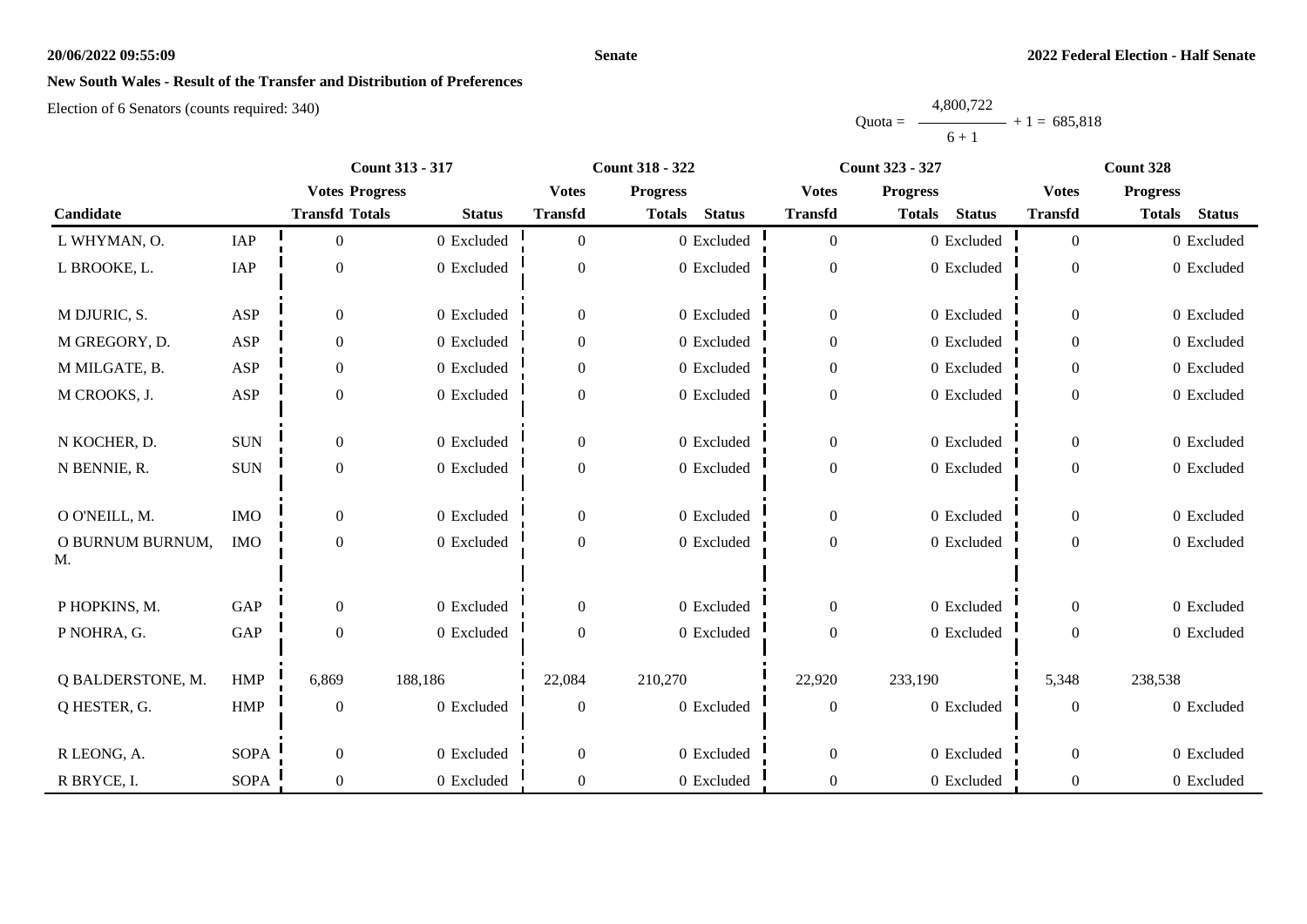### **Senate**

# **New South Wales - Result of the Transfer and Distribution of Preferences**

|           | 4,800,722      |  |
|-----------|----------------|--|
| $Quota =$ | $+1 = 685,818$ |  |
|           | $6 + 1$        |  |

|                    |               |                       | Count 313 - 317 | Count 318 - 322 |                                |                  | Count 323 - 327                | Count 328        |                                |
|--------------------|---------------|-----------------------|-----------------|-----------------|--------------------------------|------------------|--------------------------------|------------------|--------------------------------|
|                    |               | <b>Votes Progress</b> |                 | <b>Votes</b>    | <b>Progress</b>                | <b>Votes</b>     | <b>Progress</b>                | <b>Votes</b>     | <b>Progress</b>                |
| Candidate          |               | <b>Transfd Totals</b> | <b>Status</b>   | <b>Transfd</b>  | <b>Status</b><br><b>Totals</b> | <b>Transfd</b>   | <b>Status</b><br><b>Totals</b> | <b>Transfd</b>   | <b>Status</b><br><b>Totals</b> |
|                    |               |                       |                 |                 |                                |                  |                                |                  |                                |
| S McCULLOCH, K.    | ON            | 18,258                | 260,780         | 7,397           | 268,177                        | 13,061           | 281,238                        | 389              | 281,627                        |
| S GRIGG, C.        | ON            | $\overline{0}$        | 0 Excluded      | $\mathbf{0}$    | 0 Excluded                     | $\boldsymbol{0}$ | 0 Excluded                     | $\overline{0}$   | 0 Excluded                     |
| S SMITH, R.        | $\mathbf{ON}$ | $\overline{0}$        | 0 Excluded      | $\mathbf{0}$    | 0 Excluded                     | $\boldsymbol{0}$ | 0 Excluded                     | $\theta$         | 0 Excluded                     |
|                    |               |                       |                 |                 |                                |                  |                                |                  |                                |
| T RUDDICK, J.      | <b>LDP</b>    | $-121,423$            | 0 Excluded      | $\overline{0}$  | 0 Excluded                     | $\boldsymbol{0}$ | 0 Excluded                     | $\overline{0}$   | 0 Excluded                     |
| T LARTER, J.       | <b>LDP</b>    | $\overline{0}$        | 0 Excluded      | $\mathbf{0}$    | 0 Excluded                     | $\mathbf{0}$     | 0 Excluded                     | $\overline{0}$   | 0 Excluded                     |
| T CALDWELL, J.     | LDP           | $\overline{0}$        | 0 Excluded      | $\Omega$        | 0 Excluded                     | $\boldsymbol{0}$ | 0 Excluded                     | $\Omega$         | 0 Excluded                     |
| T GUEST, M.        | <b>LDP</b>    | $\boldsymbol{0}$      | 0 Excluded      | $\mathbf{0}$    | 0 Excluded                     | $\boldsymbol{0}$ | 0 Excluded                     | $\overline{0}$   | 0 Excluded                     |
|                    |               |                       |                 |                 |                                |                  |                                |                  |                                |
| U CLANCY, S.       | <b>AUVA</b>   | $\boldsymbol{0}$      | 0 Excluded      | $\overline{0}$  | 0 Excluded                     | $\boldsymbol{0}$ | 0 Excluded                     | $\boldsymbol{0}$ | 0 Excluded                     |
| U GILBERT, D.      | AUVA!         | $\overline{0}$        | 0 Excluded      | $\mathbf{0}$    | 0 Excluded                     | $\boldsymbol{0}$ | 0 Excluded                     | $\overline{0}$   | 0 Excluded                     |
|                    |               |                       |                 |                 |                                |                  |                                |                  |                                |
| V O'NEILL, D.      | ALP           | $\overline{0}$        | 685,818 Elected | $\overline{0}$  | 685,818 Elected                | $\overline{0}$   | 685,818 Elected                | $\overline{0}$   | 685,818 Elected                |
| V McALLISTER, J.   | ALP           | $\overline{0}$        | 685,818 Elected | $\mathbf{0}$    | 685,818 Elected                | $\Omega$         | 685,818 Elected                | $\boldsymbol{0}$ | 685,818 Elected                |
| V MORRIS, S.       | ALP           | 23,992                | 155,555         | 12,528          | 168,083 Excluded               | $-168,083$       | 0 Excluded                     | $\overline{0}$   | 0 Excluded                     |
| V MYERS, M.        | ALP           | $\overline{0}$        | 0 Excluded      | $\theta$        | 0 Excluded                     | $\overline{0}$   | 0 Excluded                     | $\overline{0}$   | 0 Excluded                     |
| V ROSE, K.         | <b>ALP</b>    | $\overline{0}$        | 0 Excluded      | $\Omega$        | $0\,$ Excluded                 | $\overline{0}$   | 0 Excluded                     | $\Omega$         | 0 Excluded                     |
| V WARREN-SMITH, J. | ALP           | $\boldsymbol{0}$      | 0 Excluded      | $\Omega$        | 0 Excluded                     | $\boldsymbol{0}$ | 0 Excluded                     | $\Omega$         | 0 Excluded                     |
|                    |               |                       |                 |                 |                                |                  |                                |                  |                                |
| W MARTINO, D.      | <b>UAPP</b>   | 18,285                | 201,735         | 5,219           | 206,954                        | 21,367           | 228,321                        | 695              | 229,016 Excluded               |
| W WRIGHTSON, S.    | <b>UAPP</b>   | $\boldsymbol{0}$      | 0 Excluded      | $\mathbf{0}$    | 0 Excluded                     | $\overline{0}$   | 0 Excluded                     | $\overline{0}$   | 0 Excluded                     |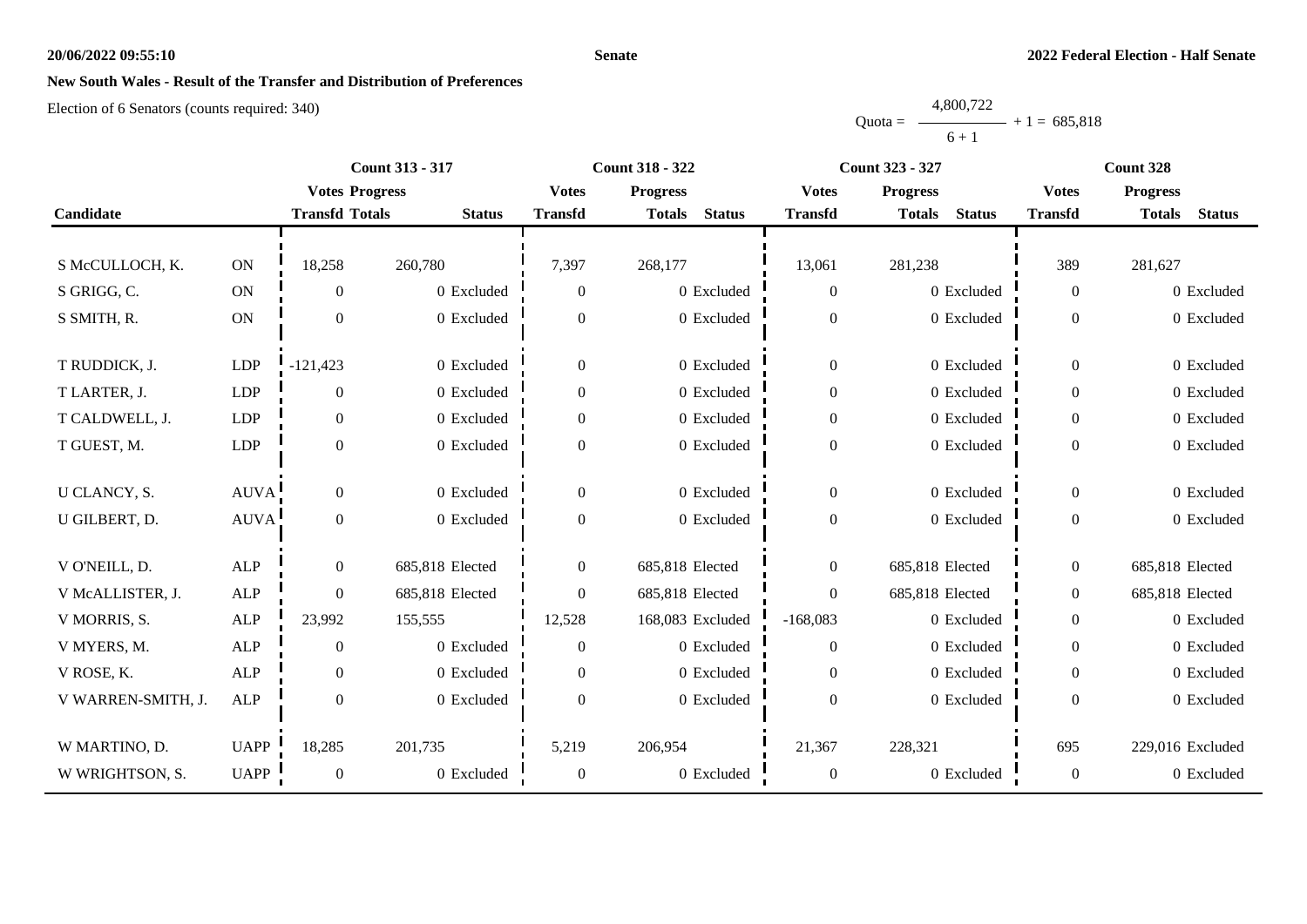### **Senate**

# **New South Wales - Result of the Transfer and Distribution of Preferences**

|           | 4,800,722 |                |
|-----------|-----------|----------------|
| $Quota =$ |           | $+1 = 685.818$ |
|           | $6 + 1$   |                |

|                         |                             | <b>Count 313 - 317</b>                        |               |                                              | <b>Count 318 - 322</b>         |                                                                                              | <b>Count 323 - 327</b>         | Count 328                                   |                                |
|-------------------------|-----------------------------|-----------------------------------------------|---------------|----------------------------------------------|--------------------------------|----------------------------------------------------------------------------------------------|--------------------------------|---------------------------------------------|--------------------------------|
|                         |                             | <b>Votes Progress</b>                         |               | <b>Votes</b>                                 | <b>Progress</b>                | <b>Votes</b>                                                                                 | <b>Progress</b>                | <b>Votes</b>                                | <b>Progress</b>                |
| Candidate               |                             | <b>Transfd Totals</b>                         | <b>Status</b> | <b>Transfd</b>                               | <b>Status</b><br><b>Totals</b> | <b>Transfd</b>                                                                               | <b>Status</b><br><b>Totals</b> | <b>Transfd</b>                              | <b>Totals</b><br><b>Status</b> |
| W MOORE, W.             | <b>UAPP</b>                 |                                               | 0 Excluded    | $\Omega$                                     | 0 Excluded                     | $\overline{0}$                                                                               | 0 Excluded                     | $\Omega$                                    | 0 Excluded                     |
| W MARTIN, M.            | <b>UAPP</b>                 | $\Omega$                                      | 0 Excluded    | $\Omega$                                     | 0 Excluded                     | $\boldsymbol{0}$                                                                             | 0 Excluded                     | $\Omega$                                    | 0 Excluded                     |
| W YAP, J.               | <b>UAPP</b>                 | $\overline{0}$                                | 0 Excluded    | $\theta$                                     | 0 Excluded                     | $\boldsymbol{0}$                                                                             | 0 Excluded                     | $\Omega$                                    | 0 Excluded                     |
| W LOUGHREY, K.          | <b>UAPP</b>                 | $\boldsymbol{0}$                              | 0 Excluded    | $\theta$                                     | 0 Excluded                     | $\boldsymbol{0}$                                                                             | 0 Excluded                     | $\overline{0}$                              | 0 Excluded                     |
| UG LIM, D.              | $\mathop{\rm IND}\nolimits$ | $\mathbf{0}$                                  | 0 Excluded    | $\boldsymbol{0}$                             | 0 Excluded                     | $\boldsymbol{0}$                                                                             | 0 Excluded                     | $\boldsymbol{0}$                            | 0 Excluded                     |
| UG COLLINS, J.          | $\mathop{\rm IND}\nolimits$ | $\mathbf{0}$                                  | 0 Excluded    | $\theta$                                     | 0 Excluded                     | $\boldsymbol{0}$                                                                             | 0 Excluded                     | $\theta$                                    | 0 Excluded                     |
| UG GRZIC, W.            | $\mathop{\rm IND}\nolimits$ | $\mathbf{0}$                                  | 0 Excluded    | $\theta$                                     | 0 Excluded                     | $\boldsymbol{0}$                                                                             | 0 Excluded                     | $\theta$                                    | 0 Excluded                     |
| UG LU, G.               | $\mathop{\rm IND}\nolimits$ | $\Omega$                                      | 0 Excluded    | $\Omega$                                     | 0 Excluded                     | $\boldsymbol{0}$                                                                             | 0 Excluded                     | $\theta$                                    | 0 Excluded                     |
| UG LAING, W.            | $\mathop{\rm IND}\nolimits$ | $\theta$                                      | 0 Excluded    | $\Omega$                                     | 0 Excluded                     | $\boldsymbol{0}$                                                                             | 0 Excluded                     | $\theta$                                    | 0 Excluded                     |
| <b>Exhausted Votes</b>  |                             | 10,275                                        | 39,055        | 15,919                                       | 54,974                         | 51,141                                                                                       | 106,115                        | 5,927                                       | 112,042                        |
| <b>Loss By Fraction</b> |                             | $-37$                                         | 405           | $-36$                                        | 369                            | $-49$                                                                                        | 320                            | 3                                           | 323                            |
| <b>Total Votes</b>      |                             | $\overline{0}$                                | 4,800,722     | $\overline{0}$                               | 4,800,722                      | $\boldsymbol{0}$                                                                             | 4,800,722                      | $\theta$                                    | 4,800,722                      |
|                         |                             | <b>Candidates Excluded</b><br>76. RUDDICK, J. |               | <b>Candidates Excluded</b><br>24. BROLLO, D. |                                | <b>Candidates Excluded</b><br>84. MORRIS, S.<br>Candidates Elected<br>5. SHOEBRIDGE, D.(323) |                                | <b>Surplus Distributed</b><br>SHOEBRIDGE D. |                                |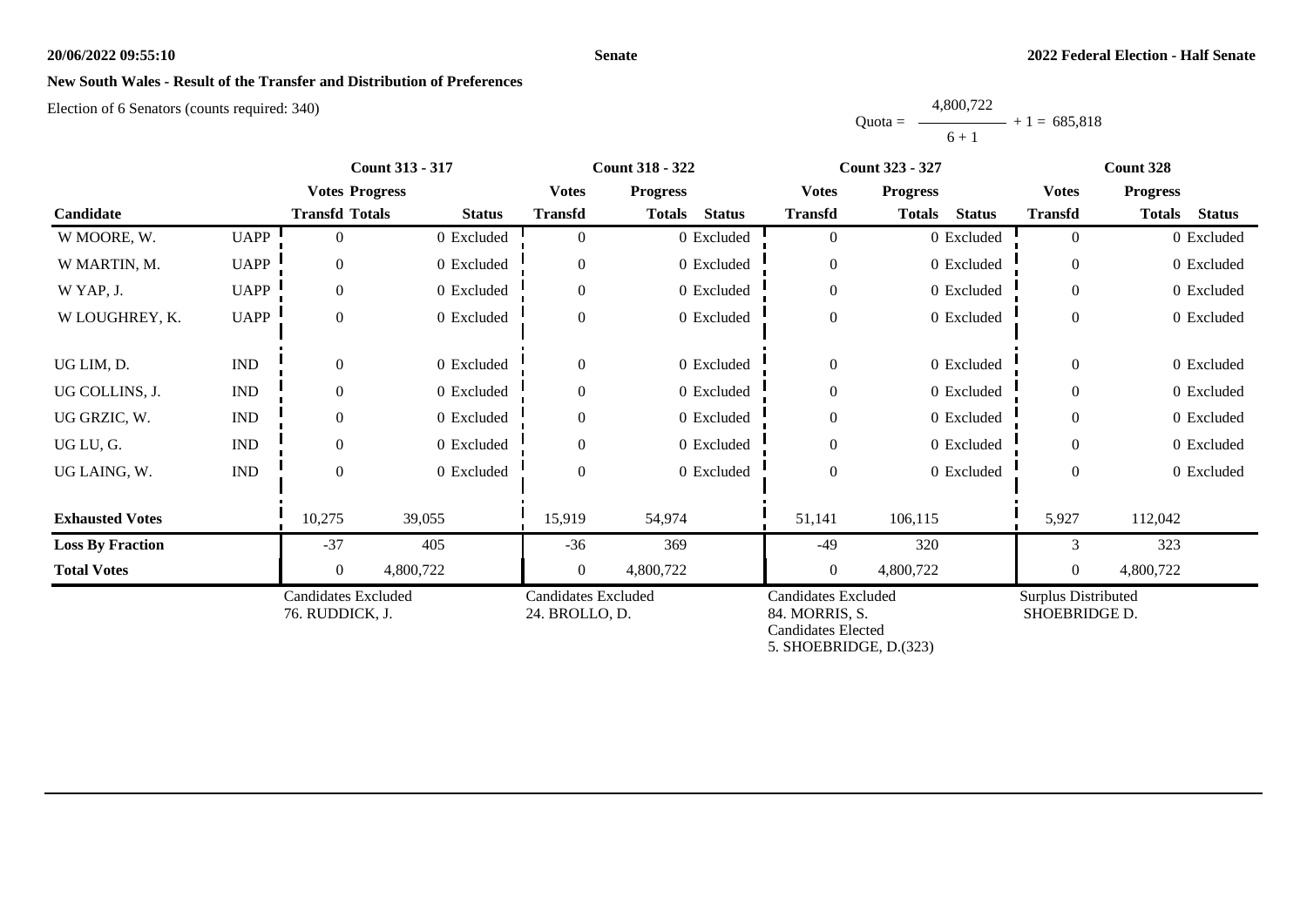#### **Senate**

### **New South Wales - Result of the Transfer and Distribution of Preferences**

Election of 6 Senators (counts required: 340)

Quota =  $-$ 4,800,722  $6 + 1$  $+ 1 = 685,818$ 

|                  |              | Count 329 - 334       | Count 335 - 340 |                  |                 |                |                |                 |                |                 |  |
|------------------|--------------|-----------------------|-----------------|------------------|-----------------|----------------|----------------|-----------------|----------------|-----------------|--|
|                  |              | <b>Votes Progress</b> |                 | <b>Votes</b>     | <b>Progress</b> |                | <b>Votes</b>   | <b>Progress</b> | <b>Votes</b>   | <b>Progress</b> |  |
| Candidate        |              | <b>Transfd Totals</b> | <b>Status</b>   | <b>Transfd</b>   | <b>Totals</b>   | <b>Status</b>  | <b>Transfd</b> | Totals Status   | <b>Transfd</b> | Totals Status   |  |
| A BROLLO, D.     | ${\rm AJP}$  | $\mathbf{0}$          | $0$ Excluded    | $\boldsymbol{0}$ |                 | $0$ Excluded   |                |                 |                |                 |  |
| A POWER, J.      | ${\rm AJP}$  | $\mathbf{0}$          | 0 Excluded      | $\mathbf{0}$     |                 | 0 Excluded     |                |                 |                |                 |  |
| B KEEN, S.       | <b>TNL</b>   | $\overline{0}$        | 0 Excluded      | $\boldsymbol{0}$ |                 | 0 Excluded     |                |                 |                |                 |  |
| B GREEN, M.      | <b>TNL</b>   | $\boldsymbol{0}$      | 0 Excluded      | $\boldsymbol{0}$ |                 | 0 Excluded     |                |                 |                |                 |  |
| C LIU, K.        | $\mbox{CEC}$ | $\boldsymbol{0}$      | 0 Excluded      | $\boldsymbol{0}$ |                 | 0 Excluded     |                |                 |                |                 |  |
| C LAWLER, A.     | <b>CEC</b>   | $\boldsymbol{0}$      | $0$ Excluded    | $\boldsymbol{0}$ |                 | $0$ Excluded   |                |                 |                |                 |  |
| D LAMB, G.       | SPP          | $\boldsymbol{0}$      | $0\,$ Excluded  | $\boldsymbol{0}$ |                 | $0$ Excluded   |                |                 |                |                 |  |
| D DE VIVE, S.    | SPP          | $\boldsymbol{0}$      | $0$ Excluded    | $\boldsymbol{0}$ |                 | $0$ Excluded   |                |                 |                |                 |  |
| E SHOEBRIDGE, D. | <b>GRN</b>   | $\boldsymbol{0}$      | 685,818 Elected | $\boldsymbol{0}$ | 685,818 Elected |                |                |                 |                |                 |  |
| E COHN, A.       | <b>GRN</b>   | $\boldsymbol{0}$      | $0$ Excluded    | $\boldsymbol{0}$ |                 | $0$ Excluded   |                |                 |                |                 |  |
| E FLOOD, R.      | <b>GRN</b>   | $\boldsymbol{0}$      | 0 Excluded      | $\mathbf{0}$     |                 | 0 Excluded     |                |                 |                |                 |  |
| E SCOTT, J.      | ${\rm GRN}$  | $\boldsymbol{0}$      | $0$ Excluded    | $\boldsymbol{0}$ |                 | $0$ Excluded   |                |                 |                |                 |  |
| E ARYA, H.       | <b>GRN</b>   | $\boldsymbol{0}$      | $0$ Excluded    | $\overline{0}$   |                 | $0$ Excluded   |                |                 |                |                 |  |
| E WHEELER, D.    | ${\rm GRN}$  | $\boldsymbol{0}$      | $0$ Excluded    | $\boldsymbol{0}$ |                 | $0\,$ Excluded |                |                 |                |                 |  |
| F BODDY, M.      |              | $\theta$              | 0 Excluded      | $\boldsymbol{0}$ |                 | 0 Excluded     |                |                 |                |                 |  |
| F GRENFELL, O.   |              | $\boldsymbol{0}$      | $0\,$ Excluded  | $\boldsymbol{0}$ |                 | $0\,$ Excluded |                |                 |                |                 |  |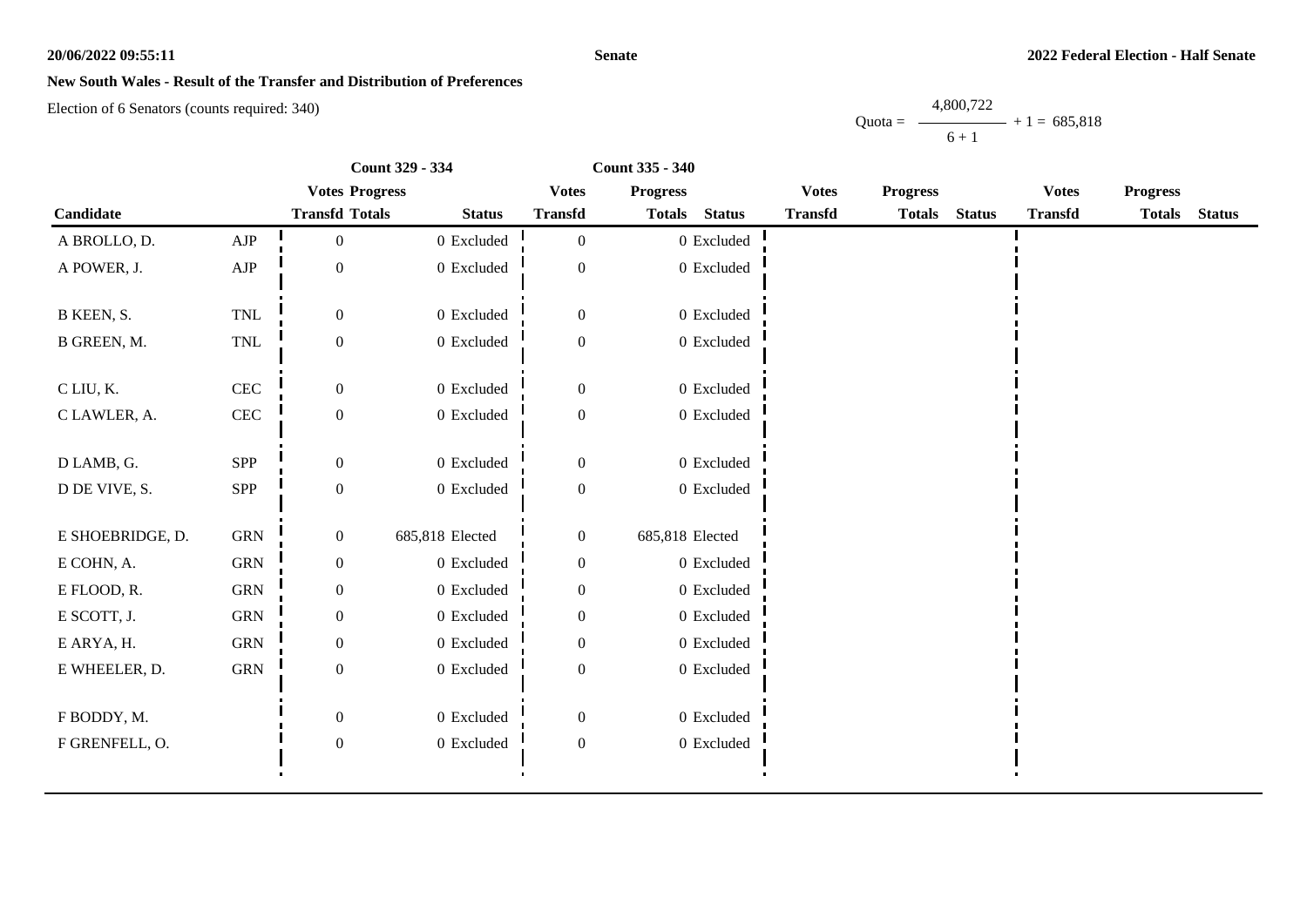#### **Senate**

### **New South Wales - Result of the Transfer and Distribution of Preferences**

Election of 6 Senators (counts required: 340)

Quota = 4,800,722  $6 + 1$  $+ 1 = 685,818$ 

|                |                                 | Count 329 - 334       |                 | Count 335 - 340  |                 |                |                |                 |               |                |                 |               |
|----------------|---------------------------------|-----------------------|-----------------|------------------|-----------------|----------------|----------------|-----------------|---------------|----------------|-----------------|---------------|
|                |                                 | <b>Votes Progress</b> |                 | <b>Votes</b>     | <b>Progress</b> |                | <b>Votes</b>   | <b>Progress</b> |               | <b>Votes</b>   | <b>Progress</b> |               |
| Candidate      |                                 | <b>Transfd Totals</b> | <b>Status</b>   | <b>Transfd</b>   | <b>Totals</b>   | <b>Status</b>  | <b>Transfd</b> | <b>Totals</b>   | <b>Status</b> | <b>Transfd</b> | <b>Totals</b>   | <b>Status</b> |
| G PAYNE, M.    | LP                              | $\overline{0}$        | 685,818 Elected | $\overline{0}$   | 685,818 Elected |                |                |                 |               |                |                 |               |
| G CADELL, R.   | $\ensuremath{\text{NP}}\xspace$ | $\overline{0}$        | 685,818 Elected | $\theta$         | 685,818 Elected |                |                |                 |               |                |                 |               |
| G MOLAN, J.    | $\mathbf{L}\mathbf{P}$          | 35,570                | 545,656         | 44,988           | 590,644 Elected |                |                |                 |               |                |                 |               |
| G PENFOLD, A.  | NP                              | $\mathbf{0}$          | 0 Excluded      | $\theta$         |                 | 0 Excluded     |                |                 |               |                |                 |               |
| G JARVIS, M.   | $\mathbf{L}\mathbf{P}$          | $\overline{0}$        | 0 Excluded      | $\Omega$         |                 | $0\,$ Excluded |                |                 |               |                |                 |               |
| G McGAHEY, V.  | $\mathbf{L}\mathbf{P}$          | $\boldsymbol{0}$      | 0 Excluded      | $\overline{0}$   |                 | 0 Excluded     |                |                 |               |                |                 |               |
| H CARO, J.     | <b>REAS</b>                     | $\boldsymbol{0}$      | 0 Excluded      | $\overline{0}$   |                 | 0 Excluded     |                |                 |               |                |                 |               |
| H MAHER, H.    | <b>REAS</b>                     | $\overline{0}$        | 0 Excluded      | $\overline{0}$   |                 | 0 Excluded     |                |                 |               |                |                 |               |
| H RYALL, D.    | <b>REAS</b>                     | $\boldsymbol{0}$      | 0 Excluded      | $\boldsymbol{0}$ |                 | 0 Excluded     |                |                 |               |                |                 |               |
| I SANCHEZ, P.  | SAL                             | $\overline{0}$        | 0 Excluded      | $\overline{0}$   |                 | 0 Excluded     |                |                 |               |                |                 |               |
| I LEKA, N.     | SAL                             | 0                     | 0 Excluded      | $\theta$         |                 | 0 Excluded     |                |                 |               |                |                 |               |
| I EVANS, R.    | SAL                             | $\boldsymbol{0}$      | 0 Excluded      | $\boldsymbol{0}$ |                 | 0 Excluded     |                |                 |               |                |                 |               |
| J JONES, R.    | ${\rm FIN}$                     | $\overline{0}$        | 0 Excluded      | $\Omega$         |                 | 0 Excluded     |                |                 |               |                |                 |               |
| J ANDERSON, G. | <b>FIN</b>                      | $\boldsymbol{0}$      | 0 Excluded      | $\boldsymbol{0}$ |                 | 0 Excluded     |                |                 |               |                |                 |               |
| K BATY, S.     | $\mbox{AUD}$                    | $\boldsymbol{0}$      | 0 Excluded      | $\boldsymbol{0}$ |                 | 0 Excluded     |                |                 |               |                |                 |               |
| K ROGERS, S.   | $\hbox{AUD}$                    | $\overline{0}$        | 0 Excluded      | $\Omega$         |                 | $0$ Excluded   |                |                 |               |                |                 |               |
| K RICHARDS, C. | $\mbox{AUD}$                    | $\boldsymbol{0}$      | 0 Excluded      | $\boldsymbol{0}$ |                 | 0 Excluded     |                |                 |               |                |                 |               |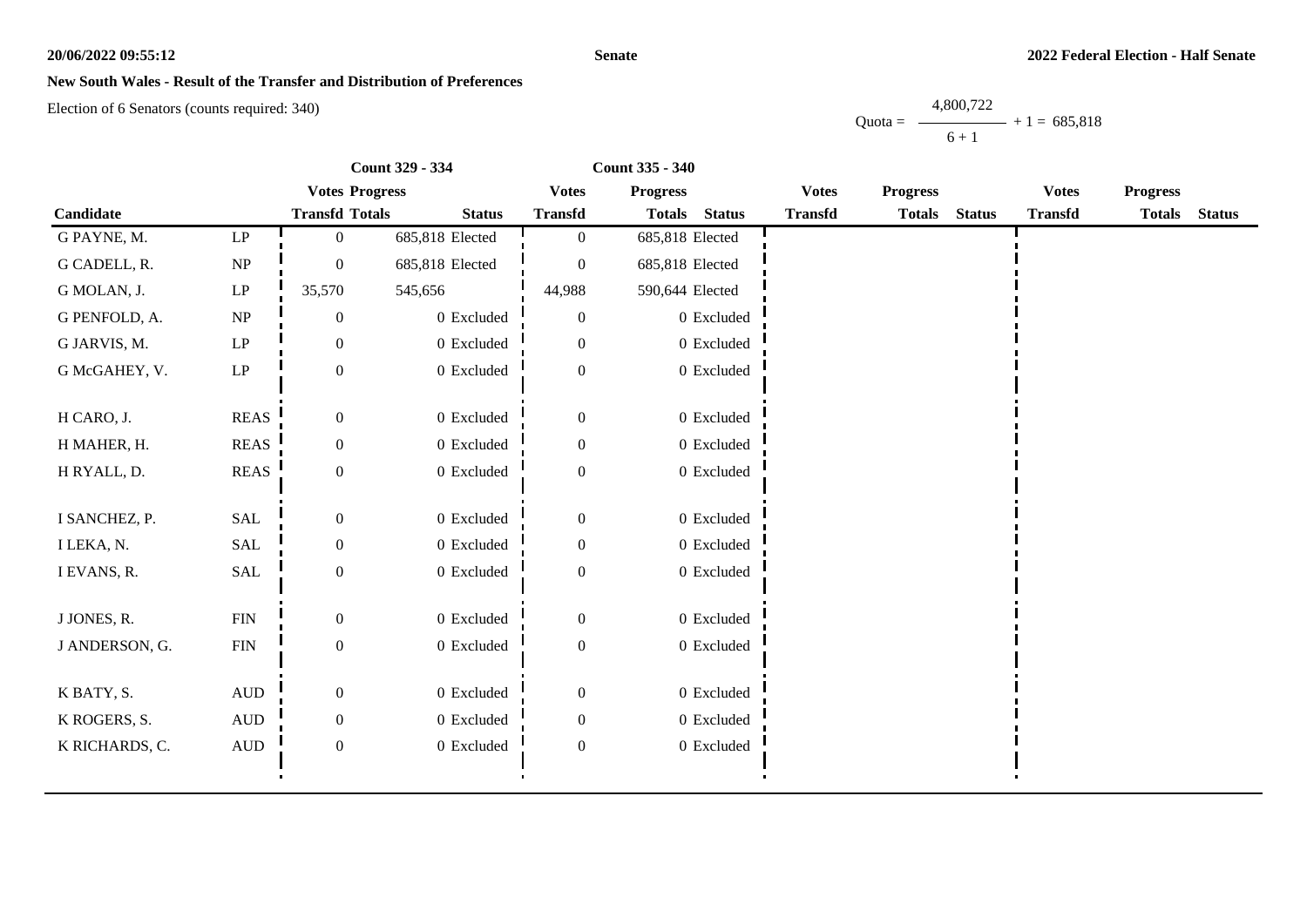#### **Senate**

### **New South Wales - Result of the Transfer and Distribution of Preferences**

Election of 6 Senators (counts required: 340)

Quota =  $-$ 4,800,722  $6 + 1$  $+ 1 = 685,818$ 

|                        |                      | Count 329 - 334       |                  |                  | Count 335 - 340 |                |                |                 |               |                |                 |               |
|------------------------|----------------------|-----------------------|------------------|------------------|-----------------|----------------|----------------|-----------------|---------------|----------------|-----------------|---------------|
|                        |                      | <b>Votes Progress</b> |                  | <b>Votes</b>     | <b>Progress</b> |                | <b>Votes</b>   | <b>Progress</b> |               | <b>Votes</b>   | <b>Progress</b> |               |
| <b>Candidate</b>       |                      | <b>Transfd Totals</b> | <b>Status</b>    | <b>Transfd</b>   | <b>Totals</b>   | <b>Status</b>  | <b>Transfd</b> | <b>Totals</b>   | <b>Status</b> | <b>Transfd</b> | <b>Totals</b>   | <b>Status</b> |
| L WHYMAN, O.           | IAP                  | $\overline{0}$        | 0 Excluded       | $\overline{0}$   |                 | $0$ Excluded   |                |                 |               |                |                 |               |
| L BROOKE, L.           | IAP                  | $\boldsymbol{0}$      | 0 Excluded       | $\boldsymbol{0}$ |                 | $0\,$ Excluded |                |                 |               |                |                 |               |
| M DJURIC, S.           | <b>ASP</b>           | $\overline{0}$        | 0 Excluded       | $\boldsymbol{0}$ |                 | $0$ Excluded   |                |                 |               |                |                 |               |
| M GREGORY, D.          | ASP                  | $\boldsymbol{0}$      | $0$ Excluded     | $\boldsymbol{0}$ |                 | $0$ Excluded   |                |                 |               |                |                 |               |
| M MILGATE, B.          | $\mathbf{ASP}$       | $\boldsymbol{0}$      | 0 Excluded       | $\boldsymbol{0}$ |                 | 0 Excluded     |                |                 |               |                |                 |               |
| M CROOKS, J.           | ASP                  | $\boldsymbol{0}$      | 0 Excluded       | $\theta$         |                 | 0 Excluded     |                |                 |               |                |                 |               |
| N KOCHER, D.           | $\rm{SUM}$           | $\mathbf{0}$          | 0 Excluded       | $\boldsymbol{0}$ |                 | $0$ Excluded   |                |                 |               |                |                 |               |
| N BENNIE, R.           | $\rm{SUM}$           | $\boldsymbol{0}$      | $0$ Excluded     | $\boldsymbol{0}$ |                 | $0$ Excluded   |                |                 |               |                |                 |               |
| O O'NEILL, M.          | $\rm{IMO}$           | $\boldsymbol{0}$      | 0 Excluded       | $\mathbf{0}$     |                 | $0$ Excluded   |                |                 |               |                |                 |               |
| O BURNUM BURNUM,<br>Μ. | <b>IMO</b>           | $\boldsymbol{0}$      | 0 Excluded       | $\boldsymbol{0}$ |                 | $0$ Excluded   |                |                 |               |                |                 |               |
| P HOPKINS, M.          | GAP                  | $\mathbf{0}$          | 0 Excluded       | $\mathbf{0}$     |                 | 0 Excluded     |                |                 |               |                |                 |               |
| P NOHRA, G.            | $\operatorname{GAP}$ | $\boldsymbol{0}$      | $0$ Excluded     | $\overline{0}$   |                 | 0 Excluded     |                |                 |               |                |                 |               |
| Q BALDERSTONE, M.      | HMP                  | 26,965                | 265,503 Excluded | $-265,503$       |                 | 0 Excluded     |                |                 |               |                |                 |               |
| Q HESTER, G.           | <b>HMP</b>           | $\overline{0}$        | 0 Excluded       | $\mathbf{0}$     |                 | 0 Excluded     |                |                 |               |                |                 |               |
| R LEONG, A.            | SOPA                 | $\boldsymbol{0}$      | 0 Excluded       | $\boldsymbol{0}$ |                 | $0$ Excluded   |                |                 |               |                |                 |               |
| R BRYCE, I.            | SOPA                 | $\overline{0}$        | $0$ Excluded     | $\overline{0}$   |                 | $0$ Excluded   |                |                 |               |                |                 |               |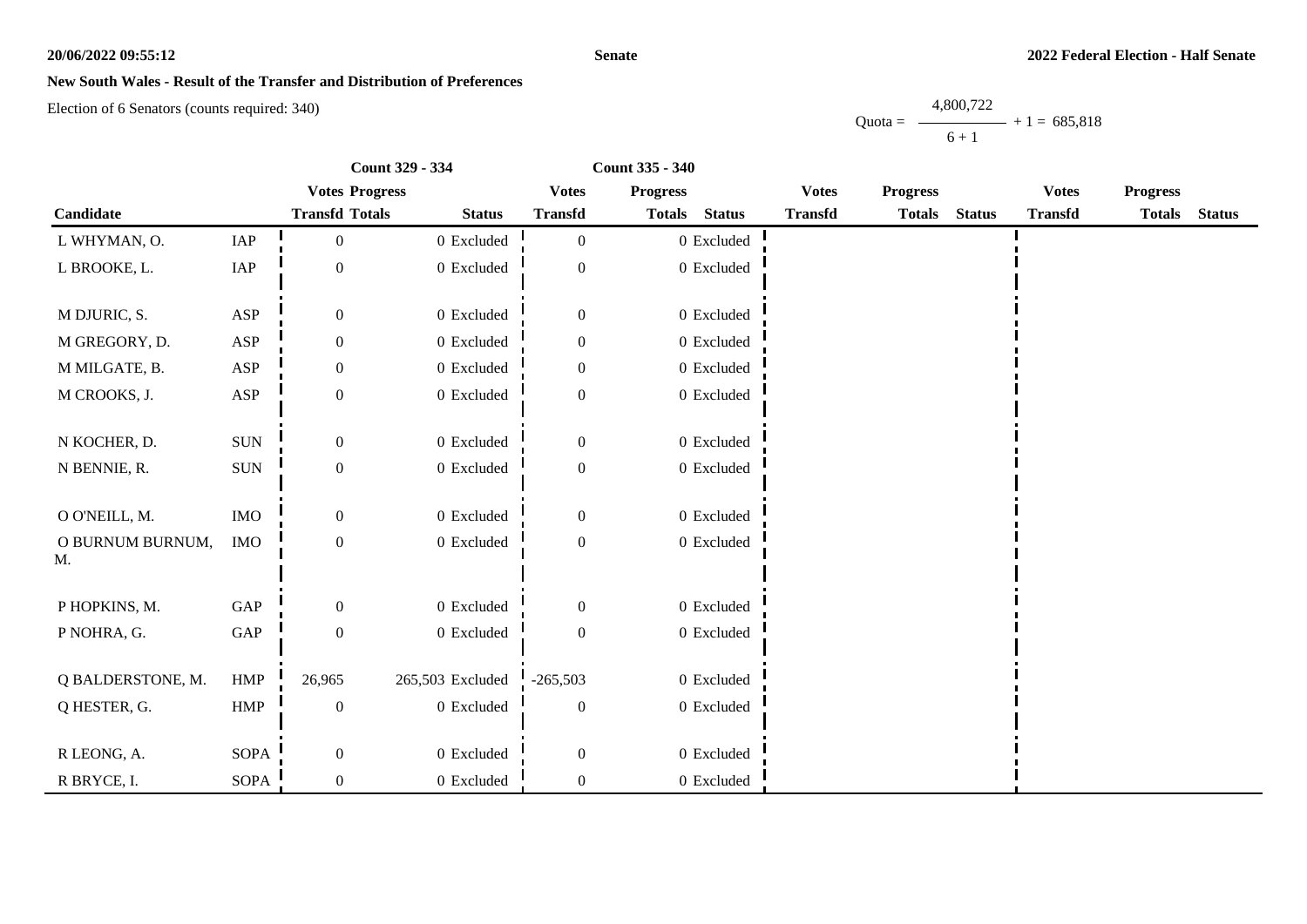#### **Senate**

### **New South Wales - Result of the Transfer and Distribution of Preferences**

Election of 6 Senators (counts required: 340)

Quota = 4,800,722  $6 + 1$  $+ 1 = 685,818$ 

|                    |               |                       | Count 329 - 334 | Count 335 - 340  |                 |               |                |                 |               |                |                 |               |
|--------------------|---------------|-----------------------|-----------------|------------------|-----------------|---------------|----------------|-----------------|---------------|----------------|-----------------|---------------|
|                    |               | <b>Votes Progress</b> |                 | <b>Votes</b>     | <b>Progress</b> |               | <b>Votes</b>   | <b>Progress</b> |               | <b>Votes</b>   | <b>Progress</b> |               |
| Candidate          |               | <b>Transfd Totals</b> | <b>Status</b>   | <b>Transfd</b>   | <b>Totals</b>   | <b>Status</b> | <b>Transfd</b> | <b>Totals</b>   | <b>Status</b> | <b>Transfd</b> | <b>Totals</b>   | <b>Status</b> |
|                    |               |                       |                 |                  |                 |               |                |                 |               |                |                 |               |
| S McCULLOCH, K.    | $\mathbf{ON}$ | 126,299               | 407,926         | 68,038           | 475,964         |               |                |                 |               |                |                 |               |
| S GRIGG, C.        | ON            | $\overline{0}$        | 0 Excluded      | $\theta$         |                 | 0 Excluded    |                |                 |               |                |                 |               |
| S SMITH, R.        | ON            | $\mathbf{0}$          | 0 Excluded      | $\overline{0}$   |                 | 0 Excluded    |                |                 |               |                |                 |               |
|                    |               |                       |                 |                  |                 |               |                |                 |               |                |                 |               |
| T RUDDICK, J.      | LDP           | $\overline{0}$        | 0 Excluded      | $\overline{0}$   |                 | 0 Excluded    |                |                 |               |                |                 |               |
| T LARTER, J.       | LDP           | $\overline{0}$        | 0 Excluded      | $\boldsymbol{0}$ |                 | 0 Excluded    |                |                 |               |                |                 |               |
| T CALDWELL, J.     | LDP           | 0                     | 0 Excluded      | $\boldsymbol{0}$ |                 | 0 Excluded    |                |                 |               |                |                 |               |
| T GUEST, M.        | LDP           | $\mathbf{0}$          | 0 Excluded      | $\mathbf{0}$     |                 | $0$ Excluded  |                |                 |               |                |                 |               |
|                    |               |                       |                 |                  |                 |               |                |                 |               |                |                 |               |
| U CLANCY, S.       | <b>AUVA</b>   | $\overline{0}$        | 0 Excluded      | $\boldsymbol{0}$ |                 | 0 Excluded    |                |                 |               |                |                 |               |
| U GILBERT, D.      | AUVA!         | $\boldsymbol{0}$      | 0 Excluded      | $\boldsymbol{0}$ |                 | 0 Excluded    |                |                 |               |                |                 |               |
|                    |               |                       |                 |                  |                 |               |                |                 |               |                |                 |               |
| V O'NEILL, D.      | ALP           | $\overline{0}$        | 685,818 Elected | $\overline{0}$   | 685,818 Elected |               |                |                 |               |                |                 |               |
| V McALLISTER, J.   | ALP           | $\mathbf{0}$          | 685,818 Elected | $\boldsymbol{0}$ | 685,818 Elected |               |                |                 |               |                |                 |               |
| V MORRIS, S.       | $\mbox{ALP}$  | 0                     | 0 Excluded      | $\boldsymbol{0}$ |                 | 0 Excluded    |                |                 |               |                |                 |               |
| V MYERS, M.        | ALP           | $\mathbf{0}$          | 0 Excluded      | $\mathbf{0}$     |                 | 0 Excluded    |                |                 |               |                |                 |               |
| V ROSE, K.         | ALP           | $\overline{0}$        | 0 Excluded      | $\Omega$         |                 | 0 Excluded    |                |                 |               |                |                 |               |
| V WARREN-SMITH, J. | ALP           | $\overline{0}$        | 0 Excluded      | $\theta$         |                 | 0 Excluded    |                |                 |               |                |                 |               |
|                    |               |                       |                 |                  |                 |               |                |                 |               |                |                 |               |
| W MARTINO, D.      | <b>UAPP</b>   | $-229,016$            | 0 Excluded      | $\boldsymbol{0}$ |                 | 0 Excluded    |                |                 |               |                |                 |               |
| W WRIGHTSON, S.    | UAPP          | $\boldsymbol{0}$      | 0 Excluded      | $\boldsymbol{0}$ |                 | $0$ Excluded  |                |                 |               |                |                 |               |